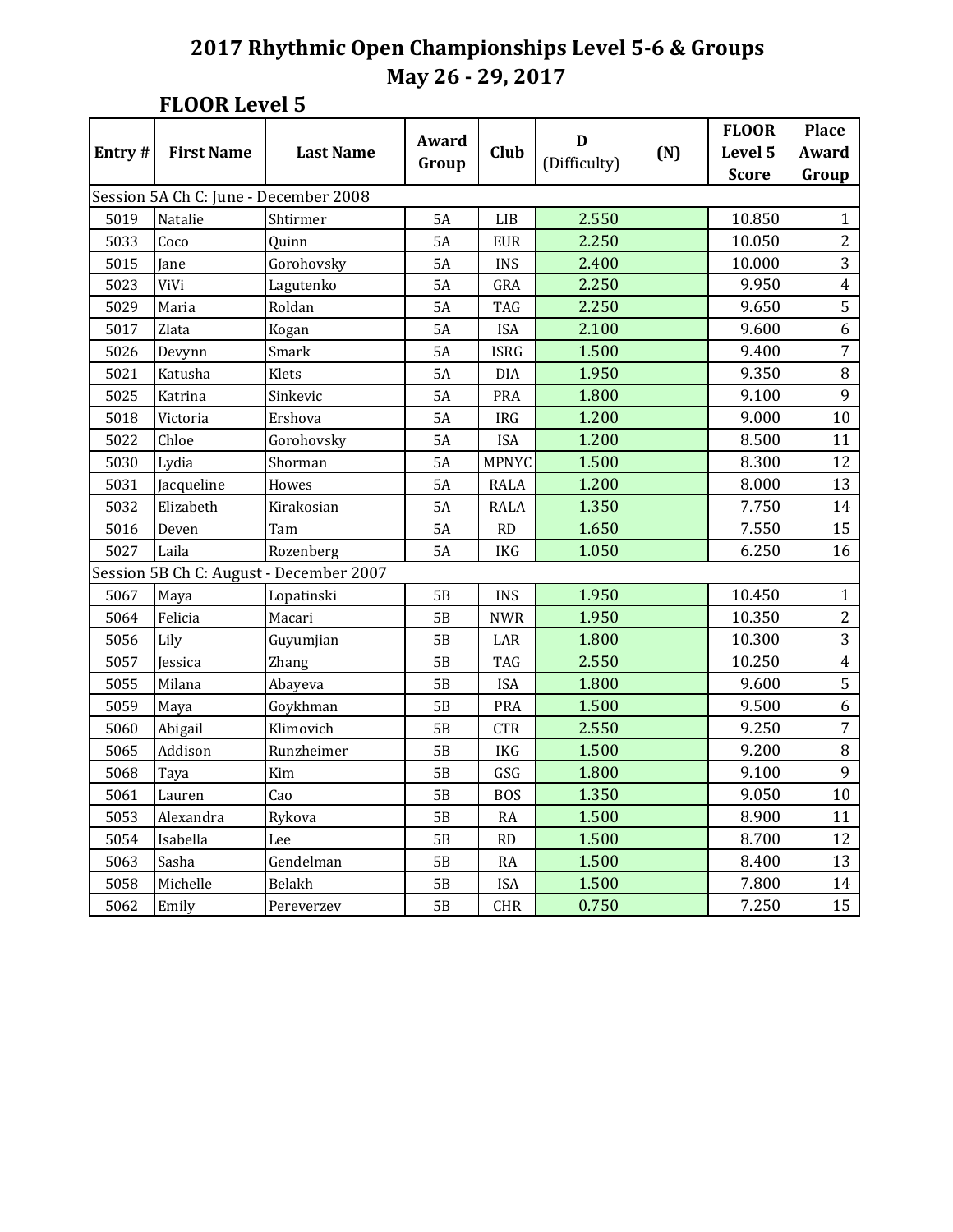|        |                                     |                  |               |             |              |     | <b>FLOOR</b> | <b>Place</b>            |
|--------|-------------------------------------|------------------|---------------|-------------|--------------|-----|--------------|-------------------------|
| Entry# | <b>First Name</b>                   | <b>Last Name</b> | Award         | Club        | D            | (N) | Level 5      | Award                   |
|        |                                     |                  | Group         |             | (Difficulty) |     | <b>Score</b> | Group                   |
|        | Session 5C Ch C: January - May 2008 |                  |               |             |              |     |              |                         |
| 5037   | Anastasia                           | Slipets          | 5C            | <b>INS</b>  | 2.550        |     | 11.350       | $\mathbf{1}$            |
| 5047   | Taisiya                             | Shchelkanova     | 5C            | GRA         | 2.700        |     | 11.000       | $\overline{2}$          |
| 5036   | Daria                               | Krasina          | 5C            | <b>DIA</b>  | 2.700        |     | 10.700       | $\overline{3}$          |
| 5040   | Kyra                                | Sidon            | 5C            | <b>ISA</b>  | 1.350        |     | 9.950        | $\overline{\mathbf{4}}$ |
| 5042   | Elizaveta                           | Samardak         | 5C            | <b>IKG</b>  | 1.500        |     | 9.900        | $\overline{5}$          |
| 5051   | Adele                               | Streletsky       | 5C            | <b>IRG</b>  | 1.650        |     | 9.750        | 6                       |
| 5034   | Sarah                               | Novofastovsky    | 5C            | LIB         | 1.950        |     | 9.250        | $\overline{7}$          |
| 5038   | Juliet                              | Morales          | 5C            | <b>RALA</b> | 2.100        |     | 9.200        | $\, 8$                  |
| 5049   | Alina                               | Krayzbukh        | 5C            | GSG         | 1.800        |     | 9.000        | $\overline{9}$          |
| 5045   | Izzy                                | <b>Borges</b>    | 5C            | <b>CHR</b>  | 1.650        |     | 8.950        | $10\,$                  |
| 5039   | Taya                                | Svetlov          | 5C            | GRA         | 1.200        |     | 8.800        | 11                      |
| 5043   | Renee                               | Verba            | 5C            | <b>RALA</b> | 1.050        |     | 8.750        | 12                      |
| 5041   | Viktoriya                           | Bilunyk          | 5C            | <b>IRG</b>  | 0.900        |     | 8.700        | 13                      |
| 5046   | Daria                               | Izmailova        | 5C            | ORG         | 1.950        |     | 8.450        | 14                      |
| 5044   | Chloe                               | <b>Beasley</b>   | 5C            | GRA         | 1.200        |     | 8.000        | 15                      |
| 5048   | Elora                               | Main             | 5C            | GW          | 1.350        |     | 7.850        | 16                      |
| 5052   | Gabrielle                           | Voloshin         | 5C            | RD          | 1.200        |     | 7.300        | 17                      |
| 5035   | Angelica                            | Khandros         | 5C            | <b>ISA</b>  | 0.900        |     | 6.900        | 18                      |
|        | Session 5D Ch C: March - July 2007  |                  |               |             |              |     |              |                         |
| 5080   | Geneva                              | Stockton         | 5D            | <b>NWR</b>  | 2.100        |     | 10.400       | $\mathbf{1}$            |
| 5076   | Nadia                               | Turovskiy        | 5D            | <b>FET</b>  | 2.550        |     | 10.250       | $\overline{2}$          |
| 5079   | Alina                               | Liu              | 5D            | <b>ELE</b>  | 2.400        |     | 9.000        | $\overline{3}$          |
| 5070   | Lia                                 | Kovalsky         | 5D            | <b>NWR</b>  | 1.500        |     | 8.800        | $\overline{4}$          |
| 5074   | Vasilisa                            | Taubkina         | 5D            | LIB         | 1.350        |     | 8.650        | $\overline{5}$          |
| 5085   | Polina                              | Shubinova        | 5D            | SDRG        | 1.650        |     | 8.650        | $\overline{5}$          |
| 5069   | Elizabeth                           | Ilyaich          | 5D            | <b>ISA</b>  | 1.200        |     | 8.100        | $\overline{7}$          |
| 5071   | Michelle                            | Chen             | 5D            | ORG         | 1.350        |     | 8.050        | $\, 8$                  |
| 5084   | Ziva                                | Dixon            | 5D            | EMC         | 1.050        |     | 8.050        | $\bf{8}$                |
| 5081   | Alexandra                           | Vinokurov        | 5D            | ELE         | 1.500        |     | 7.700        | 10                      |
| 5086   | Emma                                | Xiao             | 5D            | <b>BOS</b>  | 1.800        |     | 7.700        | 10                      |
| 5078   | Katia                               | Nigro            | 5D            | <b>BOS</b>  | 1.950        |     | 7.550        | 12                      |
| 5082   | Alexandra                           | Lipets           | 5D            | MIT         | 1.350        |     | 7.550        | 12                      |
| 5087   | Bella                               | Kovalevsky       | 5D            | <b>BOS</b>  | 0.750        |     | 7.350        | 14                      |
| 5077   | Masha                               | Margulian        | 5D            | RD          | 1.350        |     | 7.250        | 15                      |
| 5073   | Lihan                               | Ma               | 5D            | GW          | 1.200        |     | 7.200        | 16                      |
| 5072   | Macaria                             | Valdez           | 5D            | SDRG        | 1.200        |     | 7.100        | 17                      |
| 5075   | Ashley                              | Maliakal         | $5\mathrm{D}$ | LIB         | 0.600        |     | 7.000        | 18                      |
| 5083   | Arianna                             | Yankovski        | $5D$          | RD          | 1.350        |     | 6.550        | 19                      |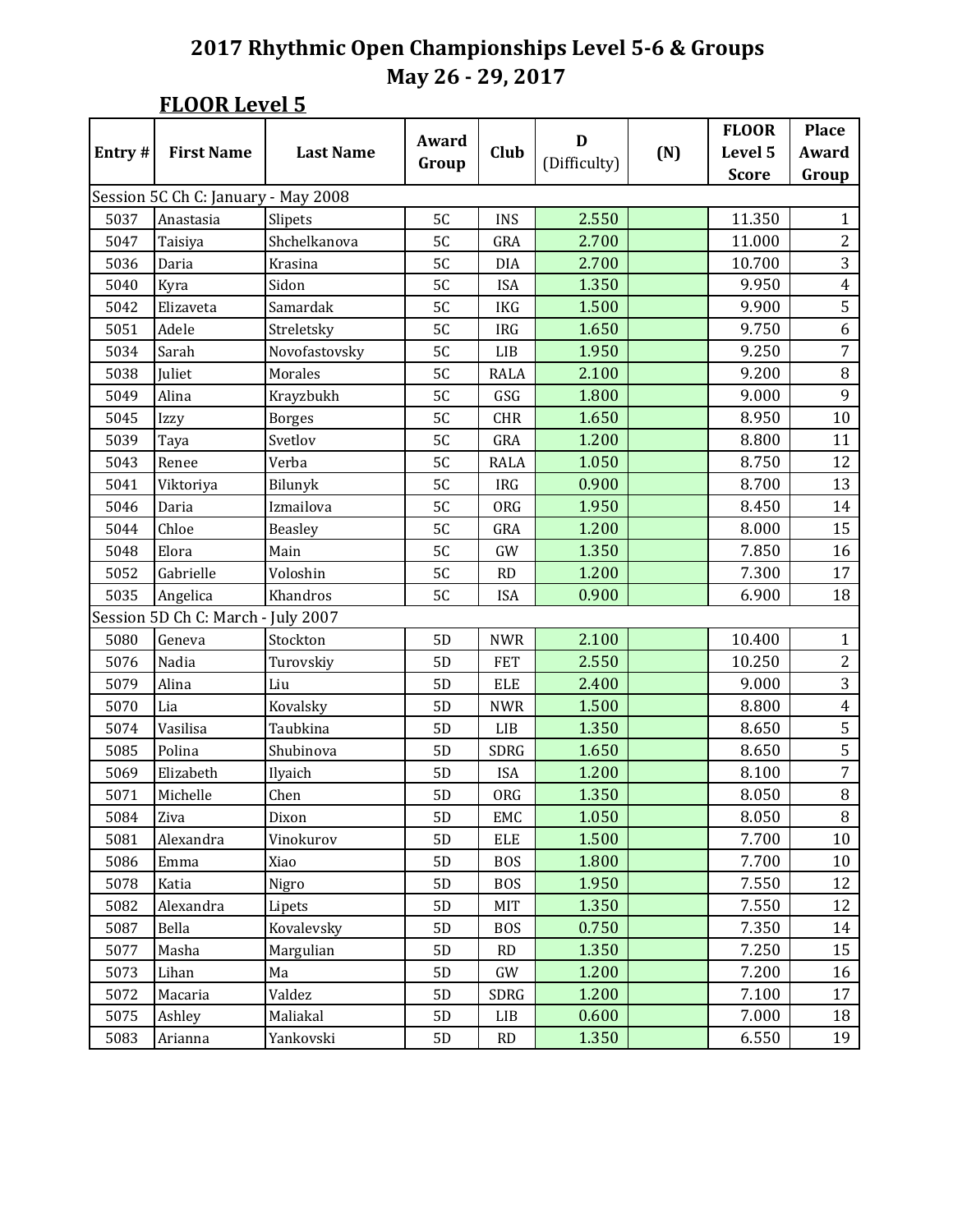| Entry# |                                       |                                                        | Award     |              | D            |         | <b>FLOOR</b> | <b>Place</b>            |
|--------|---------------------------------------|--------------------------------------------------------|-----------|--------------|--------------|---------|--------------|-------------------------|
|        | <b>First Name</b>                     | <b>Last Name</b>                                       | Group     | Club         | (Difficulty) | (N)     | Level 5      | Award                   |
|        |                                       | Session 5E Jr A, Jr B: 2003, 2004 & January - May 2005 |           |              |              |         | <b>Score</b> | Group                   |
| 5148   | Carmel                                | Malka                                                  | 5E        | <b>RA</b>    | 1.950        |         | 9.950        | $\mathbf{1}$            |
| 5145   | Penelope                              | Quiroa                                                 | <b>5E</b> | <b>RSGA</b>  | 1.500        |         | 8.900        | $\overline{c}$          |
| 5143   | Serena                                | Chang                                                  | <b>5E</b> | <b>FET</b>   | 1.650        |         | 8.450        | $\overline{3}$          |
| 5147   | Daniella                              | Yeh                                                    | <b>5E</b> | SDRG         | 1.800        |         | 8.400        | $\overline{4}$          |
| 5149   | Zoe                                   | Loh                                                    | <b>5E</b> | <b>NVR</b>   | 1.950        |         | 8.150        | $\overline{5}$          |
| 5144   | Angela                                | Mu                                                     | <b>5E</b> | ASR          | 1.950        |         | 8.050        | 6                       |
| 5151   | Chloe                                 | Wang                                                   | <b>5E</b> | <b>ORG</b>   | 1.350        |         | 8.050        | 6                       |
| 5150   | Emma                                  | Blair                                                  | <b>5E</b> | ORG          | 1.350        |         | 7.850        | $\overline{8}$          |
| 5146   | Emily                                 | Switzer                                                | <b>5E</b> | <b>WDG</b>   | 0.900        |         | 7.200        | $\overline{9}$          |
| 5152   | Alyssa                                | Evanson                                                | <b>5E</b> | <b>ORG</b>   | 1.350        |         | 7.150        | $10\,$                  |
| 5153   | Stephanie                             | White                                                  | <b>5E</b> | <b>ORG</b>   | 1.050        |         | 6.550        | 11                      |
|        |                                       | Session 5F Ch C: January - February 2007               |           |              |              |         |              |                         |
| 5098   | Anhui                                 | Ang                                                    | 5F        | LALR         | 2.550        |         | 9.750        | $\mathbf{1}$            |
| 5090   | Alexandra                             | Zarvovskaya                                            | <b>5F</b> | GOR          | 1.800        |         | 9.600        | $\overline{2}$          |
| 5095   | Doris                                 | Zhu                                                    | <b>5F</b> | MINI         | 1.950        |         | 8.950        | $\overline{3}$          |
| 5093   | Victoria                              | Shulman                                                | 5F        | <b>ISA</b>   | 1.200        |         | 8.600        | $\overline{4}$          |
| 5100   | Ava                                   | Foster                                                 | 5F        | <b>ORG</b>   | 1.650        |         | 8.250        | $\overline{5}$          |
| 5092   | Nina                                  | Tomasello                                              | <b>5F</b> | RA           | 1.200        |         | 8.200        | 6                       |
| 5096   | Maria                                 | Kozlyakova                                             | 5F        | LIB          | 1.650        |         | 8.150        | $\overline{7}$          |
| 5088   | Chloe                                 | <b>Netis</b>                                           | 5F        | <b>MPNYC</b> | 1.050        |         | 7.250        | $\overline{8}$          |
| 5094   | Gisela                                | Yakubova                                               | 5F        | <b>ISA</b>   | 1.050        |         | 7.250        | $\, 8$                  |
| 5091   | Mariko                                | Kogure                                                 | 5F        | <b>INT</b>   | 1.350        |         | 7.150        | $10\,$                  |
| 5097   | Leah                                  | Rapoport                                               | 5F        | CAP          | 1.050        |         | 7.050        | 11                      |
|        | Session 5G Jr A: June - December 2005 |                                                        |           |              |              |         |              |                         |
| 5135   | Caterina                              | Miotto                                                 | 5G        | <b>NER</b>   | 2.100        |         | 10.400       | $\mathbf{1}$            |
| 5138   | Alyssa                                | Lara                                                   | 5G        | GW           | 1.950        |         | 9.050        | $\overline{c}$          |
| 5141   | Tova                                  | Hayete                                                 | 5G        | <b>FET</b>   | 1.650        |         | 8.150        | $\overline{3}$          |
| 5139   | Laura                                 | Fujii                                                  | 5G        | ASR          | 1.950        |         | 8.050        | $\overline{\mathbf{4}}$ |
| 5140   | Jaclyn                                | Todromovich                                            | 5G        | ORG          | 2.250        |         | 7.950        | $\overline{5}$          |
| 5132   | Yana                                  | Kostenko                                               | 5G        | IKG          | 1.050        |         | 7.550        | 6                       |
| 5137   | Tameryn                               | Koford                                                 | 5G        | EMC          | 1.050        |         | 7.450        | $\overline{7}$          |
| 5134   | Eilat                                 | Dayan Vishovski                                        | 5G        | ORG          | 1.350        |         | 7.050        | $\, 8$                  |
| 5133   | Maggie                                | Gross                                                  | 5G        | ESC          | 0.750        | (0.500) | 6.350        | 9                       |
| 5136   | Vilia                                 | Protopopova                                            | 5G        | DRG          | 0.600        |         | 5.800        | 10                      |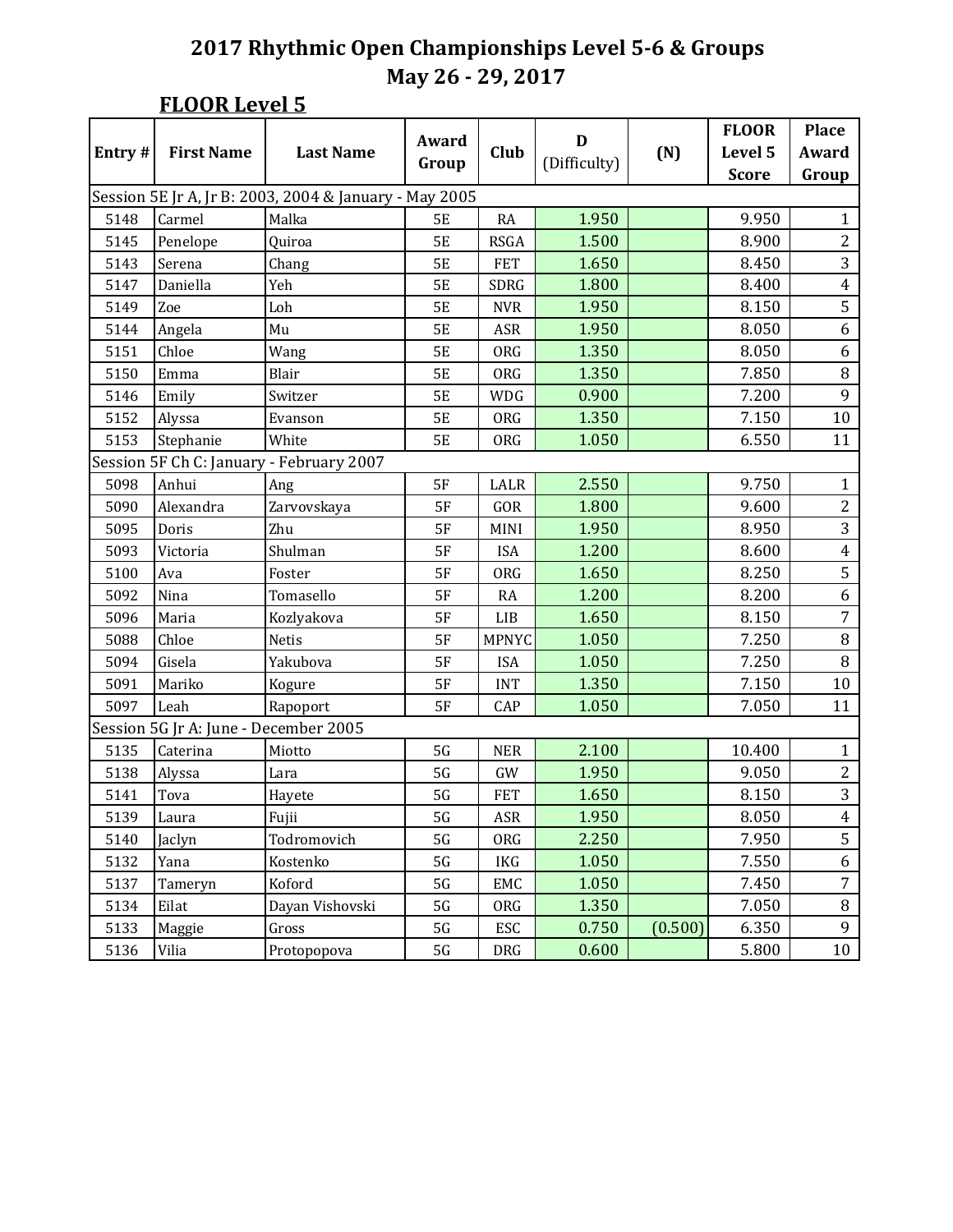|                       |                                       |                   |                |              | D            |     | <b>FLOOR</b> | <b>Place</b>   |
|-----------------------|---------------------------------------|-------------------|----------------|--------------|--------------|-----|--------------|----------------|
| Entry#                | <b>First Name</b>                     | <b>Last Name</b>  | Award          | Club         | (Difficulty) | (N) | Level 5      | Award          |
|                       |                                       |                   | Group          |              |              |     | <b>Score</b> | Group          |
|                       | Session 5H Jr A: July - December 2006 |                   |                |              |              |     |              |                |
| 5101                  | Natalie                               | Smiarowski        | 5H             | <b>ESC</b>   | 2.400        |     | 10.500       | $\mathbf{1}$   |
| 5104                  | Sophia                                | Martinez          | 5H             | <b>ISA</b>   | 2.400        |     | 10.500       | $\mathbf{1}$   |
| 5110                  | Sloan                                 | Tyler             | 5H             | PRA          | 1.800        |     | 10.100       | 3              |
| 5113                  | Sophia                                | Miller            | 5H             | <b>IKG</b>   | 1.950        |     | 10.050       | $\overline{4}$ |
| 5102                  | Rihanna                               | Quinn             | 5H             | <b>EUR</b>   | 2.250        |     | 9.850        | 5              |
| 5116                  | Elle                                  | Carrender         | 5H             | <b>TAM</b>   | 1.650        |     | 9.050        | 6              |
| 5114                  | Katie                                 | Tang              | 5H             | CHR          | 2.100        |     | 9.000        | $\overline{7}$ |
| 5117                  | Julianna                              | Onstott           | 5H             | <b>NEV</b>   | 1.500        |     | 8.900        | 8              |
| 5106                  | Kayla                                 | Souliyadeth       | 5H             | GW           | 1.350        |     | 8.550        | 9              |
| 5109                  | Gabriella                             | Lisk              | 5H             | EMC          | 1.050        |     | 8.450        | $10\,$         |
| 5115                  | Joy                                   | Sha               | 5H             | <b>NWR</b>   | 1.650        |     | 8.350        | 11             |
| 5107                  | Zarina                                | Khoshimova        | 5H             | <b>MPNYC</b> | 1.200        |     | 8.200        | 12             |
| 5111                  | Nayenne                               | Pollini Ashenaffi | 5H             | MIT          | 1.350        |     | 7.550        | 13             |
| 5103                  | Linsey                                | Chen              | 5H             | ORG          | 1.200        |     | 7.200        | 14             |
| 5112                  | Willow                                | Liu               | 5H             | <b>RSGA</b>  | 0.750        |     | 6.550        | 15             |
| 5108                  | Gabrielle                             | Pensy             | 5H             | <b>ELE</b>   | 0.450        |     | 6.050        | 16             |
| Session 5J Ch B: 2009 |                                       |                   |                |              |              |     |              |                |
| 5002                  | Anastassia                            | Kim               | 5J             | PRG          | 2.250        |     | 10.750       | $\mathbf{1}$   |
| 5012                  | Natasha                               | Furman            | 5 <sub>l</sub> | <b>RIS</b>   | 2.100        |     | 10.700       | $\overline{2}$ |
| 5003                  | Michelle                              | Kudishevich       | 5J             | <b>RALA</b>  | 2.250        |     | 10.550       | $\overline{3}$ |
| 5001                  | Melissa                               | Ploshchadina      | 5J             | <b>ISA</b>   | 2.100        |     | 10.300       | $\overline{4}$ |
| 5010                  | Isabelle                              | Novoseletsky      | 5J             | <b>VIT</b>   | 1.350        |     | 9.550        | 5              |
| 5005                  | Elizabeth                             | Semenova          | 5J             | PRG          | 1.200        |     | 9.300        | 6              |
| 5004                  | Nola                                  | Empringham        | 5J             | <b>ISRG</b>  | 2.100        |     | 9.200        | $\overline{7}$ |
| 5013                  | Alisa                                 | Pozdnyakova       | 5 <sub>l</sub> | <b>EVE</b>   | 2.250        |     | 9.150        | 8              |
| 5008                  | Emily                                 | Tabak             | 5J             | <b>STA</b>   | 1.350        |     | 8.250        | 9              |
| 5007                  | Bella                                 | Chong             | 5J             | <b>EUR</b>   | 2.250        |     | 8.050        | 10             |
| 5006                  | Angelina                              | Elliott           | 5J             | MINI         | 1.500        |     | 8.000        | 11             |
| 5009                  | Vlada                                 | Ishutina          | 5J             | <b>STA</b>   | 1.050        |     | 7.850        | 12             |
| 5014                  | Anjana                                | Quintana          | 5J             | <b>BOS</b>   | 0.750        |     | 6.550        | 13             |
|                       | Session 5K Jr A: January - June 2006  |                   |                |              |              |     |              |                |
| 5122                  | Ava                                   | Tasich            | 5K             | ORG          | 2.550        |     | 10.050       | $\mathbf{1}$   |
| 5121                  | Kaitlyn                               | Kao               | 5K             | ISA          | 1.950        |     | 9.350        | $\overline{2}$ |
| 5128                  | Camila                                | Loikova           | 5K             | LIB          | 1.650        |     | 9.050        | 3              |
| 5125                  | Anna                                  | Lee               | 5K             | DIA          | 1.650        |     | 8.550        | $\overline{4}$ |
| 5119                  | Sarah                                 | Nicklasson        | 5K             | <b>BOS</b>   | 1.500        |     | 8.500        | 5              |
| 5129                  | Katie                                 | Wang              | 5K             | <b>NVR</b>   | 1.800        |     | 8.300        | 6              |
| 5131                  | Paula                                 | Caicedo           | 5K             | TAM          | 1.200        |     | 8.100        | $\overline{7}$ |
| 5120                  | Ava                                   | Loh               | 5K             | <b>NVR</b>   | 1.800        |     | 8.000        | $\, 8$         |
| 5123                  | Susannah                              | Hill              | 5K             | MINI         | 0.900        |     | 7.200        | 9              |
| 5130                  | Angelina                              | Cicale            | 5K             | <b>TAM</b>   | 1.050        |     | 6.850        | 10             |
| 5127                  | Caroline                              | Sereni            | 5K             | CAP          | 1.200        |     | 6.700        | 11             |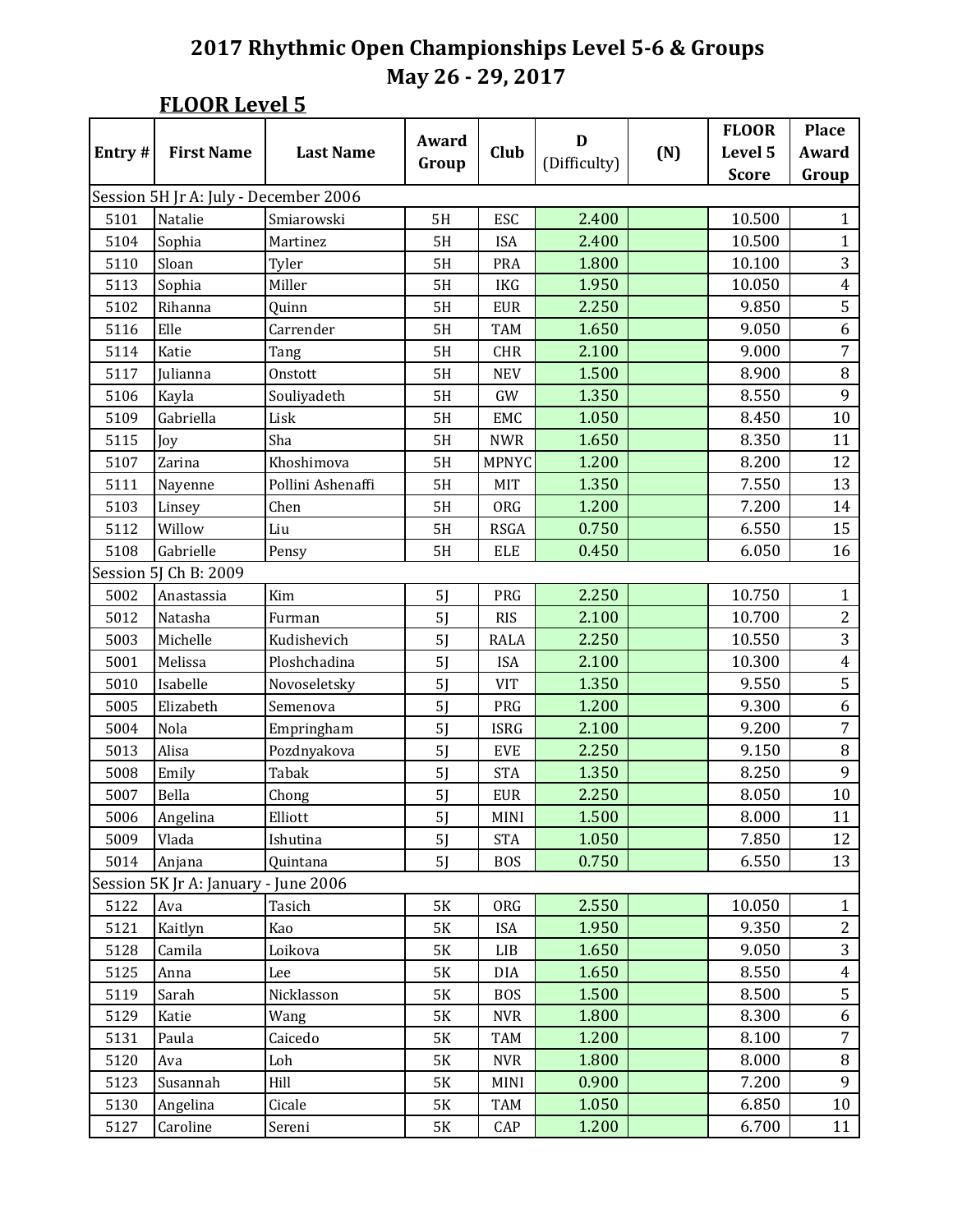| Entry# |                                       |                                         | Award         |              | D            |     | <b>HOOP</b>  | <b>Place</b>   |
|--------|---------------------------------------|-----------------------------------------|---------------|--------------|--------------|-----|--------------|----------------|
|        | <b>First Name</b>                     | <b>Last Name</b>                        | Group         | Club         | (Difficulty) | (N) | Level 5      | Award          |
|        |                                       |                                         |               |              |              |     | <b>Score</b> | Group          |
|        | Session 5A Ch C: June - December 2008 |                                         |               |              |              |     |              |                |
| 5019   | Natalie                               | Shtirmer                                | 5A            | LIB          | 2.400        |     | 10.300       | $\mathbf{1}$   |
| 5029   | Maria                                 | Roldan                                  | 5A            | <b>TAG</b>   | 2.100        |     | 9.900        | $\overline{2}$ |
| 5018   | Victoria                              | Ershova                                 | 5A            | <b>IRG</b>   | 1.650        |     | 9.350        | 3              |
| 5015   | Jane                                  | Gorohovsky                              | <b>5A</b>     | <b>INS</b>   | 1.950        |     | 9.250        | $\overline{4}$ |
| 5017   | Zlata                                 | Kogan                                   | <b>5A</b>     | <b>ISA</b>   | 1.800        |     | 9.200        | $\overline{5}$ |
| 5033   | Coco                                  | Quinn                                   | 5A            | <b>EUR</b>   | 1.650        |     | 8.950        | 6              |
| 5026   | Devynn                                | Smark                                   | <b>5A</b>     | <b>ISRG</b>  | 1.800        |     | 8.800        | $\overline{7}$ |
| 5022   | Chloe                                 | Gorohovsky                              | 5A            | <b>ISA</b>   | 1.950        |     | 8.750        | $\overline{8}$ |
| 5016   | Deven                                 | Tam                                     | 5A            | RD           | 1.500        |     | 8.700        | $\overline{9}$ |
| 5023   | ViVi                                  | Lagutenko                               | <b>5A</b>     | GRA          | 1.800        |     | 8.600        | $10\,$         |
| 5021   | Katusha                               | Klets                                   | <b>5A</b>     | DIA          | 2.250        |     | 8.550        | 11             |
| 5032   | Elizabeth                             | Kirakosian                              | 5A            | <b>RALA</b>  | 1.500        |     | 8.500        | 12             |
| 5025   | Katrina                               | Sinkevic                                | 5A            | <b>PRA</b>   | 0.900        |     | 7.600        | 13             |
| 5030   | Lydia                                 | Shorman                                 | <b>5A</b>     | <b>MPNYC</b> | 0.900        |     | 7.300        | 14             |
| 5031   | Jacqueline                            | Howes                                   | 5A            | <b>RALA</b>  | 1.200        |     | 7.000        | 15             |
| 5027   | Laila                                 | Rozenberg                               | 5A            | <b>IKG</b>   | 0.750        |     | 4.550        | 16             |
|        |                                       | Session 5B Ch C: August - December 2007 |               |              |              |     |              |                |
| 5056   | Lily                                  | Guyumjian                               | 5B            | LAR          | 2.550        |     | 10.050       | $\mathbf{1}$   |
| 5065   | Addison                               | Runzheimer                              | 5B            | <b>IKG</b>   | 2.100        |     | 9.900        | $\overline{2}$ |
| 5057   | Jessica                               | Zhang                                   | 5B            | TAG          | 2.700        |     | 9.300        | 3              |
| 5068   | Taya                                  | Kim                                     | 5B            | GSG          | 2.550        |     | 9.250        | $\overline{4}$ |
| 5064   | Felicia                               | Macari                                  | 5B            | <b>NWR</b>   | 1.350        |     | 9.150        | $\overline{5}$ |
| 5055   | Milana                                | Abayeva                                 | 5B            | <b>ISA</b>   | 2.250        |     | 8.950        | $\overline{6}$ |
| 5061   | Lauren                                | Cao                                     | 5B            | <b>BOS</b>   | 1.650        |     | 8.850        | $\overline{7}$ |
| 5054   | Isabella                              | Lee                                     | 5B            | RD           | 1.350        |     | 8.150        | $\, 8$         |
| 5060   | Abigail                               | Klimovich                               | 5B            | <b>CTR</b>   | 2.100        |     | 8.000        | 9              |
| 5059   | Maya                                  | Goykhman                                | $5\mathrm{B}$ | PRA          | 1.500        |     | 7.800        | 10             |
| 5058   | Michelle                              | Belakh                                  | 5B            | <b>ISA</b>   | 1.800        |     | 7.700        | 11             |
| 5063   | Sasha                                 | Gendelman                               | 5B            | RA           | 1.350        |     | 7.650        | 12             |
| 5067   | Maya                                  | Lopatinski                              | 5B            | <b>INS</b>   | 1.350        |     | 7.550        | 13             |
| 5062   | Emily                                 | Pereverzev                              | 5B            | <b>CHR</b>   | 0.900        |     | 6.900        | 14             |
| 5053   | Alexandra                             | Rykova                                  | 5B            | RA           | 1.050        |     | 5.850        | 15             |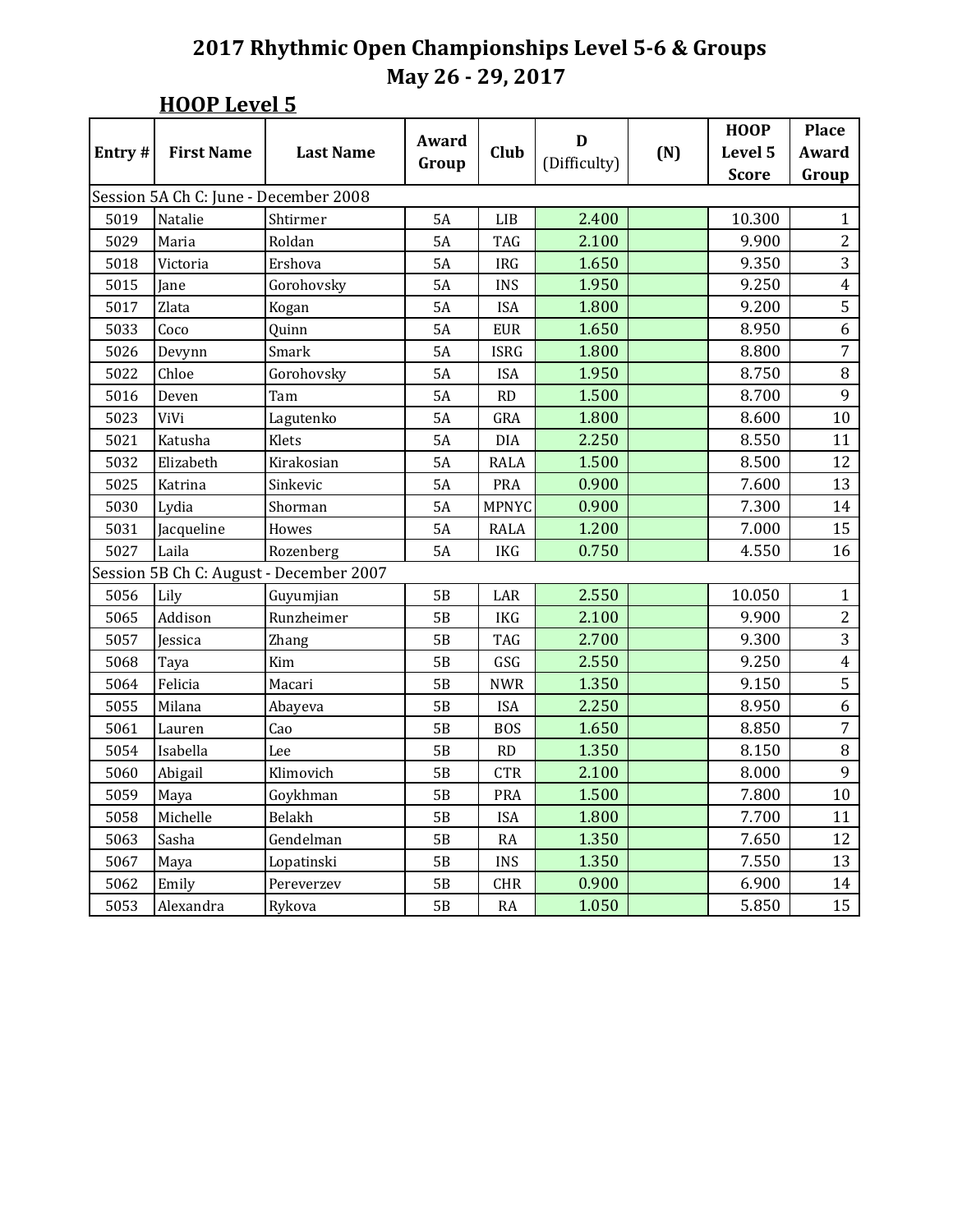|        |                                     |                  |               |                        |              |     | <b>HOOP</b>  | <b>Place</b>   |
|--------|-------------------------------------|------------------|---------------|------------------------|--------------|-----|--------------|----------------|
| Entry# | <b>First Name</b>                   | <b>Last Name</b> | Award         | Club                   | D            | (N) | Level 5      | Award          |
|        |                                     |                  | Group         |                        | (Difficulty) |     | <b>Score</b> | Group          |
|        | Session 5C Ch C: January - May 2008 |                  |               |                        |              |     |              |                |
| 5042   | Elizaveta                           | Samardak         | 5C            | <b>IKG</b>             | 2.250        |     | 10.150       | $\mathbf{1}$   |
| 5047   | Taisiya                             | Shchelkanova     | 5C            | GRA                    | 1.950        |     | 9.950        | $\overline{2}$ |
| 5040   | Kyra                                | Sidon            | 5C            | <b>ISA</b>             | 2.550        |     | 9.450        | 3              |
| 5036   | Daria                               | Krasina          | 5C            | <b>DIA</b>             | 2.400        |     | 9.200        | $\overline{4}$ |
| 5037   | Anastasia                           | Slipets          | 5C            | <b>INS</b>             | 2.400        |     | 9.000        | 5              |
| 5041   | Viktoriya                           | Bilunyk          | 5C            | <b>IRG</b>             | 1.650        |     | 8.950        | 6              |
| 5034   | Sarah                               | Novofastovsky    | 5C            | LIB                    | 1.500        |     | 8.800        | $\overline{7}$ |
| 5046   | Daria                               | Izmailova        | 5C            | <b>ORG</b>             | 1.800        |     | 8.700        | 8              |
| 5039   | Taya                                | Svetlov          | 5C            | GRA                    | 1.650        |     | 8.350        | 9              |
| 5045   | Izzy                                | <b>Borges</b>    | 5C            | <b>CHR</b>             | 1.500        |     | 7.900        | 10             |
| 5049   | Alina                               | Krayzbukh        | 5C            | GSG                    | 1.950        |     | 7.850        | 11             |
| 5044   | Chloe                               | <b>Beasley</b>   | 5C            | GRA                    | 1.500        |     | 7.800        | 12             |
| 5043   | Renee                               | Verba            | 5C            | <b>RALA</b>            | 1.200        |     | 7.500        | 13             |
| 5051   | Adele                               | Streletsky       | 5C            | <b>IRG</b>             | 2.250        |     | 7.450        | 14             |
| 5038   | Juliet                              | Morales          | 5C            | <b>RALA</b>            | 1.500        |     | 7.400        | 15             |
| 5048   | Elora                               | Main             | 5C            | GW                     | 1.350        |     | 6.850        | 16             |
| 5035   | Angelica                            | Khandros         | 5C            | <b>ISA</b>             | 0.900        |     | 6.200        | 17             |
| 5052   | Gabrielle                           | Voloshin         | 5C            | RD                     | 0.450        |     | 5.050        | 18             |
|        | Session 5D Ch C: March - July 2007  |                  |               |                        |              |     |              |                |
| 5076   | Nadia                               | Turovskiy        | 5D            | <b>FET</b>             | 1.650        |     | 9.250        | $\mathbf{1}$   |
| 5085   | Polina                              | Shubinova        | 5D            | <b>SDRG</b>            | 1.500        |     | 8.700        | $\overline{2}$ |
| 5069   | Elizabeth                           | Ilyaich          | 5D            | <b>ISA</b>             | 1.800        |     | 8.600        | 3              |
| 5080   | Geneva                              | Stockton         | 5D            | <b>NWR</b>             | 1.500        |     | 8.300        | $\overline{4}$ |
| 5079   | Alina                               | Liu              | 5D            | <b>ELE</b>             | 1.500        |     | 8.000        | 5              |
| 5087   | Bella                               | Kovalevsky       | 5D            | <b>BOS</b>             | 1.500        |     | 8.000        | 5              |
| 5086   | Emma                                | Xiao             | 5D            | <b>BOS</b>             | 1.050        |     | 7.850        | $\overline{7}$ |
| 5071   | Michelle                            | Chen             | 5D            | <b>ORG</b>             | 1.050        |     | 7.450        | 8              |
| 5077   | Masha                               | Margulian        | 5D            | $\mathbf{R}\mathbf{D}$ | 0.900        |     | 7.400        | 9              |
| 5074   | Vasilisa                            | Taubkina         | 5D            | LIB                    | 1.350        |     | 7.350        | 10             |
| 5083   | Arianna                             | Yankovski        | 5D            | RD                     | 0.750        |     | 7.150        | 11             |
| 5075   | Ashley                              | Maliakal         | 5D            | LIB                    | 1.050        |     | 7.050        | 12             |
| 5072   | Macaria                             | Valdez           | $5D$          | SDRG                   | 1.500        |     | 7.000        | 13             |
| 5084   | Ziva                                | Dixon            | 5D            | EMC                    | 0.600        |     | 6.700        | 14             |
| 5073   | Lihan                               | Ma               | 5D            | GW                     | 1.200        |     | 6.600        | 15             |
| 5078   | Katia                               | Nigro            | 5D            | <b>BOS</b>             | 1.050        |     | 6.450        | 16             |
| 5070   | Lia                                 | Kovalsky         | 5D            | <b>NWR</b>             | 1.500        |     | 6.200        | 17             |
| 5081   | Alexandra                           | Vinokurov        | 5D            | ELE                    | 1.500        |     | 6.000        | 18             |
| 5082   | Alexandra                           | Lipets           | $5\mathrm{D}$ | MIT                    | 1.650        |     | 5.550        | 19             |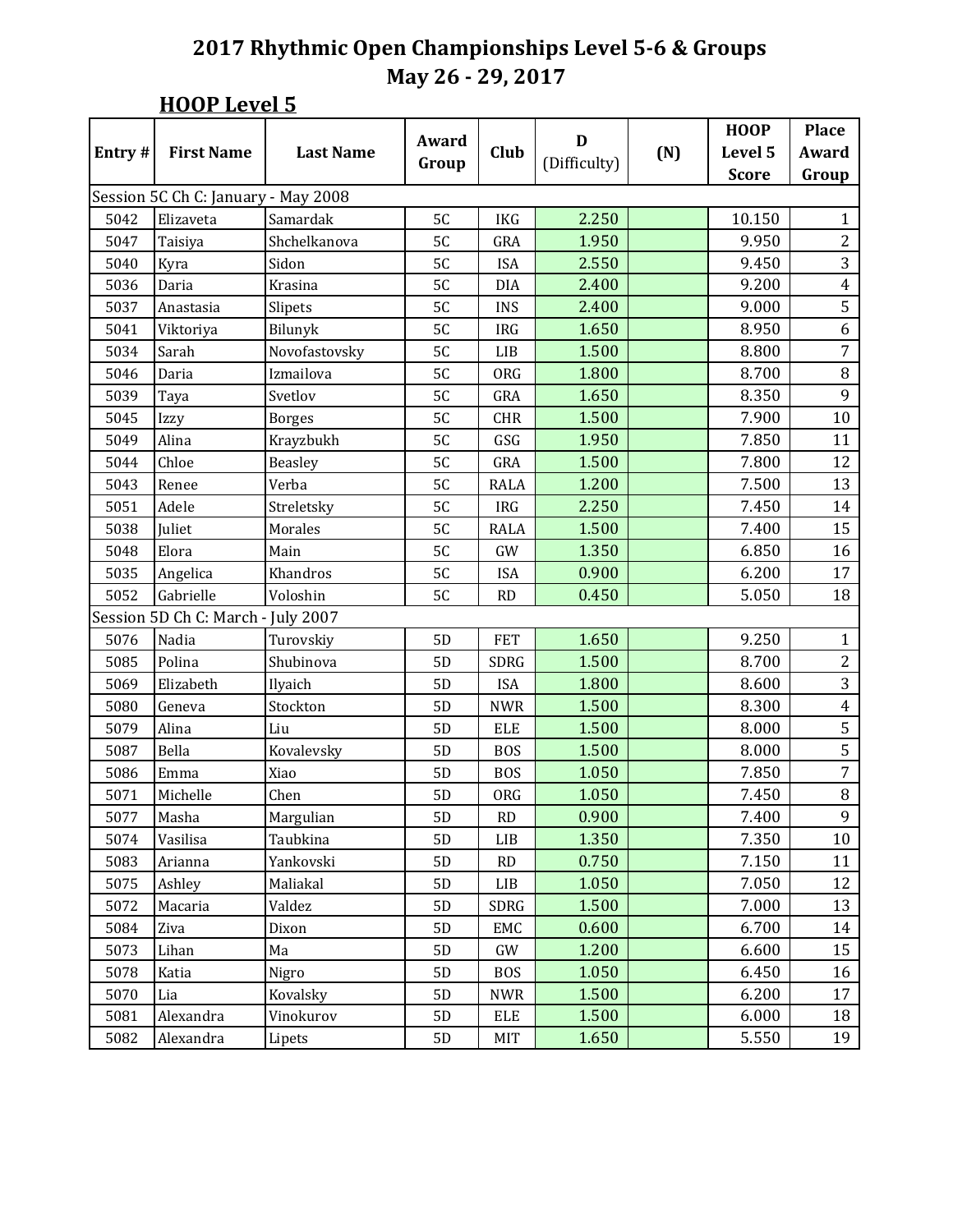| Entry# | <b>First Name</b>                     | <b>Last Name</b>                                       | Award<br>Group | Club         | D<br>(Difficulty) | (N) | <b>HOOP</b><br>Level 5<br><b>Score</b> | <b>Place</b><br>Award<br>Group |
|--------|---------------------------------------|--------------------------------------------------------|----------------|--------------|-------------------|-----|----------------------------------------|--------------------------------|
|        |                                       | Session 5E Jr A, Jr B: 2003, 2004 & January - May 2005 |                |              |                   |     |                                        |                                |
| 5143   | Serena                                | Chang                                                  | <b>5E</b>      | <b>FET</b>   | 1.950             |     | 8.850                                  | $\mathbf{1}$                   |
| 5148   | Carmel                                | Malka                                                  | <b>5E</b>      | RA           | 1.650             |     | 8.750                                  | $\overline{2}$                 |
| 5145   | Penelope                              | Quiroa                                                 | <b>5E</b>      | <b>RSGA</b>  | 1.350             |     | 8.250                                  | $\overline{3}$                 |
| 5150   | Emma                                  | Blair                                                  | <b>5E</b>      | <b>ORG</b>   | 1.500             |     | 8.100                                  | $\overline{\mathbf{4}}$        |
| 5146   | Emily                                 | Switzer                                                | <b>5E</b>      | <b>WDG</b>   | 1.950             |     | 7.950                                  | $\overline{5}$                 |
| 5151   | Chloe                                 | Wang                                                   | <b>5E</b>      | <b>ORG</b>   | 1.350             |     | 7.650                                  | 6                              |
| 5153   | Stephanie                             | White                                                  | <b>5E</b>      | <b>ORG</b>   | 1.200             |     | 6.800                                  | $\overline{7}$                 |
| 5152   | Alyssa                                | Evanson                                                | <b>5E</b>      | <b>ORG</b>   | 0.750             |     | 6.750                                  | $\, 8$                         |
| 5149   | Zoe                                   | Loh                                                    | <b>5E</b>      | <b>NVR</b>   | 1.350             |     | 6.650                                  | $\overline{9}$                 |
| 5144   | Angela                                | Mu                                                     | <b>5E</b>      | ASR          | 1.200             |     | 6.500                                  | $10\,$                         |
| 5147   | Daniella                              | Yeh                                                    | <b>5E</b>      | <b>SDRG</b>  | 1.500             |     | 5.100                                  | 11                             |
|        |                                       | Session 5F Ch C: January - February 2007               |                |              |                   |     |                                        |                                |
| 5098   | Anhui                                 | Ang                                                    | 5F             | LALR         | 2.400             |     | 9.500                                  | $\mathbf{1}$                   |
| 5090   | Alexandra                             | Zarvovskaya                                            | <b>5F</b>      | GOR          | 1.500             |     | 8.600                                  | $\overline{2}$                 |
| 5100   | Ava                                   | Foster                                                 | <b>5F</b>      | <b>ORG</b>   | 1.650             |     | 8.050                                  | $\overline{3}$                 |
| 5092   | Nina                                  | Tomasello                                              | 5F             | RA           | 1.350             |     | 7.850                                  | $\overline{\mathbf{4}}$        |
| 5095   | Doris                                 | Zhu                                                    | <b>5F</b>      | MINI         | 1.800             |     | 7.100                                  | $\overline{5}$                 |
| 5096   | Maria                                 | Kozlyakova                                             | 5F             | LIB          | 1.200             |     | 7.000                                  | 6                              |
| 5091   | Mariko                                | Kogure                                                 | <b>5F</b>      | <b>INT</b>   | 1.350             |     | 6.850                                  | $\overline{7}$                 |
| 5093   | Victoria                              | Shulman                                                | <b>5F</b>      | <b>ISA</b>   | 1.500             |     | 6.800                                  | $\, 8$                         |
| 5088   | Chloe                                 | <b>Netis</b>                                           | 5F             | <b>MPNYC</b> | 1.650             |     | 6.750                                  | 9                              |
| 5094   | Gisela                                | Yakubova                                               | <b>5F</b>      | <b>ISA</b>   | 0.600             |     | 6.600                                  | 10                             |
| 5097   | Leah                                  | Rapoport                                               | <b>5F</b>      | CAP          | 1.050             |     | 6.550                                  | 11                             |
|        | Session 5G Jr A: June - December 2005 |                                                        |                |              |                   |     |                                        |                                |
| 5135   | Caterina                              | Miotto                                                 | 5G             | <b>NER</b>   | 2.250             |     | 10.250                                 | $\mathbf{1}$                   |
| 5140   | Jaclyn                                | Todromovich                                            | 5G             | <b>ORG</b>   | 1.950             |     | 8.350                                  | $\overline{2}$                 |
| 5132   | Yana                                  | Kostenko                                               | 5G             | <b>IKG</b>   | 1.200             |     | 7.800                                  | $\overline{3}$                 |
| 5141   | Tova                                  | Hayete                                                 | 5G             | FET          | 1.350             |     | 7.650                                  | $\overline{\mathbf{4}}$        |
| 5138   | Alyssa                                | Lara                                                   | 5G             | GW           | 1.200             |     | 7.600                                  | 5                              |
| 5139   | Laura                                 | Fujii                                                  | 5G             | ASR          | 1.500             |     | 7.000                                  | 6                              |
| 5136   | Vilia                                 | Protopopova                                            | 5G             | DRG          | 1.500             |     | 6.900                                  | $\overline{7}$                 |
| 5137   | Tameryn                               | Koford                                                 | 5G             | EMC          | 0.750             |     | 6.650                                  | $\, 8$                         |
| 5134   | Eilat                                 | Dayan Vishovski                                        | 5G             | ORG          | 1.050             |     | 6.350                                  | $\overline{9}$                 |
| 5133   | Maggie                                | Gross                                                  | $5\mathrm{G}$  | ESC          | 0.750             |     | 6.150                                  | 10                             |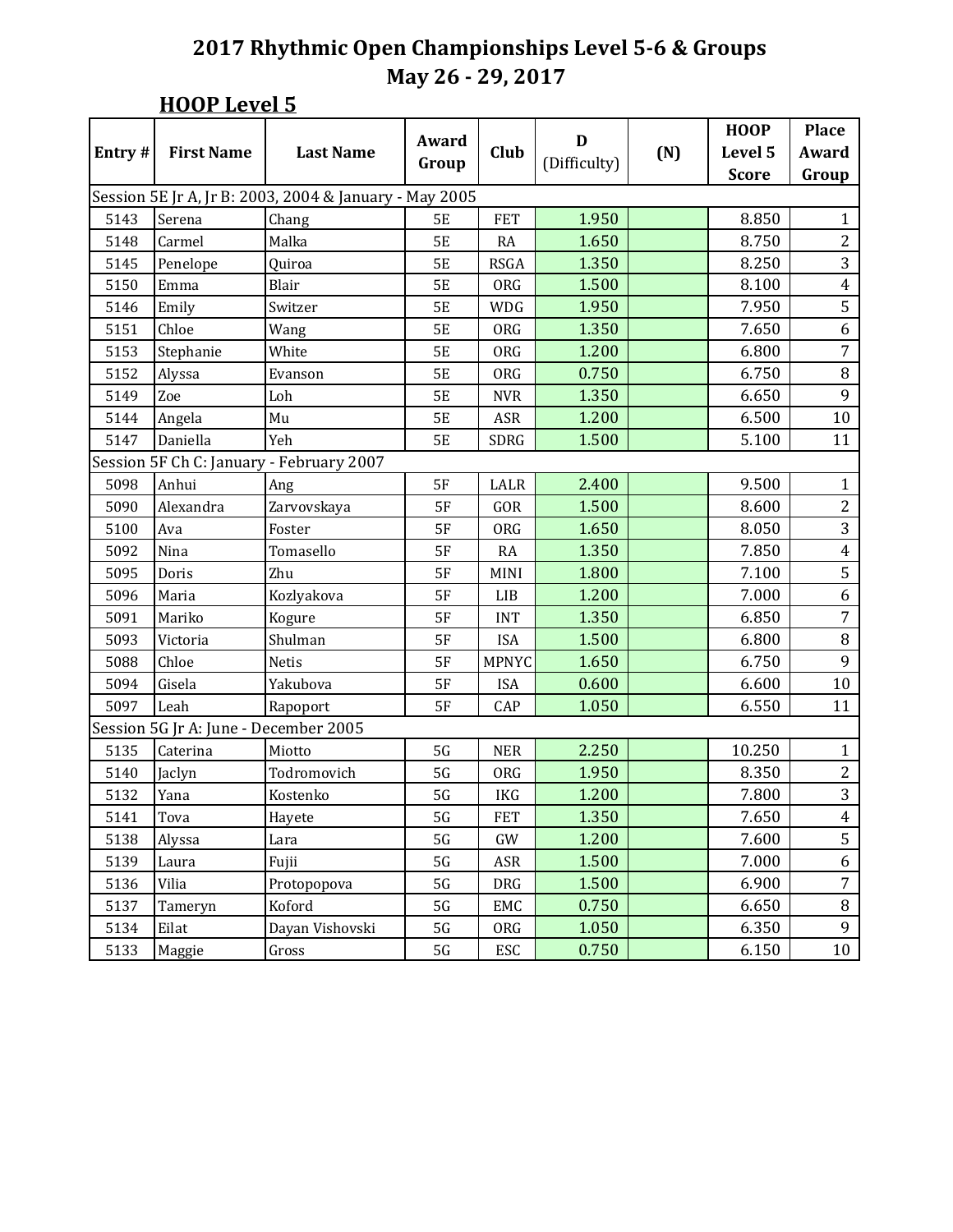|                       |                                       |                   | Award          |              | D            |         | <b>HOOP</b>  | <b>Place</b>   |
|-----------------------|---------------------------------------|-------------------|----------------|--------------|--------------|---------|--------------|----------------|
| Entry#                | <b>First Name</b>                     | <b>Last Name</b>  | Group          | Club         | (Difficulty) | (N)     | Level 5      | Award          |
|                       |                                       |                   |                |              |              |         | <b>Score</b> | Group          |
|                       | Session 5H Jr A: July - December 2006 |                   |                |              |              |         |              |                |
| 5104                  | Sophia                                | Martinez          | 5H             | <b>ISA</b>   | 2.550        |         | 9.450        | $\mathbf{1}$   |
| 5113                  | Sophia                                | Miller            | 5H             | <b>IKG</b>   | 1.950        |         | 9.450        | $\mathbf{1}$   |
| 5102                  | Rihanna                               | Quinn             | 5H             | <b>EUR</b>   | 2.250        |         | 9.350        | 3              |
| 5114                  | Katie                                 | Tang              | 5H             | <b>CHR</b>   | 2.100        |         | 9.200        | $\overline{4}$ |
| 5101                  | Natalie                               | Smiarowski        | 5H             | ESC          | 1.800        |         | 9.000        | 5              |
| 5110                  | Sloan                                 | Tyler             | 5H             | PRA          | 1.650        |         | 8.450        | 6              |
| 5117                  | Julianna                              | Onstott           | 5H             | <b>NEV</b>   | 1.800        |         | 8.100        | 7              |
| 5115                  | Joy                                   | Sha               | 5H             | <b>NWR</b>   | 1.800        |         | 7.600        | 8              |
| 5109                  | Gabriella                             | Lisk              | 5H             | EMC          | 1.050        |         | 7.550        | 9              |
| 5116                  | Elle                                  | Carrender         | 5H             | <b>TAM</b>   | 1.500        |         | 7.100        | 10             |
| 5111                  | Nayenne                               | Pollini Ashenaffi | 5H             | MIT          | 1.650        | (0.200) | 6.950        | 11             |
| 5106                  | Kayla                                 | Souliyadeth       | 5H             | GW           | 1.350        |         | 6.850        | 12             |
| 5103                  | Linsey                                | Chen              | 5H             | <b>ORG</b>   | 0.900        |         | 6.600        | 13             |
| 5112                  | Willow                                | Liu               | 5H             | <b>RSGA</b>  | 0.450        |         | 5.750        | 14             |
| 5108                  | Gabrielle                             | Pensy             | 5H             | <b>ELE</b>   | 0.450        |         | 5.450        | 15             |
| 5107                  | Zarina                                | Khoshimova        | 5H             | <b>MPNYC</b> | 0.600        |         | 5.000        | 16             |
| Session 5J Ch B: 2009 |                                       |                   |                |              |              |         |              |                |
| 5002                  | Anastassia                            | Kim               | 5J             | PRG          | 2.100        |         | 9.500        | $\mathbf{1}$   |
| 5004                  | Nola                                  | Empringham        | 5J             | <b>ISRG</b>  | 2.100        |         | 9.400        | $\overline{2}$ |
| 5003                  | Michelle                              | Kudishevich       | 5J             | RALA         | 1.650        |         | 9.350        | 3              |
| 5010                  | Isabelle                              | Novoseletsky      | 5J             | <b>VIT</b>   | 1.650        |         | 9.050        | $\overline{4}$ |
| 5001                  | Melissa                               | Ploshchadina      | 5 <sub>l</sub> | <b>ISA</b>   | 1.950        |         | 8.950        | 5              |
| 5008                  | Emily                                 | Tabak             | 5J             | <b>STA</b>   | 1.650        |         | 8.850        | 6              |
| 5005                  | Elizabeth                             | Semenova          | 5 <sub>J</sub> | PRG          | 1.500        |         | 8.700        | $\overline{7}$ |
| 5009                  | Vlada                                 | Ishutina          | 5J             | <b>STA</b>   | 1.800        |         | 8.500        | 8              |
| 5012                  | Natasha                               | Furman            | 5J             | <b>RIS</b>   | 2.100        |         | 8.300        | 9              |
| 5013                  | Alisa                                 | Pozdnyakova       | 5J             | <b>EVE</b>   | 2.100        |         | 8.300        | 9              |
| 5006                  | Angelina                              | Elliott           | 5J             | MINI         | 1.950        |         | 7.850        | 11             |
| 5007                  | Bella                                 | Chong             | 5J             | <b>EUR</b>   | 1.950        |         | 6.650        | 12             |
| 5014                  | Anjana                                | Quintana          | 5J             | <b>BOS</b>   | 1.200        | (0.500) | 6.000        | 13             |
|                       | Session 5K Jr A: January - June 2006  |                   |                |              |              |         |              |                |
| 5122                  | Ava                                   | Tasich            | 5K             | ORG          | 1.950        |         | 8.350        | $\mathbf{1}$   |
| 5131                  | Paula                                 | Caicedo           | 5K             | <b>TAM</b>   | 1.350        |         | 7.950        | $\overline{2}$ |
| 5121                  | Kaitlyn                               | Kao               | 5K             | <b>ISA</b>   | 1.650        |         | 7.850        | 3              |
| 5125                  | Anna                                  | Lee               | 5K             | DIA          | 1.800        |         | 7.800        | $\overline{4}$ |
| 5119                  | Sarah                                 | Nicklasson        | 5K             | <b>BOS</b>   | 1.350        |         | 7.550        | 5              |
| 5130                  | Angelina                              | Cicale            | 5K             | <b>TAM</b>   | 1.350        |         | 7.350        | 6              |
| 5127                  | Caroline                              | Sereni            | 5K             | CAP          | 1.200        |         | 7.200        | $\overline{7}$ |
| 5120                  | Ava                                   | Loh               | 5K             | <b>NVR</b>   | 1.200        |         | 6.700        | 8              |
| 5123                  | Susannah                              | Hill              | 5K             | MINI         | 1.500        |         | 6.500        | 9              |
| 5128                  | Camila                                | Loikova           | 5K             | LIB          | 1.350        | (0.200) | 6.450        | 10             |
| 5129                  | Katie                                 | Wang              | 5K             | <b>NVR</b>   | 1.200        |         | 5.300        | 11             |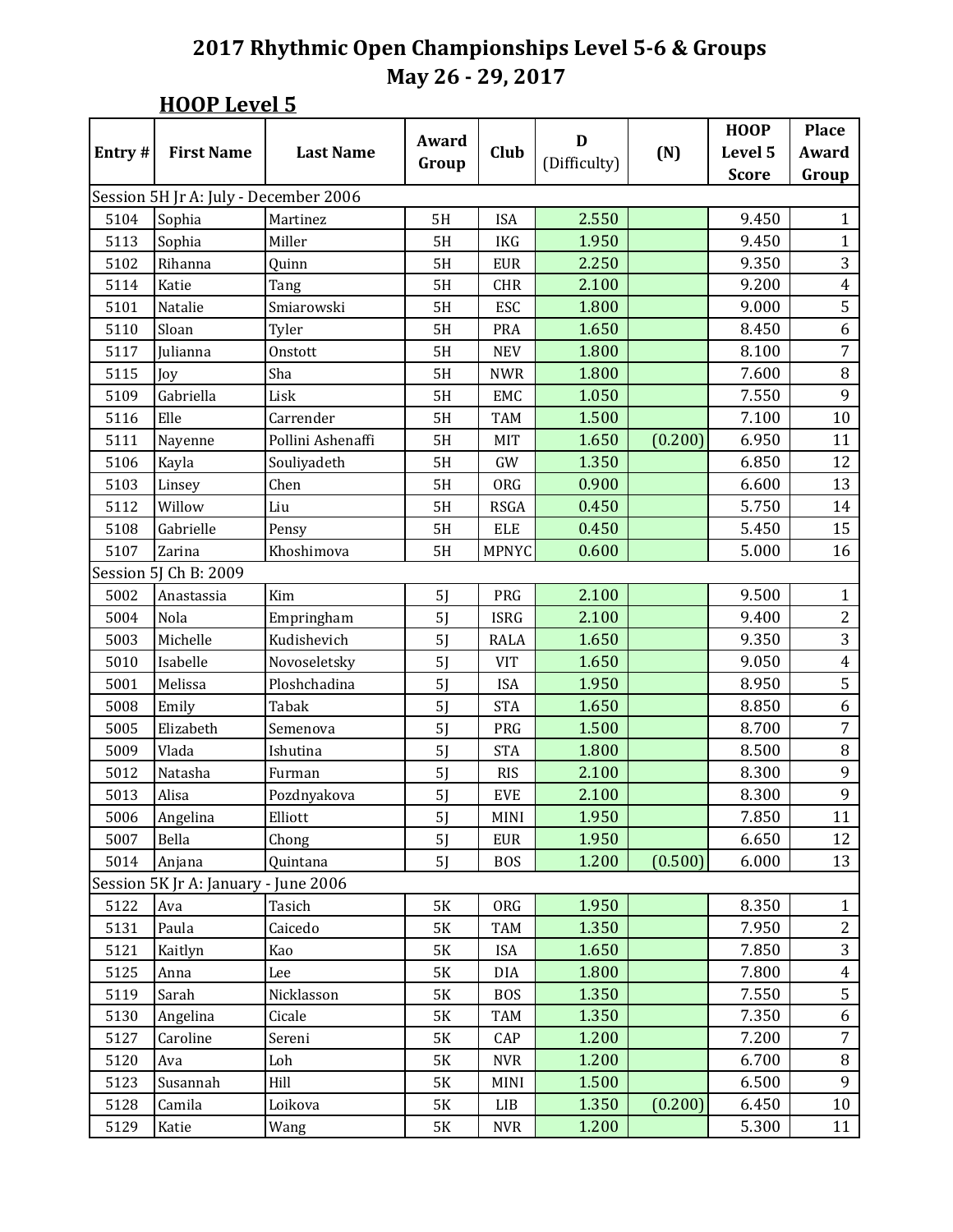|        | <b>BALL Level 5</b> |                                         |                |              |                   |     |                                        |                                |  |  |
|--------|---------------------|-----------------------------------------|----------------|--------------|-------------------|-----|----------------------------------------|--------------------------------|--|--|
| Entry# | <b>First Name</b>   | <b>Last Name</b>                        | Award<br>Group | <b>Club</b>  | D<br>(Difficulty) | (N) | <b>BALL</b><br>Level 5<br><b>Score</b> | <b>Place</b><br>Award<br>Group |  |  |
|        |                     | Session 5A Ch C: June - December 2008   |                |              |                   |     |                                        |                                |  |  |
| 5018   | Victoria            | Ershova                                 | <b>5A</b>      | <b>IRG</b>   | 1.500             |     | 9.500                                  | $\mathbf{1}$                   |  |  |
| 5021   | Katusha             | Klets                                   | <b>5A</b>      | <b>DIA</b>   | 1.500             |     | 9.300                                  | $\overline{2}$                 |  |  |
| 5023   | ViVi                | Lagutenko                               | <b>5A</b>      | GRA          | 1.350             |     | 9.250                                  | 3                              |  |  |
| 5017   | Zlata               | Kogan                                   | <b>5A</b>      | <b>ISA</b>   | 1.950             |     | 9.150                                  | $\pmb{4}$                      |  |  |
| 5019   | Natalie             | Shtirmer                                | <b>5A</b>      | LIB          | 1.650             |     | 8.950                                  | 5                              |  |  |
| 5029   | Maria               | Roldan                                  | <b>5A</b>      | <b>TAG</b>   | 2.100             |     | 8.700                                  | $\boldsymbol{6}$               |  |  |
| 5026   | Devynn              | Smark                                   | <b>5A</b>      | <b>ISRG</b>  | 1.650             |     | 8.450                                  | $\boldsymbol{7}$               |  |  |
| 5016   | Deven               | Tam                                     | <b>5A</b>      | <b>RD</b>    | 1.800             |     | 7.700                                  | $\, 8$                         |  |  |
| 5025   | Katrina             | Sinkevic                                | <b>5A</b>      | <b>PRA</b>   | 1.050             |     | 7.450                                  | 9                              |  |  |
| 5022   | Chloe               | Gorohovsky                              | <b>5A</b>      | <b>ISA</b>   | 1.050             |     | 7.350                                  | $10\,$                         |  |  |
| 5032   | Elizabeth           | Kirakosian                              | <b>5A</b>      | <b>RALA</b>  | 1.050             |     | 7.150                                  | 11                             |  |  |
| 5033   | Coco                | Quinn                                   | <b>5A</b>      | <b>EUR</b>   | 1.500             |     | 7.000                                  | 12                             |  |  |
| 5031   | Jacqueline          | Howes                                   | <b>5A</b>      | <b>RALA</b>  | 0.900             |     | 6.800                                  | 13                             |  |  |
| 5015   | Jane                | Gorohovsky                              | <b>5A</b>      | <b>INS</b>   | 1.500             |     | 6.500                                  | 14                             |  |  |
| 5027   | Laila               | Rozenberg                               | <b>5A</b>      | <b>IKG</b>   | 1.650             |     | 6.050                                  | 15                             |  |  |
| 5030   | Lydia               | Shorman                                 | <b>5A</b>      | <b>MPNYC</b> | 0.450             |     | 4.350                                  | 16                             |  |  |
|        |                     | Session 5B Ch C: August - December 2007 |                |              |                   |     |                                        |                                |  |  |
| 5064   | Felicia             | Macari                                  | 5B             | <b>NWR</b>   | 1.800             |     | 10.000                                 | $\mathbf{1}$                   |  |  |
| 5057   | Jessica             | Zhang                                   | 5B             | TAG          | 2.100             |     | 9.300                                  | $\sqrt{2}$                     |  |  |
| 5068   | Taya                | Kim                                     | 5 <sub>B</sub> | GSG          | 2.400             |     | 9.200                                  | 3                              |  |  |
| 5065   | Addison             | Runzheimer                              | 5B             | <b>IKG</b>   | 1.650             |     | 8.950                                  | $\overline{4}$                 |  |  |
| 5058   | Michelle            | Belakh                                  | 5B             | <b>ISA</b>   | 1.800             |     | 8.300                                  | 5                              |  |  |
| 5061   | Lauren              | Cao                                     | 5B             | <b>BOS</b>   | 1.500             |     | 8.300                                  | 5                              |  |  |
| 5060   | Abigail             | Klimovich                               | 5B             | <b>CTR</b>   | 2.550             |     | 8.150                                  | $\overline{7}$                 |  |  |
| 5054   | Isabella            | Lee                                     | 5B             | <b>RD</b>    | 1.500             |     | 8.100                                  | $\, 8$                         |  |  |
| 5059   | Maya                | Goykhman                                | 5B             | PRA          | 1.050             |     | 8.050                                  | 9                              |  |  |
| 5056   | Lily                | Guyumjian                               | 5Β             | LAR          | 2.400             |     | 7.700                                  | 10                             |  |  |
| 5067   | Maya                | Lopatinski                              | 5B             | <b>INS</b>   | 0.900             |     | 7.300                                  | 11                             |  |  |
| 5053   | Alexandra           | Rykova                                  | 5B             | RA           | 1.350             |     | 7.250                                  | 12                             |  |  |
| 5055   | Milana              | Abayeva                                 | 5B             | <b>ISA</b>   | 1.200             |     | 6.900                                  | 13                             |  |  |
| 5062   | Emily               | Pereverzev                              | 5Β             | CHR          | 0.900             |     | 6.700                                  | 14                             |  |  |
| 5063   | Sasha               | Gendelman                               | $5\mathrm{B}$  | RA           | 1.200             |     | 6.700                                  | 14                             |  |  |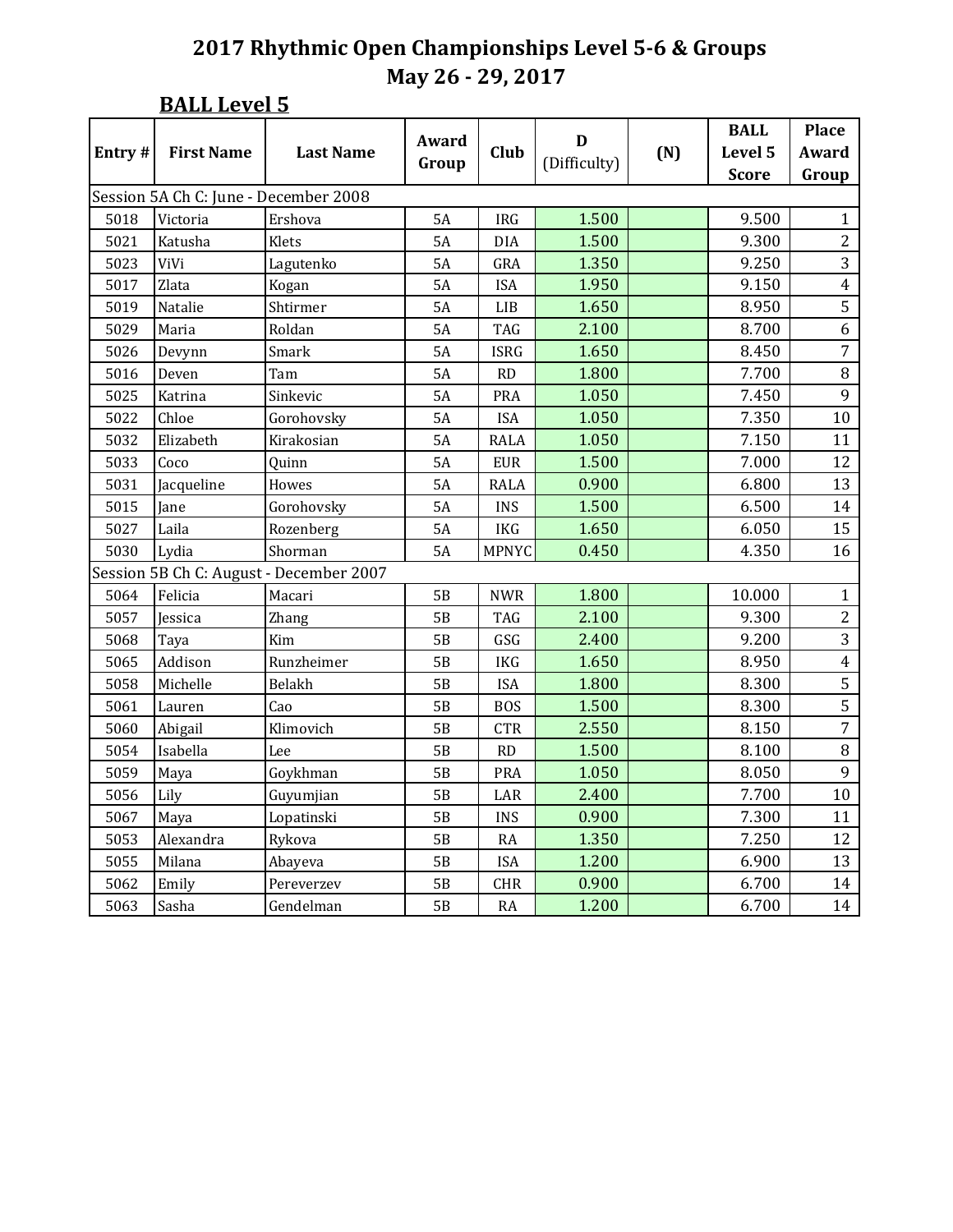| <b>BALL Level 5</b> |                                                  |                                                                                                                                               |                                        |                                                |                                                       |             |                                                             |  |  |
|---------------------|--------------------------------------------------|-----------------------------------------------------------------------------------------------------------------------------------------------|----------------------------------------|------------------------------------------------|-------------------------------------------------------|-------------|-------------------------------------------------------------|--|--|
|                     |                                                  |                                                                                                                                               |                                        |                                                |                                                       | <b>BALL</b> | <b>Place</b>                                                |  |  |
|                     |                                                  |                                                                                                                                               |                                        |                                                |                                                       |             | <b>Award</b>                                                |  |  |
|                     |                                                  |                                                                                                                                               |                                        |                                                |                                                       |             | Group                                                       |  |  |
|                     |                                                  |                                                                                                                                               |                                        |                                                |                                                       |             |                                                             |  |  |
|                     |                                                  |                                                                                                                                               |                                        |                                                |                                                       |             | $\mathbf{1}$                                                |  |  |
|                     |                                                  |                                                                                                                                               |                                        |                                                |                                                       |             | $\mathbf{2}$                                                |  |  |
| Anastasia           |                                                  |                                                                                                                                               |                                        |                                                |                                                       |             | 3                                                           |  |  |
| Daria               |                                                  | 5C                                                                                                                                            | <b>DIA</b>                             | 2.400                                          |                                                       | 8.900       | $\overline{4}$                                              |  |  |
|                     | Novofastovsky                                    |                                                                                                                                               | LIB                                    |                                                |                                                       |             | 5                                                           |  |  |
| Viktoriya           | Bilunyk                                          | 5C                                                                                                                                            | <b>IRG</b>                             | 0.900                                          |                                                       | 8.800       | 6                                                           |  |  |
| Daria               | Izmailova                                        | 5C                                                                                                                                            | <b>ORG</b>                             | 2.100                                          |                                                       | 8.700       | $\overline{7}$                                              |  |  |
| Taisiya             | Shchelkanova                                     | 5C                                                                                                                                            | GRA                                    | 1.950                                          | (0.200)                                               | 8.450       | $\, 8$                                                      |  |  |
| Kyra                | Sidon                                            | 5C                                                                                                                                            | <b>ISA</b>                             | 1.350                                          |                                                       | 8.250       | 9                                                           |  |  |
| Taya                | Svetlov                                          | 5C                                                                                                                                            | GRA                                    | 0.900                                          |                                                       | 7.900       | 10                                                          |  |  |
| Juliet              | Morales                                          | 5C                                                                                                                                            | <b>RALA</b>                            | 1.950                                          |                                                       | 7.650       | 11                                                          |  |  |
| Alina               | Krayzbukh                                        | 5C                                                                                                                                            | GSG                                    | 1.050                                          |                                                       | 7.550       | 12                                                          |  |  |
| Elora               | Main                                             | 5C                                                                                                                                            | GW                                     | 1.650                                          |                                                       | 7.450       | 13                                                          |  |  |
| Angelica            | Khandros                                         | 5C                                                                                                                                            | ISA                                    | 0.900                                          |                                                       | 7.200       | 14                                                          |  |  |
| Izzy                | <b>Borges</b>                                    | 5C                                                                                                                                            | <b>CHR</b>                             | 1.200                                          |                                                       | 7.100       | 15                                                          |  |  |
| Chloe               | <b>Beasley</b>                                   | 5C                                                                                                                                            | GRA                                    | 0.900                                          |                                                       | 6.400       | 16                                                          |  |  |
| Renee               | Verba                                            | 5C                                                                                                                                            | <b>RALA</b>                            | 0.900                                          |                                                       | 6.100       | 17                                                          |  |  |
| Gabrielle           | Voloshin                                         | 5C                                                                                                                                            | RD                                     | 0.300                                          |                                                       | 5.500       | 18                                                          |  |  |
|                     |                                                  |                                                                                                                                               |                                        |                                                |                                                       |             |                                                             |  |  |
| Nadia               | Turovskiy                                        | 5D                                                                                                                                            | <b>FET</b>                             | 1.950                                          |                                                       | 9.150       | $\mathbf{1}$                                                |  |  |
| Geneva              | Stockton                                         | 5D                                                                                                                                            | <b>NWR</b>                             | 1.650                                          |                                                       | 8.950       | $\mathbf{2}$                                                |  |  |
| Polina              | Shubinova                                        | 5D                                                                                                                                            | SDRG                                   | 1.200                                          |                                                       | 8.400       | 3                                                           |  |  |
| Elizabeth           | Ilyaich                                          | 5D                                                                                                                                            | <b>ISA</b>                             | 1.650                                          |                                                       | 8.250       | $\overline{4}$                                              |  |  |
| Michelle            | Chen                                             | 5D                                                                                                                                            | <b>ORG</b>                             | 1.350                                          |                                                       | 7.850       | 5                                                           |  |  |
| Emma                | Xiao                                             | 5D                                                                                                                                            | <b>BOS</b>                             | 1.800                                          |                                                       | 7.800       | $6\,$                                                       |  |  |
| Vasilisa            | Taubkina                                         | 5D                                                                                                                                            | LIB                                    | 1.200                                          |                                                       | 7.400       | $\sqrt{7}$                                                  |  |  |
| Bella               | Kovalevsky                                       | 5D                                                                                                                                            | <b>BOS</b>                             | 1.350                                          |                                                       | 7.350       | $\, 8$                                                      |  |  |
| Lihan               | Ma                                               | 5D                                                                                                                                            | GW                                     | 0.900                                          |                                                       | 7.300       | 9                                                           |  |  |
| Ashley              | Maliakal                                         | 5D                                                                                                                                            | LIB                                    | 1.650                                          |                                                       | 7.250       | $10\,$                                                      |  |  |
| Alina               | Liu                                              | 5D                                                                                                                                            | ELE                                    | 1.200                                          |                                                       | 7.200       | 11                                                          |  |  |
| Macaria             | Valdez                                           | $5D$                                                                                                                                          | SDRG                                   | 1.650                                          |                                                       | 7.050       | 12                                                          |  |  |
| Ziva                | Dixon                                            | 5D                                                                                                                                            | EMC                                    | 0.750                                          |                                                       | 6.850       | 13                                                          |  |  |
| Lia                 | Kovalsky                                         | 5D                                                                                                                                            | <b>NWR</b>                             | 0.600                                          |                                                       | 6.800       | 14                                                          |  |  |
| Alexandra           | Vinokurov                                        | 5D                                                                                                                                            | ELE                                    | 0.900                                          |                                                       | 6.800       | 14                                                          |  |  |
| Alexandra           | Lipets                                           | 5D                                                                                                                                            | MIT                                    | 1.200                                          |                                                       | 6.500       | 16                                                          |  |  |
| Masha               | Margulian                                        | 5D                                                                                                                                            | RD                                     | 0.450                                          | (0.200)                                               | 5.950       | 17                                                          |  |  |
| Arianna             | Yankovski                                        | $5D$                                                                                                                                          | RD                                     | 0.600                                          |                                                       | 5.200       | 18                                                          |  |  |
|                     | <b>First Name</b><br>Adele<br>Elizaveta<br>Sarah | <b>Last Name</b><br>Session 5C Ch C: January - May 2008<br>Streletsky<br>Samardak<br>Slipets<br>Krasina<br>Session 5D Ch C: March - July 2007 | Award<br>Group<br>5C<br>5C<br>5C<br>5C | Club<br><b>IRG</b><br><b>IKG</b><br><b>INS</b> | D<br>(Difficulty)<br>1.500<br>1.500<br>1.350<br>1.350 | (N)         | Level 5<br><b>Score</b><br>9.800<br>9.600<br>9.350<br>8.850 |  |  |

Katia Nigro 5D BOS 0.150 5.050 19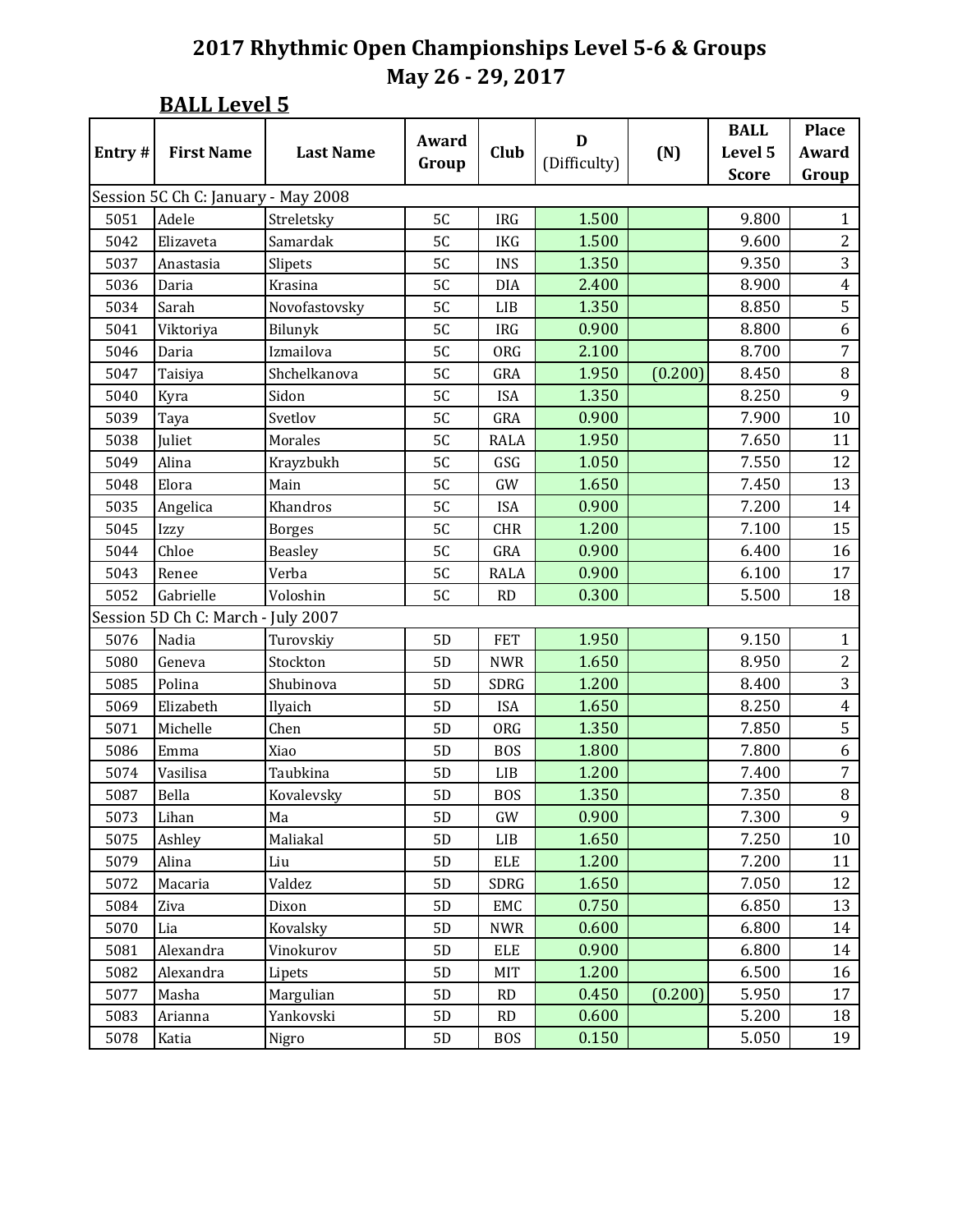#### **BALL Level 5**

| Entry# | <b>First Name</b>                     | <b>Last Name</b>                                       | Award<br>Group | Club         | D<br>(Difficulty) | (N)     | <b>BALL</b><br>Level 5<br><b>Score</b> | <b>Place</b><br>Award<br>Group |
|--------|---------------------------------------|--------------------------------------------------------|----------------|--------------|-------------------|---------|----------------------------------------|--------------------------------|
|        |                                       | Session 5E Jr A, Jr B: 2003, 2004 & January - May 2005 |                |              |                   |         |                                        |                                |
| 5143   | Serena                                | Chang                                                  | <b>5E</b>      | <b>FET</b>   | 1.650             |         | 9.650                                  | $\mathbf{1}$                   |
| 5148   | Carmel                                | Malka                                                  | <b>5E</b>      | <b>RA</b>    | 1.050             |         | 8.650                                  | $\overline{2}$                 |
| 5149   | Zoe                                   | Loh                                                    | <b>5E</b>      | <b>NVR</b>   | 1.800             |         | 8.600                                  | $\overline{3}$                 |
| 5150   | Emma                                  | Blair                                                  | 5E             | <b>ORG</b>   | 1.350             |         | 8.350                                  | $\overline{\mathbf{4}}$        |
| 5147   | Daniella                              | Yeh                                                    | <b>5E</b>      | SDRG         | 1.350             |         | 8.250                                  | $\overline{5}$                 |
| 5146   | Emily                                 | Switzer                                                | <b>5E</b>      | <b>WDG</b>   | 1.500             |         | 8.100                                  | 6                              |
| 5145   | Penelope                              | Quiroa                                                 | <b>5E</b>      | <b>RSGA</b>  | 1.050             |         | 7.650                                  | $\overline{7}$                 |
| 5151   | Chloe                                 | Wang                                                   | 5E             | <b>ORG</b>   | 1.350             |         | 7.350                                  | $\, 8$                         |
| 5144   | Angela                                | Mu                                                     | <b>5E</b>      | <b>ASR</b>   | 1.500             |         | 7.100                                  | $\overline{9}$                 |
| 5153   | Stephanie                             | White                                                  | <b>5E</b>      | <b>ORG</b>   | 0.900             |         | 6.600                                  | 10                             |
| 5152   | Alyssa                                | Evanson                                                | <b>5E</b>      | ORG          | 0.300             |         | 5.300                                  | 11                             |
|        |                                       | Session 5F Ch C: January - February 2007               |                |              |                   |         |                                        |                                |
| 5090   | Alexandra                             | Zarvovskaya                                            | 5F             | GOR          | 1.350             |         | 8.750                                  | $\mathbf{1}$                   |
| 5098   | Anhui                                 | Ang                                                    | <b>5F</b>      | <b>LALR</b>  | 2.250             |         | 8.750                                  | $\mathbf{1}$                   |
| 5100   | Ava                                   | Foster                                                 | 5F             | <b>ORG</b>   | 1.950             |         | 8.450                                  | 3                              |
| 5095   | Doris                                 | Zhu                                                    | 5F             | MINI         | 0.900             |         | 7.600                                  | $\overline{\mathbf{4}}$        |
| 5093   | Victoria                              | Shulman                                                | <b>5F</b>      | <b>ISA</b>   | 1.050             |         | 7.550                                  | $\overline{5}$                 |
| 5096   | Maria                                 | Kozlyakova                                             | <b>5F</b>      | LIB          | 0.750             |         | 7.450                                  | 6                              |
| 5088   | Chloe                                 | <b>Netis</b>                                           | <b>5F</b>      | <b>MPNYC</b> | 1.050             |         | 7.350                                  | $\overline{7}$                 |
| 5091   | Mariko                                | Kogure                                                 | <b>5F</b>      | <b>INT</b>   | 1.500             |         | 6.700                                  | $\, 8$                         |
| 5094   | Gisela                                | Yakubova                                               | 5F             | <b>ISA</b>   | 0.750             |         | 6.650                                  | 9                              |
| 5097   | Leah                                  | Rapoport                                               | <b>5F</b>      | CAP          | 0.750             |         | 6.250                                  | $10\,$                         |
| 5092   | Nina                                  | Tomasello                                              | <b>5F</b>      | <b>RA</b>    | 1.200             | (0.200) | 3.500                                  | 11                             |
|        | Session 5G Jr A: June - December 2005 |                                                        |                |              |                   |         |                                        |                                |
| 5138   | Alyssa                                | Lara                                                   | 5G             | GW           | 2.250             |         | 9.450                                  | $\mathbf{1}$                   |
| 5140   | Jaclyn                                | Todromovich                                            | 5G             | <b>ORG</b>   | 1.950             |         | 9.250                                  | $\overline{2}$                 |
| 5135   | Caterina                              | Miotto                                                 | 5G             | <b>NER</b>   | 1.650             |         | 8.950                                  | $\overline{3}$                 |
| 5141   | Tova                                  | Hayete                                                 | 5G             | <b>FET</b>   | 1.350             |         | 7.850                                  | 4                              |
| 5132   | Yana                                  | Kostenko                                               | 5G             | IKG          | 1.650             |         | 7.450                                  | $\overline{5}$                 |
| 5139   | Laura                                 | Fujii                                                  | 5G             | ASR          | 1.200             |         | 7.200                                  | 6                              |
| 5134   | Eilat                                 | Dayan Vishovski                                        | 5G             | ORG          | 1.350             |         | 6.450                                  | 7                              |
| 5136   | Vilia                                 | Protopopova                                            | 5G             | DRG          | 1.050             |         | 6.350                                  | $\, 8$                         |
| 5133   | Maggie                                | Gross                                                  | 5G             | ESC          | 0.750             |         | 6.050                                  | 9                              |
| 5137   | Tameryn                               | Koford                                                 | 5G             | EMC          | 0.600             | (0.500) | 4.300                                  | 10                             |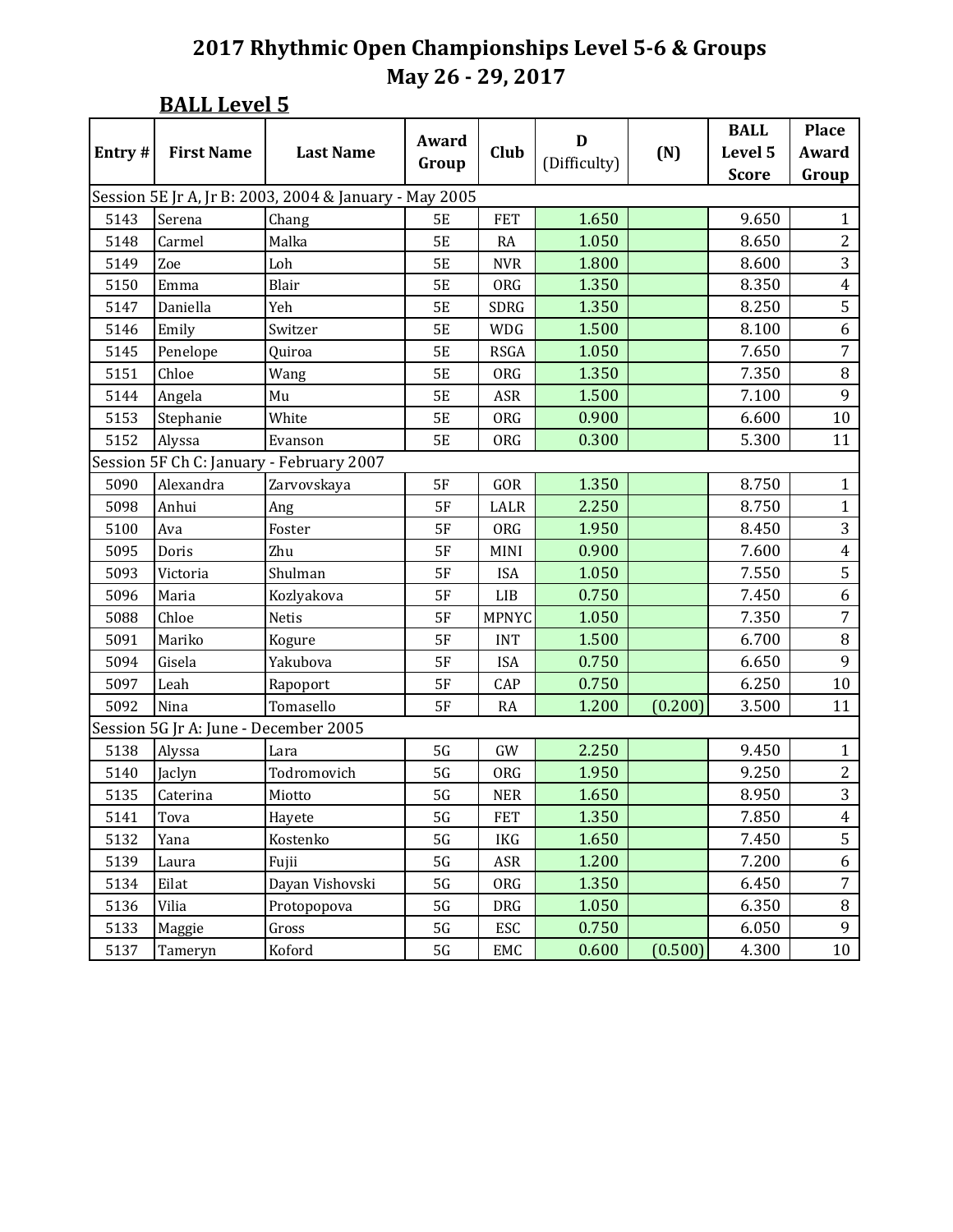# **BALL Level 5**

|        |                                       |                   | Award          |              | D            |         | <b>BALL</b>  | <b>Place</b>   |  |
|--------|---------------------------------------|-------------------|----------------|--------------|--------------|---------|--------------|----------------|--|
| Entry# | <b>First Name</b>                     | <b>Last Name</b>  | Group          | Club         | (Difficulty) | (N)     | Level 5      | Award          |  |
|        |                                       |                   |                |              |              |         | <b>Score</b> | Group          |  |
|        | Session 5H Jr A: July - December 2006 |                   |                |              |              |         |              |                |  |
| 5113   | Sophia                                | Miller            | 5H             | <b>IKG</b>   | 2.550        |         | 10.150       | $\mathbf{1}$   |  |
| 5104   | Sophia                                | Martinez          | 5H             | <b>ISA</b>   | 2.250        |         | 9.350        | $\overline{2}$ |  |
| 5114   | Katie                                 | Tang              | 5H             | <b>CHR</b>   | 2.100        |         | 9.200        | 3              |  |
| 5106   | Kayla                                 | Souliyadeth       | 5H             | GW           | 1.800        |         | 8.800        | $\overline{4}$ |  |
| 5109   | Gabriella                             | Lisk              | 5H             | EMC          | 1.200        |         | 8.600        | 5              |  |
| 5110   | Sloan                                 | Tyler             | 5H             | <b>PRA</b>   | 1.350        |         | 8.550        | 6              |  |
| 5102   | Rihanna                               | Quinn             | 5H             | <b>EUR</b>   | 1.800        |         | 8.500        | 7              |  |
| 5116   | Elle                                  | Carrender         | 5H             | <b>TAM</b>   | 1.200        |         | 8.300        | 8              |  |
| 5117   | Julianna                              | Onstott           | 5H             | <b>NEV</b>   | 1.350        |         | 8.150        | 9              |  |
| 5111   | Nayenne                               | Pollini Ashenaffi | 5H             | MIT          | 1.650        |         | 8.050        | 10             |  |
| 5115   | Joy                                   | Sha               | 5H             | <b>NWR</b>   | 1.050        |         | 7.750        | 11             |  |
| 5101   | Natalie                               | Smiarowski        | 5H             | <b>ESC</b>   | 1.200        | (0.200) | 7.400        | 12             |  |
| 5108   | Gabrielle                             | Pensy             | 5H             | <b>ELE</b>   | 0.900        |         | 6.700        | 13             |  |
| 5103   | Linsey                                | Chen              | 5H             | <b>ORG</b>   | 1.350        |         | 6.650        | 14             |  |
| 5112   | Willow                                | Liu               | 5H             | <b>RSGA</b>  | 1.050        |         | 6.250        | 15             |  |
| 5107   | Zarina                                | Khoshimova        | 5H             | <b>MPNYC</b> | 0.450        |         | 5.250        | 16             |  |
|        | Session 5J Ch B: 2009                 |                   |                |              |              |         |              |                |  |
| 5001   | Melissa                               | Ploshchadina      | 5J             | <b>ISA</b>   | 1.800        |         | 10.100       | $\mathbf{1}$   |  |
| 5002   | Anastassia                            | Kim               | 5J             | PRG          | 1.650        |         | 9.350        | $\overline{2}$ |  |
| 5012   | Natasha                               | Furman            | 5J             | <b>RIS</b>   | 1.650        |         | 8.950        | 3              |  |
| 5013   | Alisa                                 | Pozdnyakova       | 5J             | <b>EVE</b>   | 1.950        |         | 8.950        | 3              |  |
| 5010   | Isabelle                              | Novoseletsky      | 5 <sub>l</sub> | <b>VIT</b>   | 1.800        |         | 8.400        | $\overline{5}$ |  |
| 5009   | Vlada                                 | Ishutina          | 5J             | <b>STA</b>   | 1.950        |         | 8.250        | 6              |  |
| 5005   | Elizabeth                             | Semenova          | 5J             | PRG          | 1.500        |         | 7.700        | $\overline{7}$ |  |
| 5006   | Angelina                              | Elliott           | 5J             | MINI         | 1.950        |         | 7.650        | 8              |  |
| 5004   | Nola                                  | Empringham        | 5 <sub>J</sub> | <b>ISRG</b>  | 1.350        |         | 7.450        | 9              |  |
| 5008   | Emily                                 | Tabak             | 5 <sub>J</sub> | <b>STA</b>   | 1.950        |         | 6.950        | 10             |  |
| 5007   | Bella                                 | Chong             | 5J             | ${\rm EUR}$  | 1.350        | (0.200) | 6.150        | 11             |  |
| 5014   | Anjana                                | Quintana          | 5J             | <b>BOS</b>   | 1.050        |         | 6.050        | 12             |  |
| 5003   | Michelle                              | Kudishevich       | 5J             | <b>RALA</b>  | 0.900        |         | 6.000        | 13             |  |
|        | Session 5K Jr A: January - June 2006  |                   |                |              |              |         |              |                |  |
| 5122   | Ava                                   | Tasich            | 5K             | ORG          | 1.800        |         | 8.600        | $\mathbf{1}$   |  |
| 5121   | Kaitlyn                               | Kao               | 5K             | <b>ISA</b>   | 1.950        |         | 8.150        | $\overline{2}$ |  |
| 5128   | Camila                                | Loikova           | 5K             | LIB          | 0.750        |         | 7.850        | 3              |  |
| 5120   | Ava                                   | Loh               | 5K             | <b>NVR</b>   | 1.500        |         | 7.800        | $\overline{4}$ |  |
| 5125   | Anna                                  | Lee               | 5K             | DIA          | 1.650        |         | 7.750        | 5              |  |
| 5119   | Sarah                                 | Nicklasson        | 5K             | <b>BOS</b>   | 1.200        |         | 7.500        | 6              |  |
| 5130   | Angelina                              | Cicale            | 5K             | <b>TAM</b>   | 1.350        |         | 7.050        | $\overline{7}$ |  |
| 5131   | Paula                                 | Caicedo           | 5K             | <b>TAM</b>   | 0.900        |         | 7.000        | 8              |  |
| 5127   | Caroline                              | Sereni            | 5K             | CAP          | 0.450        |         | 6.850        | 9              |  |
| 5123   | Susannah                              | Hill              | 5K             | MINI         | 0.900        |         | 6.800        | 10             |  |
| 5129   | Katie                                 | Wang              | 5K             | <b>NVR</b>   | 1.050        |         | 6.750        | 11             |  |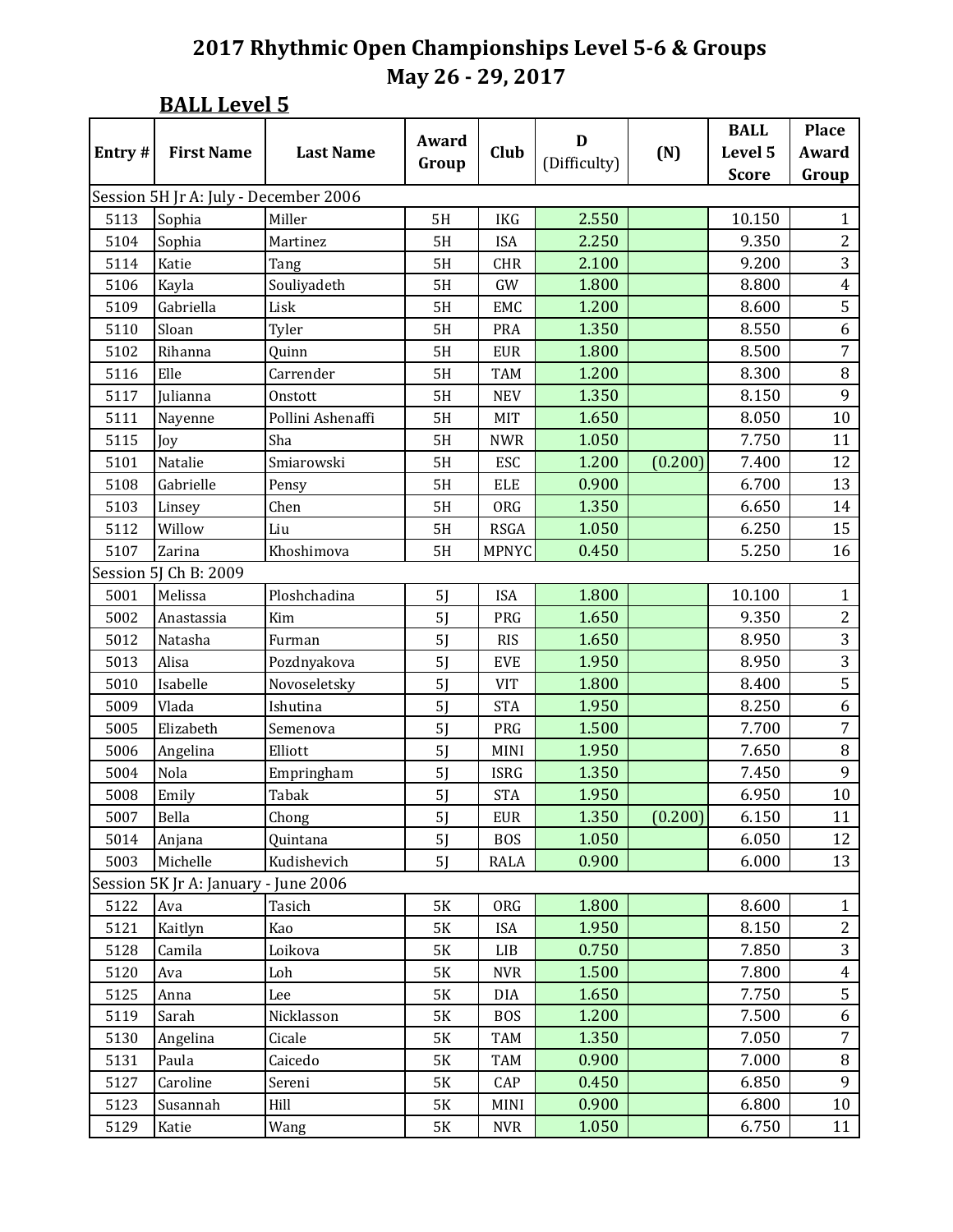| Entry# | <b>First Name</b>                     | <b>Last Name</b>                        | Award     | <b>Club</b>  | D            | (N) | <b>CLUBS</b><br>Level 5 | <b>Place</b><br><b>Award</b> |
|--------|---------------------------------------|-----------------------------------------|-----------|--------------|--------------|-----|-------------------------|------------------------------|
|        |                                       |                                         | Group     |              | (Difficulty) |     | <b>Score</b>            | Group                        |
|        | Session 5A Ch C: June - December 2008 |                                         |           |              |              |     |                         |                              |
| 5019   | Natalie                               | Shtirmer                                | <b>5A</b> | LIB          | 2.400        |     | 10.200                  | $\mathbf{1}$                 |
| 5023   | ViVi                                  | Lagutenko                               | <b>5A</b> | GRA          | 2.100        |     | 9.300                   | $\overline{2}$               |
| 5015   | Jane                                  | Gorohovsky                              | <b>5A</b> | <b>INS</b>   | 2.100        |     | 9.200                   | 3                            |
| 5018   | Victoria                              | Ershova                                 | <b>5A</b> | <b>IRG</b>   | 1.500        |     | 9.100                   | $\overline{4}$               |
| 5021   | Katusha                               | Klets                                   | 5A        | <b>DIA</b>   | 2.100        |     | 8.900                   | 5                            |
| 5026   | Devynn                                | Smark                                   | <b>5A</b> | <b>ISRG</b>  | 1.950        |     | 8.550                   | 6                            |
| 5022   | Chloe                                 | Gorohovsky                              | 5A        | <b>ISA</b>   | 1.800        |     | 8.500                   | $\overline{7}$               |
| 5016   | Deven                                 | Tam                                     | <b>5A</b> | RD           | 1.950        |     | 8.350                   | $\, 8$                       |
| 5017   | Zlata                                 | Kogan                                   | <b>5A</b> | <b>ISA</b>   | 1.800        |     | 8.300                   | 9                            |
| 5033   | Coco                                  | Quinn                                   | <b>5A</b> | <b>EUR</b>   | 1.950        |     | 7.950                   | $10\,$                       |
| 5025   | Katrina                               | Sinkevic                                | 5A        | <b>PRA</b>   | 1.350        |     | 7.750                   | 11                           |
| 5031   | Jacqueline                            | Howes                                   | 5A        | <b>RALA</b>  | 1.500        |     | 7.500                   | 12                           |
| 5032   | Elizabeth                             | Kirakosian                              | <b>5A</b> | <b>RALA</b>  | 1.650        |     | 7.450                   | 13                           |
| 5029   | Maria                                 | Roldan                                  | 5A        | <b>TAG</b>   | 2.100        |     | 7.300                   | 14                           |
| 5030   | Lydia                                 | Shorman                                 | 5A        | <b>MPNYC</b> | 1.050        |     | 6.150                   | 15                           |
| 5027   | Laila                                 | Rozenberg                               | <b>5A</b> | IKG          | 0.900        |     | 5.800                   | 16                           |
|        |                                       | Session 5B Ch C: August - December 2007 |           |              |              |     |                         |                              |
| 5055   | Milana                                | Abayeva                                 | 5B        | <b>ISA</b>   | 2.250        |     | 9.250                   | $\mathbf{1}$                 |
| 5057   | Jessica                               | Zhang                                   | 5B        | <b>TAG</b>   | 2.850        |     | 9.150                   | $\overline{2}$               |
| 5064   | Felicia                               | Macari                                  | 5B        | <b>NWR</b>   | 1.650        |     | 8.950                   | 3                            |
| 5067   | Maya                                  | Lopatinski                              | 5B        | <b>INS</b>   | 1.350        |     | 8.850                   | $\overline{4}$               |
| 5061   | Lauren                                | Cao                                     | 5B        | <b>BOS</b>   | 1.950        |     | 8.650                   | $\overline{5}$               |
| 5053   | Alexandra                             | Rykova                                  | 5B        | <b>RA</b>    | 1.800        |     | 8.600                   | 6                            |
| 5068   | Taya                                  | Kim                                     | 5B        | GSG          | 2.400        |     | 8.600                   | 6                            |
| 5060   | Abigail                               | Klimovich                               | 5B        | <b>CTR</b>   | 2.100        |     | 8.500                   | 8                            |
| 5056   | Lily                                  | Guyumjian                               | 5B        | LAR          | 1.950        |     | 8.350                   | 9                            |
| 5054   | Isabella                              | Lee                                     | 5B        | RD           | 1.500        |     | 8.200                   | $10\,$                       |
| 5059   | Maya                                  | Goykhman                                | 5B        | <b>PRA</b>   | 1.350        |     | 8.150                   | 11                           |
| 5058   | Michelle                              | Belakh                                  | 5B        | <b>ISA</b>   | 1.650        |     | 8.050                   | 12                           |
| 5065   | Addison                               | Runzheimer                              | 5B        | <b>IKG</b>   | 1.800        |     | 7.800                   | 13                           |
| 5063   | Sasha                                 | Gendelman                               | 5B        | RA           | 1.500        |     | 7.200                   | 14                           |
| 5062   | Emily                                 | Pereverzev                              | 5B        | <b>CHR</b>   | 1.200        |     | 6.300                   | 15                           |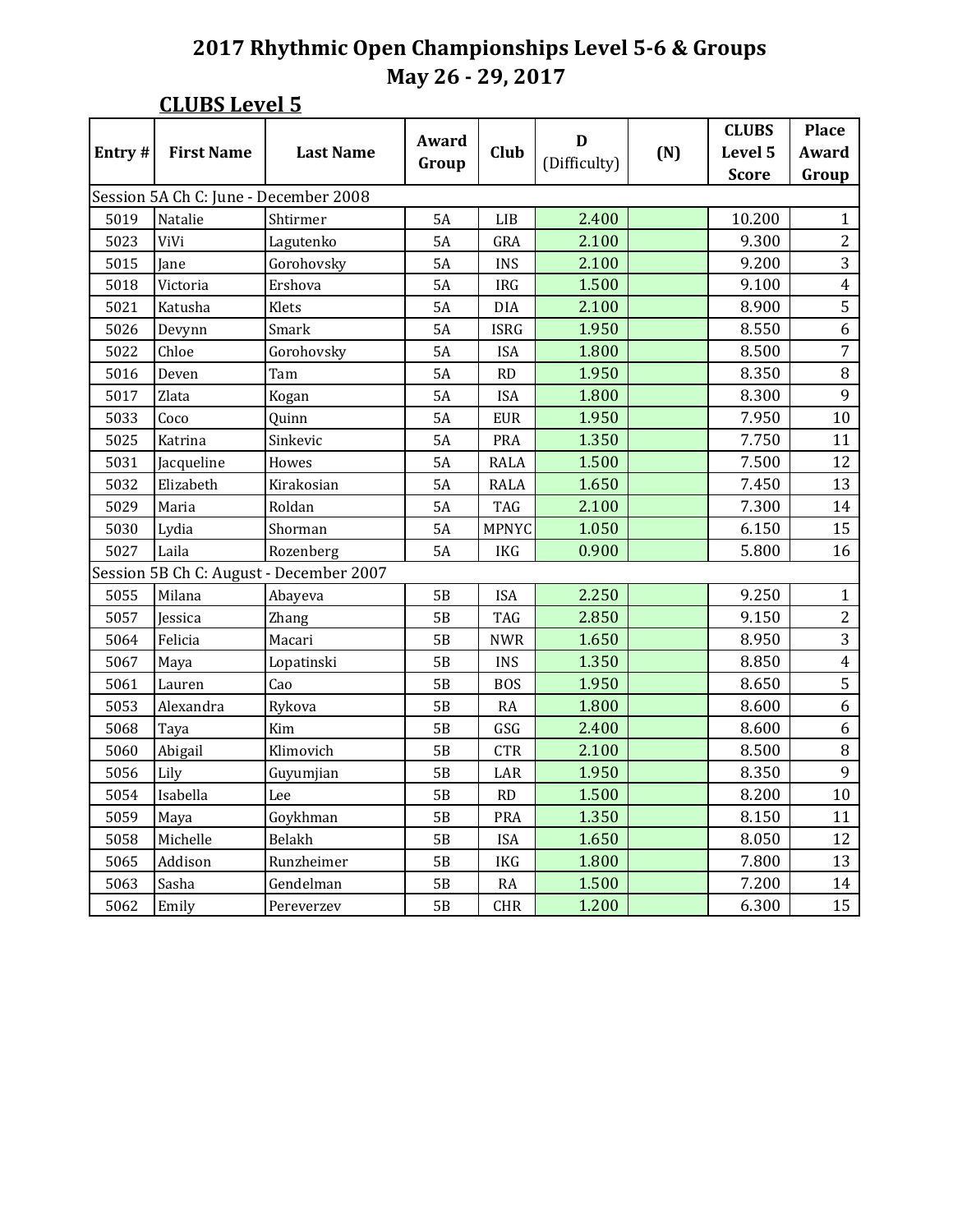|        |                                     |                  | Award         | D           |              | <b>CLUBS</b> | <b>Place</b> |                         |
|--------|-------------------------------------|------------------|---------------|-------------|--------------|--------------|--------------|-------------------------|
| Entry# | <b>First Name</b>                   | <b>Last Name</b> |               | Club        |              | (N)          | Level 5      | Award                   |
|        |                                     |                  | Group         |             | (Difficulty) |              | <b>Score</b> | Group                   |
|        | Session 5C Ch C: January - May 2008 |                  |               |             |              |              |              |                         |
| 5047   | Taisiya                             | Shchelkanova     | 5C            | GRA         | 2.700        |              | 10.000       | $\mathbf{1}$            |
| 5036   | Daria                               | Krasina          | 5C            | <b>DIA</b>  | 2.700        |              | 9.800        | $\overline{2}$          |
| 5051   | Adele                               | Streletsky       | 5C            | <b>IRG</b>  | 2.100        |              | 9.500        | $\overline{3}$          |
| 5040   | Kyra                                | Sidon            | 5C            | <b>ISA</b>  | 2.250        |              | 9.350        | $\overline{\mathbf{4}}$ |
| 5034   | Sarah                               | Novofastovsky    | 5C            | LIB         | 1.800        |              | 9.200        | $\overline{5}$          |
| 5042   | Elizaveta                           | Samardak         | 5C            | <b>IKG</b>  | 1.650        |              | 9.150        | 6                       |
| 5037   | Anastasia                           | Slipets          | 5C            | <b>INS</b>  | 2.400        |              | 8.600        | $\overline{7}$          |
| 5045   | Izzy                                | <b>Borges</b>    | 5C            | CHR         | 2.100        |              | 8.500        | $\, 8$                  |
| 5041   | Viktoriya                           | Bilunyk          | 5C            | <b>IRG</b>  | 1.200        |              | 8.300        | $\overline{9}$          |
| 5046   | Daria                               | Izmailova        | 5C            | <b>ORG</b>  | 1.500        |              | 7.800        | 10                      |
| 5049   | Alina                               | Krayzbukh        | 5C            | GSG         | 1.500        |              | 7.800        | 10                      |
| 5039   | Taya                                | Svetlov          | 5C            | GRA         | 1.200        | (0.100)      | 7.600        | 12                      |
| 5038   | Juliet                              | Morales          | 5C            | <b>RALA</b> | 2.250        |              | 7.450        | 13                      |
| 5044   | Chloe                               | <b>Beasley</b>   | 5C            | GRA         | 1.200        |              | 7.400        | 14                      |
| 5043   | Renee                               | Verba            | 5C            | <b>RALA</b> | 1.200        |              | 7.300        | 15                      |
| 5035   | Angelica                            | Khandros         | 5C            | <b>ISA</b>  | 1.050        |              | 7.250        | 16                      |
| 5048   | Elora                               | Main             | 5C            | GW          | 1.050        |              | 6.050        | 17                      |
| 5052   | Gabrielle                           | Voloshin         | 5C            | RD          | 0.450        |              | 5.450        | 18                      |
|        | Session 5D Ch C: March - July 2007  |                  |               |             |              |              |              |                         |
| 5076   | Nadia                               | Turovskiy        | 5D            | <b>FET</b>  | 1.800        |              | 9.000        | $\mathbf{1}$            |
| 5080   | Geneva                              | Stockton         | 5D            | <b>NWR</b>  | 1.650        |              | 8.850        | $\overline{2}$          |
| 5085   | Polina                              | Shubinova        | 5D            | SDRG        | 1.200        |              | 7.900        | $\overline{3}$          |
| 5071   | Michelle                            | Chen             | 5D            | ORG         | 1.500        |              | 7.800        | $\overline{4}$          |
| 5074   | Vasilisa                            | Taubkina         | 5D            | ${\rm LIB}$ | 1.500        |              | 7.700        | $\overline{5}$          |
| 5086   | Emma                                | Xiao             | 5D            | <b>BOS</b>  | 1.350        |              | 7.650        | 6                       |
| 5069   | Elizabeth                           | Ilyaich          | 5D            | <b>ISA</b>  | 1.500        |              | 7.600        | $\overline{7}$          |
| 5078   | Katia                               | Nigro            | 5D            | <b>BOS</b>  | 1.350        |              | 7.450        | 8                       |
| 5072   | Macaria                             | Valdez           | 5D            | <b>SDRG</b> | 1.500        |              | 7.300        | 9                       |
| 5079   | Alina                               | Liu              | $5D$          | ELE         | 1.500        |              | 7.100        | 10                      |
| 5082   | Alexandra                           | Lipets           | 5D            | MIT         | 1.500        |              | 7.100        | 10                      |
| 5087   | Bella                               | Kovalevsky       | 5D            | <b>BOS</b>  | 1.350        |              | 7.050        | 12                      |
| 5077   | Masha                               | Margulian        | 5D            | RD          | 1.200        |              | 6.800        | 13                      |
| 5073   | Lihan                               | Ma               | 5D            | GW          | 1.350        |              | 6.650        | 14                      |
| 5083   | Arianna                             | Yankovski        | 5D            | RD          | 1.050        |              | 6.650        | 14                      |
| 5075   | Ashley                              | Maliakal         | 5D            | LIB         | 0.900        |              | 6.600        | 16                      |
| 5070   | Lia                                 | Kovalsky         | 5D            | <b>NWR</b>  | 0.600        |              | 6.100        | 17                      |
| 5084   | Ziva                                | Dixon            | $5\mathrm{D}$ | EMC         | 0.450        |              | 5.650        | 18                      |
| 5081   | Alexandra                           | Vinokurov        | $5\mathrm{D}$ | ELE         | 1.050        |              | 5.150        | 19                      |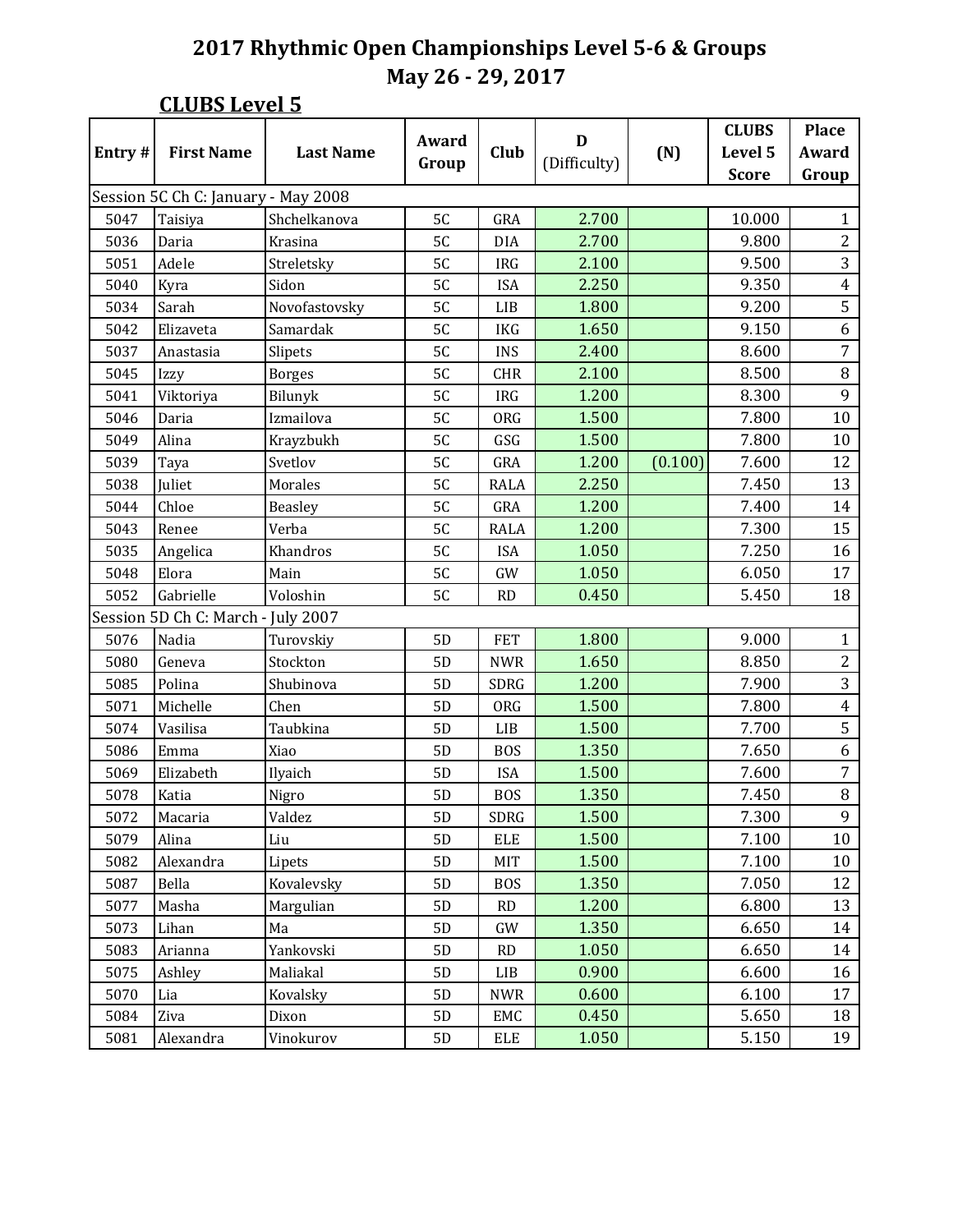| Entry# | <b>First Name</b>                     | <b>Last Name</b>                                       | Award<br>Group | Club         | D<br>(Difficulty) | (N) | <b>CLUBS</b><br>Level 5<br><b>Score</b> | <b>Place</b><br>Award<br>Group |
|--------|---------------------------------------|--------------------------------------------------------|----------------|--------------|-------------------|-----|-----------------------------------------|--------------------------------|
|        |                                       | Session 5E Jr A, Jr B: 2003, 2004 & January - May 2005 |                |              |                   |     |                                         |                                |
| 5148   | Carmel                                | Malka                                                  | <b>5E</b>      | RA           | 1.500             |     | 8.500                                   | $\mathbf{1}$                   |
| 5143   | Serena                                | Chang                                                  | <b>5E</b>      | <b>FET</b>   | 1.800             |     | 8.300                                   | $\overline{2}$                 |
| 5147   | Daniella                              | Yeh                                                    | <b>5E</b>      | SDRG         | 1.500             |     | 7.600                                   | $\overline{3}$                 |
| 5145   | Penelope                              | Quiroa                                                 | <b>5E</b>      | <b>RSGA</b>  | 1.500             |     | 7.000                                   | $\overline{\mathbf{4}}$        |
| 5150   | Emma                                  | Blair                                                  | <b>5E</b>      | ORG          | 0.900             |     | 6.900                                   | $\overline{5}$                 |
| 5149   | Zoe                                   | ${\operatorname{Loh}}$                                 | <b>5E</b>      | <b>NVR</b>   | 1.200             |     | 6.800                                   | 6                              |
| 5151   | Chloe                                 | Wang                                                   | <b>5E</b>      | <b>ORG</b>   | 0.900             |     | 6.800                                   | $\boldsymbol{6}$               |
| 5146   | Emily                                 | Switzer                                                | <b>5E</b>      | WDG          | 0.900             |     | 6.700                                   | $\, 8$                         |
| 5153   | Stephanie                             | White                                                  | <b>5E</b>      | ORG          | 0.750             |     | 6.550                                   | 9                              |
| 5152   | Alyssa                                | Evanson                                                | <b>5E</b>      | <b>ORG</b>   | 1.200             |     | 6.100                                   | $10\,$                         |
| 5144   | Angela                                | Mu                                                     | <b>5E</b>      | <b>ASR</b>   | 0.900             |     | 6.000                                   | 11                             |
|        |                                       | Session 5F Ch C: January - February 2007               |                |              |                   |     |                                         |                                |
| 5095   | Doris                                 | Zhu                                                    | 5F             | MINI         | 2.400             |     | 8.800                                   | $\mathbf{1}$                   |
| 5096   | Maria                                 | Kozlyakova                                             | <b>5F</b>      | LIB          | 1.350             |     | 7.850                                   | $\overline{2}$                 |
| 5100   | Ava                                   | Foster                                                 | <b>5F</b>      | <b>ORG</b>   | 1.800             |     | 7.700                                   | $\overline{3}$                 |
| 5090   | Alexandra                             | Zarvovskaya                                            | 5F             | GOR          | 1.800             |     | 7.600                                   | $\overline{\mathbf{4}}$        |
| 5091   | Mariko                                | Kogure                                                 | 5F             | <b>INT</b>   | 1.650             |     | 7.250                                   | $\overline{5}$                 |
| 5092   | Nina                                  | Tomasello                                              | 5F             | RA           | 1.050             |     | 6.950                                   | 6                              |
| 5094   | Gisela                                | Yakubova                                               | <b>5F</b>      | <b>ISA</b>   | 1.050             |     | 6.150                                   | $\overline{7}$                 |
| 5097   | Leah                                  | Rapoport                                               | <b>5F</b>      | CAP          | 1.500             |     | 5.800                                   | $\, 8$                         |
| 5088   | Chloe                                 | <b>Netis</b>                                           | 5F             | <b>MPNYC</b> | 1.200             |     | 5.600                                   | 9                              |
| 5098   | Anhui                                 | Ang                                                    | <b>5F</b>      | LALR         | 1.200             |     | 5.600                                   | 9                              |
| 5093   | Victoria                              | Shulman                                                | <b>5F</b>      | <b>ISA</b>   | 0.900             |     | 4.400                                   | 11                             |
|        | Session 5G Jr A: June - December 2005 |                                                        |                |              |                   |     |                                         |                                |
| 5135   | Caterina                              | Miotto                                                 | 5G             | <b>NER</b>   | 2.250             |     | 10.150                                  | $\mathbf{1}$                   |
| 5140   | Jaclyn                                | Todromovich                                            | 5G             | <b>ORG</b>   | 1.650             |     | 7.950                                   | $\overline{2}$                 |
| 5132   | Yana                                  | Kostenko                                               | 5G             | IKG          | 1.800             |     | 7.800                                   | $\overline{3}$                 |
| 5141   | Tova                                  | Hayete                                                 | 5G             | FET          | 1.650             |     | 7.550                                   | $\overline{\mathbf{4}}$        |
| 5138   | Alyssa                                | Lara                                                   | 5G             | GW           | 1.950             |     | 7.050                                   | 5                              |
| 5133   | Maggie                                | Gross                                                  | 5G             | ESC          | 0.900             |     | 6.300                                   | 6                              |
| 5137   | Tameryn                               | Koford                                                 | 5G             | EMC          | 0.900             |     | 6.200                                   | 7                              |
| 5136   | Vilia                                 | Protopopova                                            | 5G             | <b>DRG</b>   | 1.050             |     | 5.750                                   | $\, 8$                         |
| 5134   | Eilat                                 | Dayan Vishovski                                        | 5G             | ORG          | 0.900             |     | 5.700                                   | $\mathbf{9}$                   |
| 5139   | Laura                                 | Fujii                                                  | 5G             | ASR          | 0.600             |     | 3.700                                   | 10                             |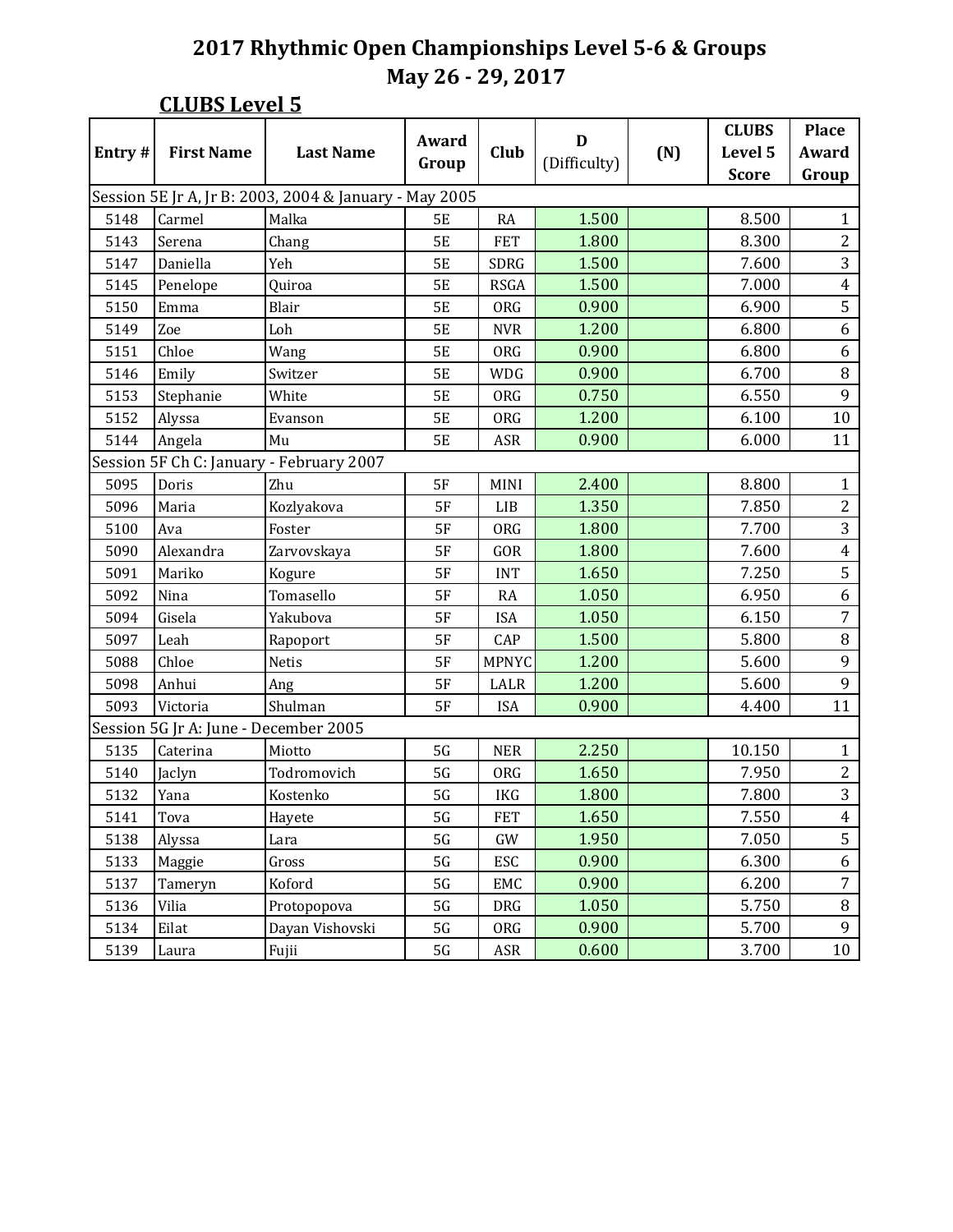|        |                                       |                   | Award          | D              |              | <b>CLUBS</b> | <b>Place</b> |                |
|--------|---------------------------------------|-------------------|----------------|----------------|--------------|--------------|--------------|----------------|
| Entry# | <b>First Name</b>                     | <b>Last Name</b>  | Group          | Club           | (Difficulty) | (N)          | Level 5      | Award          |
|        |                                       |                   |                |                |              |              | <b>Score</b> | Group          |
|        | Session 5H Jr A: July - December 2006 |                   |                |                |              |              |              |                |
| 5101   | Natalie                               | Smiarowski        | 5H             | ESC            | 1.800        |              | 9.400        | $\mathbf{1}$   |
| 5113   | Sophia                                | Miller            | 5H             | <b>IKG</b>     | 1.950        |              | 9.150        | $\overline{2}$ |
| 5104   | Sophia                                | Martinez          | 5H             | <b>ISA</b>     | 1.950        |              | 9.050        | 3              |
| 5110   | Sloan                                 | Tyler             | 5H             | <b>PRA</b>     | 1.650        |              | 8.550        | $\overline{4}$ |
| 5114   | Katie                                 | Tang              | 5H             | <b>CHR</b>     | 2.400        |              | 8.500        | 5              |
| 5106   | Kayla                                 | Souliyadeth       | 5H             | GW             | 1.650        |              | 8.350        | 6              |
| 5115   | Joy                                   | Sha               | 5H             | <b>NWR</b>     | 1.650        |              | 8.250        | $\overline{7}$ |
| 5116   | Elle                                  | Carrender         | 5H             | <b>TAM</b>     | 1.950        |              | 8.150        | 8              |
| 5102   | Rihanna                               | Quinn             | 5H             | <b>EUR</b>     | 2.100        |              | 8.100        | 9              |
| 5109   | Gabriella                             | Lisk              | 5H             | EMC            | 0.900        |              | 6.800        | $10\,$         |
| 5111   | Nayenne                               | Pollini Ashenaffi | 5H             | MIT            | 1.800        |              | 6.700        | 11             |
| 5117   | Julianna                              | Onstott           | 5H             | <b>NEV</b>     | 1.650        |              | 6.650        | 12             |
| 5103   | Linsey                                | Chen              | 5H             | ORG            | 0.900        |              | 6.000        | 13             |
| 5108   | Gabrielle                             | Pensy             | 5H             | <b>ELE</b>     | 0.600        |              | 5.600        | 14             |
| 5107   | Zarina                                | Khoshimova        | 5H             | <b>MPNYC</b>   | 0.750        |              | 5.350        | 15             |
| 5112   | Willow                                | Liu               | 5H             | <b>RSGA</b>    | 0.300        |              | 4.600        | 16             |
|        | Session 5J Ch B: 2009                 |                   |                |                |              |              |              |                |
| 5001   | Melissa                               | Ploshchadina      | 5J             | <b>ISA</b>     | 2.400        |              | 10.200       | $\mathbf{1}$   |
| 5002   | Anastassia                            | Kim               | 5 <sub>l</sub> | PRG            | 2.100        |              | 9.700        | $\overline{2}$ |
| 5010   | Isabelle                              | Novoseletsky      | 5 <sub>j</sub> | <b>VIT</b>     | 2.100        |              | 8.900        | $\overline{3}$ |
| 5012   | Natasha                               | Furman            | 5 <sub>J</sub> | <b>RIS</b>     | 1.950        |              | 8.450        | $\overline{4}$ |
| 5004   | Nola                                  | Empringham        | 5 <sub>J</sub> | <b>ISRG</b>    | 2.100        |              | 8.400        | 5              |
| 5009   | Vlada                                 | Ishutina          | 5J             | <b>STA</b>     | 1.800        |              | 8.300        | 6              |
| 5008   | Emily                                 | Tabak             | 5J             | <b>STA</b>     | 1.950        |              | 8.050        | $\overline{7}$ |
| 5003   | Michelle                              | Kudishevich       | 5 <sub>j</sub> | <b>RALA</b>    | 1.800        |              | 7.300        | 8              |
| 5006   | Angelina                              | Elliott           | 5 <sub>J</sub> | MINI           | 1.800        |              | 7.300        | $\, 8$         |
| 5013   | Alisa                                 | Pozdnyakova       | 5 <sub>J</sub> | <b>EVE</b>     | 1.950        |              | 7.150        | 10             |
| 5005   | Elizabeth                             | Semenova          | 5J             | $\mathsf{PRG}$ | 1.200        |              | 7.000        | 11             |
| 5014   | Anjana                                | Quintana          | 5 <sub>J</sub> | <b>BOS</b>     | 1.200        |              | 6.900        | 12             |
| 5007   | Bella                                 | Chong             | 5J             | <b>EUR</b>     | 1.800        |              | 6.100        | 13             |
|        | Session 5K Jr A: January - June 2006  |                   |                |                |              |              |              |                |
| 5122   | Ava                                   | Tasich            | 5K             | ORG            | 1.950        |              | 8.650        | $\mathbf{1}$   |
| 5128   | Camila                                | Loikova           | 5K             | LIB            | 1.500        |              | 8.000        | $\overline{2}$ |
| 5131   | Paula                                 | Caicedo           | 5K             | <b>TAM</b>     | 1.350        |              | 7.750        | 3              |
| 5121   | Kaitlyn                               | Kao               | 5K             | <b>ISA</b>     | 1.650        |              | 7.350        | $\overline{4}$ |
| 5120   | Ava                                   | Loh               | 5K             | <b>NVR</b>     | 1.950        |              | 6.850        | 5              |
| 5127   | Caroline                              | Sereni            | 5K             | CAP            | 1.350        |              | 6.750        | 6              |
| 5119   | Sarah                                 | Nicklasson        | 5K             | <b>BOS</b>     | 1.200        |              | 6.400        | $\overline{7}$ |
| 5123   | Susannah                              | Hill              | 5K             | MINI           | 0.750        |              | 6.050        | $\, 8$         |
| 5130   | Angelina                              | Cicale            | 5K             | <b>TAM</b>     | 1.650        |              | 5.950        | 9              |
| 5125   | Anna                                  | Lee               | 5K             | DIA            | 2.100        |              | 5.700        | 10             |
| 5129   | Katie                                 | Wang              | 5K             | <b>NVR</b>     | 0.600        |              | 5.700        | 10             |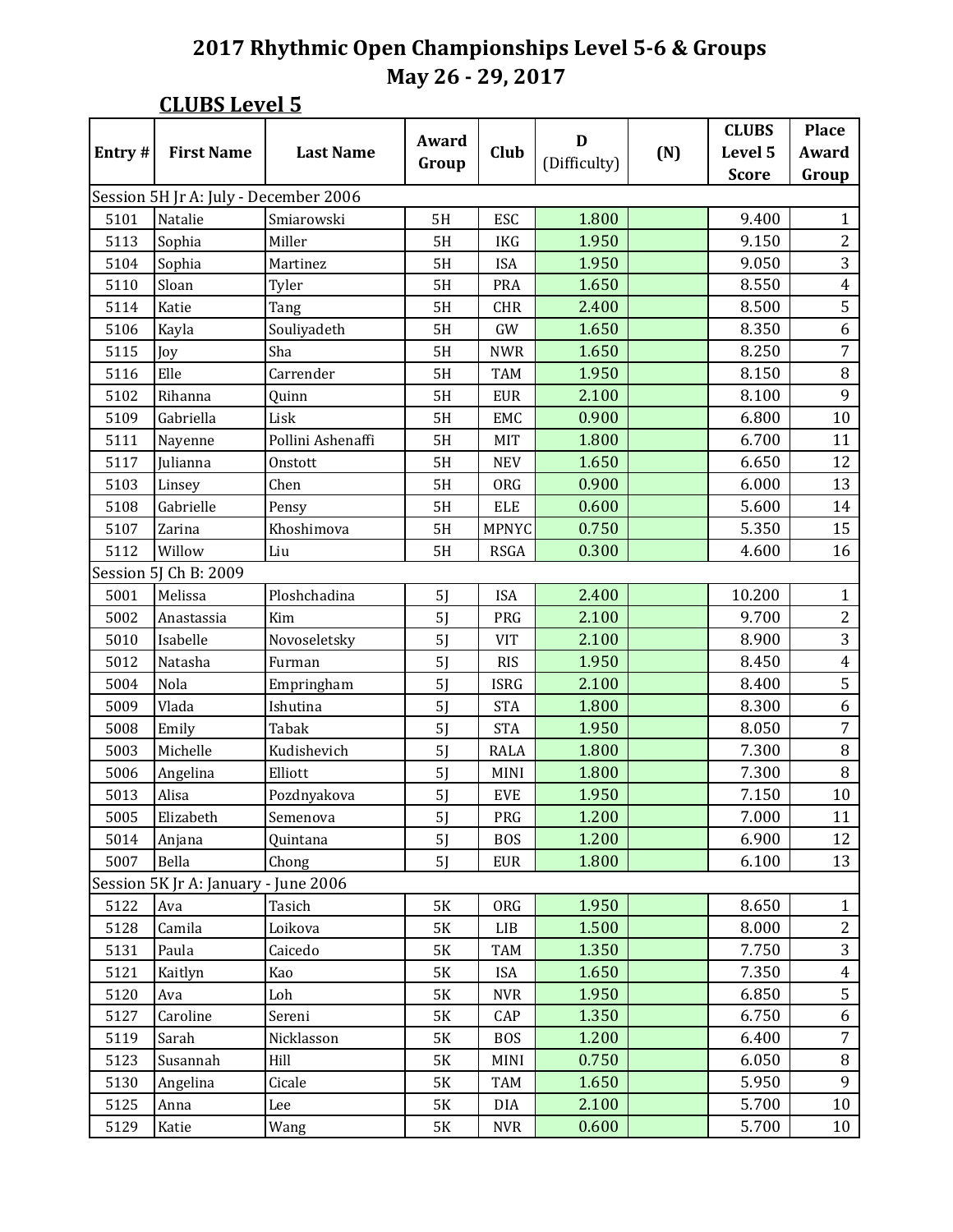|        |                                       |                                         | Award     |              |              |        |             |              | All           | <b>Place</b>   |
|--------|---------------------------------------|-----------------------------------------|-----------|--------------|--------------|--------|-------------|--------------|---------------|----------------|
| Entry# | <b>First Name</b>                     | <b>Last Name</b>                        |           | <b>Club</b>  | <b>Floor</b> | Hoop   | <b>Ball</b> | <b>Clubs</b> | <b>Around</b> | Award          |
|        |                                       |                                         | Group     |              |              |        |             |              | <b>Score</b>  | Group          |
|        | Session 5A Ch C: June - December 2008 |                                         |           |              |              |        |             |              |               |                |
| 5019   | Natalie                               | Shtirmer                                | <b>5A</b> | <b>LIB</b>   | 10.850       | 10.300 | 8.950       | 10.200       | 40.300        | $\mathbf{1}$   |
| 5023   | ViVi                                  | Lagutenko                               | <b>5A</b> | GRA          | 9.950        | 8.600  | 9.250       | 9.300        | 37.100        | $\overline{c}$ |
| 5018   | Victoria                              | Ershova                                 | 5A        | <b>IRG</b>   | 9.000        | 9.350  | 9.500       | 9.100        | 36.950        | 3              |
| 5017   | Zlata                                 | Kogan                                   | <b>5A</b> | <b>ISA</b>   | 9.600        | 9.200  | 9.150       | 8.300        | 36.250        | $\overline{4}$ |
| 5021   | Katusha                               | Klets                                   | 5A        | <b>DIA</b>   | 9.350        | 8.550  | 9.300       | 8.900        | 36.100        | 5              |
| 5029   | Maria                                 | Roldan                                  | 5A        | <b>TAG</b>   | 9.650        | 9.900  | 8.700       | 7.300        | 35.550        | 6              |
| 5026   | Devynn                                | Smark                                   | 5A        | <b>ISRG</b>  | 9.400        | 8.800  | 8.450       | 8.550        | 35.200        | 7              |
| 5015   | Jane                                  | Gorohovsky                              | <b>5A</b> | <b>INS</b>   | 10.000       | 9.250  | 6.500       | 9.200        | 34.950        | $\, 8$         |
| 5033   | Coco                                  | Quinn                                   | <b>5A</b> | <b>EUR</b>   | 10.050       | 8.950  | 7.000       | 7.950        | 33.950        | 9              |
| 5022   | Chloe                                 | Gorohovsky                              | <b>5A</b> | <b>ISA</b>   | 8.500        | 8.750  | 7.350       | 8.500        | 33.100        | 10             |
| 5016   | Deven                                 | Tam                                     | <b>5A</b> | RD           | 7.550        | 8.700  | 7.700       | 8.350        | 32.300        | 11             |
| 5025   | Katrina                               | Sinkevic                                | 5A        | <b>PRA</b>   | 9.100        | 7.600  | 7.450       | 7.750        | 31.900        | 12             |
| 5032   | Elizabeth                             | Kirakosian                              | 5A        | <b>RALA</b>  | 7.750        | 8.500  | 7.150       | 7.450        | 30.850        | 13             |
| 5031   | Jacqueline                            | Howes                                   | <b>5A</b> | <b>RALA</b>  | 8.000        | 7.000  | 6.800       | 7.500        | 29.300        | 14             |
| 5030   | Lydia                                 | Shorman                                 | <b>5A</b> | <b>MPNYC</b> | 8.300        | 7.300  | 4.350       | 6.150        | 26.100        | 15             |
| 5027   | Laila                                 | Rozenberg                               | <b>5A</b> | <b>IKG</b>   | 6.250        | 4.550  | 6.050       | 5.800        | 22.650        | 16             |
|        |                                       | Session 5B Ch C: August - December 2007 |           |              |              |        |             |              |               |                |
| 5064   | Felicia                               | Macari                                  | 5B        | <b>NWR</b>   | 10.350       | 9.150  | 10.000      | 8.950        | 38.450        | $\mathbf{1}$   |
| 5057   | Jessica                               | Zhang                                   | 5B        | <b>TAG</b>   | 10.250       | 9.300  | 9.300       | 9.150        | 38.000        | 2              |
| 5056   | Lily                                  | Guyumjian                               | 5B        | LAR          | 10.300       | 10.050 | 7.700       | 8.350        | 36.400        | 3              |
| 5068   | Taya                                  | Kim                                     | 5B        | GSG          | 9.100        | 9.250  | 9.200       | 8.600        | 36.150        | $\overline{4}$ |
| 5065   | Addison                               | Runzheimer                              | 5B        | <b>IKG</b>   | 9.200        | 9.900  | 8.950       | 7.800        | 35.850        | 5              |
| 5061   | Lauren                                | Cao                                     | 5B        | <b>BOS</b>   | 9.050        | 8.850  | 8.300       | 8.650        | 34.850        | 6              |
| 5055   | Milana                                | Abayeva                                 | 5B        | <b>ISA</b>   | 9.600        | 8.950  | 6.900       | 9.250        | 34.700        | $\overline{7}$ |
| 5067   | Maya                                  | Lopatinski                              | 5B        | <b>INS</b>   | 10.450       | 7.550  | 7.300       | 8.850        | 34.150        | $\, 8$         |
| 5060   | Abigail                               | Klimovich                               | 5B        | <b>CTR</b>   | 9.250        | 8.000  | 8.150       | 8.500        | 33.900        | 9              |
| 5059   | Maya                                  | Goykhman                                | 5B        | <b>PRA</b>   | 9.500        | 7.800  | 8.050       | 8.150        | 33.500        | 10             |
| 5054   | Isabella                              | Lee                                     | 5B        | <b>RD</b>    | 8.700        | 8.150  | 8.100       | 8.200        | 33.150        | 11             |
| 5058   | Michelle                              | Belakh                                  | 5B        | <b>ISA</b>   | 7.800        | 7.700  | 8.300       | 8.050        | 31.850        | 12             |
| 5053   | Alexandra                             | Rykova                                  | 5B        | RA           | 8.900        | 5.850  | 7.250       | 8.600        | 30.600        | 13             |
| 5063   | Sasha                                 | Gendelman                               | 5B        | RA           | 8.400        | 7.650  | 6.700       | 7.200        | 29.950        | 14             |
| 5062   | Emily                                 | Pereverzev                              | 5B        | <b>CHR</b>   | 7.250        | 6.900  | 6.700       | 6.300        | 27.150        | 15             |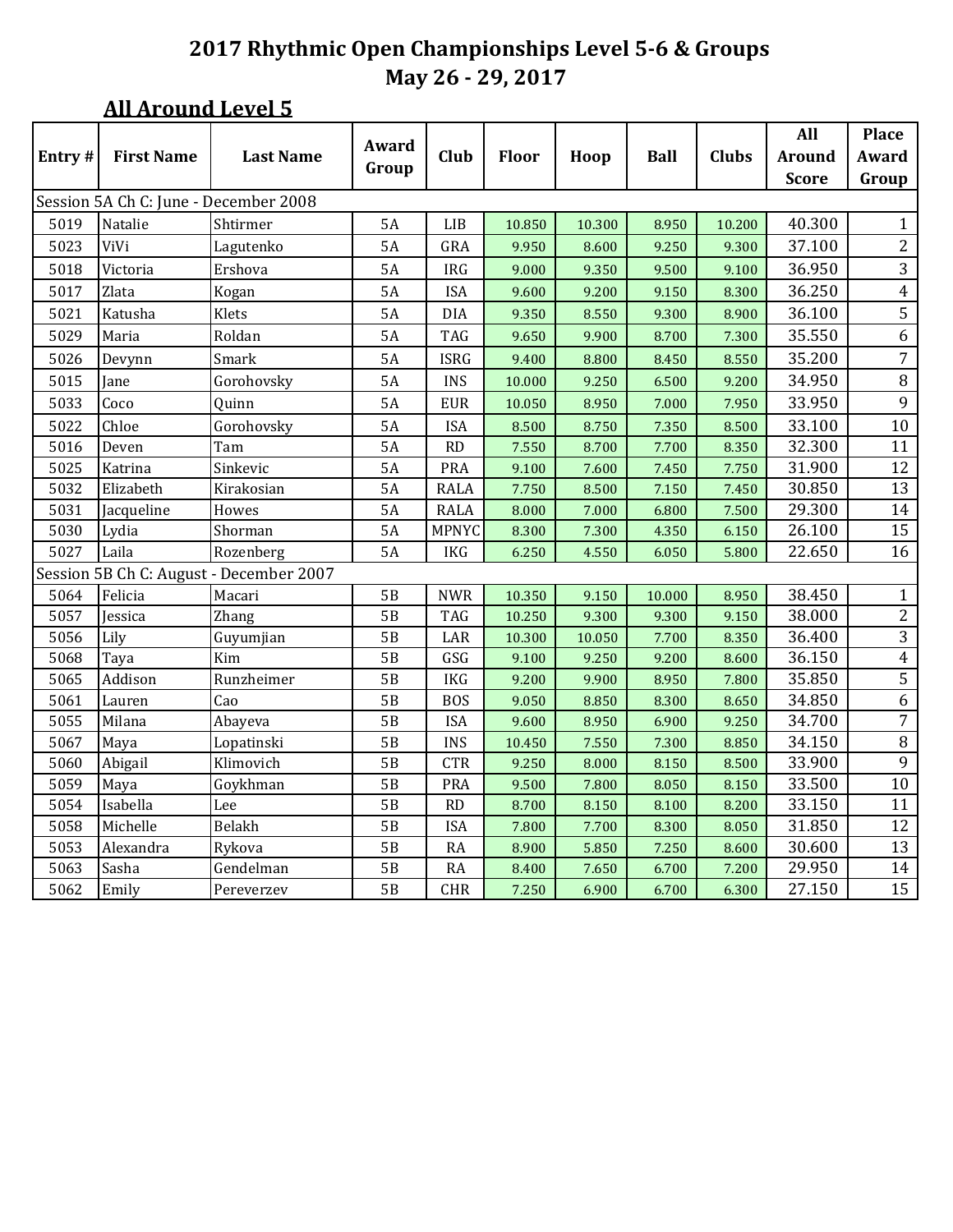|        |                                     |                  |       |                        |              |        |             |              | All          | <b>Place</b>     |
|--------|-------------------------------------|------------------|-------|------------------------|--------------|--------|-------------|--------------|--------------|------------------|
| Entry# | <b>First Name</b>                   | <b>Last Name</b> | Award | Club                   | <b>Floor</b> | Hoop   | <b>Ball</b> | <b>Clubs</b> | Around       | Award            |
|        |                                     |                  | Group |                        |              |        |             |              | <b>Score</b> | Group            |
|        | Session 5C Ch C: January - May 2008 |                  |       |                        |              |        |             |              |              |                  |
| 5047   | Taisiya                             | Shchelkanova     | 5C    | GRA                    | 11.000       | 9.950  | 8.450       | 10.000       | 39.400       | $\mathbf{1}$     |
| 5042   | Elizaveta                           | Samardak         | 5C    | <b>IKG</b>             | 9.900        | 10.150 | 9.600       | 9.150        | 38.800       | $\mathbf{2}$     |
| 5036   | Daria                               | Krasina          | 5C    | <b>DIA</b>             | 10.700       | 9.200  | 8.900       | 9.800        | 38.600       | 3                |
| 5037   | Anastasia                           | Slipets          | 5C    | <b>INS</b>             | 11.350       | 9.000  | 9.350       | 8.600        | 38.300       | $\overline{4}$   |
| 5040   | Kyra                                | Sidon            | 5C    | <b>ISA</b>             | 9.950        | 9.450  | 8.250       | 9.350        | 37.000       | 5                |
| 5051   | Adele                               | Streletsky       | 5C    | <b>IRG</b>             | 9.750        | 7.450  | 9.800       | 9.500        | 36.500       | $\boldsymbol{6}$ |
| 5034   | Sarah                               | Novofastovsky    | 5C    | LIB                    | 9.250        | 8.800  | 8.850       | 9.200        | 36.100       | $\overline{7}$   |
| 5041   | Viktoriya                           | Bilunyk          | 5C    | <b>IRG</b>             | 8.700        | 8.950  | 8.800       | 8.300        | 34.750       | $\, 8$           |
| 5046   | Daria                               | Izmailova        | 5C    | ORG                    | 8.450        | 8.700  | 8.700       | 7.800        | 33.650       | 9                |
| 5039   | Taya                                | Svetlov          | 5C    | GRA                    | 8.800        | 8.350  | 7.900       | 7.600        | 32.650       | 10               |
| 5045   | Izzy                                | <b>Borges</b>    | 5C    | <b>CHR</b>             | 8.950        | 7.900  | 7.100       | 8.500        | 32.450       | 11               |
| 5049   | Alina                               | Krayzbukh        | 5C    | GSG                    | 9.000        | 7.850  | 7.550       | 7.800        | 32.200       | 12               |
| 5038   | Juliet                              | Morales          | 5C    | <b>RALA</b>            | 9.200        | 7.400  | 7.650       | 7.450        | 31.700       | 13               |
| 5043   | Renee                               | Verba            | 5C    | <b>RALA</b>            | 8.750        | 7.500  | 6.100       | 7.300        | 29.650       | 14               |
| 5044   | Chloe                               | Beasley          | 5C    | GRA                    | 8.000        | 7.800  | 6.400       | 7.400        | 29.600       | 15               |
| 5048   | Elora                               | Main             | 5C    | GW                     | 7.850        | 6.850  | 7.450       | 6.050        | 28.200       | 16               |
| 5035   | Angelica                            | Khandros         | 5C    | <b>ISA</b>             | 6.900        | 6.200  | 7.200       | 7.250        | 27.550       | 17               |
| 5052   | Gabrielle                           | Voloshin         | 5C    | RD                     | 7.300        | 5.050  | 5.500       | 5.450        | 23.300       | 18               |
|        | Session 5D Ch C: March - July 2007  |                  |       |                        |              |        |             |              |              |                  |
| 5076   | Nadia                               | Turovskiy        | 5D    | <b>FET</b>             | 10.250       | 9.250  | 9.150       | 9.000        | 37.650       | $\mathbf{1}$     |
| 5080   | Geneva                              | Stockton         | 5D    | <b>NWR</b>             | 10.400       | 8.300  | 8.950       | 8.850        | 36.500       | $\overline{2}$   |
| 5085   | Polina                              | Shubinova        | 5D    | <b>SDRG</b>            | 8.650        | 8.700  | 8.400       | 7.900        | 33.650       | 3                |
| 5069   | Elizabeth                           | Ilyaich          | 5D    | <b>ISA</b>             | 8.100        | 8.600  | 8.250       | 7.600        | 32.550       | $\overline{4}$   |
| 5079   | Alina                               | Liu              | 5D    | <b>ELE</b>             | 9.000        | 8.000  | 7.200       | 7.100        | 31.300       | $\sqrt{5}$       |
| 5071   | Michelle                            | Chen             | 5D    | ORG                    | 8.050        | 7.450  | 7.850       | 7.800        | 31.150       | $6\,$            |
| 5074   | Vasilisa                            | Taubkina         | 5D    | LIB                    | 8.650        | 7.350  | 7.400       | 7.700        | 31.100       | $\sqrt{7}$       |
| 5086   | Emma                                | Xiao             | 5D    | <b>BOS</b>             | 7.700        | 7.850  | 7.800       | 7.650        | 31.000       | $\, 8$           |
| 5087   | Bella                               | Kovalevsky       | 5D    | <b>BOS</b>             | 7.350        | 8.000  | 7.350       | 7.050        | 29.750       | 9                |
| 5072   | Macaria                             | Valdez           | 5D    | SDRG                   | 7.100        | 7.000  | 7.050       | 7.300        | 28.450       | 10               |
| 5070   | Lia                                 | Kovalsky         | 5D    | <b>NWR</b>             | 8.800        | 6.200  | 6.800       | 6.100        | 27.900       | 11               |
| 5075   | Ashley                              | Maliakal         | 5D    | <b>LIB</b>             | 7.000        | 7.050  | 7.250       | 6.600        | 27.900       | 11               |
| 5073   | Lihan                               | Ma               | 5D    | $\operatorname{GW}$    | 7.200        | 6.600  | 7.300       | 6.650        | 27.750       | 13               |
| 5077   | Masha                               | Margulian        | 5D    | RD                     | 7.250        | 7.400  | 5.950       | 6.800        | 27.400       | 14               |
| 5084   | Ziva                                | Dixon            | 5D    | EMC                    | 8.050        | 6.700  | 6.850       | 5.650        | 27.250       | 15               |
| 5082   | Alexandra                           | Lipets           | 5D    | MIT                    | 7.550        | 5.550  | 6.500       | 7.100        | 26.700       | 16               |
| 5078   | Katia                               | Nigro            | 5D    | <b>BOS</b>             | 7.550        | 6.450  | 5.050       | 7.450        | 26.500       | 17               |
| 5081   | Alexandra                           | Vinokurov        | 5D    | ELE                    | 7.700        | 6.000  | 6.800       | 5.150        | 25.650       | 18               |
| 5083   | Arianna                             | Yankovski        | $5D$  | $\mathbf{R}\mathbf{D}$ | 6.550        | 7.150  | 5.200       | 6.650        | 25.550       | 19               |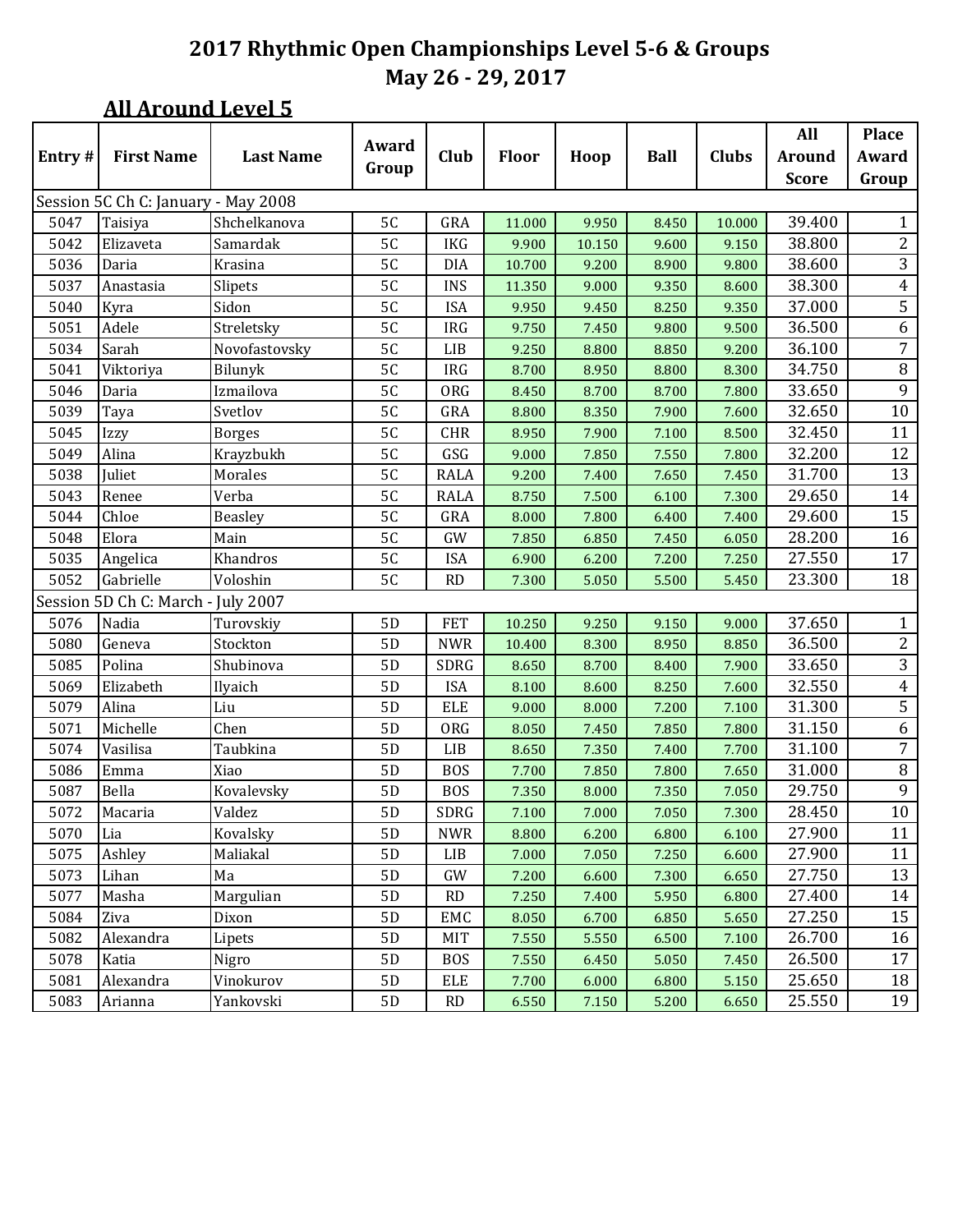|        |                                       |                                                        |           |              |              |        |             |              | All           | <b>Place</b>            |
|--------|---------------------------------------|--------------------------------------------------------|-----------|--------------|--------------|--------|-------------|--------------|---------------|-------------------------|
| Entry# | <b>First Name</b>                     | <b>Last Name</b>                                       | Award     | Club         | <b>Floor</b> | Hoop   | <b>Ball</b> | <b>Clubs</b> | <b>Around</b> | Award                   |
|        |                                       |                                                        | Group     |              |              |        |             |              | <b>Score</b>  | Group                   |
|        |                                       | Session 5E Jr A, Jr B: 2003, 2004 & January - May 2005 |           |              |              |        |             |              |               |                         |
| 5148   | Carmel                                | Malka                                                  | 5E        | <b>RA</b>    | 9.950        | 8.750  | 8.650       | 8.500        | 35.850        | $\mathbf{1}$            |
| 5143   | Serena                                | Chang                                                  | <b>5E</b> | <b>FET</b>   | 8.450        | 8.850  | 9.650       | 8.300        | 35.250        | 2                       |
| 5145   | Penelope                              | Quiroa                                                 | <b>5E</b> | <b>RSGA</b>  | 8.900        | 8.250  | 7.650       | 7.000        | 31.800        | $\overline{3}$          |
| 5150   | Emma                                  | Blair                                                  | <b>5E</b> | ORG          | 7.850        | 8.100  | 8.350       | 6.900        | 31.200        | $\overline{\mathbf{4}}$ |
| 5149   | Zoe                                   | Loh                                                    | 5E        | <b>NVR</b>   | 8.150        | 6.650  | 8.600       | 6.800        | 30.200        | $\overline{5}$          |
| 5146   | Emily                                 | Switzer                                                | <b>5E</b> | <b>WDG</b>   | 7.200        | 7.950  | 8.100       | 6.700        | 29.950        | $\overline{6}$          |
| 5151   | Chloe                                 | Wang                                                   | <b>5E</b> | <b>ORG</b>   | 8.050        | 7.650  | 7.350       | 6.800        | 29.850        | 7                       |
| 5147   | Daniella                              | Yeh                                                    | <b>5E</b> | <b>SDRG</b>  | 8.400        | 5.100  | 8.250       | 7.600        | 29.350        | $\overline{8}$          |
| 5144   | Angela                                | Mu                                                     | <b>5E</b> | <b>ASR</b>   | 8.050        | 6.500  | 7.100       | 6.000        | 27.650        | 9                       |
| 5153   | Stephanie                             | White                                                  | 5E        | ORG          | 6.550        | 6.800  | 6.600       | 6.550        | 26.500        | 10                      |
| 5152   | Alyssa                                | Evanson                                                | <b>5E</b> | <b>ORG</b>   | 7.150        | 6.750  | 5.300       | 6.100        | 25.300        | 11                      |
|        |                                       | Session 5F Ch C: January - February 2007               |           |              |              |        |             |              |               |                         |
| 5090   | Alexandra                             | Zarvovskaya                                            | 5F        | GOR          | 9.600        | 8.600  | 8.750       | 7.600        | 34.550        | $\mathbf{1}$            |
| 5098   | Anhui                                 | Ang                                                    | 5F        | LALR         | 9.750        | 9.500  | 8.750       | 5.600        | 33.600        | 2                       |
| 5095   | Doris                                 | Zhu                                                    | 5F        | MINI         | 8.950        | 7.100  | 7.600       | 8.800        | 32.450        | 3                       |
| 5100   | Ava                                   | Foster                                                 | 5F        | <b>ORG</b>   | 8.250        | 8.050  | 8.450       | 7.700        | 32.450        | 3                       |
| 5096   | Maria                                 | Kozlyakova                                             | 5F        | LIB          | 8.150        | 7.000  | 7.450       | 7.850        | 30.450        | 5                       |
| 5091   | Mariko                                | Kogure                                                 | 5F        | <b>INT</b>   | 7.150        | 6.850  | 6.700       | 7.250        | 27.950        | 6                       |
| 5093   | Victoria                              | Shulman                                                | 5F        | <b>ISA</b>   | 8.600        | 6.800  | 7.550       | 4.400        | 27.350        | 7                       |
| 5088   | Chloe                                 | <b>Netis</b>                                           | 5F        | <b>MPNYC</b> | 7.250        | 6.750  | 7.350       | 5.600        | 26.950        | $\, 8$                  |
| 5094   | Gisela                                | Yakubova                                               | 5F        | <b>ISA</b>   | 7.250        | 6.600  | 6.650       | 6.150        | 26.650        | 9                       |
| 5092   | Nina                                  | Tomasello                                              | 5F        | <b>RA</b>    | 8.200        | 7.850  | 3.500       | 6.950        | 26.500        | 10                      |
| 5097   | Leah                                  | Rapoport                                               | 5F        | CAP          | 7.050        | 6.550  | 6.250       | 5.800        | 25.650        | 11                      |
|        | Session 5G Jr A: June - December 2005 |                                                        |           |              |              |        |             |              |               |                         |
| 5135   | Caterina                              | Miotto                                                 | 5G        | <b>NER</b>   | 10.400       | 10.250 | 8.950       | 10.150       | 39.750        | $\mathbf{1}$            |
| 5140   | Jaclyn                                | Todromovich                                            | 5G        | ORG          | 7.950        | 8.350  | 9.250       | 7.950        | 33.500        | $\overline{c}$          |
| 5138   | Alyssa                                | Lara                                                   | 5G        | GW           | 9.050        | 7.600  | 9.450       | 7.050        | 33.150        | 3                       |
| 5141   | Tova                                  | Hayete                                                 | 5G        | <b>FET</b>   | 8.150        | 7.650  | 7.850       | 7.550        | 31.200        | $\overline{4}$          |
| 5132   | Yana                                  | Kostenko                                               | 5G        | <b>IKG</b>   | 7.550        | 7.800  | 7.450       | 7.800        | 30.600        | $\overline{5}$          |
| 5139   | Laura                                 | Fujii                                                  | 5G        | <b>ASR</b>   | 8.050        | 7.000  | 7.200       | 3.700        | 25.950        | 6                       |
| 5134   | Eilat                                 | Dayan Vishovski                                        | 5G        | <b>ORG</b>   | 7.050        | 6.350  | 6.450       | 5.700        | 25.550        | 7                       |
| 5133   | Maggie                                | Gross                                                  | 5G        | <b>ESC</b>   | 6.350        | 6.150  | 6.050       | 6.300        | 24.850        | 8                       |
| 5136   | Vilia                                 | Protopopova                                            | 5G        | <b>DRG</b>   | 5.800        | 6.900  | 6.350       | 5.750        | 24.800        | 9                       |
| 5137   | Tameryn                               | Koford                                                 | 5G        | EMC          | 7.450        | 6.650  | 4.300       | 6.200        | 24.600        | 10                      |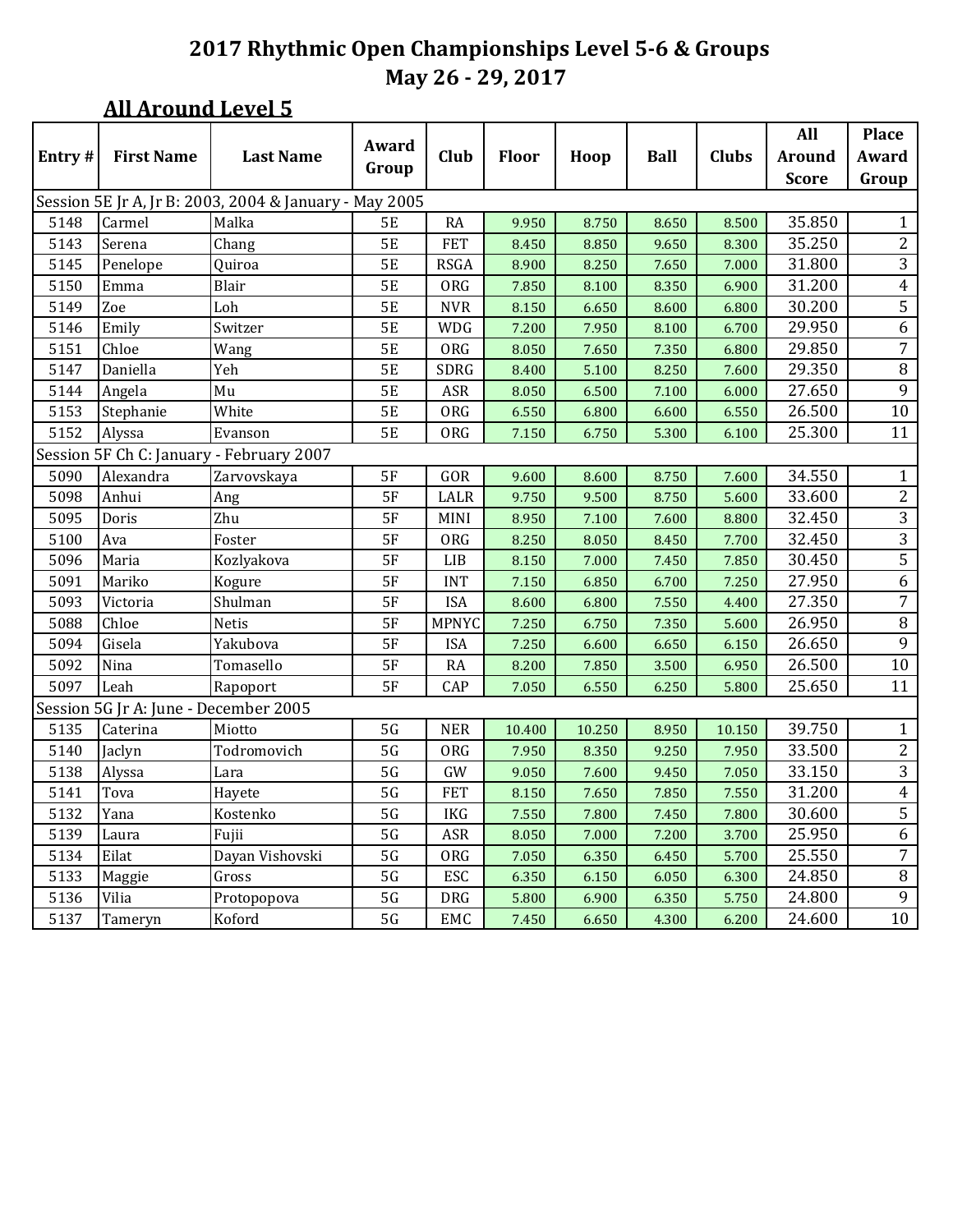|        |                                       |                   | Award          |              |              |       | All         | <b>Place</b> |               |                  |
|--------|---------------------------------------|-------------------|----------------|--------------|--------------|-------|-------------|--------------|---------------|------------------|
| Entry# | <b>First Name</b>                     | <b>Last Name</b>  |                | Club         | <b>Floor</b> | Hoop  | <b>Ball</b> | <b>Clubs</b> | <b>Around</b> | Award            |
|        |                                       |                   | Group          |              |              |       |             |              | <b>Score</b>  | Group            |
|        | Session 5H Jr A: July - December 2006 |                   |                |              |              |       |             |              |               |                  |
| 5113   | Sophia                                | Miller            | 5H             | <b>IKG</b>   | 10.050       | 9.450 | 10.150      | 9.150        | 38.800        | $\mathbf{1}$     |
| 5104   | Sophia                                | Martinez          | 5H             | <b>ISA</b>   | 10.500       | 9.450 | 9.350       | 9.050        | 38.350        | $\overline{c}$   |
| 5101   | Natalie                               | Smiarowski        | 5H             | ESC          | 10.500       | 9.000 | 7.400       | 9.400        | 36.300        | $\overline{3}$   |
| 5114   | Katie                                 | Tang              | 5H             | <b>CHR</b>   | 9.000        | 9.200 | 9.200       | 8.500        | 35.900        | $\overline{4}$   |
| 5102   | Rihanna                               | Quinn             | 5H             | <b>EUR</b>   | 9.850        | 9.350 | 8.500       | 8.100        | 35.800        | $\overline{5}$   |
| 5110   | Sloan                                 | Tyler             | 5H             | PRA          | 10.100       | 8.450 | 8.550       | 8.550        | 35.650        | 6                |
| 5116   | Elle                                  | Carrender         | 5H             | <b>TAM</b>   | 9.050        | 7.100 | 8.300       | 8.150        | 32.600        | $\boldsymbol{7}$ |
| 5106   | Kayla                                 | Souliyadeth       | 5H             | GW           | 8.550        | 6.850 | 8.800       | 8.350        | 32.550        | $\, 8$           |
| 5115   | Joy                                   | Sha               | 5H             | <b>NWR</b>   | 8.350        | 7.600 | 7.750       | 8.250        | 31.950        | 9                |
| 5117   | Julianna                              | Onstott           | 5H             | <b>NEV</b>   | 8.900        | 8.100 | 8.150       | 6.650        | 31.800        | 10               |
| 5109   | Gabriella                             | Lisk              | 5H             | <b>EMC</b>   | 8.450        | 7.550 | 8.600       | 6.800        | 31.400        | 11               |
| 5111   | Nayenne                               | Pollini Ashenaffi | 5H             | <b>MIT</b>   | 7.550        | 6.950 | 8.050       | 6.700        | 29.250        | 12               |
| 5103   | Linsey                                | Chen              | 5H             | ORG          | 7.200        | 6.600 | 6.650       | 6.000        | 26.450        | 13               |
| 5107   | Zarina                                | Khoshimova        | 5H             | <b>MPNYC</b> | 8.200        | 5.000 | 5.250       | 5.350        | 23.800        | 14               |
| 5108   | Gabrielle                             | Pensy             | 5H             | <b>ELE</b>   | 6.050        | 5.450 | 6.700       | 5.600        | 23.800        | 14               |
| 5112   | Willow                                | Liu               | 5H             | <b>RSGA</b>  | 6.550        | 5.750 | 6.250       | 4.600        | 23.150        | 16               |
|        | Session 5J Ch B: 2009                 |                   |                |              |              |       |             |              |               |                  |
| 5001   | Melissa                               | Ploshchadina      | 5J             | <b>ISA</b>   | 10.300       | 8.950 | 10.100      | 10.200       | 39.550        | $\mathbf{1}$     |
| 5002   | Anastassia                            | Kim               | 5J             | PRG          | 10.750       | 9.500 | 9.350       | 9.700        | 39.300        | $\mathbf{2}$     |
| 5012   | Natasha                               | Furman            | 5J             | <b>RIS</b>   | 10.700       | 8.300 | 8.950       | 8.450        | 36.400        | 3                |
| 5010   | Isabelle                              | Novoseletsky      | 5 <sub>j</sub> | <b>VIT</b>   | 9.550        | 9.050 | 8.400       | 8.900        | 35.900        | 4                |
| 5004   | Nola                                  | Empringham        | 5J             | <b>ISRG</b>  | 9.200        | 9.400 | 7.450       | 8.400        | 34.450        | $\overline{5}$   |
| 5013   | Alisa                                 | Pozdnyakova       | 5 <sub>j</sub> | <b>EVE</b>   | 9.150        | 8.300 | 8.950       | 7.150        | 33.550        | $6\,$            |
| 5003   | Michelle                              | Kudishevich       | 5J             | <b>RALA</b>  | 10.550       | 9.350 | 6.000       | 7.300        | 33.200        | 7                |
| 5009   | Vlada                                 | Ishutina          | 5 <sub>j</sub> | <b>STA</b>   | 7.850        | 8.500 | 8.250       | 8.300        | 32.900        | $\, 8$           |
| 5005   | Elizabeth                             | Semenova          | 5 <sub>j</sub> | PRG          | 9.300        | 8.700 | 7.700       | 7.000        | 32.700        | 9                |
| 5008   | Emily                                 | Tabak             | 5J             | <b>STA</b>   | 8.250        | 8.850 | 6.950       | 8.050        | 32.100        | 10               |
| 5006   | Angelina                              | Elliott           | 5J             | MINI         | 8.000        | 7.850 | 7.650       | 7.300        | 30.800        | 11               |
| 5007   | Bella                                 | Chong             | 5 <sub>l</sub> | <b>EUR</b>   | 8.050        | 6.650 | 6.150       | 6.100        | 26.950        | 12               |
| 5014   | Anjana                                | Quintana          | 5J             | <b>BOS</b>   | 6.550        | 6.000 | 6.050       | 6.900        | 25.500        | 13               |
|        | Session 5K Jr A: January - June 2006  |                   |                |              |              |       |             |              |               |                  |
| 5122   | Ava                                   | Tasich            | $5\mathrm{K}$  | ORG          | 10.050       | 8.350 | 8.600       | 8.650        | 35.650        | $\mathbf{1}$     |
| 5121   | Kaitlyn                               | Kao               | 5K             | <b>ISA</b>   | 9.350        | 7.850 | 8.150       | 7.350        | 32.700        | $\overline{c}$   |
| 5128   | Camila                                | Loikova           | 5K             | LIB          | 9.050        | 6.450 | 7.850       | 8.000        | 31.350        | 3                |
| 5131   | Paula                                 | Caicedo           | 5K             | <b>TAM</b>   | 8.100        | 7.950 | 7.000       | 7.750        | 30.800        | $\overline{4}$   |
| 5119   | Sarah                                 | Nicklasson        | 5K             | <b>BOS</b>   | 8.500        | 7.550 | 7.500       | 6.400        | 29.950        | 5                |
| 5125   | Anna                                  | Lee               | $5\mathrm{K}$  | DIA          | 8.550        | 7.800 | 7.750       | 5.700        | 29.800        | 6                |
| 5120   | Ava                                   | Loh               | 5K             | <b>NVR</b>   | 8.000        | 6.700 | 7.800       | 6.850        | 29.350        | $\overline{7}$   |
| 5127   | Caroline                              | Sereni            | 5K             | CAP          | 6.700        | 7.200 | 6.850       | 6.750        | 27.500        | $\, 8$           |
| 5130   | Angelina                              | Cicale            | 5K             | <b>TAM</b>   | 6.850        | 7.350 | 7.050       | 5.950        | 27.200        | 9                |
| 5123   | Susannah                              | Hill              | 5K             | MINI         | 7.200        | 6.500 | 6.800       | 6.050        | 26.550        | 10               |
| 5129   | Katie                                 | Wang              | 5K             | <b>NVR</b>   | 8.300        | 5.300 | 6.750       | 5.700        | 26.050        | 11               |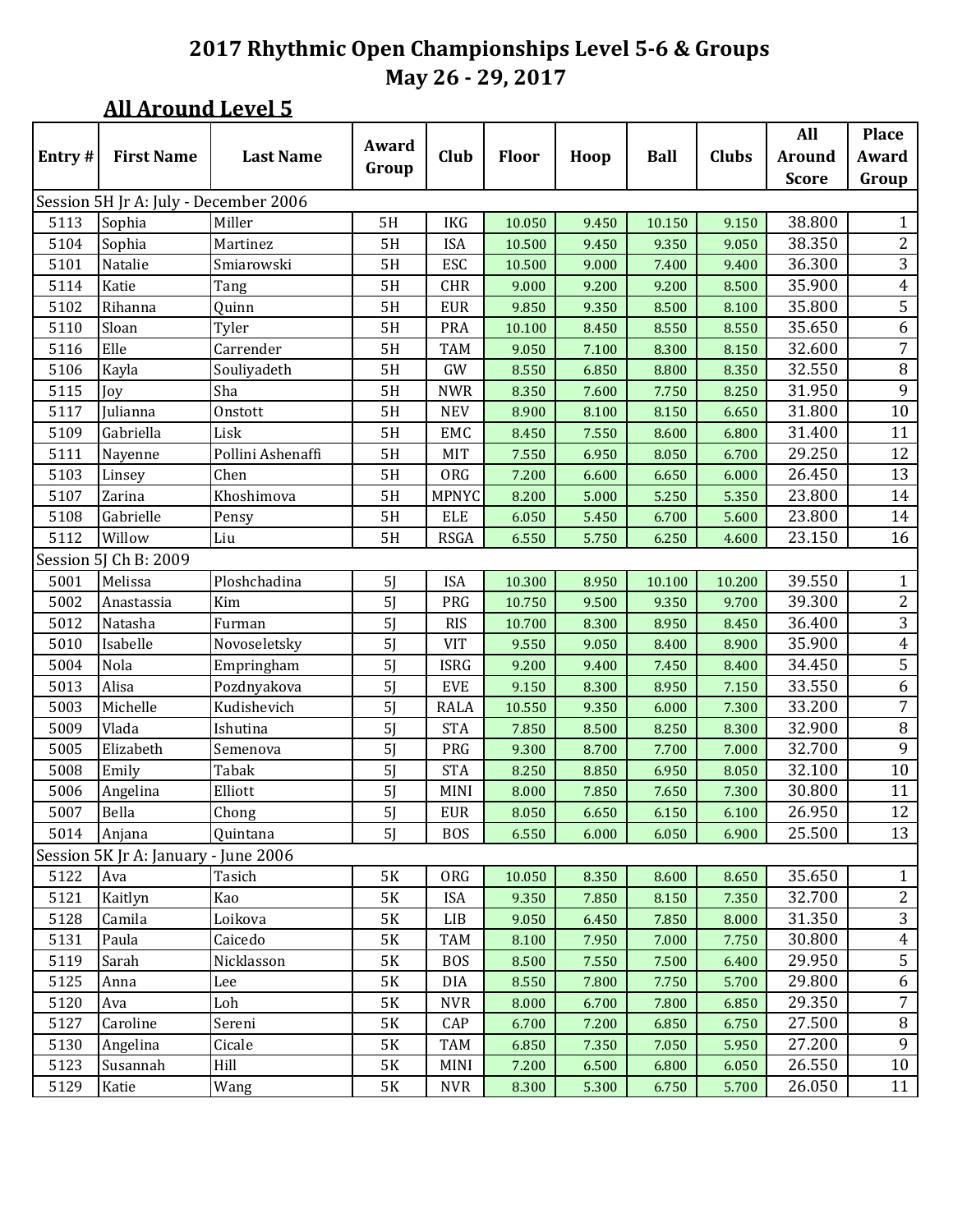|        |                                     |                                            | Award          |              | D            |         | <b>FLOOR</b>            | <b>Place</b>            |
|--------|-------------------------------------|--------------------------------------------|----------------|--------------|--------------|---------|-------------------------|-------------------------|
| Entry# | <b>First Name</b>                   | <b>Last Name</b>                           | Group          | <b>Club</b>  | (Difficulty) | (N)     | Level 6<br><b>Score</b> | Award<br>Group          |
|        |                                     | Session 6A Jr A: September - December 2006 |                |              |              |         |                         |                         |
| 6061   | Yeva                                | Novikova                                   | <b>6A</b>      | <b>RSGA</b>  | 1.900        |         | 9.700                   | $\mathbf{1}$            |
| 6059   | Lucia                               | Feldstein                                  | 6A             | <b>SDR</b>   | 1.700        |         | 9.600                   | $\overline{2}$          |
| 6062   | Deya                                | Gorodnitskiy                               | 6A             | <b>CTR</b>   | 1.800        |         | 9.200                   | 3                       |
| 6066   | Joanna                              | Berkovich                                  | 6A             | <b>ISA</b>   | 1.300        |         | 9.200                   | 3                       |
| 6060   | Margo                               | Weigele                                    | 6A             | LIB          | 1.400        |         | 9.100                   | $\overline{5}$          |
| 6063   | Marina                              | Perevozchikova                             | <b>6A</b>      | <b>CTR</b>   | 1.300        |         | 8.600                   | 6                       |
| 6068   | Hannah                              | Jung                                       | 6A             | <b>EUR</b>   | 0.800        |         | 8.300                   | $\overline{7}$          |
| 6070   | Sasha                               | Pekler                                     | 6A             | RM           | 1.000        |         | 8.200                   | $\overline{8}$          |
| 6071   | Kayla                               | Chan                                       | 6A             | <b>RCP</b>   | 1.100        |         | 8.200                   | 8                       |
| 6073   | Anna                                | Abramian                                   | 6A             | <b>RALA</b>  | 1.200        |         | 7.700                   | 10                      |
| 6064   | Mia                                 | Cruz Aquino                                | 6A             | GW           | 0.400        |         | 7.500                   | 11                      |
| 6067   | Leilani                             | Mount                                      | 6A             | MINI         | 0.800        |         | 7.400                   | 12                      |
| 6074   | Caitlin                             | McCormick                                  | <b>6A</b>      | <b>RCP</b>   | 0.900        |         | 7.400                   | 12                      |
| 6065   | Katherine                           | Kutsar                                     | 6A             | <b>MIT</b>   | 0.700        | (0.100) | 7.300                   | 14                      |
| 6072   | Alina                               | Prichodchenko                              | <b>6A</b>      | <b>RA</b>    | 0.600        |         | 7.300                   | 14                      |
| 6069   | Katherine                           | Utsis                                      | 6A             | <b>RM</b>    | 0.200        |         | 6.500                   | 16                      |
|        | Session 6B Jr A: June - August 2006 |                                            |                |              |              |         |                         |                         |
| 6075   | Zoe                                 | Anderson                                   | 6B             | RD           | 1.800        |         | 10.400                  | $\mathbf{1}$            |
| 6086   | Alice                               | Mardanian                                  | 6 <sub>B</sub> | <b>BUR</b>   | 1.200        |         | 9.700                   | $\overline{2}$          |
| 6083   | Lara                                | Mironenko                                  | 6B             | <b>IRG</b>   | 1.100        |         | 9.500                   | 3                       |
| 6082   | Natalia                             | Dreszer                                    | 6B             | <b>VIDA</b>  | 1.200        |         | 9.400                   | $\overline{\mathbf{4}}$ |
| 6084   | Ava                                 | Khlopin                                    | 6B             | <b>SFA</b>   | 1.600        |         | 9.300                   | 5                       |
| 6087   | Isabella                            | Wilson                                     | 6B             | LIB          | 1.200        |         | 9.100                   | 6                       |
| 6076   | Ekaterina                           | Kuzmenko                                   | 6B             | GSG          | 2.200        |         | 8.900                   | $\overline{7}$          |
| 6077   | Valentina                           | Rodriguez-Arraiz                           | 6B             | <b>ELE</b>   | 1.500        |         | 8.800                   | $\, 8$                  |
| 6089   | Phoebe                              | Athanasopoulos                             | 6B             | <b>ISA</b>   | 1.400        |         | 8.800                   | 8                       |
| 6090   | Kelah                               | Conover                                    | 6B             | LAG          | 1.200        |         | 8.800                   | 8                       |
| 6080   | Sonya                               | Kruglyansky                                | 6B             | <b>MPNYC</b> | 1.200        |         | 8.400                   | 11                      |
| 6081   | Florine                             | Tutelman                                   | 6B             | <b>MPNYC</b> | 1.100        |         | 8.000                   | 12                      |
| 6085   | Eva                                 | Tomchin                                    | 6B             | LIB          | 1.100        |         | 7.500                   | 13                      |
| 6079   | Juliet                              | Chang                                      | 6B             | <b>EUR</b>   | 1.200        |         | 6.500                   | 14                      |
| 6088   | Nia                                 | Dahis                                      | 6 <sub>B</sub> | RM           | 0.800        |         | 6.200                   | 15                      |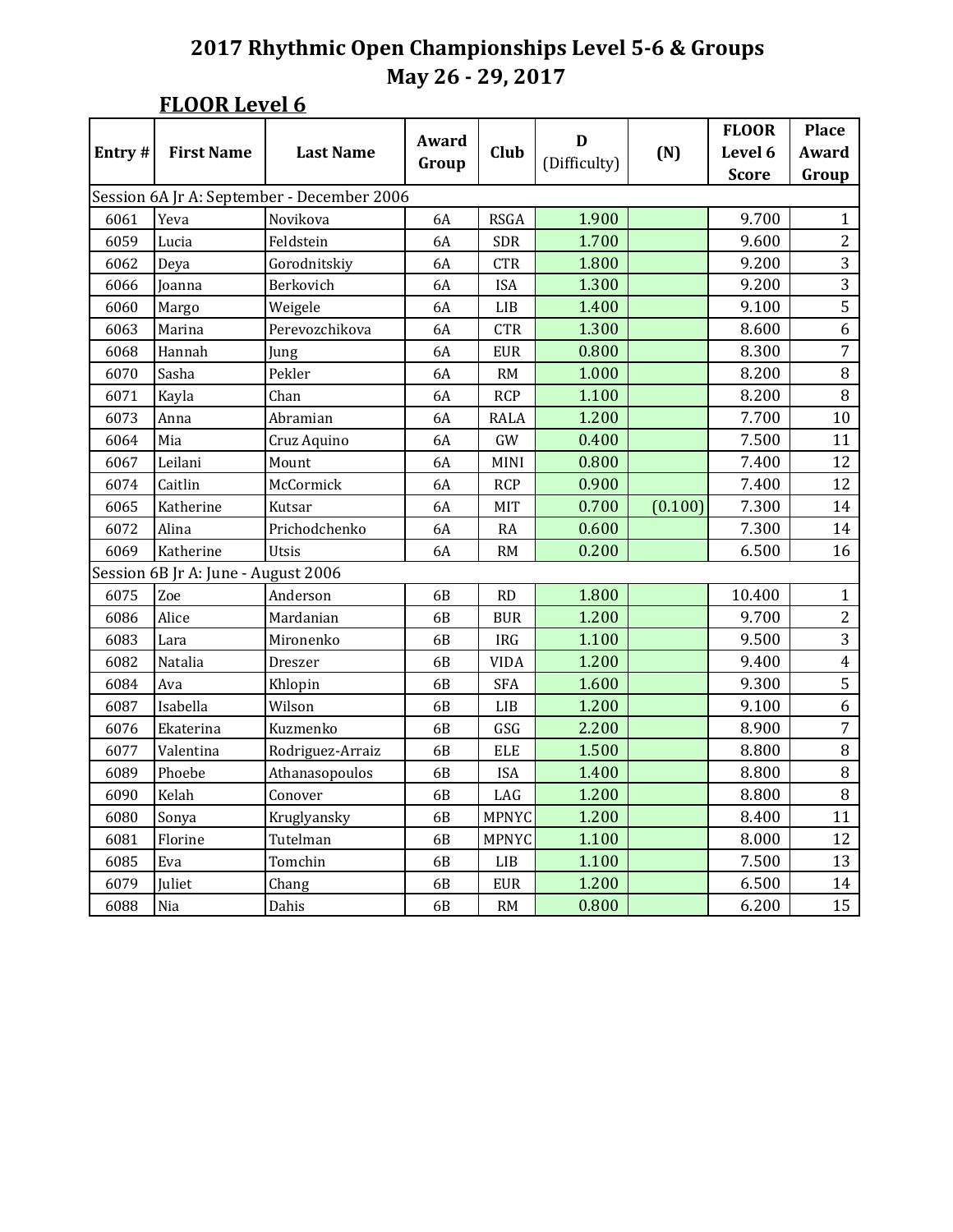|        |                                       |                                         | Award | D            |              | <b>FLOOR</b> | Place        |                |
|--------|---------------------------------------|-----------------------------------------|-------|--------------|--------------|--------------|--------------|----------------|
| Entry# | <b>First Name</b>                     | <b>Last Name</b>                        |       | Club         |              | (N)          | Level 6      | Award          |
|        |                                       |                                         | Group |              | (Difficulty) |              | <b>Score</b> | Group          |
|        |                                       | Session 6C Ch C: January - October 2008 |       |              |              |              |              |                |
| 6015   | Megan                                 | Chu                                     | 6C    | EMC          | 2.100        |              | 10.700       | $\mathbf{1}$   |
| 6009   | Emma                                  | <b>Bukatar</b>                          | 6C    | <b>ISA</b>   | 1.900        |              | 10.500       | $\overline{2}$ |
| 6012   | Milana                                | Frias                                   | 6C    | <b>INS</b>   | 1.600        |              | 10.400       | 3              |
| 6003   | Rin                                   | Keys                                    | 6C    | <b>BUR</b>   | 1.700        |              | 10.300       | $\overline{4}$ |
| 6016   | Erika                                 | Rusak                                   | 6C    | <b>EVE</b>   | 1.800        |              | 10.200       | 5              |
| 6001   | Anna                                  | Shuvalov                                | 6C    | LIB          | 1.600        |              | 10.100       | 6              |
| 6002   | Ksenia                                | Pototski                                | 6C    | <b>MPNYC</b> | 1.800        |              | 10.000       | $\overline{7}$ |
| 6007   | Aurora                                | Vitrychenko                             | 6C    | <b>VIT</b>   | 1.900        |              | 10.000       | $\overline{7}$ |
| 6004   | Zoe                                   | Reznik                                  | 6C    | PRG          | 1.700        |              | 9.900        | 9              |
| 6010   | Amelia                                | Boohoff                                 | 6C    | LIB          | 1.400        |              | 9.700        | $10\,$         |
| 6019   | Sophia                                | Pyrig                                   | 6C    | MIA          | 1.600        |              | 9.400        | 11             |
| 6005   | Mia                                   | Shapiro                                 | 6C    | <b>MPNYC</b> | 1.000        |              | 9.100        | 12             |
| 6020   | Sophia                                | O'Neil                                  | 6C    | <b>ELE</b>   | 1.800        |              | 9.000        | 13             |
| 6017   | Annie                                 | Zhu                                     | 6C    | RD           | 1.300        |              | 8.100        | 14             |
| 6014   | Elizabeth                             | Cameron                                 | 6C    | <b>EVE</b>   | 1.000        |              | 8.000        | 15             |
| 6011   | Talia                                 | Levin                                   | 6C    | <b>MPNYC</b> | 0.600        |              | 7.600        | 16             |
| 6013   | Michelle                              | Pontchek                                | 6C    | <b>IKG</b>   | 1.100        |              | 7.400        | 17             |
|        | Session 6D Ch C: July - December 2007 |                                         |       |              |              |              |              |                |
| 6023   | Jaelyn                                | Chin                                    | 6D    | <b>IKG</b>   | 2.300        |              | 11.000       | $\mathbf{1}$   |
| 6033   | Alexandra                             | Leone                                   | 6D    | <b>IRG</b>   | 1.900        |              | 10.900       | $\overline{2}$ |
| 6024   | Effie                                 | Davlatov                                | 6D    | <b>BUR</b>   | 1.500        |              | 10.600       | $\overline{3}$ |
| 6022   | Mischa                                | Kautzman                                | 6D    | <b>BUR</b>   | 1.300        |              | 9.900        | $\overline{4}$ |
| 6025   | Alexandra                             | Ebert                                   | 6D    | <b>NWR</b>   | 1.500        |              | 9.900        | $\overline{4}$ |
| 6039   | Alexis                                | Mikhelis                                | 6D    | LIB          | 0.900        |              | 9.200        | 6              |
| 6031   | Evie                                  | Stambler                                | 6D    | <b>INS</b>   | 1.300        |              | 8.600        | $\overline{7}$ |
| 6038   | Vera                                  | Kuntsevich                              | 6D    | <b>BAG</b>   | 1.300        |              | 8.600        | $\overline{7}$ |
| 6021   | Yelyzaveta                            | Trutayeva                               | 6D    | <b>RD</b>    | 0.800        |              | 8.500        | 9              |
| 6032   | Emily                                 | Chak                                    | 6D    | <b>RALA</b>  | 0.800        |              | 8.500        | 9              |
| 6037   | Angelina                              | Mirer                                   | 6D    | <b>STA</b>   | 1.600        |              | 8.300        | 11             |
| 6029   | Elena                                 | Klimashova                              | 6D    | <b>FET</b>   | 1.300        |              | 8.200        | 12             |
| 6034   | Sophia                                | Volkov                                  | 6D    | <b>VIT</b>   | 1.600        |              | 8.100        | 13             |
| 6027   | Lily                                  | Xiao                                    | 6D    | RM           | 1.300        |              | 8.000        | 14             |
| 6030   | Sophie                                | Speath                                  | 6D    | <b>STA</b>   | 0.700        |              | 7.700        | 15             |
| 6028   | Elizabeth                             | Pazin                                   | 6D    | <b>RM</b>    | 1.200        |              | 7.600        | 16             |
| 6036   | Camille                               | Volynsky                                | 6D    | <b>RALA</b>  | 1.400        |              | 7.600        | 16             |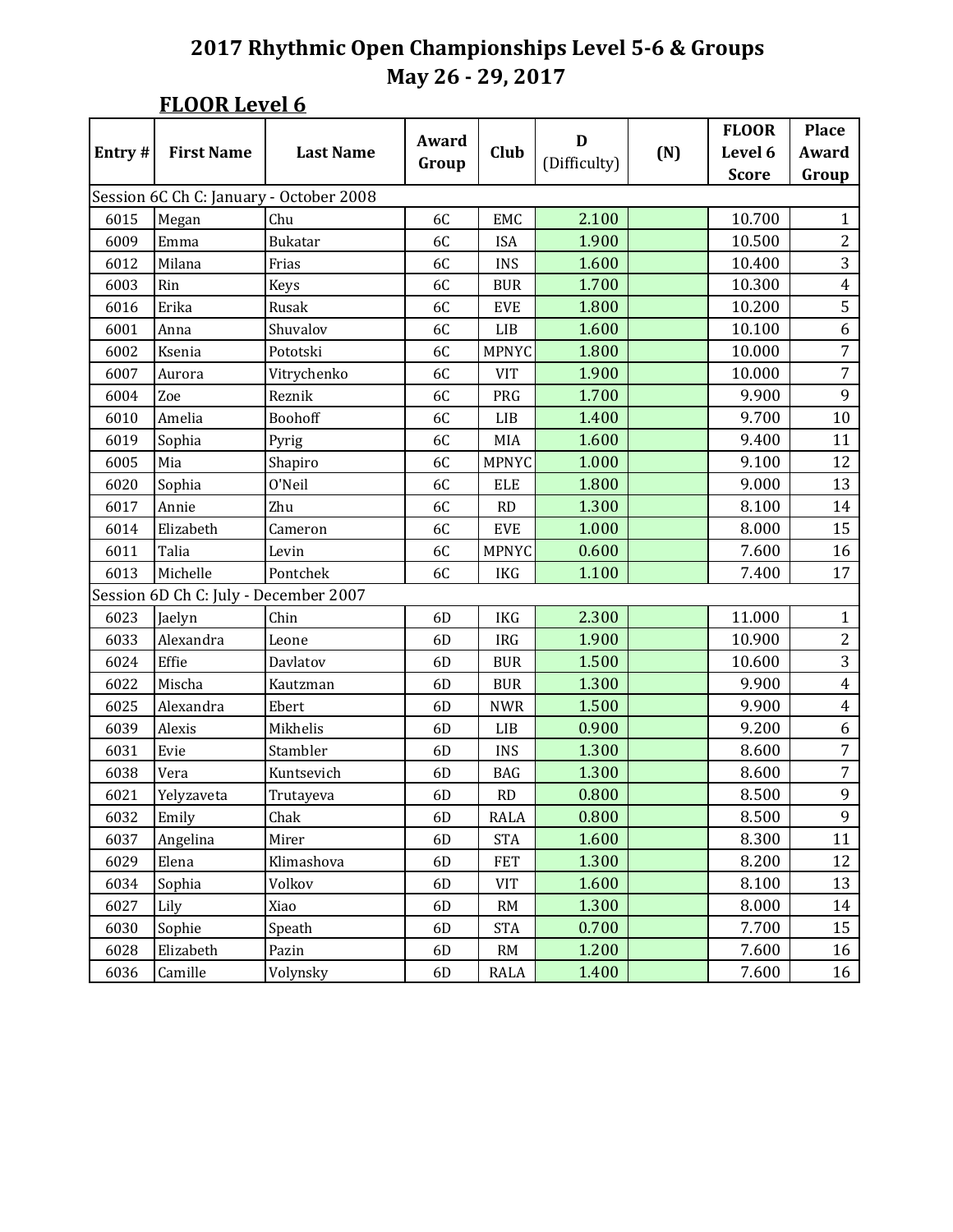|        |                                      | Award<br><b>Last Name</b> |           |             | D            |     | <b>FLOOR</b> | <b>Place</b>   |
|--------|--------------------------------------|---------------------------|-----------|-------------|--------------|-----|--------------|----------------|
| Entry# | <b>First Name</b>                    |                           | Group     | <b>Club</b> | (Difficulty) | (N) | Level 6      | <b>Award</b>   |
|        |                                      |                           |           |             |              |     | <b>Score</b> | Group          |
|        | Session 6E Ch C: January - June 2007 |                           |           |             |              |     |              |                |
| 6042   | Victoria                             | Gonikman                  | 6E        | <b>NWR</b>  | 1.800        |     | 10.900       | $\mathbf{1}$   |
| 6040   | Kaylee                               | Forest                    | 6E        | <b>ISA</b>  | 2.100        |     | 10.200       | $\overline{2}$ |
| 6046   | Arianna                              | Kennett                   | 6E        | <b>WDG</b>  | 1.600        |     | 10.100       | $\overline{3}$ |
| 6044   | Defne                                | Yavuz                     | 6E        | <b>SDR</b>  | 1.600        |     | 9.900        | $\overline{4}$ |
| 6049   | Alice                                | Weinstein                 | 6E        | <b>ISA</b>  | 1.500        |     | 9.500        | $\overline{5}$ |
| 6055   | Violetta                             | Trushcheva                | 6E        | <b>ISA</b>  | 1.600        |     | 9.500        | $\overline{5}$ |
| 6045   | Angelina                             | Harutyunyan               | 6E        | <b>NEV</b>  | 1.400        |     | 9.400        | $\overline{7}$ |
| 6052   | Jessica                              | Kim                       | 6E        | <b>RD</b>   | 1.700        |     | 9.300        | 8              |
| 6050   | Lucia                                | Borja                     | <b>6E</b> | <b>IKG</b>  | 1.600        |     | 9.100        | 9              |
| 6048   | Winnie                               | Chao                      | <b>6E</b> | <b>ISA</b>  | 1.300        |     | 9.000        | 10             |
| 6047   | Anastasia                            | <b>Tsavlis</b>            | 6E        | <b>ISA</b>  | 1.700        |     | 8.900        | 11             |
| 6054   | Isabella                             | Berendt                   | 6E        | <b>INT</b>  | 1.700        |     | 8.800        | 12             |
| 6057   | Yuzuki                               | Ito                       | 6E        | GSG         | 1.400        |     | 8.700        | 13             |
| 6058   | Salem                                | Adamovsky                 | <b>6E</b> | <b>TRA</b>  | 1.200        |     | 7.700        | 14             |
| 6051   | Gabriella                            | Hayoun                    | 6E        | <b>VIDA</b> | 1.000        |     | 7.100        | 15             |
| 6053   | Claire                               | Frank                     | 6E        | <b>RCP</b>  | 0.900        |     | 7.000        | 16             |
|        | Session 6F Jr B: May - December 2004 |                           |           |             |              |     |              |                |
| 6147   | Camila                               | King                      | 6F        | <b>RA</b>   | 1.400        |     | 9.000        | $\mathbf{1}$   |
| 6141   | Alexis                               | Farberov                  | 6F        | GOR         | 1.100        |     | 8.900        | $\overline{2}$ |
| 6143   | Cordelia                             | Loomis                    | 6F        | <b>NER</b>  | 1.600        |     | 8.900        | $\overline{2}$ |
| 6146   | Tiffany                              | Huang                     | 6F        | <b>ISA</b>  | 1.100        |     | 8.700        | $\overline{4}$ |
| 6142   | Allison                              | Wu                        | 6F        | <b>NER</b>  | 1.000        |     | 8.400        | $\overline{5}$ |
| 6140   | Luciana                              | Ganshaw                   | 6F        | <b>ISA</b>  | 1.000        |     | 8.000        | 6              |
| 6144   | Gabriela                             | Yankovski                 | 6F        | RD          | 0.700        |     | 7.900        | $\overline{7}$ |
| 6145   | Sophie                               | Xu                        | 6F        | RD          | 0.700        |     | 7.400        | $\overline{8}$ |
| 6149   | Donya                                | Sharafkhanian             | 6F        | <b>EUR</b>  | 1.300        |     | 7.300        | 9              |
| 6151   | Sabrina                              | Kogan                     | 6F        | <b>FET</b>  | 0.900        |     | 7.300        | 9              |
| 6148   | Carina                               | Tarasenka                 | 6F        | RA          | 0.500        |     | 7.200        | 11             |
| 6154   | Cadence                              | Xie                       | 6F        | <b>ASR</b>  | 0.600        |     | 7.200        | 11             |
| 6150   | Sarah                                | Onstott                   | 6F        | <b>NEV</b>  | 0.700        |     | 6.400        | 13             |
| 6152   | Nicole                               | Tverskoy                  | 6F        | <b>FET</b>  | 0.500        |     | 5.700        | 14             |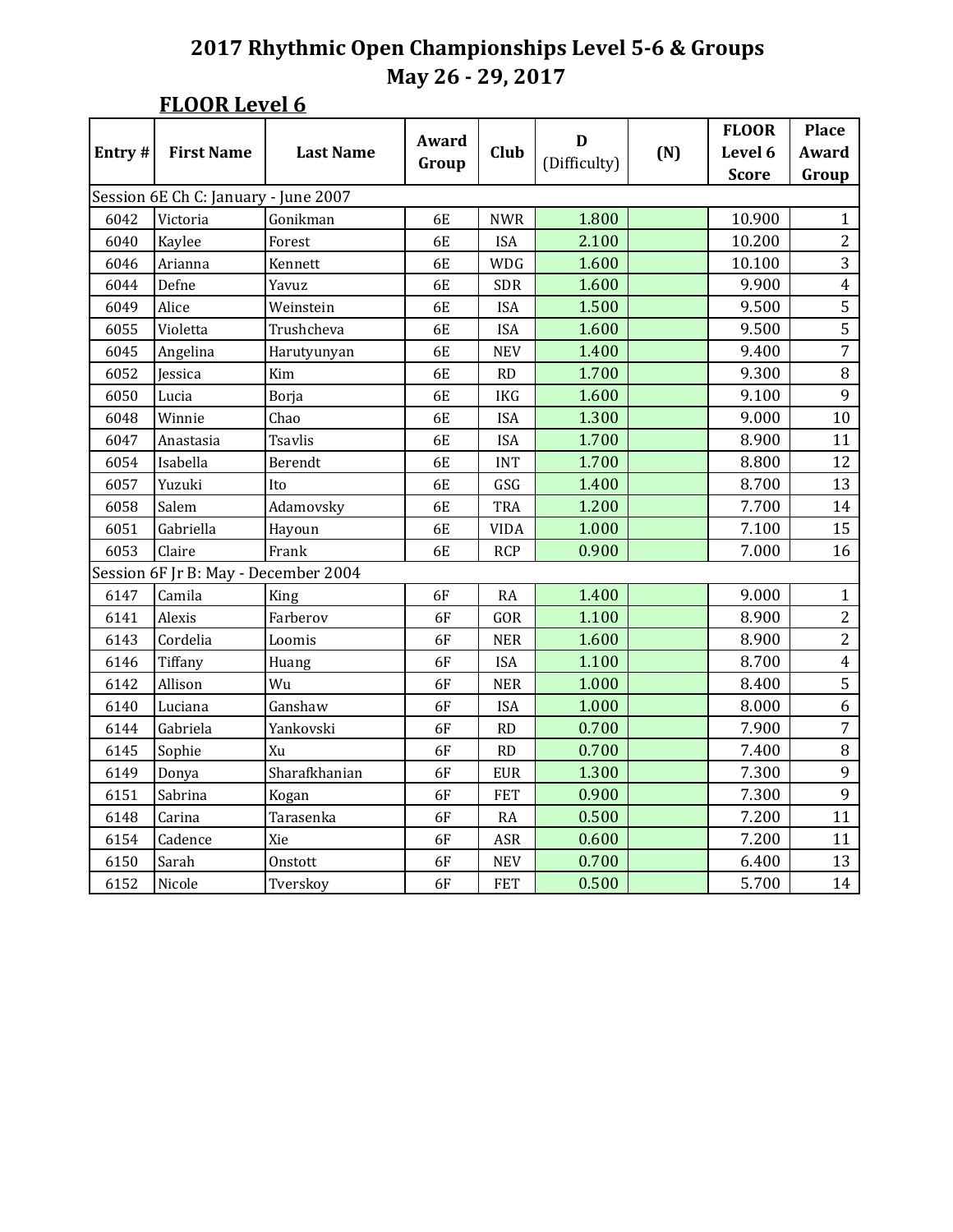| Entry# | <b>First Name</b>                     | <b>Last Name</b> | Award<br>Group | Club        | D<br>(Difficulty) | (N) | <b>FLOOR</b><br>Level 6 | <b>Place</b><br>Award   |
|--------|---------------------------------------|------------------|----------------|-------------|-------------------|-----|-------------------------|-------------------------|
|        |                                       |                  |                |             |                   |     | <b>Score</b>            | Group                   |
|        | Session 6G Jr A: July - December 2005 |                  |                |             |                   |     |                         |                         |
| 6105   | Melanie                               | Novikov          | 6G             | GOR         | 2.100             |     | 10.000                  | $\mathbf{1}$            |
| 6104   | Elle                                  | Jung             | 6G             | <b>ELE</b>  | 1.500             |     | 9.700                   | $\overline{2}$          |
| 6109   | Jessie                                | Ma               | 6G             | <b>NER</b>  | 1.300             |     | 9.600                   | $\overline{3}$          |
| 6119   | <b>Jhaiel</b>                         | Beaubrun         | 6G             | <b>ISA</b>  | 1.500             |     | 9.000                   | $\overline{\mathbf{4}}$ |
| 6116   | Jessica                               | Levinson         | 6G             | RD          | 0.300             |     | 8.900                   | $\overline{5}$          |
| 6120   | Catherine                             | Liang            | 6G             | <b>ORG</b>  | 1.300             |     | 8.900                   | $\overline{5}$          |
| 6112   | Fiona                                 | Kim              | 6G             | LAG         | 1.800             |     | 8.800                   | $\overline{7}$          |
| 6118   | Amelie                                | Caruso           | 6G             | RD          | 0.800             |     | 8.600                   | $\, 8$                  |
| 6111   | Monique                               | Kestel           | 6G             | PRA         | 1.600             |     | 8.400                   | 9                       |
| 6114   | Gabriella                             | Shu              | 6G             | <b>BALA</b> | 1.100             |     | 8.100                   | 10                      |
| 6107   | Hyemin                                | Lee              | 6G             | <b>RCP</b>  | 0.900             |     | 7.900                   | 11                      |
| 6113   | Sophie                                | Duan             | 6G             | <b>SDR</b>  | 1.000             |     | 7.600                   | 12                      |
| 6117   | Lauren                                | Meserve          | 6G             | LAG         | 1.100             |     | 7.500                   | 13                      |
| 6115   | Sophia                                | Sun              | 6G             | <b>EUR</b>  | 1.200             |     | 7.300                   | 14                      |
| 6106   | Claire                                | Wilson           | 6G             | <b>EUR</b>  | 0.600             |     | 6.800                   | 15                      |
|        | Session 6H Jr A: January - May 2006   |                  |                |             |                   |     |                         |                         |
| 6091   | Irina                                 | Fesyun           | 6H             | <b>IKG</b>  | 1.600             |     | 10.400                  | $\mathbf{1}$            |
| 6092   | Angel                                 | Lu               | 6H             | EMC         | 1.500             |     | 9.500                   | $\overline{2}$          |
| 6097   | Ariana                                | Romans           | 6H             | <b>ISA</b>  | 1.400             |     | 9.100                   | $\overline{3}$          |
| 6098   | Yana                                  | Kovalkova        | 6H             | <b>RA</b>   | 1.200             |     | 9.100                   | 3                       |
| 6102   | Christina                             | Ordynas          | 6H             | <b>RM</b>   | 1.300             |     | 9.000                   | $\overline{5}$          |
| 6094   | Claire                                | Kim              | 6H             | <b>EUR</b>  | 1.300             |     | 8.800                   | $\overline{6}$          |
| 6099   | Anna                                  | Zaretser         | 6H             | <b>ISA</b>  | 1.200             |     | 8.500                   | $\overline{7}$          |
| 6093   | Rachel                                | Lu               | 6H             | EMC         | 0.600             |     | 8.400                   | 8                       |
| 6100   | Katya                                 | Marchant         | 6H             | <b>RSGA</b> | 0.900             |     | 8.300                   | $\overline{9}$          |
| 6096   | Siona                                 | Rahate           | 6H             | SDRG        | 1.200             |     | 7.700                   | $10\,$                  |
| 6095   | Sarah                                 | Gao              | 6H             | EMC         | 1.000             |     | 7.500                   | 11                      |
| 6101   | Nadia                                 | Dellitt          | 6H             | <b>WDG</b>  | 0.500             |     | 6.000                   | 12                      |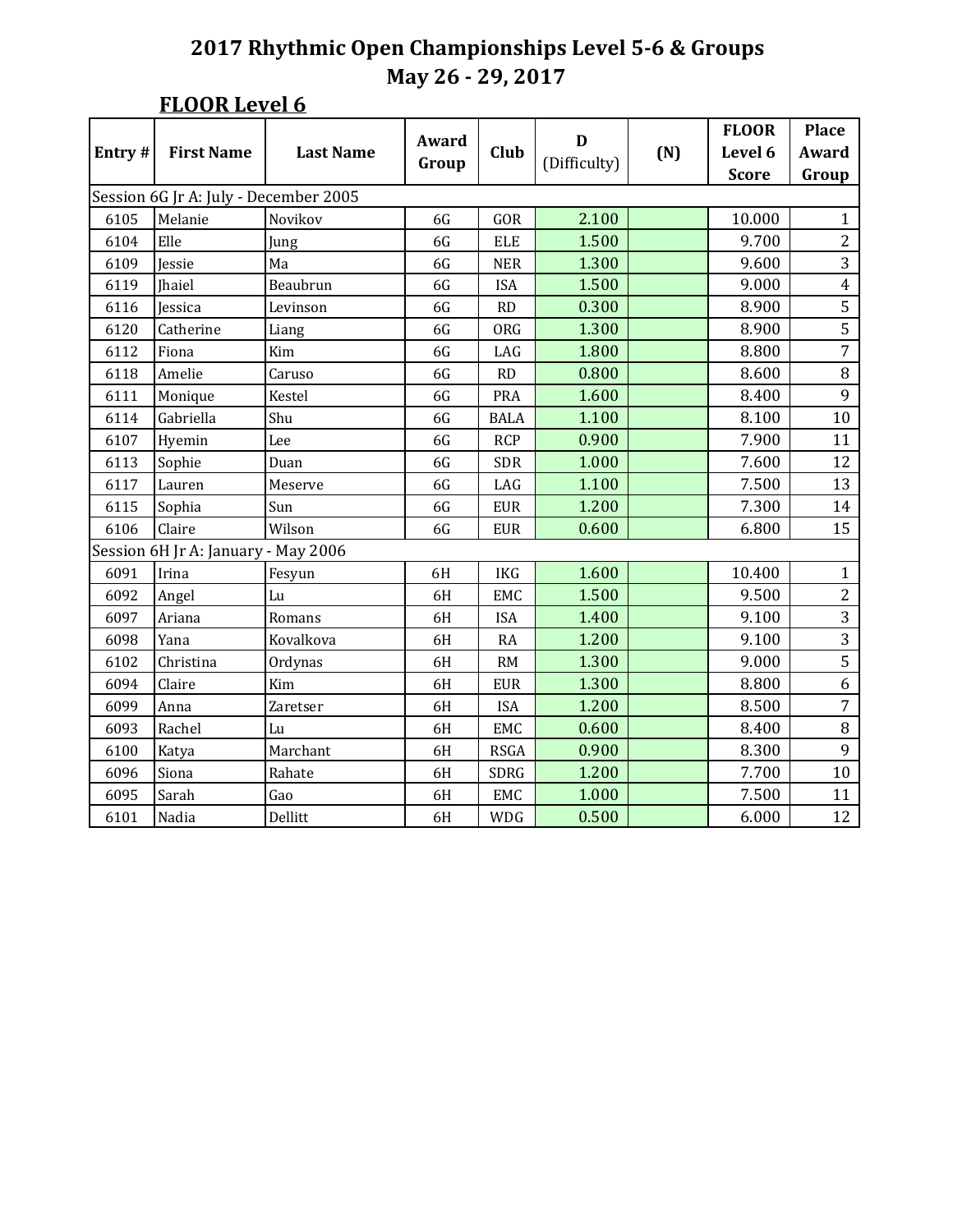| Entry# | <b>First Name</b>                    | <b>Last Name</b>                            | Award<br>Group | <b>Club</b>  | D<br>(Difficulty) | (N) | <b>FLOOR</b><br>Level 6 | <b>Place</b><br>Award |
|--------|--------------------------------------|---------------------------------------------|----------------|--------------|-------------------|-----|-------------------------|-----------------------|
|        |                                      |                                             |                |              |                   |     | <b>Score</b>            | Group                 |
|        | Session 6J Jr A: January - June 2005 |                                             |                |              |                   |     |                         |                       |
| 6127   | Melanie                              | Alexander                                   | 6J             | LAG          | 1.300             |     | 9.600                   | $\mathbf{1}$          |
| 6137   | Malia                                | Moon                                        | 6]             | <b>SDRG</b>  | 1.000             |     | 9.500                   | $\overline{2}$        |
| 6132   | Isabella                             | Cotrone                                     | 6 <sub>l</sub> | LAG          | 2.000             |     | 9.300                   | $\overline{3}$        |
| 6130   | Aleena                               | Sklyar                                      | 6 <sub>l</sub> | <b>MPNYC</b> | 1.600             |     | 8.700                   | $\overline{4}$        |
| 6124   | Katie                                | Ko                                          | 6J             | <b>EUR</b>   | 1.300             |     | 8.600                   | 5                     |
| 6128   | Jacqueline                           | Romo                                        | 6J             | SDR          | 1.300             |     | 8.600                   | $\overline{5}$        |
| 6122   | Yana                                 | Smolyanaya                                  | 6 <sub>l</sub> | <b>PRA</b>   | 1.500             |     | 8.500                   | $\overline{7}$        |
| 6138   | Michelle                             | Hua                                         | 6 <sub>l</sub> | ORG          | 0.900             |     | 8.500                   | $\overline{7}$        |
| 6121   | Eloise                               | Zeng                                        | 6 <sub>l</sub> | RD           | 0.900             |     | 8.400                   | 9                     |
| 6133   | Sasha                                | Osinovsky                                   | 6J             | CAP          | 1.500             |     | 8.400                   | 9                     |
| 6136   | Amelia                               | Lipo                                        | 6J             | GOR          | 1.000             |     | 8.000                   | 11                    |
| 6125   | Sophia                               | Valentino                                   | 6J             | LIB          | 0.700             |     | 7.800                   | 12                    |
| 6123   | Lauren                               | Michael                                     | 6 <sub>l</sub> | <b>WDG</b>   | 1.000             |     | 7.700                   | 13                    |
| 6129   | Dalia                                | <b>Kravets</b>                              | 6 <sub>l</sub> | <b>FET</b>   | 1.000             |     | 7.500                   | 14                    |
| 6135   | Alice                                | Gamarnik                                    | 6J             | <b>FET</b>   | 0.900             |     | 7.500                   | 14                    |
| 6126   | Emily                                | Xiao                                        | 6J             | <b>BALA</b>  | 0.500             |     | 7.400                   | 16                    |
| 6139   | Maya                                 | Gorse                                       | 6J             | <b>BALA</b>  | 0.400             |     | 6.300                   | 17                    |
| 6134   | Anastasia                            | Kogan                                       | 6 <sub>l</sub> | RD           | 0.600             |     | 6.200                   | 18                    |
|        |                                      | Session 6K Jr B: 2003, January - April 2004 |                |              |                   |     |                         |                       |
| 6162   | Celine                               | Yutzie                                      | 6K             | <b>WDG</b>   | 1.200             |     | 9.300                   | $\mathbf{1}$          |
| 6163   | Sumin                                | Choi                                        | 6K             | <b>ELE</b>   | 1.800             |     | 9.100                   | $\overline{2}$        |
| 6161   | Amanda                               | Winslow                                     | 6K             | SDRG         | 1.500             |     | 8.900                   | $\overline{3}$        |
| 6157   | Lily                                 | Ruden                                       | 6K             | <b>ORG</b>   | 0.800             |     | 8.600                   | $\overline{4}$        |
| 6160   | Reese                                | Renton                                      | 6K             | ORG          | 0.800             |     | 8.300                   | 5                     |
| 6165   | Indigo                               | Mason                                       | 6K             | CAP          | 0.500             |     | 8.000                   | 6                     |
| 6155   | Sammie                               | Lu                                          | 6K             | RD           | 1.400             |     | 7.600                   | $\overline{7}$        |
| 6158   | Anaiah                               | Lisk                                        | 6K             | EMC          | 0.400             |     | 7.200                   | $\, 8$                |
| 6159   | Gabriella                            | Simmons                                     | 6K             | <b>TAM</b>   | 1.000             |     | 7.200                   | 8                     |
| 6156   | Sara                                 | Jung                                        | 6K             | <b>ELE</b>   | 1.000             |     | 6.900                   | 10                    |
| 6164   | Talia                                | Martin                                      | 6K             | CAP          | 0.900             |     | 6.800                   | 11                    |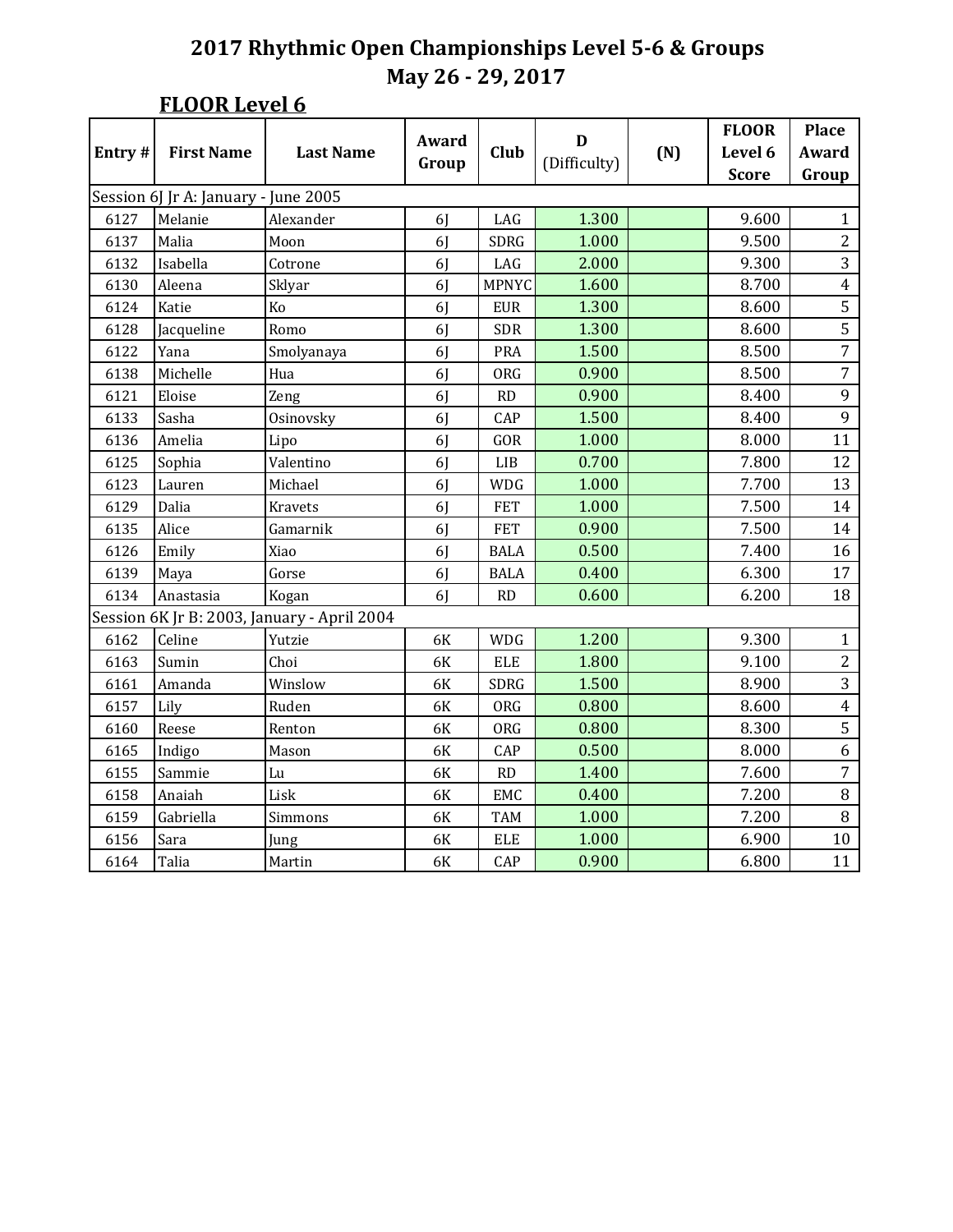| Entry# | <b>First Name</b>                   | <b>Last Name</b>                           | Award          | Club         | D            |                                                                                                                                                                                                                                                                                   | <b>ROPE</b><br>Level 6 | <b>Place</b><br>Award |
|--------|-------------------------------------|--------------------------------------------|----------------|--------------|--------------|-----------------------------------------------------------------------------------------------------------------------------------------------------------------------------------------------------------------------------------------------------------------------------------|------------------------|-----------------------|
|        |                                     |                                            | Group          |              | (Difficulty) | (N)<br>1.800<br>1.400<br>1.300<br>1.700<br>1.400<br>1.100<br>1.300<br>1.500<br>1.000<br>1.000<br>1.100<br>0.500<br>0.900<br>0.600<br>0.200<br>0.900<br>2.200<br>1.500<br>1.400<br>1.600<br>1.200<br>1.500<br>1.000<br>0.600<br>1.100<br>1.300<br>1.300<br>1.000<br>0.700<br>0.700 | <b>Score</b>           | Group                 |
|        |                                     | Session 6A Jr A: September - December 2006 |                |              |              |                                                                                                                                                                                                                                                                                   |                        |                       |
| 6062   | Deya                                | Gorodnitskiy                               | 6A             | <b>CTR</b>   |              |                                                                                                                                                                                                                                                                                   | 9.500                  | $\mathbf{1}$          |
| 6059   | Lucia                               | Feldstein                                  | 6A             | <b>SDR</b>   |              |                                                                                                                                                                                                                                                                                   | 9.400                  | $\overline{2}$        |
| 6060   | Margo                               | Weigele                                    | 6A             | LIB          |              |                                                                                                                                                                                                                                                                                   | 9.300                  | 3                     |
| 6061   | Yeva                                | Novikova                                   | 6A             | <b>RSGA</b>  |              |                                                                                                                                                                                                                                                                                   | 9.200                  | $\overline{4}$        |
| 6066   | Joanna                              | Berkovich                                  | 6A             | <b>ISA</b>   |              |                                                                                                                                                                                                                                                                                   | 8.800                  | $\overline{5}$        |
| 6063   | Marina                              | Perevozchikova                             | 6A             | <b>CTR</b>   |              |                                                                                                                                                                                                                                                                                   | 8.700                  | $\overline{6}$        |
| 6071   | Kayla                               | Chan                                       | 6A             | <b>RCP</b>   |              |                                                                                                                                                                                                                                                                                   | 8.200                  | $\overline{7}$        |
| 6073   | Anna                                | Abramian                                   | 6A             | <b>RALA</b>  |              |                                                                                                                                                                                                                                                                                   | 7.900                  | $\, 8$                |
| 6072   | Alina                               | Prichodchenko                              | 6A             | <b>RA</b>    |              |                                                                                                                                                                                                                                                                                   | 7.800                  | $\mathbf{9}$          |
| 6068   | Hannah                              | Jung                                       | 6A             | <b>EUR</b>   |              |                                                                                                                                                                                                                                                                                   | 7.400                  | 10                    |
| 6065   | Katherine                           | Kutsar                                     | 6A             | MIT          |              |                                                                                                                                                                                                                                                                                   | 7.000                  | 11                    |
| 6067   | Leilani                             | Mount                                      | 6A             | MINI         |              |                                                                                                                                                                                                                                                                                   | 6.900                  | 12                    |
| 6070   | Sasha                               | Pekler                                     | 6A             | RM           |              |                                                                                                                                                                                                                                                                                   | 6.900                  | 12                    |
| 6064   | Mia                                 | Cruz Aquino                                | 6A             | GW           |              |                                                                                                                                                                                                                                                                                   | 6.800                  | 14                    |
| 6069   | Katherine                           | Utsis                                      | 6A             | RM           |              |                                                                                                                                                                                                                                                                                   | 6.000                  | 15                    |
| 6074   | Caitlin                             | McCormick                                  | 6A             | <b>RCP</b>   |              |                                                                                                                                                                                                                                                                                   | 6.000                  | 15                    |
|        | Session 6B Jr A: June - August 2006 |                                            |                |              |              |                                                                                                                                                                                                                                                                                   |                        |                       |
| 6076   | Ekaterina                           | Kuzmenko                                   | 6B             | GSG          |              |                                                                                                                                                                                                                                                                                   | 10.200                 | $\mathbf{1}$          |
| 6083   | Lara                                | Mironenko                                  | 6B             | <b>IRG</b>   |              |                                                                                                                                                                                                                                                                                   | 10.000                 | $\overline{2}$        |
| 6086   | Alice                               | Mardanian                                  | 6B             | <b>BUR</b>   |              |                                                                                                                                                                                                                                                                                   | 9.900                  | 3                     |
| 6075   | Zoe                                 | Anderson                                   | 6 <sub>B</sub> | RD           |              |                                                                                                                                                                                                                                                                                   | 9.400                  | $\overline{4}$        |
| 6087   | Isabella                            | Wilson                                     | 6 <sub>B</sub> | LIB          |              |                                                                                                                                                                                                                                                                                   | 8.900                  | $\overline{5}$        |
| 6082   | Natalia                             | Dreszer                                    | 6B             | <b>VIDA</b>  |              |                                                                                                                                                                                                                                                                                   | 8.700                  | 6                     |
| 6090   | Kelah                               | Conover                                    | 6B             | LAG          |              |                                                                                                                                                                                                                                                                                   | 8.100                  | $\overline{7}$        |
| 6085   | Eva                                 | Tomchin                                    | 6B             | LIB          |              |                                                                                                                                                                                                                                                                                   | 8.000                  | $\, 8$                |
| 6089   | Phoebe                              | Athanasopoulos                             | 6B             | <b>ISA</b>   |              |                                                                                                                                                                                                                                                                                   | 7.900                  | 9                     |
| 6077   | Valentina                           | Rodriguez-Arraiz                           | 6 <sub>B</sub> | <b>ELE</b>   |              |                                                                                                                                                                                                                                                                                   | 7.800                  | 10                    |
| 6079   | Juliet                              | Chang                                      | 6 <sub>B</sub> | <b>EUR</b>   |              |                                                                                                                                                                                                                                                                                   | 7.700                  | 11                    |
| 6084   | Ava                                 | Khlopin                                    | 6B             | <b>SFA</b>   |              |                                                                                                                                                                                                                                                                                   | 7.000                  | 12                    |
| 6088   | Nia                                 | Dahis                                      | 6B             | RM           |              |                                                                                                                                                                                                                                                                                   | 6.700                  | 13                    |
| 6080   | Sonya                               | Kruglyansky                                | 6B             | <b>MPNYC</b> |              |                                                                                                                                                                                                                                                                                   | 6.400                  | 14                    |
| 6081   | Florine                             | Tutelman                                   | 6 <sub>B</sub> | <b>MPNYC</b> | 0.800        |                                                                                                                                                                                                                                                                                   | 6.200                  | 15                    |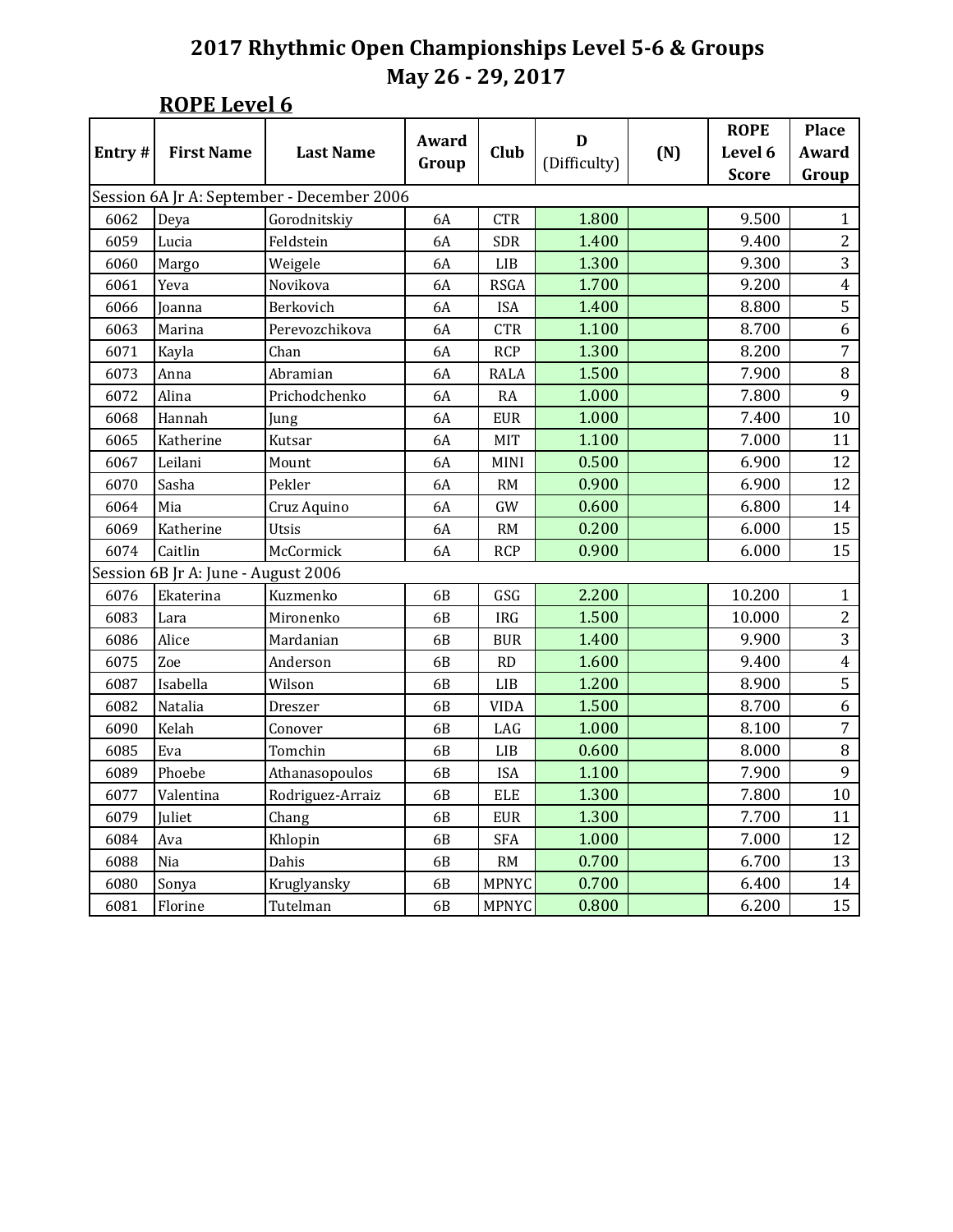|        |                                       |                                         |       |               |              |         | <b>ROPE</b>  | Place                   |
|--------|---------------------------------------|-----------------------------------------|-------|---------------|--------------|---------|--------------|-------------------------|
| Entry# | <b>First Name</b>                     | <b>Last Name</b>                        | Award | Club          | D            | (N)     | Level 6      | Award                   |
|        |                                       |                                         | Group |               | (Difficulty) |         | <b>Score</b> | Group                   |
|        |                                       | Session 6C Ch C: January - October 2008 |       |               |              |         |              |                         |
| 6015   | Megan                                 | Chu                                     | 6C    | EMC           | 2.000        |         | 10.600       | $\mathbf{1}$            |
| 6004   | Zoe                                   | Reznik                                  | 6C    | PRG           | 2.000        |         | 10.100       | $\overline{2}$          |
| 6003   | Rin                                   | Keys                                    | 6C    | <b>BUR</b>    | 2.200        |         | 9.600        | 3                       |
| 6012   | Milana                                | Frias                                   | 6C    | <b>INS</b>    | 1.400        |         | 9.500        | $\overline{4}$          |
| 6016   | Erika                                 | Rusak                                   | 6C    | <b>EVE</b>    | 1.700        |         | 9.100        | 5                       |
| 6002   | Ksenia                                | Pototski                                | 6C    | <b>MPNYC</b>  | 0.900        |         | 8.900        | 6                       |
| 6007   | Aurora                                | Vitrychenko                             | 6C    | <b>VIT</b>    | 1.300        |         | 8.900        | 6                       |
| 6009   | Emma                                  | <b>Bukatar</b>                          | 6C    | <b>ISA</b>    | 1.700        |         | 8.600        | $\, 8$                  |
| 6019   | Sophia                                | Pyrig                                   | 6C    | MIA           | 1.500        |         | 8.200        | 9                       |
| 6010   | Amelia                                | Boohoff                                 | 6C    | LIB           | 0.700        |         | 8.000        | 10                      |
| 6020   | Sophia                                | O'Neil                                  | 6C    | <b>ELE</b>    | 1.200        |         | 8.000        | 10                      |
| 6001   | Anna                                  | Shuvalov                                | 6C    | LIB           | 1.100        |         | 7.700        | 12                      |
| 6005   | Mia                                   | Shapiro                                 | 6C    | <b>MPNYC</b>  | 1.000        |         | 7.600        | 13                      |
| 6013   | Michelle                              | Pontchek                                | 6C    | <b>IKG</b>    | 0.700        |         | 6.800        | 14                      |
| 6014   | Elizabeth                             | Cameron                                 | 6C    | <b>EVE</b>    | 1.000        |         | 6.500        | 15                      |
| 6011   | Talia                                 | Levin                                   | 6C    | <b>MPNYC</b>  | 0.600        |         | 5.900        | 16                      |
| 6017   | Annie                                 | Zhu                                     | 6C    | RD            | 0.500        |         | 3.500        | 17                      |
|        | Session 6D Ch C: July - December 2007 |                                         |       |               |              |         |              |                         |
| 6023   | Jaelyn                                | Chin                                    | 6D    | <b>IKG</b>    | 2.200        |         | 10.200       | $\mathbf{1}$            |
| 6024   | Effie                                 | Davlatov                                | 6D    | <b>BUR</b>    | 1.400        |         | 10.000       | $\overline{2}$          |
| 6033   | Alexandra                             | Leone                                   | 6D    | <b>IRG</b>    | 1.700        |         | 9.800        | $\overline{3}$          |
| 6022   | Mischa                                | Kautzman                                | 6D    | <b>BUR</b>    | 1.400        |         | 9.700        | $\overline{\mathbf{4}}$ |
| 6036   | Camille                               | Volynsky                                | 6D    | <b>RALA</b>   | 1.700        |         | 9.500        | 5                       |
| 6034   | Sophia                                | Volkov                                  | 6D    | <b>VIT</b>    | 1.500        |         | 9.100        | 6                       |
| 6025   | Alexandra                             | Ebert                                   | 6D    | <b>NWR</b>    | 1.500        | (0.100) | 9.000        | $\overline{7}$          |
| 6039   | Alexis                                | Mikhelis                                | 6D    | LIB           | 1.100        |         | 8.700        | $\, 8$                  |
| 6038   | Vera                                  | Kuntsevich                              | 6D    | <b>BAG</b>    | 1.000        |         | 8.000        | 9                       |
| 6028   | Elizabeth                             | Pazin                                   | 6D    | RM            | 1.100        |         | 7.800        | 10 <sup>1</sup>         |
| 6037   | Angelina                              | Mirer                                   | 6D    | <b>STA</b>    | 1.100        |         | 7.800        | 10                      |
| 6030   | Sophie                                | Speath                                  | 6D    | <b>STA</b>    | 1.200        |         | 7.500        | 12                      |
| 6021   | Yelyzaveta                            | Trutayeva                               | 6D    | RD            | 0.600        |         | 7.200        | 13                      |
| 6032   | Emily                                 | Chak                                    | 6D    | RALA          | 1.200        |         | 7.000        | 14                      |
| 6031   | Evie                                  | Stambler                                | 6D    | <b>INS</b>    | 1.100        |         | 6.800        | 15                      |
| 6029   | Elena                                 | Klimashova                              | 6D    | <b>FET</b>    | 0.700        |         | 6.500        | 16                      |
| 6027   | Lily                                  | Xiao                                    | 6D    | $\mathbf{RM}$ | 0.900        |         | 6.400        | 17                      |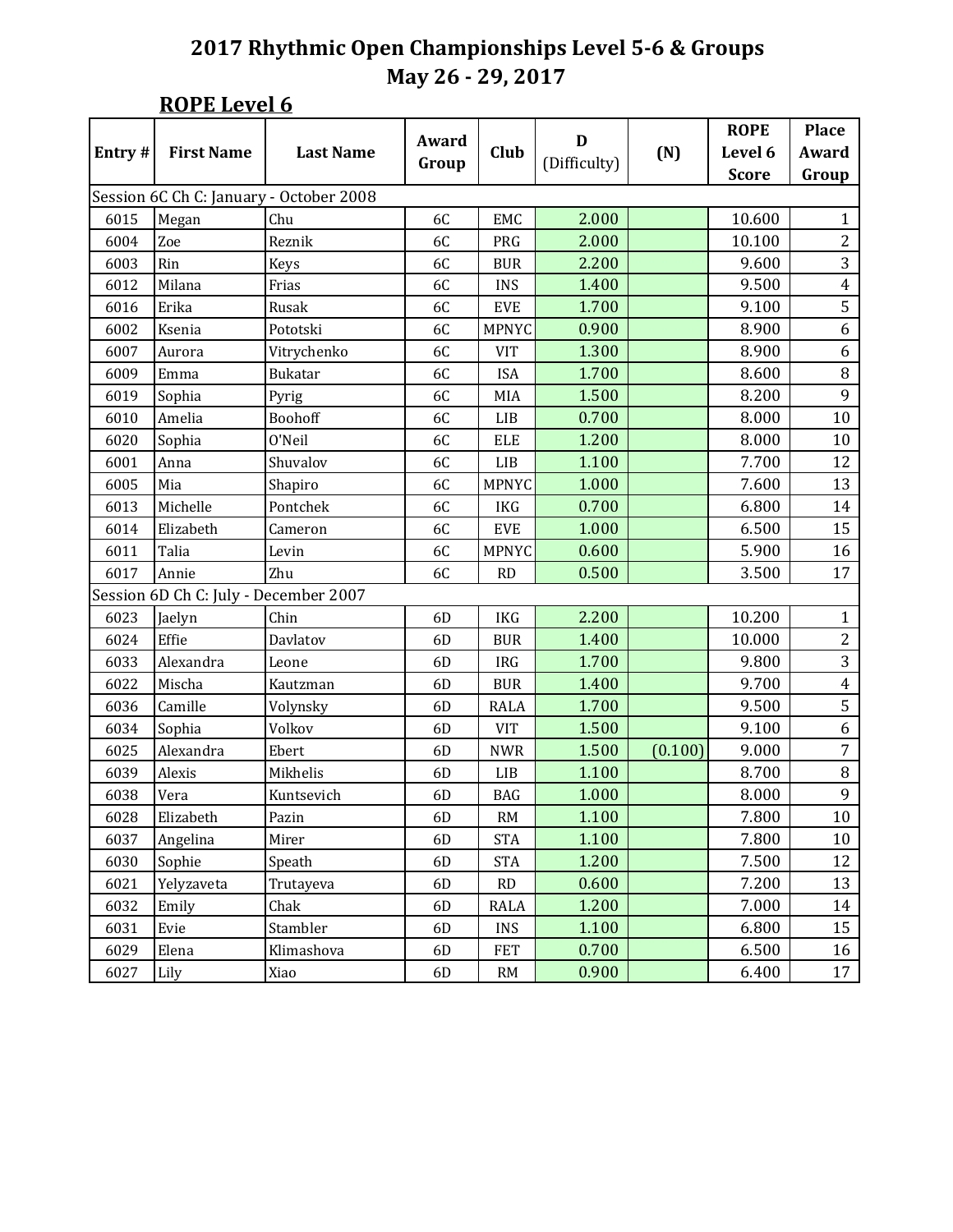| Entry# | <b>First Name</b>                    | <b>Last Name</b> | Award<br>Group | <b>Club</b> | D<br>(Difficulty) | (N)     | <b>ROPE</b><br>Level 6<br><b>Score</b> | <b>Place</b><br>Award<br>Group |
|--------|--------------------------------------|------------------|----------------|-------------|-------------------|---------|----------------------------------------|--------------------------------|
|        | Session 6E Ch C: January - June 2007 |                  |                |             |                   |         |                                        |                                |
| 6042   | Victoria                             | Gonikman         | 6E             | <b>NWR</b>  | 1.800             |         | 10.900                                 | $\mathbf{1}$                   |
| 6040   | Kaylee                               | Forest           | <b>6E</b>      | <b>ISA</b>  | 1.800             |         | 9.700                                  | $\overline{2}$                 |
| 6044   | Defne                                | Yavuz            | 6E             | <b>SDR</b>  | 1.500             |         | 9.600                                  | $\overline{3}$                 |
| 6046   | Arianna                              | Kennett          | 6E             | <b>WDG</b>  | 1.300             |         | 9.300                                  | $\overline{4}$                 |
| 6054   | Isabella                             | Berendt          | 6E             | <b>INT</b>  | 1.600             |         | 9.200                                  | 5                              |
| 6045   | Angelina                             | Harutyunyan      | 6E             | <b>NEV</b>  | 1.500             |         | 9.100                                  | 6                              |
| 6050   | Lucia                                | Borja            | <b>6E</b>      | <b>IKG</b>  | 1.600             |         | 9.100                                  | 6                              |
| 6048   | Winnie                               | Chao             | 6E             | <b>ISA</b>  | 1.200             |         | 8.800                                  | 8                              |
| 6049   | Alice                                | Weinstein        | 6E             | <b>ISA</b>  | 1.500             |         | 8.800                                  | 8                              |
| 6047   | Anastasia                            | <b>Tsavlis</b>   | 6E             | <b>ISA</b>  | 1.600             |         | 8.700                                  | $10\,$                         |
| 6058   | Salem                                | Adamovsky        | 6E             | TRA         | 1.600             |         | 8.700                                  | $10\,$                         |
| 6053   | Claire                               | Frank            | 6E             | <b>RCP</b>  | 1.600             |         | 8.600                                  | 12                             |
| 6055   | Violetta                             | Trushcheva       | 6E             | <b>ISA</b>  | 1.100             |         | 8.400                                  | 13                             |
| 6057   | Yuzuki                               | Ito              | 6E             | GSG         | 1.300             |         | 8.100                                  | 14                             |
| 6052   | Jessica                              | Kim              | 6E             | RD          | 1.100             |         | 7.200                                  | 15                             |
| 6051   | Gabriella                            | Hayoun           | 6E             | <b>VIDA</b> | 0.700             |         | 6.500                                  | 16                             |
|        | Session 6F Jr B: May - December 2004 |                  |                |             |                   |         |                                        |                                |
| 6143   | Cordelia                             | Loomis           | 6F             | <b>NER</b>  | 1.600             |         | 10.200                                 | $\mathbf{1}$                   |
| 6147   | Camila                               | King             | 6F             | <b>RA</b>   | 1.300             |         | 9.100                                  | $\overline{c}$                 |
| 6141   | Alexis                               | Farberov         | 6F             | GOR         | 1.500             | (0.500) | 8.900                                  | $\overline{3}$                 |
| 6142   | Allison                              | Wu               | <b>6F</b>      | <b>NER</b>  | 1.500             |         | 8.800                                  | $\overline{4}$                 |
| 6146   | Tiffany                              | Huang            | 6F             | <b>ISA</b>  | 1.000             |         | 7.900                                  | $\overline{5}$                 |
| 6140   | Luciana                              | Ganshaw          | <b>6F</b>      | <b>ISA</b>  | 0.800             |         | 7.700                                  | 6                              |
| 6151   | Sabrina                              | Kogan            | <b>6F</b>      | <b>FET</b>  | 1.200             |         | 7.600                                  | $\overline{7}$                 |
| 6149   | Donya                                | Sharafkhanian    | <b>6F</b>      | <b>EUR</b>  | 1.000             |         | 6.700                                  | 8                              |
| 6144   | Gabriela                             | Yankovski        | <b>6F</b>      | RD          | 1.000             |         | 6.600                                  | 9                              |
| 6152   | Nicole                               | Tverskoy         | 6F             | <b>FET</b>  | 0.700             |         | 6.400                                  | $10\,$                         |
| 6148   | Carina                               | Tarasenka        | <b>6F</b>      | RA          | 0.400             |         | 6.300                                  | 11                             |
| 6154   | Cadence                              | Xie              | <b>6F</b>      | <b>ASR</b>  | 0.100             |         | 6.100                                  | 12                             |
| 6150   | Sarah                                | Onstott          | <b>6F</b>      | <b>NEV</b>  | 0.500             |         | 5.900                                  | 13                             |
| 6145   | Sophie                               | Xu               | 6F             | RD          | 0.800             | (0.200) | 5.100                                  | 14                             |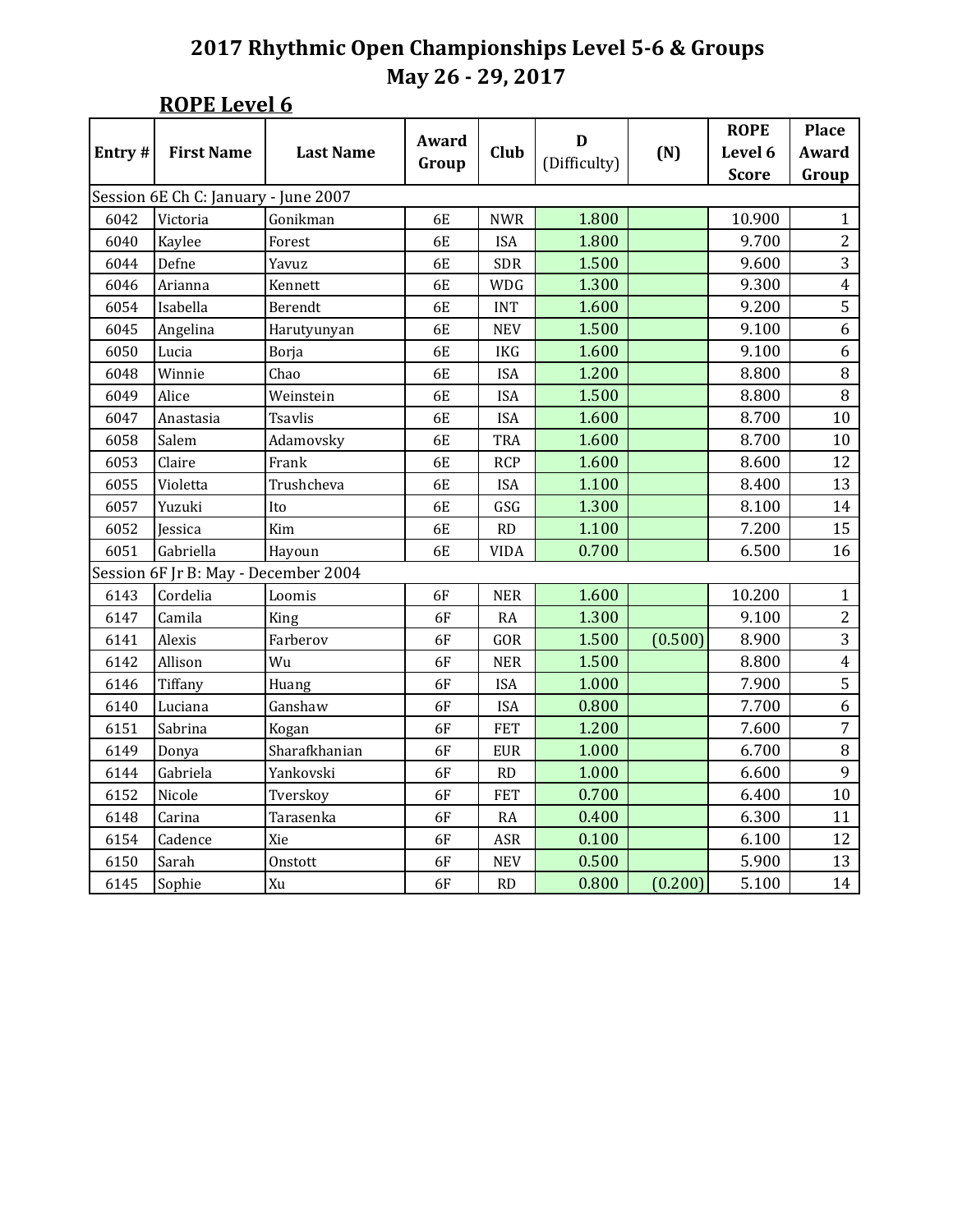| Entry# | <b>First Name</b>                     | <b>Last Name</b> | Award<br>Group | Club        | D<br>(Difficulty) | (N)     | <b>ROPE</b><br>Level 6 | <b>Place</b><br>Award |
|--------|---------------------------------------|------------------|----------------|-------------|-------------------|---------|------------------------|-----------------------|
|        |                                       |                  |                |             |                   |         | <b>Score</b>           | Group                 |
|        | Session 6G Jr A: July - December 2005 |                  |                |             |                   |         |                        |                       |
| 6105   | Melanie                               | Novikov          | 6G             | GOR         | 1.900             |         | 10.000                 | $\mathbf{1}$          |
| 6112   | Fiona                                 | Kim              | 6G             | LAG         | 1.700             |         | 9.300                  | $\overline{2}$        |
| 6109   | Jessie                                | Ma               | 6G             | <b>NER</b>  | 1.200             |         | 9.000                  | $\overline{3}$        |
| 6111   | Monique                               | Kestel           | 6G             | <b>PRA</b>  | 1.600             |         | 8.800                  | $\overline{4}$        |
| 6104   | Elle                                  | Jung             | 6G             | <b>ELE</b>  | 1.100             |         | 8.400                  | $\overline{5}$        |
| 6119   | <b>Ihaiel</b>                         | Beaubrun         | 6G             | <b>ISA</b>  | 1.600             |         | 8.400                  | $\overline{5}$        |
| 6114   | Gabriella                             | Shu              | 6G             | <b>BALA</b> | 1.000             |         | 8.000                  | $\overline{7}$        |
| 6116   | Jessica                               | Levinson         | 6G             | RD          | 1.400             |         | 8.000                  | $\overline{7}$        |
| 6118   | Amelie                                | Caruso           | 6G             | RD          | 0.700             |         | 7.700                  | $\overline{9}$        |
| 6107   | Hyemin                                | Lee              | 6G             | <b>RCP</b>  | 1.200             |         | 7.600                  | 10                    |
| 6117   | Lauren                                | Meserve          | 6G             | LAG         | 0.900             |         | 6.800                  | 11                    |
| 6113   | Sophie                                | Duan             | 6G             | <b>SDR</b>  | 0.900             |         | 6.700                  | 12                    |
| 6120   | Catherine                             | Liang            | 6G             | <b>ORG</b>  | 1.000             |         | 6.200                  | 13                    |
| 6115   | Sophia                                | Sun              | 6G             | <b>EUR</b>  | 0.800             |         | 5.800                  | 14                    |
| 6106   | Claire                                | Wilson           | 6G             | <b>EUR</b>  | 0.400             |         | 5.700                  | 15                    |
|        | Session 6H Jr A: January - May 2006   |                  |                |             |                   |         |                        |                       |
| 6091   | Irina                                 | Fesyun           | 6H             | <b>IKG</b>  | 2.000             |         | 10.400                 | $\mathbf{1}$          |
| 6092   | Angel                                 | Lu               | 6H             | <b>EMC</b>  | 1.500             |         | 9.800                  | $\overline{2}$        |
| 6097   | Ariana                                | Romans           | 6H             | <b>ISA</b>  | 1.900             |         | 8.900                  | $\overline{3}$        |
| 6093   | Rachel                                | Lu               | 6H             | <b>EMC</b>  | 0.900             |         | 8.400                  | $\overline{4}$        |
| 6095   | Sarah                                 | Gao              | 6H             | EMC         | 1.200             |         | 8.300                  | $\overline{5}$        |
| 6100   | Katya                                 | Marchant         | 6H             | <b>RSGA</b> | 1.000             |         | 8.000                  | 6                     |
| 6098   | Yana                                  | Kovalkova        | 6H             | <b>RA</b>   | 0.800             | (0.100) | 7.500                  | 7                     |
| 6099   | Anna                                  | Zaretser         | 6H             | <b>ISA</b>  | 0.700             |         | 7.300                  | $\overline{\bf 8}$    |
| 6096   | Siona                                 | Rahate           | 6H             | <b>SDRG</b> | 1.000             |         | 6.900                  | 9                     |
| 6101   | Nadia                                 | Dellitt          | 6H             | <b>WDG</b>  | 0.800             |         | 6.800                  | 10                    |
| 6094   | Claire                                | Kim              | 6H             | <b>EUR</b>  | 0.700             |         | 6.500                  | 11                    |
| 6102   | Christina                             | Ordynas          | 6H             | RM          | 0.300             |         | 5.300                  | 12                    |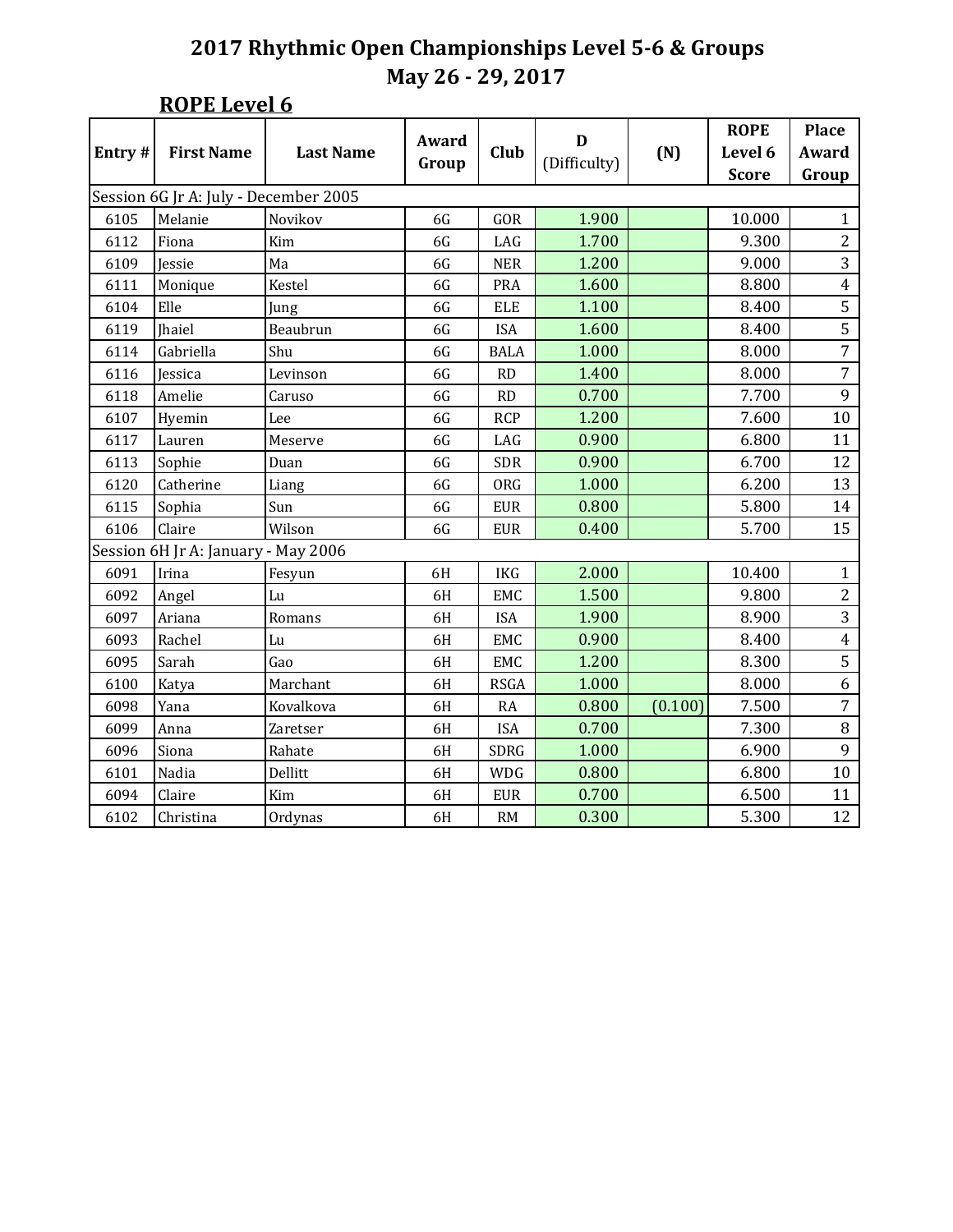| Entry# | <b>First Name</b>                    | <b>Last Name</b>                            | Award<br>Group | <b>Club</b>  | D<br>(Difficulty) | (N) | <b>ROPE</b><br>Level 6<br><b>Score</b> | <b>Place</b><br>Award<br>Group |
|--------|--------------------------------------|---------------------------------------------|----------------|--------------|-------------------|-----|----------------------------------------|--------------------------------|
|        | Session 6J Jr A: January - June 2005 |                                             |                |              |                   |     |                                        |                                |
| 6137   | Malia                                | Moon                                        | 6J             | <b>SDRG</b>  | 1.500             |     | 10.200                                 | $\mathbf{1}$                   |
| 6127   | Melanie                              | Alexander                                   | 6 <sub>l</sub> | LAG          | 1.400             |     | 9.400                                  | $\overline{2}$                 |
| 6138   | Michelle                             | Hua                                         | 6 <sub>l</sub> | <b>ORG</b>   | 1.100             |     | 8.500                                  | 3                              |
| 6128   | Jacqueline                           | Romo                                        | 6 <sub>l</sub> | <b>SDR</b>   | 1.100             |     | 8.300                                  | $\overline{4}$                 |
| 6132   | Isabella                             | Cotrone                                     | 6J             | LAG          | 1.600             |     | 8.300                                  | $\overline{4}$                 |
| 6133   | Sasha                                | Osinovsky                                   | 6 <sub>l</sub> | CAP          | 1.300             |     | 8.200                                  | 6                              |
| 6130   | Aleena                               | Sklyar                                      | 6 <sub>l</sub> | <b>MPNYC</b> | 1.100             |     | 8.000                                  | $\overline{7}$                 |
| 6122   | Yana                                 | Smolyanaya                                  | 6 <sub>l</sub> | <b>PRA</b>   | 1.000             |     | 7.900                                  | $\overline{8}$                 |
| 6136   | Amelia                               | Lipo                                        | 6 <sub>l</sub> | GOR          | 1.300             |     | 7.900                                  | 8                              |
| 6124   | Katie                                | Ko                                          | 6J             | <b>EUR</b>   | 0.900             |     | 7.800                                  | $10\,$                         |
| 6135   | Alice                                | Gamarnik                                    | 6J             | <b>FET</b>   | 1.100             |     | 7.700                                  | 11                             |
| 6121   | Eloise                               | Zeng                                        | 6J             | RD           | 0.600             |     | 6.400                                  | 12                             |
| 6129   | Dalia                                | Kravets                                     | 6 <sub>l</sub> | <b>FET</b>   | 1.000             |     | 6.300                                  | 13                             |
| 6134   | Anastasia                            | Kogan                                       | 6 <sub>l</sub> | <b>RD</b>    | 0.800             |     | 6.200                                  | 14                             |
| 6139   | Maya                                 | Gorse                                       | 6 <sub>l</sub> | <b>BALA</b>  | 0.400             |     | 5.900                                  | 15                             |
| 6125   | Sophia                               | Valentino                                   | 6J             | LIB          | 0.800             |     | 5.800                                  | 16                             |
| 6123   | Lauren                               | Michael                                     | 6 <sub>l</sub> | <b>WDG</b>   | 0.400             |     | 5.600                                  | 17                             |
| 6126   | Emily                                | Xiao                                        | 6 <sub>l</sub> | <b>BALA</b>  | 0.300             |     | 5.500                                  | 18                             |
|        |                                      | Session 6K Jr B: 2003, January - April 2004 |                |              |                   |     |                                        |                                |
| 6163   | Sumin                                | Choi                                        | 6K             | <b>ELE</b>   | 1.600             |     | 8.800                                  | $\mathbf{1}$                   |
| 6161   | Amanda                               | Winslow                                     | 6K             | <b>SDRG</b>  | 1.200             |     | 8.500                                  | $\overline{2}$                 |
| 6165   | Indigo                               | Mason                                       | 6K             | CAP          | 0.800             |     | 7.800                                  | $\overline{3}$                 |
| 6158   | Anaiah                               | Lisk                                        | 6K             | <b>EMC</b>   | 1.000             |     | 7.700                                  | $\overline{\mathbf{4}}$        |
| 6160   | Reese                                | Renton                                      | 6K             | ORG          | 1.300             |     | 7.700                                  | $\overline{4}$                 |
| 6155   | Sammie                               | Lu                                          | 6K             | RD           | 0.900             |     | 7.400                                  | 6                              |
| 6156   | Sara                                 | Jung                                        | 6K             | <b>ELE</b>   | 1.000             |     | 7.400                                  | 6                              |
| 6157   | Lily                                 | Ruden                                       | 6K             | <b>ORG</b>   | 0.700             |     | 7.100                                  | $\, 8$                         |
| 6162   | Celine                               | Yutzie                                      | 6K             | <b>WDG</b>   | 0.700             |     | 6.700                                  | 9                              |
| 6159   | Gabriella                            | Simmons                                     | 6K             | <b>TAM</b>   | 0.400             |     | 6.300                                  | 10                             |
| 6164   | Talia                                | Martin                                      | 6K             | CAP          | 0.500             |     | 6.000                                  | 11                             |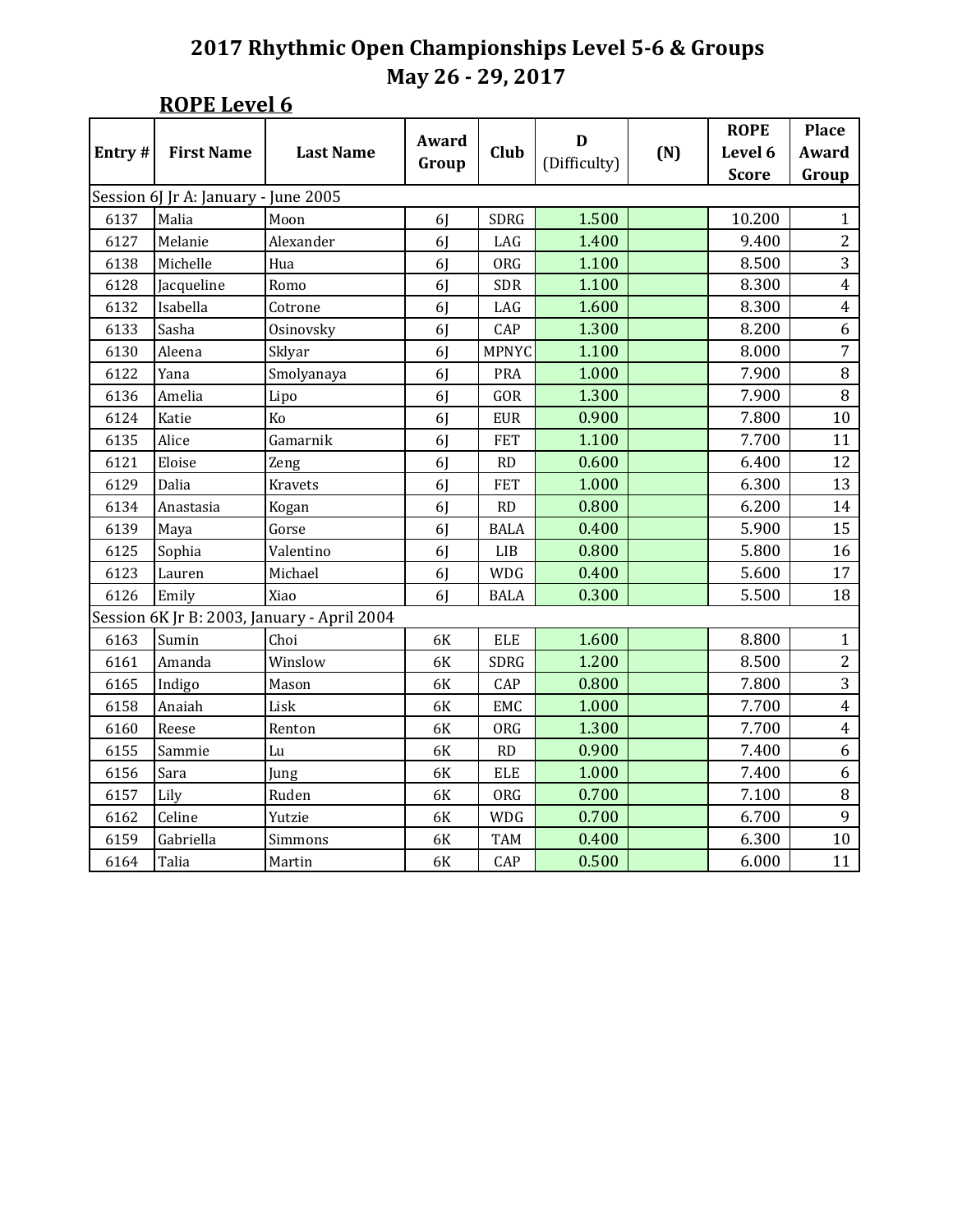|        | <b>BALL Level 6</b>                 |                                            |                |              |                   |     |                                        |                                |
|--------|-------------------------------------|--------------------------------------------|----------------|--------------|-------------------|-----|----------------------------------------|--------------------------------|
| Entry# | <b>First Name</b>                   | <b>Last Name</b>                           | Award<br>Group | Club         | D<br>(Difficulty) | (N) | <b>BALL</b><br>Level 6<br><b>Score</b> | <b>Place</b><br>Award<br>Group |
|        |                                     | Session 6A Jr A: September - December 2006 |                |              |                   |     |                                        |                                |
| 6059   | Lucia                               | Feldstein                                  | 6A             | <b>SDR</b>   | 1.200             |     | 10.000                                 | $\mathbf{1}$                   |
| 6062   | Deya                                | Gorodnitskiy                               | 6A             | <b>CTR</b>   | 1.800             |     | 9.700                                  | $\overline{c}$                 |
| 6066   | Joanna                              | Berkovich                                  | 6A             | <b>ISA</b>   | 1.400             |     | 9.000                                  | 3                              |
| 6061   | Yeva                                | Novikova                                   | 6A             | <b>RSGA</b>  | 1.300             |     | 8.900                                  | $\overline{4}$                 |
| 6073   | Anna                                | Abramian                                   | 6A             | <b>RALA</b>  | 1.400             |     | 8.800                                  | $\overline{5}$                 |
| 6071   | Kayla                               | Chan                                       | 6A             | <b>RCP</b>   | 1.300             |     | 8.600                                  | 6                              |
| 6072   | Alina                               | Prichodchenko                              | 6A             | RA           | 1.000             |     | 8.400                                  | $\overline{7}$                 |
| 6063   | Marina                              | Perevozchikova                             | 6A             | <b>CTR</b>   | 1.200             |     | 8.100                                  | 8                              |
| 6064   | Mia                                 | Cruz Aquino                                | 6A             | GW           | 1.200             |     | 8.000                                  | 9                              |
| 6068   | Hannah                              | Jung                                       | 6A             | <b>EUR</b>   | 1.200             |     | 7.800                                  | 10                             |
| 6074   | Caitlin                             | McCormick                                  | 6A             | <b>RCP</b>   | 1.000             |     | 7.600                                  | 11                             |
| 6060   | Margo                               | Weigele                                    | 6A             | LIB          | 1.100             |     | 7.500                                  | 12                             |
| 6070   | Sasha                               | Pekler                                     | 6A             | RM           | 0.800             |     | 7.400                                  | 13                             |
| 6069   | Katherine                           | Utsis                                      | 6A             | RM           | 0.500             |     | 7.000                                  | 14                             |
| 6065   | Katherine                           | Kutsar                                     | 6A             | MIT          | 1.100             |     | 6.600                                  | 15                             |
| 6067   | Leilani                             | Mount                                      | 6A             | <b>MINI</b>  | 0.500             |     | 6.500                                  | 16                             |
|        | Session 6B Jr A: June - August 2006 |                                            |                |              |                   |     |                                        |                                |
| 6082   | Natalia                             | Dreszer                                    | 6B             | <b>VIDA</b>  | 1.000             |     | 9.400                                  | $\mathbf{1}$                   |
| 6086   | Alice                               | Mardanian                                  | 6B             | <b>BUR</b>   | 1.100             |     | 9.400                                  | $\mathbf{1}$                   |
| 6076   | Ekaterina                           | Kuzmenko                                   | 6B             | GSG          | 1.800             |     | 9.300                                  | 3                              |
| 6075   | Zoe                                 | Anderson                                   | 6B             | RD           | 1.100             |     | 9.200                                  | $\overline{4}$                 |
| 6083   | Lara                                | Mironenko                                  | 6B             | <b>IRG</b>   | 0.800             |     | 9.200                                  | $\overline{4}$                 |
| 6084   | Ava                                 | Khlopin                                    | 6B             | <b>SFA</b>   | 1.100             |     | 9.100                                  | 6                              |
| 6090   | Kelah                               | Conover                                    | 6B             | LAG          | 0.700             |     | 9.100                                  | 6                              |
| 6087   | Isabella                            | Wilson                                     | 6B             | LIB          | 1.000             |     | 9.000                                  | $\, 8$                         |
| 6081   | Florine                             | Tutelman                                   | 6B             | <b>MPNYC</b> | 1.000             |     | 8.700                                  | 9                              |
| 6089   | Phoebe                              | Athanasopoulos                             | 6B             | <b>ISA</b>   | 1.000             |     | 8.600                                  | 10                             |
| 6077   | Valentina                           | Rodriguez-Arraiz                           | 6B             | ELE          | 1.300             |     | 8.500                                  | 11                             |
| 6085   | Eva                                 | Tomchin                                    | 6B             | LIB          | 1.100             |     | 8.200                                  | 12                             |
| 6080   | Sonya                               | Kruglyansky                                | 6B             | MPNYC        | 0.500             |     | 6.000                                  | 13                             |
| 6079   | Juliet                              | Chang                                      | 6B             | EUR          | 0.800             |     | 5.800                                  | 14                             |
| 6088   | Nia                                 | Dahis                                      | 6B             | RM           | 0.300             |     | 5.000                                  | 15                             |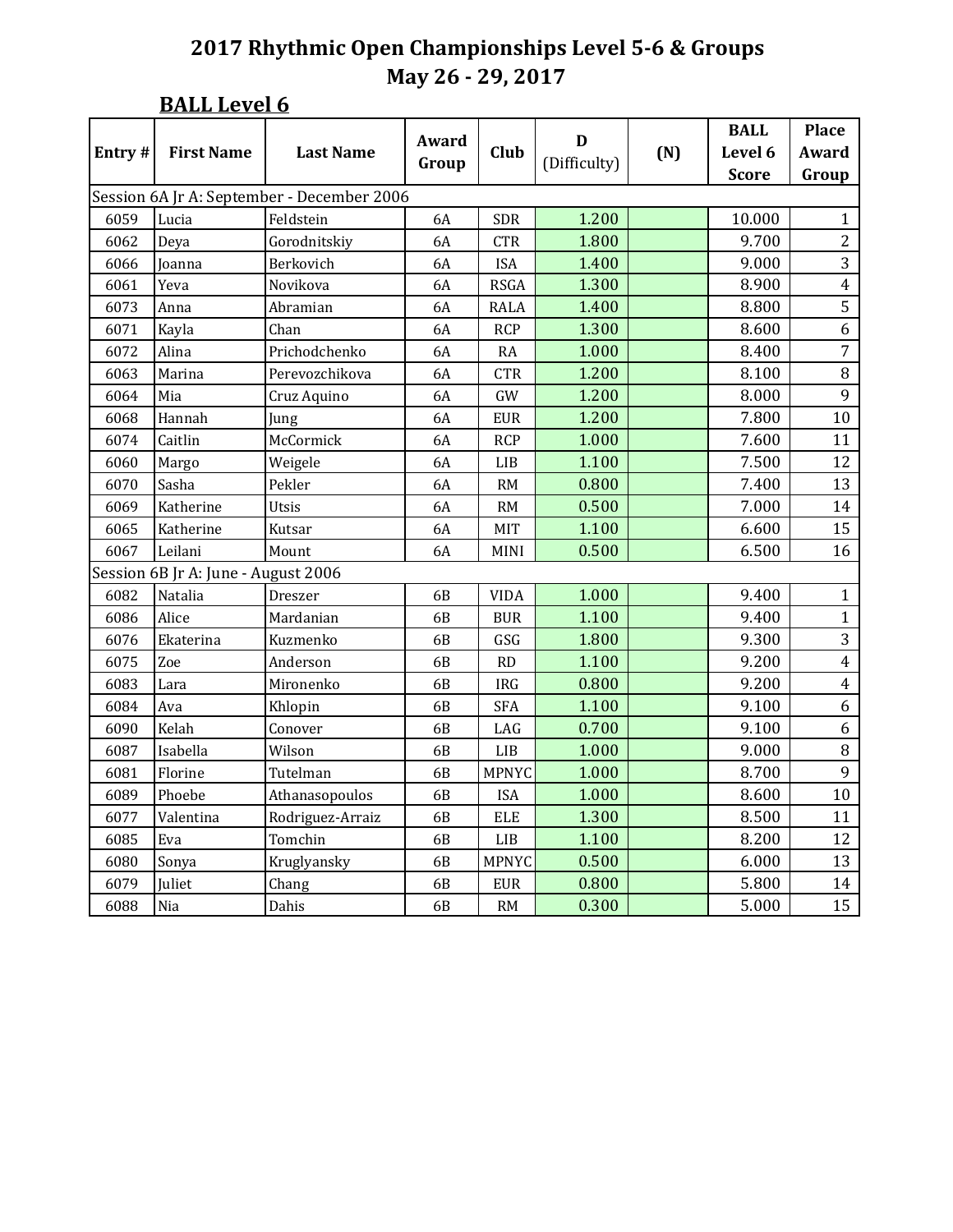# **BALL** Level 6

|        |                                       |                                         | Award          |              | D            |         | <b>BALL</b>  | <b>Place</b>            |
|--------|---------------------------------------|-----------------------------------------|----------------|--------------|--------------|---------|--------------|-------------------------|
| Entry# | <b>First Name</b>                     | <b>Last Name</b>                        | Group          | Club         | (Difficulty) | (N)     | Level 6      | Award                   |
|        |                                       |                                         |                |              |              |         | <b>Score</b> | Group                   |
|        |                                       | Session 6C Ch C: January - October 2008 |                |              |              |         |              |                         |
| 6012   | Milana                                | Frias                                   | 6C             | <b>INS</b>   | 1.600        |         | 10.400       | $\mathbf{1}$            |
| 6002   | Ksenia                                | Pototski                                | 6C             | <b>MPNYC</b> | 1.100        |         | 9.900        | $\overline{2}$          |
| 6001   | Anna                                  | Shuvalov                                | 6C             | LIB          | 1.100        |         | 9.800        | 3                       |
| 6015   | Megan                                 | Chu                                     | 6C             | EMC          | 1.400        |         | 9.700        | $\overline{4}$          |
| 6003   | Rin                                   | <b>Keys</b>                             | 6C             | <b>BUR</b>   | 1.700        |         | 9.600        | 5                       |
| 6005   | Mia                                   | Shapiro                                 | 6C             | <b>MPNYC</b> | 1.200        |         | 9.400        | 6                       |
| 6016   | Erika                                 | Rusak                                   | 6C             | <b>EVE</b>   | 1.600        |         | 9.200        | $\overline{7}$          |
| 6019   | Sophia                                | Pyrig                                   | 6C             | MIA          | 1.300        |         | 9.100        | $\, 8$                  |
| 6007   | Aurora                                | Vitrychenko                             | 6C             | <b>VIT</b>   | 1.300        |         | 9.000        | 9                       |
| 6004   | Zoe                                   | Reznik                                  | 6C             | PRG          | 1.700        |         | 8.800        | $10\,$                  |
| 6009   | Emma                                  | <b>Bukatar</b>                          | 6C             | <b>ISA</b>   | 1.100        |         | 8.300        | 11                      |
| 6020   | Sophia                                | O'Neil                                  | 6C             | <b>ELE</b>   | 0.900        |         | 8.300        | 11                      |
| 6010   | Amelia                                | Boohoff                                 | 6C             | ${\rm LIB}$  | 0.700        |         | 8.200        | 13                      |
| 6014   | Elizabeth                             | Cameron                                 | 6C             | <b>EVE</b>   | 0.400        |         | 7.600        | 14                      |
| 6013   | Michelle                              | Pontchek                                | 6C             | IKG          | 0.600        |         | 7.200        | 15                      |
| 6017   | Annie                                 | Zhu                                     | 6C             | RD           | 1.100        |         | 6.800        | 16                      |
| 6011   | Talia                                 | Levin                                   | 6C             | <b>MPNYC</b> | 0.100        |         | 6.500        | 17                      |
|        | Session 6D Ch C: July - December 2007 |                                         |                |              |              |         |              |                         |
| 6024   | Effie                                 | Davlatov                                | 6D             | <b>BUR</b>   | 1.600        |         | 11.200       | $\mathbf{1}$            |
| 6025   | Alexandra                             | Ebert                                   | 6D             | <b>NWR</b>   | 1.300        |         | 10.000       | $\overline{2}$          |
| 6023   | Jaelyn                                | Chin                                    | 6 <sub>D</sub> | <b>IKG</b>   | 2.200        |         | 9.900        | $\overline{3}$          |
| 6033   | Alexandra                             | Leone                                   | 6D             | <b>IRG</b>   | 1.400        |         | 9.800        | $\overline{\mathbf{4}}$ |
| 6034   | Sophia                                | Volkov                                  | 6D             | <b>VIT</b>   | 1.600        |         | 9.500        | $\overline{5}$          |
| 6022   | Mischa                                | Kautzman                                | 6D             | <b>BUR</b>   | 1.000        |         | 9.000        | 6                       |
| 6029   | Elena                                 | Klimashova                              | 6D             | <b>FET</b>   | 1.000        |         | 8.500        | $\overline{7}$          |
| 6037   | Angelina                              | Mirer                                   | 6 <sub>D</sub> | <b>STA</b>   | 0.900        |         | 8.400        | $\, 8$                  |
| 6039   | Alexis                                | Mikhelis                                | 6D             | LIB          | 0.800        |         | 8.300        | 9                       |
| 6038   | Vera                                  | Kuntsevich                              | 6D             | BAG          | 1.100        |         | 8.000        | $10\,$                  |
| 6030   | Sophie                                | Speath                                  | 6D             | <b>STA</b>   | 0.500        |         | 7.900        | 11                      |
| 6027   | Lily                                  | Xiao                                    | 6D             | RM           | 1.100        |         | 7.700        | 12                      |
| 6028   | Elizabeth                             | Pazin                                   | 6D             | $\rm RM$     | 0.800        |         | 7.500        | 13                      |
| 6032   | Emily                                 | Chak                                    | 6D             | RALA         | 0.800        |         | 7.400        | 14                      |
| 6031   | Evie                                  | Stambler                                | 6D             | <b>INS</b>   | 1.000        |         | 7.300        | 15                      |
| 6036   | Camille                               | Volynsky                                | 6D             | RALA         | 0.800        |         | 6.700        | 16                      |
| 6021   | Yelyzaveta                            | Trutayeva                               | 6D             | RD           | 0.200        | (0.200) | 4.600        | 17                      |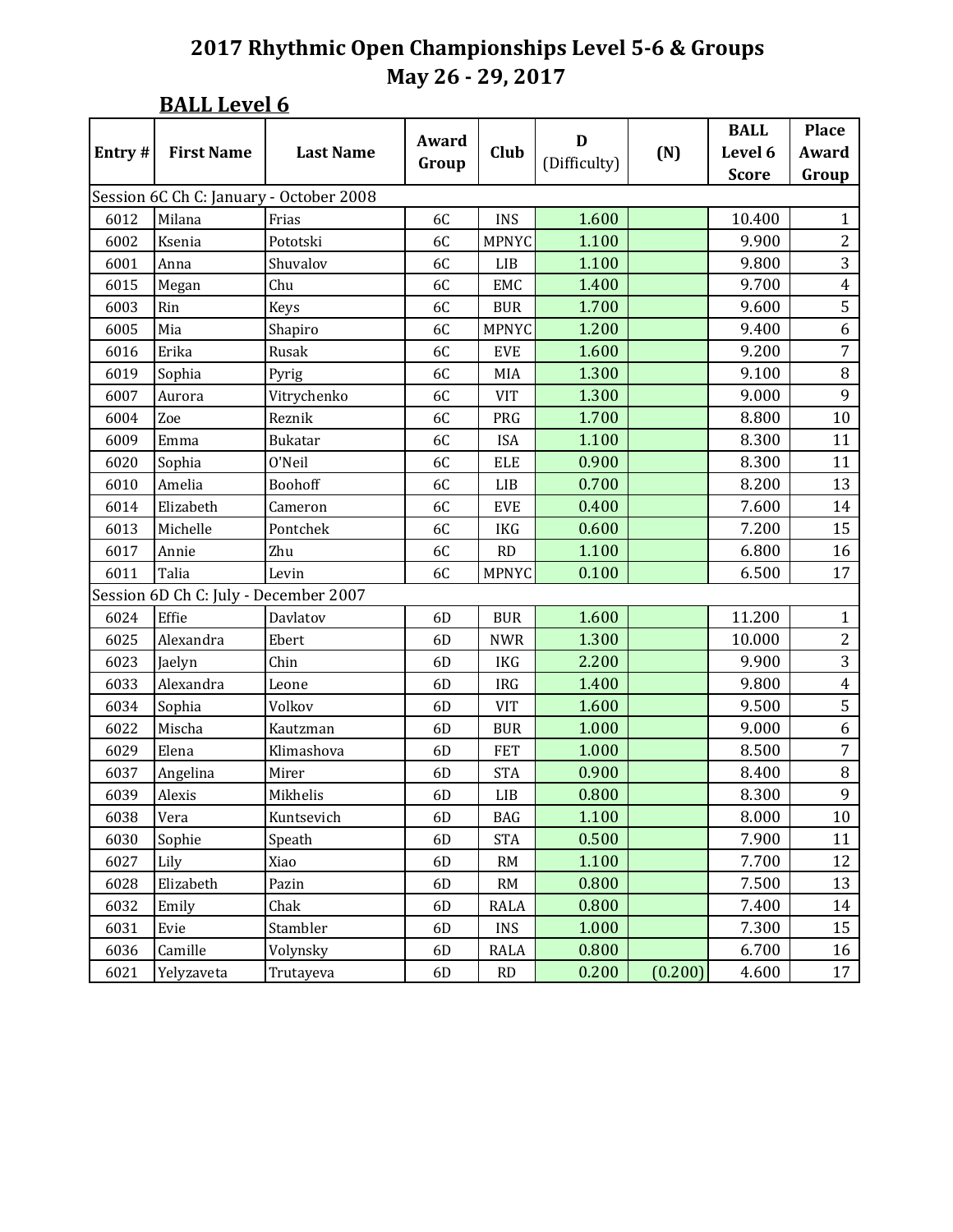|        | <b>BALL Level 6</b>                  |                  |                |             |                   |         |                                        |                                |
|--------|--------------------------------------|------------------|----------------|-------------|-------------------|---------|----------------------------------------|--------------------------------|
| Entry# | <b>First Name</b>                    | <b>Last Name</b> | Award<br>Group | Club        | D<br>(Difficulty) | (N)     | <b>BALL</b><br>Level 6<br><b>Score</b> | <b>Place</b><br>Award<br>Group |
|        | Session 6E Ch C: January - June 2007 |                  |                |             |                   |         |                                        |                                |
| 6045   | Angelina                             | Harutyunyan      | 6E             | <b>NEV</b>  | 1.500             |         | 10.000                                 | $\mathbf{1}$                   |
| 6044   | Defne                                | Yavuz            | <b>6E</b>      | SDR         | 1.700             |         | 9.900                                  | $\overline{2}$                 |
| 6050   | Lucia                                | Borja            | 6E             | IKG         | 2.000             |         | 9.800                                  | 3                              |
| 6052   | Jessica                              | Kim              | 6E             | RD          | 1.300             |         | 9.700                                  | $\overline{4}$                 |
| 6042   | Victoria                             | Gonikman         | 6E             | <b>NWR</b>  | 1.200             |         | 9.600                                  | 5                              |
| 6047   | Anastasia                            | <b>Tsavlis</b>   | 6E             | <b>ISA</b>  | 1.700             |         | 9.400                                  | 6                              |
| 6046   | Arianna                              | Kennett          | 6E             | <b>WDG</b>  | 1.400             |         | 9.300                                  | $\overline{7}$                 |
| 6055   | Violetta                             | Trushcheva       | 6E             | <b>ISA</b>  | 1.700             |         | 9.200                                  | $\, 8$                         |
| 6057   | Yuzuki                               | Ito              | <b>6E</b>      | GSG         | 1.300             |         | 8.800                                  | 9                              |
| 6049   | Alice                                | Weinstein        | 6E             | <b>ISA</b>  | 1.400             |         | 8.600                                  | 10                             |
| 6040   | Kaylee                               | Forest           | 6E             | <b>ISA</b>  | 1.800             |         | 8.400                                  | 11                             |
| 6048   | Winnie                               | Chao             | 6E             | <b>ISA</b>  | 0.900             |         | 8.400                                  | 11                             |
| 6054   | Isabella                             | Berendt          | 6E             | <b>INT</b>  | 0.900             |         | 8.000                                  | 13                             |
| 6058   | Salem                                | Adamovsky        | 6E             | <b>TRA</b>  | 1.200             |         | 7.400                                  | 14                             |
| 6051   | Gabriella                            | Hayoun           | 6E             | <b>VIDA</b> | 0.500             |         | 6.200                                  | 15                             |
| 6053   | Claire                               | Frank            | 6E             | <b>RCP</b>  | 1.100             | (0.200) | 5.800                                  | 16                             |
|        | Session 6F Jr B: May - December 2004 |                  |                |             |                   |         |                                        |                                |
| 6141   | Alexis                               | Farberov         | 6F             | GOR         | 1.400             |         | 8.900                                  | $\mathbf{1}$                   |
| 6146   | Tiffany                              | Huang            | 6F             | <b>ISA</b>  | 1.300             |         | 8.600                                  | $\overline{2}$                 |
| 6145   | Sophie                               | Xu               | <b>6F</b>      | RD          | 1.000             |         | 8.500                                  | 3                              |
| 6147   | Camila                               | King             | <b>6F</b>      | <b>RA</b>   | 1.100             |         | 8.500                                  | 3                              |
| 6148   | Carina                               | Tarasenka        | 6F             | RA          | 0.300             |         | 8.500                                  | 3                              |
| 6143   | Cordelia                             | Loomis           | <b>6F</b>      | <b>NER</b>  | 0.900             |         | 8.200                                  | $\boldsymbol{6}$               |
| 6151   | Sabrina                              | Kogan            | <b>6F</b>      | <b>FET</b>  | 1.100             |         | 8.200                                  | 6                              |
| 6142   | Allison                              | Wu               | 6F             | <b>NER</b>  | 0.900             |         | 8.000                                  | $\, 8$                         |
| 6144   | Gabriela                             | Yankovski        | 6F             | <b>RD</b>   | 0.700             |         | 7.600                                  | 9                              |
| 6140   | Luciana                              | Ganshaw          | 6F             | <b>ISA</b>  | 0.800             |         | 7.200                                  | 10                             |
| 6150   | Sarah                                | Onstott          | 6F             | <b>NEV</b>  | 0.700             |         | 7.100                                  | 11                             |
| 6149   | Donya                                | Sharafkhanian    | 6F             | <b>EUR</b>  | 1.200             |         | 7.000                                  | 12                             |
| 6154   | Cadence                              | Xie              | <b>6F</b>      | <b>ASR</b>  | 0.500             |         | 6.100                                  | 13                             |
| 6152   | Nicole                               | Tverskoy         | 6F             | <b>FET</b>  | 0.700             |         | 4.500                                  | 14                             |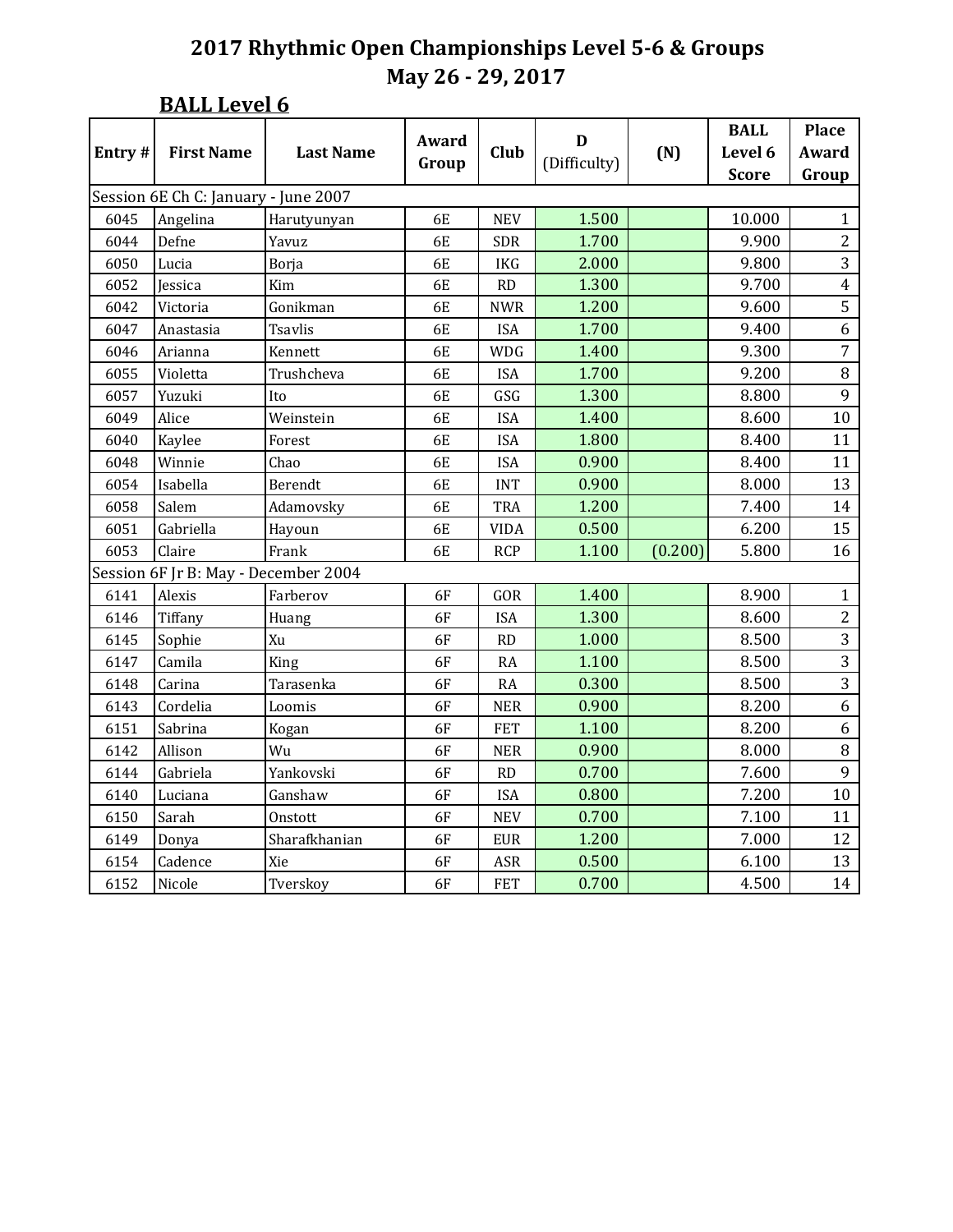|        | <b>BALL Level 6</b>                   |                  |                |             |                   |         |                                        |                                |  |  |  |
|--------|---------------------------------------|------------------|----------------|-------------|-------------------|---------|----------------------------------------|--------------------------------|--|--|--|
| Entry# | <b>First Name</b>                     | <b>Last Name</b> | Award<br>Group | Club        | D<br>(Difficulty) | (N)     | <b>BALL</b><br>Level 6<br><b>Score</b> | <b>Place</b><br>Award<br>Group |  |  |  |
|        | Session 6G Jr A: July - December 2005 |                  |                |             |                   |         |                                        |                                |  |  |  |
| 6105   | Melanie                               | Novikov          | 6G             | GOR         | 1.300             |         | 10.100                                 | $\mathbf{1}$                   |  |  |  |
| 6112   | Fiona                                 | Kim              | 6G             | LAG         | 1.900             |         | 9.900                                  | $\overline{2}$                 |  |  |  |
| 6109   | Jessie                                | Ma               | 6G             | <b>NER</b>  | 1.200             |         | 9.600                                  | 3                              |  |  |  |
| 6119   | Jhaiel                                | Beaubrun         | 6G             | <b>ISA</b>  | 1.300             |         | 9.100                                  | $\overline{4}$                 |  |  |  |
| 6116   | Jessica                               | Levinson         | 6G             | RD          | 0.700             |         | 8.700                                  | $\overline{5}$                 |  |  |  |
| 6117   | Lauren                                | Meserve          | 6G             | LAG         | 0.900             |         | 8.400                                  | $\boldsymbol{6}$               |  |  |  |
| 6114   | Gabriella                             | Shu              | 6G             | <b>BALA</b> | 1.000             |         | 8.300                                  | $\overline{7}$                 |  |  |  |
| 6120   | Catherine                             | Liang            | 6G             | <b>ORG</b>  | 1.000             |         | 8.200                                  | $\, 8$                         |  |  |  |
| 6107   | Hyemin                                | Lee              | 6G             | <b>RCP</b>  | 1.000             |         | 8.000                                  | 9                              |  |  |  |
| 6113   | Sophie                                | Duan             | 6G             | <b>SDR</b>  | 0.900             |         | 8.000                                  | 9                              |  |  |  |
| 6118   | Amelie                                | Caruso           | 6G             | RD          | 0.900             |         | 7.600                                  | 11                             |  |  |  |
| 6104   | Elle                                  | Jung             | 6G             | <b>ELE</b>  | 1.000             |         | 7.500                                  | 12                             |  |  |  |
| 6106   | Claire                                | Wilson           | 6G             | <b>EUR</b>  | 0.900             |         | 6.000                                  | 13                             |  |  |  |
| 6115   | Sophia                                | Sun              | 6G             | <b>EUR</b>  | 0.900             |         | 5.900                                  | 14                             |  |  |  |
| 6111   | Monique                               | Kestel           | 6G             | <b>PRA</b>  | 1.200             | (0.200) | 5.400                                  | 15                             |  |  |  |
|        | Session 6H Jr A: January - May 2006   |                  |                |             |                   |         |                                        |                                |  |  |  |
| 6091   | Irina                                 | Fesyun           | 6H             | <b>IKG</b>  | 1.700             |         | 11.100                                 | $\mathbf{1}$                   |  |  |  |
| 6093   | Rachel                                | Lu               | 6H             | <b>EMC</b>  | 1.400             |         | 10.000                                 | $\overline{2}$                 |  |  |  |
| 6097   | Ariana                                | Romans           | 6H             | <b>ISA</b>  | 1.300             |         | 9.400                                  | 3                              |  |  |  |
| 6095   | Sarah                                 | Gao              | 6H             | <b>EMC</b>  | 1.300             |         | 9.200                                  | $\pmb{4}$                      |  |  |  |
| 6094   | Claire                                | Kim              | 6H             | <b>EUR</b>  | 1.000             |         | 9.000                                  | $\overline{5}$                 |  |  |  |
| 6092   | Angel                                 | Lu               | 6H             | <b>EMC</b>  | 0.900             |         | 8.900                                  | 6                              |  |  |  |
| 6098   | Yana                                  | Kovalkova        | 6H             | RA          | 0.900             |         | 8.600                                  | $\overline{7}$                 |  |  |  |
| 6100   | Katya                                 | Marchant         | 6H             | <b>RSGA</b> | 1.200             |         | 8.400                                  | $\, 8$                         |  |  |  |
| 6099   | Anna                                  | Zaretser         | 6H             | <b>ISA</b>  | 1.100             |         | 8.200                                  | 9                              |  |  |  |
| 6101   | Nadia                                 | Dellitt          | 6H             | <b>WDG</b>  | 0.400             |         | 8.000                                  | $10\,$                         |  |  |  |
| 6096   | Siona                                 | Rahate           | 6H             | <b>SDRG</b> | 0.800             |         | 7.900                                  | 11                             |  |  |  |
| 6102   | Christina                             | Ordynas          | 6H             | RM          | 0.800             |         | 7.900                                  | 11                             |  |  |  |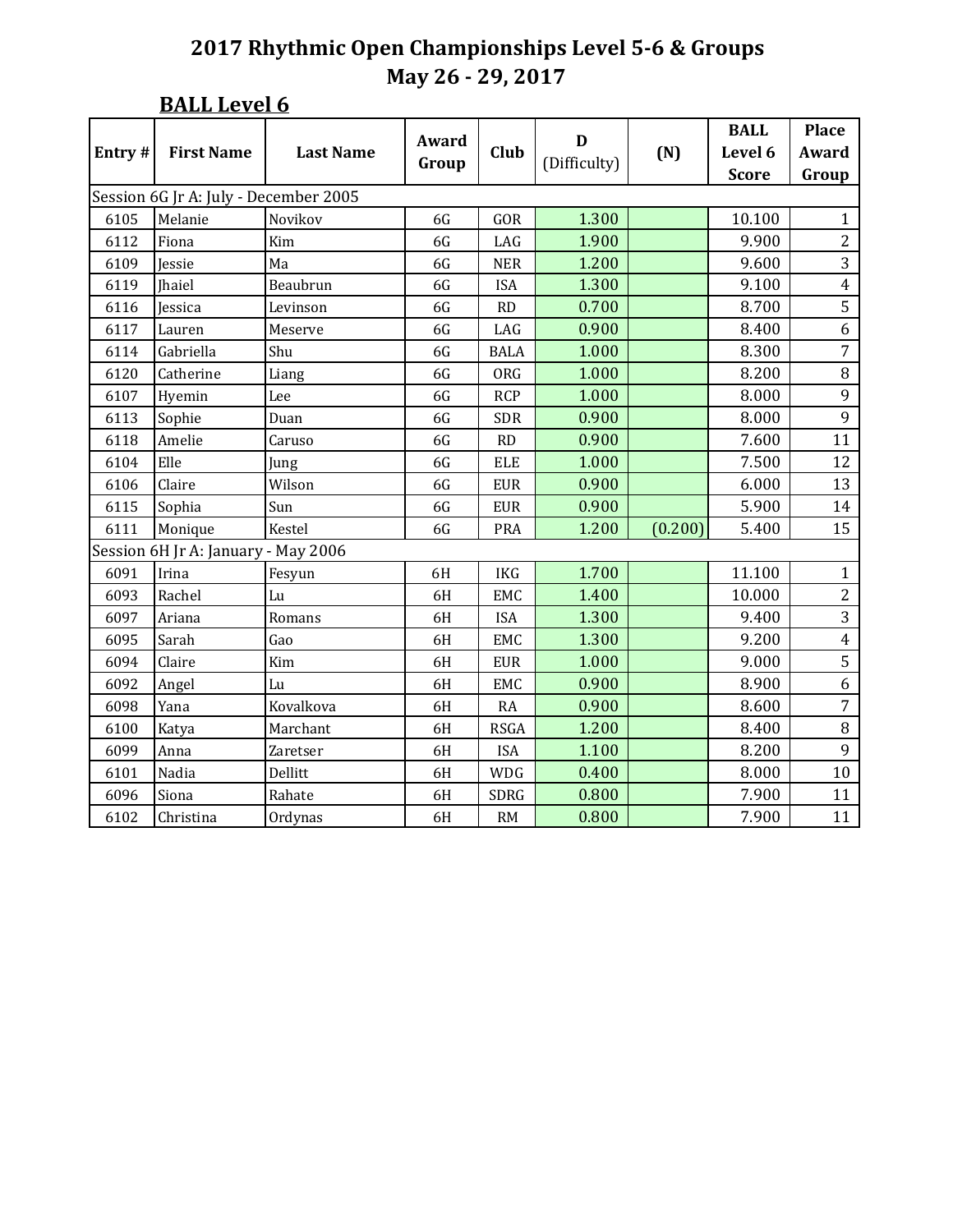|        | <b>BALL Level 6</b>                  |                                             |                |              |                   |         |                                        |                                |  |  |
|--------|--------------------------------------|---------------------------------------------|----------------|--------------|-------------------|---------|----------------------------------------|--------------------------------|--|--|
| Entry# | <b>First Name</b>                    | <b>Last Name</b>                            | Award<br>Group | <b>Club</b>  | D<br>(Difficulty) | (N)     | <b>BALL</b><br>Level 6<br><b>Score</b> | <b>Place</b><br>Award<br>Group |  |  |
|        | Session 6J Jr A: January - June 2005 |                                             |                |              |                   |         |                                        |                                |  |  |
| 6137   | Malia                                | Moon                                        | 6 <sub>l</sub> | <b>SDRG</b>  | 1.700             |         | 10.300                                 | $\mathbf{1}$                   |  |  |
| 6127   | Melanie                              | Alexander                                   | 6 <sub>l</sub> | LAG          | 1.400             |         | 9.500                                  | $\overline{2}$                 |  |  |
| 6132   | Isabella                             | Cotrone                                     | 6 <sub>l</sub> | LAG          | 1.800             | (0.200) | 9.200                                  | $\overline{3}$                 |  |  |
| 6130   | Aleena                               | Sklyar                                      | 6J             | <b>MPNYC</b> | 1.100             |         | 8.700                                  | $\overline{4}$                 |  |  |
| 6133   | Sasha                                | Osinovsky                                   | 6J             | CAP          | 1.000             |         | 8.500                                  | $\overline{5}$                 |  |  |
| 6128   | Jacqueline                           | Romo                                        | 6 <sub>l</sub> | <b>SDR</b>   | 0.800             |         | 8.400                                  | 6                              |  |  |
| 6124   | Katie                                | Ko                                          | 6 <sub>l</sub> | <b>EUR</b>   | 1.400             |         | 8.300                                  | $\overline{7}$                 |  |  |
| 6125   | Sophia                               | Valentino                                   | 6 <sub>l</sub> | LIB          | 0.400             |         | 8.100                                  | $\, 8$                         |  |  |
| 6136   | Amelia                               | Lipo                                        | 6 <sub>l</sub> | GOR          | 0.500             |         | 8.100                                  | $\overline{8}$                 |  |  |
| 6138   | Michelle                             | Hua                                         | 6J             | <b>ORG</b>   | 0.400             |         | 7.900                                  | 10                             |  |  |
| 6122   | Yana                                 | Smolyanaya                                  | 6 <sub>l</sub> | PRA          | 1.200             |         | 7.800                                  | 11                             |  |  |
| 6135   | Alice                                | Gamarnik                                    | 6 <sub>l</sub> | <b>FET</b>   | 0.800             |         | 7.200                                  | 12                             |  |  |
| 6123   | Lauren                               | Michael                                     | 6 <sub>l</sub> | <b>WDG</b>   | 0.300             |         | 7.000                                  | 13                             |  |  |
| 6126   | Emily                                | Xiao                                        | 6J             | <b>BALA</b>  | 0.500             |         | 6.900                                  | 14                             |  |  |
| 6129   | Dalia                                | <b>Kravets</b>                              | 6J             | <b>FET</b>   | 1.200             |         | 6.800                                  | 15                             |  |  |
| 6139   | Maya                                 | Gorse                                       | 6 <sub>l</sub> | <b>BALA</b>  | 0.700             |         | 6.400                                  | 16                             |  |  |
| 6121   | Eloise                               | Zeng                                        | 6J             | RD           | 0.600             | (0.400) | 6.300                                  | 17                             |  |  |
| 6134   | Anastasia                            | Kogan                                       | 6 <sub>l</sub> | <b>RD</b>    | 0.900             |         | 6.300                                  | 17                             |  |  |
|        |                                      | Session 6K Jr B: 2003, January - April 2004 |                |              |                   |         |                                        |                                |  |  |
| 6160   | Reese                                | Renton                                      | 6K             | ORG          | 0.600             |         | 9.800                                  | $\mathbf{1}$                   |  |  |
| 6157   | Lily                                 | Ruden                                       | 6K             | ORG          | 0.600             |         | 9.700                                  | $\overline{c}$                 |  |  |
| 6161   | Amanda                               | Winslow                                     | 6K             | <b>SDRG</b>  | 1.300             |         | 9.100                                  | $\overline{3}$                 |  |  |
| 6165   | Indigo                               | Mason                                       | 6K             | CAP          | 0.500             |         | 8.800                                  | $\overline{4}$                 |  |  |
| 6162   | Celine                               | Yutzie                                      | 6K             | <b>WDG</b>   | 0.400             |         | 8.300                                  | $\overline{5}$                 |  |  |
| 6158   | Anaiah                               | Lisk                                        | 6K             | EMC          | 0.600             |         | 8.200                                  | 6                              |  |  |
| 6163   | Sumin                                | Choi                                        | 6K             | <b>ELE</b>   | 0.900             |         | 8.200                                  | 6                              |  |  |
| 6159   | Gabriella                            | Simmons                                     | <b>6K</b>      | <b>TAM</b>   | 1.100             |         | 7.700                                  | $\, 8$                         |  |  |
| 6164   | Talia                                | Martin                                      | 6K             | CAP          | 0.400             |         | 7.200                                  | $\mathsf g$                    |  |  |
| 6156   | Sara                                 | Jung                                        | 6K             | <b>ELE</b>   | 0.400             |         | 6.800                                  | 10                             |  |  |
| 6155   | Sammie                               | Lu                                          | 6K             | RD           | 0.700             |         | 6.200                                  | 11                             |  |  |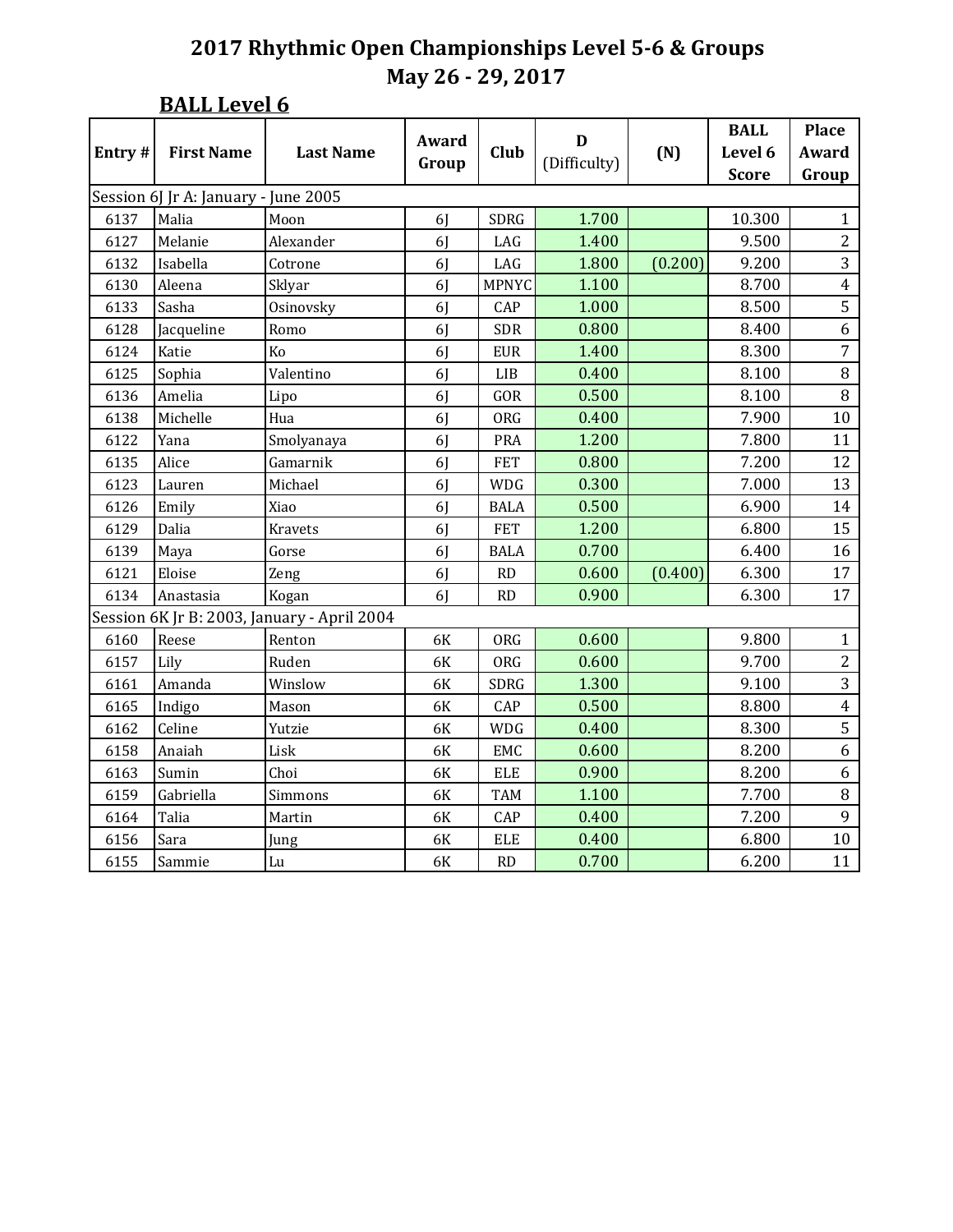| Entry# |                                     |                                                        | Award          |              | D            |         | <b>RIBBON</b> | <b>Place</b>            |
|--------|-------------------------------------|--------------------------------------------------------|----------------|--------------|--------------|---------|---------------|-------------------------|
|        | <b>First Name</b>                   | <b>Last Name</b>                                       | Group          | Club         | (Difficulty) | (N)     | Level 6       | Award                   |
|        |                                     |                                                        |                |              |              |         | <b>Score</b>  | Group                   |
| 6061   | Yeva                                | Session 6A Jr A: September - December 2006<br>Novikova | 6A             | <b>RSGA</b>  | 1.500        |         | 8.800         | 1                       |
|        |                                     |                                                        |                |              | 1.500        |         |               | $\overline{2}$          |
| 6059   | Lucia                               | Feldstein                                              | 6A             | SDR          |              | (0.100) | 8.700         |                         |
| 6063   | Marina                              | Perevozchikova                                         | 6A             | <b>CTR</b>   | 1.200        |         | 8.600         | $\overline{3}$          |
| 6060   | Margo                               | Weigele                                                | 6A             | LIB          | 1.300        |         | 8.500         | $\overline{4}$          |
| 6066   | Joanna                              | Berkovich                                              | <b>6A</b>      | <b>ISA</b>   | 1.500        |         | 8.400         | 5                       |
| 6062   | Deya                                | Gorodnitskiy                                           | <b>6A</b>      | <b>CTR</b>   | 1.000        |         | 8.100         | 6                       |
| 6072   | Alina                               | Prichodchenko                                          | 6A             | RA           | 1.100        |         | 8.000         | $\overline{7}$          |
| 6068   | Hannah                              | Jung                                                   | 6A             | <b>EUR</b>   | 1.000        |         | 7.800         | $\overline{8}$          |
| 6071   | Kayla                               | Chan                                                   | 6A             | <b>RCP</b>   | 1.500        |         | 7.300         | $\overline{9}$          |
| 6074   | Caitlin                             | McCormick                                              | 6A             | <b>RCP</b>   | 1.200        |         | 7.300         | 9                       |
| 6064   | Mia                                 | Cruz Aquino                                            | 6A             | GW           | 1.200        |         | 7.000         | 11                      |
| 6073   | Anna                                | Abramian                                               | <b>6A</b>      | <b>RALA</b>  | 1.000        |         | 7.000         | 11                      |
| 6067   | Leilani                             | Mount                                                  | <b>6A</b>      | MINI         | 0.400        |         | 6.500         | 13                      |
| 6069   | Katherine                           | Utsis                                                  | <b>6A</b>      | RM           | 0.200        |         | 6.200         | 14                      |
| 6065   | Katherine                           | Kutsar                                                 | 6A             | MIT          | 0.900        | (0.200) | 6.000         | 15                      |
| 6070   | Sasha                               | Pekler                                                 | 6A             | <b>RM</b>    | 0.700        |         | 5.600         | 16                      |
|        | Session 6B Jr A: June - August 2006 |                                                        |                |              |              |         |               |                         |
| 6086   | Alice                               | Mardanian                                              | 6 <sub>B</sub> | <b>BUR</b>   | 1.200        |         | 9.100         | $\mathbf{1}$            |
| 6076   | Ekaterina                           | Kuzmenko                                               | 6B             | GSG          | 2.300        |         | 9.000         | $\overline{2}$          |
| 6075   | Zoe                                 | Anderson                                               | 6B             | RD           | 1.300        |         | 8.700         | 3                       |
| 6082   | Natalia                             | Dreszer                                                | 6B             | <b>VIDA</b>  | 1.400        |         | 8.600         | $\overline{\mathbf{4}}$ |
| 6077   | Valentina                           | Rodriguez-Arraiz                                       | 6B             | <b>ELE</b>   | 1.600        |         | 8.400         | $\overline{5}$          |
| 6083   | Lara                                | Mironenko                                              | 6 <sub>B</sub> | <b>IRG</b>   | 1.100        |         | 8.400         | $\overline{5}$          |
| 6089   | Phoebe                              | Athanasopoulos                                         | 6B             | <b>ISA</b>   | 1.500        |         | 7.400         | $\overline{7}$          |
| 6087   | Isabella                            | Wilson                                                 | 6B             | LIB          | 0.700        |         | 7.300         | 8                       |
| 6084   | Ava                                 | Khlopin                                                | 6B             | <b>SFA</b>   | 1.100        |         | 7.100         | 9                       |
| 6079   | Juliet                              | Chang                                                  | 6B             | <b>EUR</b>   | 0.700        |         | 6.400         | 10                      |
| 6081   | Florine                             | Tutelman                                               | 6B             | <b>MPNYC</b> | 0.700        |         | 6.400         | 10                      |
| 6085   | Eva                                 | Tomchin                                                | 6B             | LIB          | 1.000        |         | 5.900         | 12                      |
| 6088   | Nia                                 | Dahis                                                  | 6B             | RM           | 0.200        |         | 5.500         | 13                      |
| 6090   | Kelah                               | Conover                                                | 6B             | LAG          | 0.500        | (0.100) | 5.300         | 14                      |
| 6080   | Sonya                               | Kruglyansky                                            | 6B             | <b>MPNYC</b> | 0.400        |         | 5.200         | 15                      |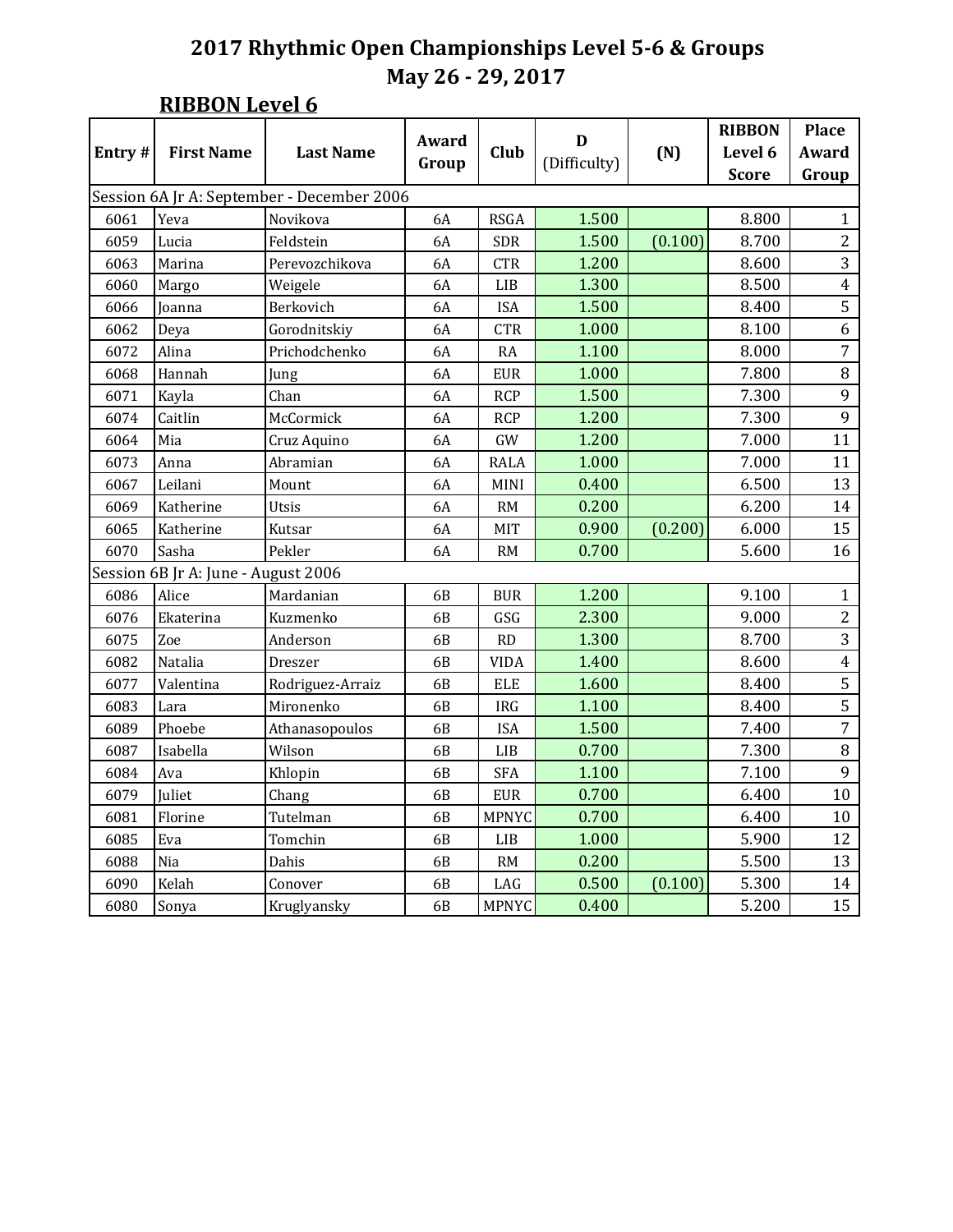|        |                                       |                                         |                | D            |              | <b>RIBBON</b> | <b>Place</b> |                         |
|--------|---------------------------------------|-----------------------------------------|----------------|--------------|--------------|---------------|--------------|-------------------------|
| Entry# | <b>First Name</b>                     | <b>Last Name</b>                        | Award          | Club         |              | (N)           | Level 6      | Award                   |
|        |                                       |                                         | Group          |              | (Difficulty) |               | <b>Score</b> | Group                   |
|        |                                       | Session 6C Ch C: January - October 2008 |                |              |              |               |              |                         |
| 6002   | Ksenia                                | Pototski                                | 6C             | <b>MPNYC</b> | 1.300        |               | 9.500        | $\mathbf{1}$            |
| 6003   | Rin                                   | Keys                                    | 6C             | <b>BUR</b>   | 1.600        |               | 9.400        | $\overline{2}$          |
| 6009   | Emma                                  | <b>Bukatar</b>                          | 6C             | <b>ISA</b>   | 1.600        |               | 9.300        | $\overline{3}$          |
| 6007   | Aurora                                | Vitrychenko                             | 6C             | <b>VIT</b>   | 1.300        |               | 9.100        | $\overline{\mathbf{4}}$ |
| 6016   | Erika                                 | Rusak                                   | 6C             | <b>EVE</b>   | 1.700        |               | 9.000        | $\overline{5}$          |
| 6001   | Anna                                  | Shuvalov                                | 6C             | LIB          | 1.300        |               | 8.800        | 6                       |
| 6015   | Megan                                 | Chu                                     | 6C             | EMC          | 1.800        |               | 8.800        | 6                       |
| 6019   | Sophia                                | Pyrig                                   | 6C             | MIA          | 1.600        |               | 8.700        | $\, 8$                  |
| 6005   | Mia                                   | Shapiro                                 | 6C             | <b>MPNYC</b> | 1.100        |               | 8.600        | $\overline{9}$          |
| 6004   | Zoe                                   | Reznik                                  | 6C             | PRG          | 1.000        |               | 8.300        | 10                      |
| 6010   | Amelia                                | Boohoff                                 | 6C             | LIB          | 1.200        |               | 8.100        | 11                      |
| 6020   | Sophia                                | O'Neil                                  | 6C             | ELE          | 1.100        |               | 7.600        | 12                      |
| 6012   | Milana                                | Frias                                   | 6C             | <b>INS</b>   | 1.400        | (0.100)       | 6.700        | 13                      |
| 6014   | Elizabeth                             | Cameron                                 | 6C             | <b>EVE</b>   | 0.800        |               | 6.600        | 14                      |
| 6013   | Michelle                              | Pontchek                                | 6C             | <b>IKG</b>   | 0.700        |               | 6.300        | 15                      |
| 6011   | Talia                                 | Levin                                   | 6C             | <b>MPNYC</b> | 0.500        |               | 5.700        | 16                      |
| 6017   | Annie                                 | Zhu                                     | 6C             | RD           | 0.500        |               | 4.700        | 17                      |
|        | Session 6D Ch C: July - December 2007 |                                         |                |              |              |               |              |                         |
| 6023   | Jaelyn                                | Chin                                    | 6 <sub>D</sub> | <b>IKG</b>   | 1.900        |               | 10.000       | $\mathbf{1}$            |
| 6024   | Effie                                 | Davlatov                                | 6D             | <b>BUR</b>   | 1.600        |               | 9.700        | $\overline{2}$          |
| 6022   | Mischa                                | Kautzman                                | 6D             | <b>BUR</b>   | 1.300        |               | 9.200        | $\overline{3}$          |
| 6036   | Camille                               | Volynsky                                | 6D             | <b>RALA</b>  | 1.600        |               | 8.900        | $\overline{4}$          |
| 6034   | Sophia                                | Volkov                                  | 6D             | <b>VIT</b>   | 1.500        |               | 8.800        | $\overline{5}$          |
| 6039   | Alexis                                | Mikhelis                                | 6D             | LIB          | 1.100        |               | 8.500        | 6                       |
| 6033   | Alexandra                             | Leone                                   | 6D             | <b>IRG</b>   | 1.800        |               | 8.200        | $\overline{7}$          |
| 6038   | Vera                                  | Kuntsevich                              | 6D             | <b>BAG</b>   | 1.200        |               | 8.200        | $\overline{7}$          |
| 6031   | Evie                                  | Stambler                                | 6D             | <b>INS</b>   | 1.100        |               | 8.000        | 9                       |
| 6025   | Alexandra                             | Ebert                                   | 6D             | <b>NWR</b>   | 0.600        |               | 7.700        | 10 <sup>1</sup>         |
| 6030   | Sophie                                | Speath                                  | 6D             | <b>STA</b>   | 1.100        |               | 7.200        | 11                      |
| 6032   | Emily                                 | Chak                                    | 6D             | <b>RALA</b>  | 1.200        |               | 7.200        | 11                      |
| 6029   | Elena                                 | Klimashova                              | 6D             | <b>FET</b>   | 1.100        |               | 7.100        | 13                      |
| 6021   | Yelyzaveta                            | Trutayeva                               | 6D             | RD           | 0.700        |               | 7.000        | 14                      |
| 6028   | Elizabeth                             | Pazin                                   | 6D             | RM           | 0.900        |               | 5.700        | 15                      |
| 6037   | Angelina                              | Mirer                                   | 6D             | <b>STA</b>   | 1.200        |               | 5.600        | 16                      |
| 6027   | Lily                                  | Xiao                                    | 6D             | RM           | 1.000        | (0.500)       | 5.300        | 17                      |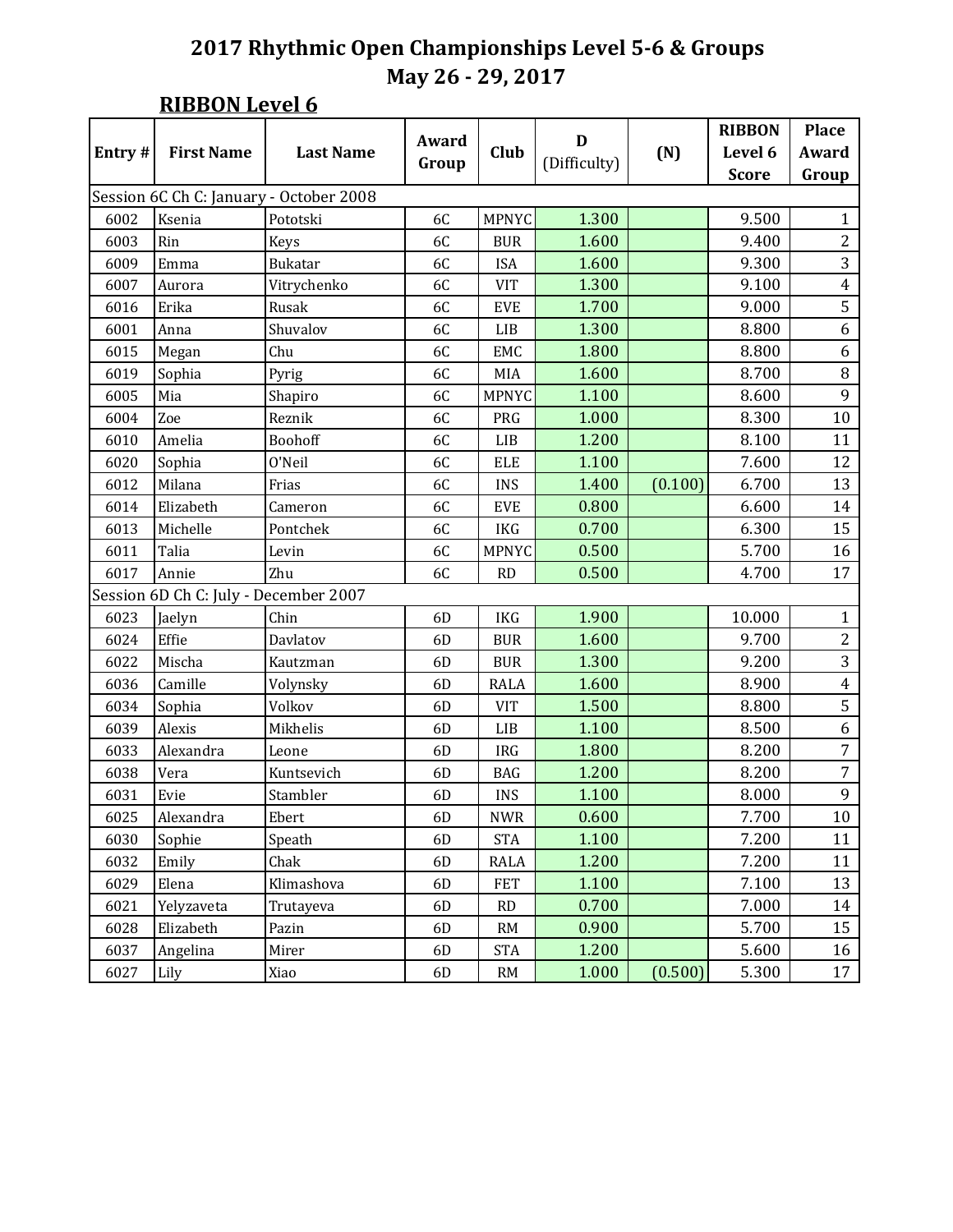|        |                                      |                  |           |             |                   |     | <b>RIBBON</b> | <b>Place</b>            |
|--------|--------------------------------------|------------------|-----------|-------------|-------------------|-----|---------------|-------------------------|
| Entry# | <b>First Name</b>                    | <b>Last Name</b> | Award     | <b>Club</b> | D<br>(Difficulty) | (N) | Level 6       | Award                   |
|        |                                      |                  | Group     |             |                   |     | <b>Score</b>  | Group                   |
|        | Session 6E Ch C: January - June 2007 |                  |           |             |                   |     |               |                         |
| 6042   | Victoria                             | Gonikman         | 6E        | <b>NWR</b>  | 1.400             |     | 9.400         | 1                       |
| 6044   | Defne                                | Yavuz            | 6E        | <b>SDR</b>  | 1.500             |     | 9.300         | $\overline{2}$          |
| 6050   | Lucia                                | Borja            | 6E        | <b>IKG</b>  | 1.800             |     | 9.200         | $\overline{3}$          |
| 6046   | Arianna                              | Kennett          | 6E        | <b>WDG</b>  | 1.500             |     | 8.900         | $\overline{4}$          |
| 6040   | Kaylee                               | Forest           | 6E        | <b>ISA</b>  | 1.900             |     | 8.700         | $\overline{5}$          |
| 6045   | Angelina                             | Harutyunyan      | 6E        | <b>NEV</b>  | 1.900             |     | 8.500         | 6                       |
| 6049   | Alice                                | Weinstein        | 6E        | <b>ISA</b>  | 1.300             |     | 8.400         | $\overline{7}$          |
| 6054   | Isabella                             | Berendt          | 6E        | <b>INT</b>  | 1.000             |     | 8.100         | 8                       |
| 6055   | Violetta                             | Trushcheva       | 6E        | <b>ISA</b>  | 2.000             |     | 8.000         | 9                       |
| 6047   | Anastasia                            | <b>Tsavlis</b>   | 6E        | <b>ISA</b>  | 1.700             |     | 7.900         | $10\,$                  |
| 6048   | Winnie                               | Chao             | 6E        | <b>ISA</b>  | 1.200             |     | 7.500         | 11                      |
| 6053   | Claire                               | Frank            | 6E        | <b>RCP</b>  | 1.100             |     | 7.000         | 12                      |
| 6057   | Yuzuki                               | Ito              | 6E        | GSG         | 0.700             |     | 6.700         | 13                      |
| 6052   | Jessica                              | Kim              | 6E        | RD          | 1.200             |     | 6.600         | 14                      |
| 6058   | Salem                                | Adamovsky        | 6E        | <b>TRA</b>  | 1.000             |     | 6.400         | 15                      |
| 6051   | Gabriella                            | Hayoun           | 6E        | <b>VIDA</b> | 0.500             |     | 6.200         | 16                      |
|        | Session 6F Jr B: May - December 2004 |                  |           |             |                   |     |               |                         |
| 6143   | Cordelia                             | Loomis           | 6F        | <b>NER</b>  | 1.400             |     | 8.800         | $\mathbf{1}$            |
| 6147   | Camila                               | King             | 6F        | RA          | 1.700             |     | 8.600         | $\overline{2}$          |
| 6148   | Carina                               | Tarasenka        | 6F        | <b>RA</b>   | 0.800             |     | 7.700         | $\overline{3}$          |
| 6149   | Donya                                | Sharafkhanian    | 6F        | <b>EUR</b>  | 1.100             |     | 7.200         | $\overline{\mathbf{4}}$ |
| 6151   | Sabrina                              | Kogan            | <b>6F</b> | <b>FET</b>  | 0.900             |     | 6.800         | $\overline{5}$          |
| 6144   | Gabriela                             | Yankovski        | <b>6F</b> | RD          | 1.100             |     | 6.700         | 6                       |
| 6142   | Allison                              | Wu               | <b>6F</b> | <b>NER</b>  | 1.200             |     | 6.500         | $\overline{7}$          |
| 6146   | Tiffany                              | Huang            | <b>6F</b> | <b>ISA</b>  | 1.300             |     | 6.300         | 8                       |
| 6150   | Sarah                                | Onstott          | <b>6F</b> | <b>NEV</b>  | 0.700             |     | 5.700         | $\overline{9}$          |
| 6154   | Cadence                              | Xie              | 6F        | ASR         | 0.500             |     | 5.700         | 9                       |
| 6140   | Luciana                              | Ganshaw          | <b>6F</b> | <b>ISA</b>  | 0.700             |     | 5.600         | 11                      |
| 6145   | Sophie                               | Xu               | 6F        | RD          | 0.500             |     | 5.600         | 11                      |
| 6152   | Nicole                               | Tverskoy         | 6F        | <b>FET</b>  | 0.700             |     | 5.200         | 13                      |
| 6141   | Alexis                               | Farberov         | 6F        | GOR         | 1.000             |     | 4.800         | 14                      |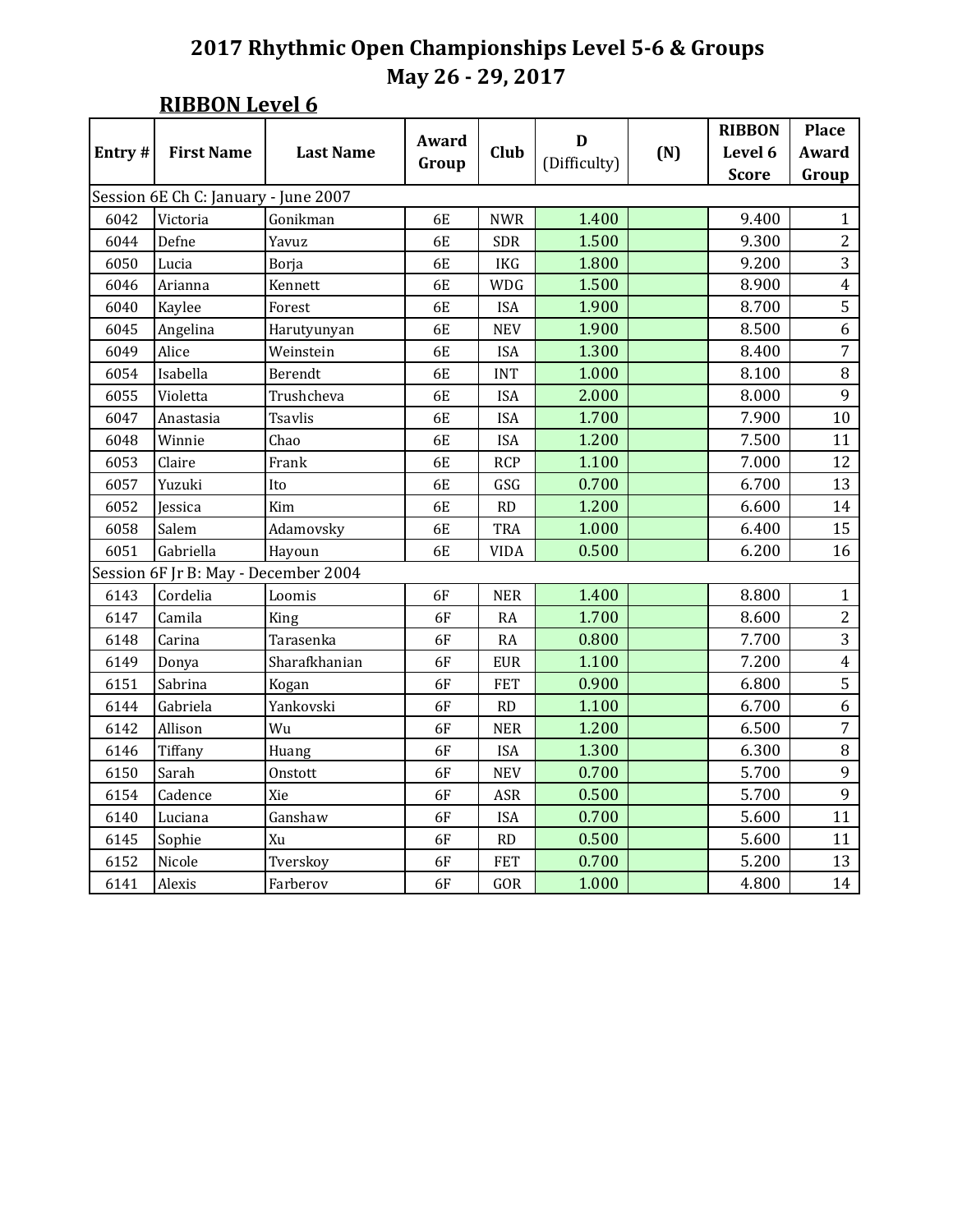| Entry# | <b>First Name</b>                     | <b>Last Name</b> | Award<br>Group | Club          | D<br>(Difficulty) | (N)     | <b>RIBBON</b><br>Level 6<br><b>Score</b> | <b>Place</b><br>Award<br>Group |
|--------|---------------------------------------|------------------|----------------|---------------|-------------------|---------|------------------------------------------|--------------------------------|
|        | Session 6G Jr A: July - December 2005 |                  |                |               |                   |         |                                          |                                |
| 6105   | Melanie                               | Novikov          | 6G             | GOR           | 1.400             |         | 9.900                                    | $\mathbf{1}$                   |
| 6104   | Elle                                  | Jung             | 6G             | <b>ELE</b>    | 1.600             |         | 9.800                                    | $\overline{2}$                 |
| 6112   | Fiona                                 | Kim              | 6G             | LAG           | 1.700             |         | 9.400                                    | $\overline{3}$                 |
| 6109   | Jessie                                | Ma               | 6G             | <b>NER</b>    | 1.200             |         | 7.700                                    | $\overline{4}$                 |
| 6111   | Monique                               | Kestel           | 6G             | <b>PRA</b>    | 1.600             |         | 7.600                                    | $\overline{5}$                 |
| 6119   | <b>Jhaiel</b>                         | Beaubrun         | 6G             | <b>ISA</b>    | 1.400             |         | 7.400                                    | 6                              |
| 6107   | Hyemin                                | Lee              | 6G             | <b>RCP</b>    | 0.700             |         | 7.300                                    | $\overline{7}$                 |
| 6114   | Gabriella                             | Shu              | 6G             | <b>BALA</b>   | 0.900             |         | 7.300                                    | $\overline{7}$                 |
| 6113   | Sophie                                | Duan             | 6G             | <b>SDR</b>    | 1.100             | (0.100) | 7.200                                    | 9                              |
| 6118   | Amelie                                | Caruso           | 6G             | RD            | 1.000             |         | 7.100                                    | 10                             |
| 6116   | Jessica                               | Levinson         | 6G             | RD            | 0.800             |         | 6.700                                    | 11                             |
| 6120   | Catherine                             | Liang            | 6G             | <b>ORG</b>    | 0.900             |         | 6.600                                    | 12                             |
| 6117   | Lauren                                | Meserve          | 6G             | LAG           | 0.500             |         | 6.400                                    | 13                             |
| 6115   | Sophia                                | Sun              | 6G             | <b>EUR</b>    | 0.500             |         | 5.500                                    | 14                             |
| 6106   | Claire                                | Wilson           | 6G             | <b>EUR</b>    | 0.100             |         | 4.300                                    | 15                             |
|        | Session 6H Jr A: January - May 2006   |                  |                |               |                   |         |                                          |                                |
| 6091   | Irina                                 | Fesyun           | 6H             | <b>IKG</b>    | 1.800             |         | 9.900                                    | $\mathbf{1}$                   |
| 6093   | Rachel                                | Lu               | 6H             | EMC           | 1.200             |         | 9.000                                    | $\overline{2}$                 |
| 6092   | Angel                                 | Lu               | 6H             | EMC           | 1.100             |         | 8.900                                    | $\overline{3}$                 |
| 6098   | Yana                                  | Kovalkova        | 6H             | <b>RA</b>     | 1.200             |         | 8.900                                    | 3                              |
| 6095   | Sarah                                 | Gao              | 6H             | EMC           | 1.000             |         | 8.200                                    | $\overline{5}$                 |
| 6100   | Katya                                 | Marchant         | 6H             | <b>RSGA</b>   | 1.200             |         | 8.200                                    | $\overline{5}$                 |
| 6097   | Ariana                                | Romans           | 6H             | <b>ISA</b>    | 1.100             |         | 8.000                                    | $\overline{7}$                 |
| 6096   | Siona                                 | Rahate           | 6H             | <b>SDRG</b>   | 1.000             |         | 7.600                                    | 8                              |
| 6099   | Anna                                  | Zaretser         | 6H             | <b>ISA</b>    | 1.000             |         | 7.600                                    | $\, 8$                         |
| 6102   | Christina                             | Ordynas          | 6H             | $\mathbf{RM}$ | 0.400             |         | 7.200                                    | $10\,$                         |
| 6094   | Claire                                | Kim              | 6H             | <b>EUR</b>    | 0.800             |         | 6.900                                    | 11                             |
| 6101   | Nadia                                 | Dellitt          | 6H             | <b>WDG</b>    | 0.600             |         | 6.100                                    | 12                             |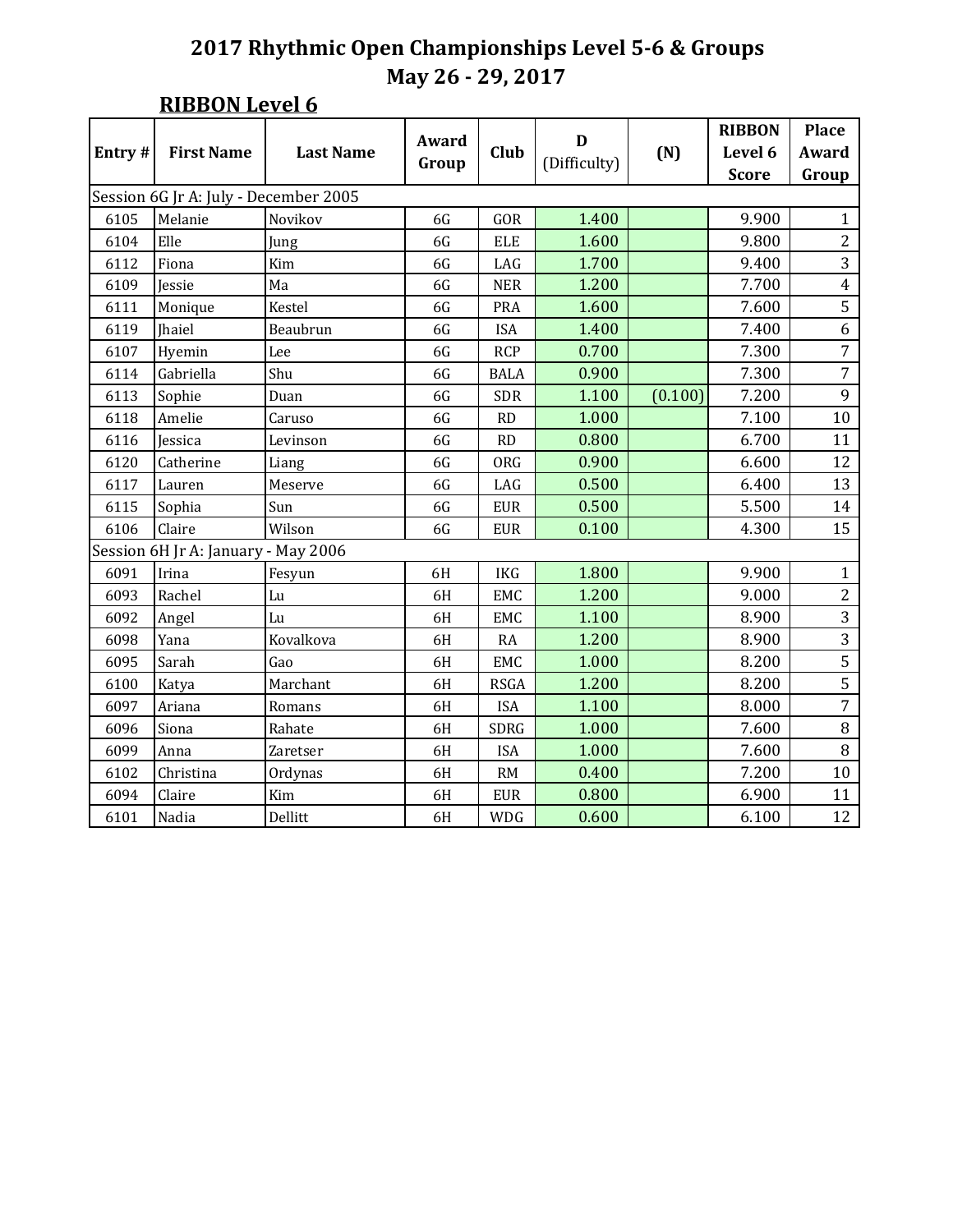|        |                                      |                                             | Award          |              | D            |         | <b>RIBBON</b> | <b>Place</b>   |
|--------|--------------------------------------|---------------------------------------------|----------------|--------------|--------------|---------|---------------|----------------|
| Entry# | <b>First Name</b>                    | <b>Last Name</b>                            | Group          | <b>Club</b>  | (Difficulty) | (N)     | Level 6       | Award          |
|        |                                      |                                             |                |              |              |         | <b>Score</b>  | Group          |
|        | Session 6J Jr A: January - June 2005 |                                             |                |              |              |         |               |                |
| 6132   | Isabella                             | Cotrone                                     | 6J             | $\rm LAG$    | 1.600        |         | 9.400         | $\mathbf{1}$   |
| 6137   | Malia                                | Moon                                        | 6J             | <b>SDRG</b>  | 1.300        |         | 9.000         | $\overline{2}$ |
| 6127   | Melanie                              | Alexander                                   | 6J             | LAG          | 1.400        |         | 8.900         | $\overline{3}$ |
| 6122   | Yana                                 | Smolyanaya                                  | 6 <sub>l</sub> | <b>PRA</b>   | 1.400        |         | 8.200         | $\overline{4}$ |
| 6138   | Michelle                             | Hua                                         | 6 <sub>l</sub> | ORG          | 0.900        |         | 8.100         | $\overline{5}$ |
| 6136   | Amelia                               | Lipo                                        | 6J             | GOR          | 1.300        |         | 8.000         | 6              |
| 6124   | Katie                                | Ko                                          | 6 <sub>l</sub> | <b>EUR</b>   | 1.600        |         | 7.800         | $\overline{7}$ |
| 6135   | Alice                                | Gamarnik                                    | 6 <sub>l</sub> | <b>FET</b>   | 0.900        |         | 7.200         | $\, 8$         |
| 6133   | Sasha                                | Osinovsky                                   | 6 <sub>l</sub> | CAP          | 0.900        |         | 7.100         | 9              |
| 6125   | Sophia                               | Valentino                                   | 6J             | ${\rm LIB}$  | 0.800        |         | 6.800         | $10\,$         |
| 6128   | Jacqueline                           | Romo                                        | 6J             | <b>SDR</b>   | 0.600        | (0.100) | 6.700         | 11             |
| 6130   | Aleena                               | Sklyar                                      | 6J             | <b>MPNYC</b> | 1.000        |         | 6.700         | 11             |
| 6129   | Dalia                                | Kravets                                     | 6J             | <b>FET</b>   | 1.000        |         | 6.500         | 13             |
| 6139   | Maya                                 | Gorse                                       | 6J             | <b>BALA</b>  | 0.300        |         | 6.100         | 14             |
| 6134   | Anastasia                            | Kogan                                       | 6J             | RD           | 0.600        |         | 5.900         | 15             |
| 6121   | Eloise                               | Zeng                                        | 6 <sub>l</sub> | RD           | 0.600        |         | 5.300         | 16             |
| 6123   | Lauren                               | Michael                                     | 6J             | <b>WDG</b>   | 0.400        |         | 4.600         | 17             |
| 6126   | Emily                                | Xiao                                        | 6 <sub>l</sub> | <b>BALA</b>  | 0.400        |         | 4.100         | 18             |
|        |                                      | Session 6K Jr B: 2003, January - April 2004 |                |              |              |         |               |                |
| 6161   | Amanda                               | Winslow                                     | 6K             | SDRG         | 1.300        |         | 8.700         | $\mathbf{1}$   |
| 6163   | Sumin                                | Choi                                        | 6K             | <b>ELE</b>   | 1.200        |         | 8.200         | $\overline{2}$ |
| 6165   | Indigo                               | Mason                                       | 6K             | CAP          | 0.700        |         | 8.100         | $\overline{3}$ |
| 6162   | Celine                               | Yutzie                                      | 6K             | <b>WDG</b>   | 0.600        |         | 8.000         | $\overline{4}$ |
| 6160   | Reese                                | Renton                                      | 6K             | ORG          | 0.800        |         | 7.500         | 5              |
| 6158   | Anaiah                               | Lisk                                        | 6K             | EMC          | 0.500        |         | 7.400         | 6              |
| 6156   | Sara                                 | Jung                                        | 6K             | <b>ELE</b>   | 0.800        |         | 7.300         | $\overline{7}$ |
| 6164   | Talia                                | Martin                                      | 6K             | CAP          | 0.700        | (0.100) | 6.600         | 8              |
| 6155   | Sammie                               | ${\rm Lu}$                                  | 6K             | RD           | 0.400        |         | 6.300         | 9              |
| 6157   | Lily                                 | Ruden                                       | 6K             | ORG          | 0.700        |         | 6.100         | 10             |
| 6159   | Gabriella                            | Simmons                                     | 6K             | <b>TAM</b>   | 0.300        |         | 4.300         | 11             |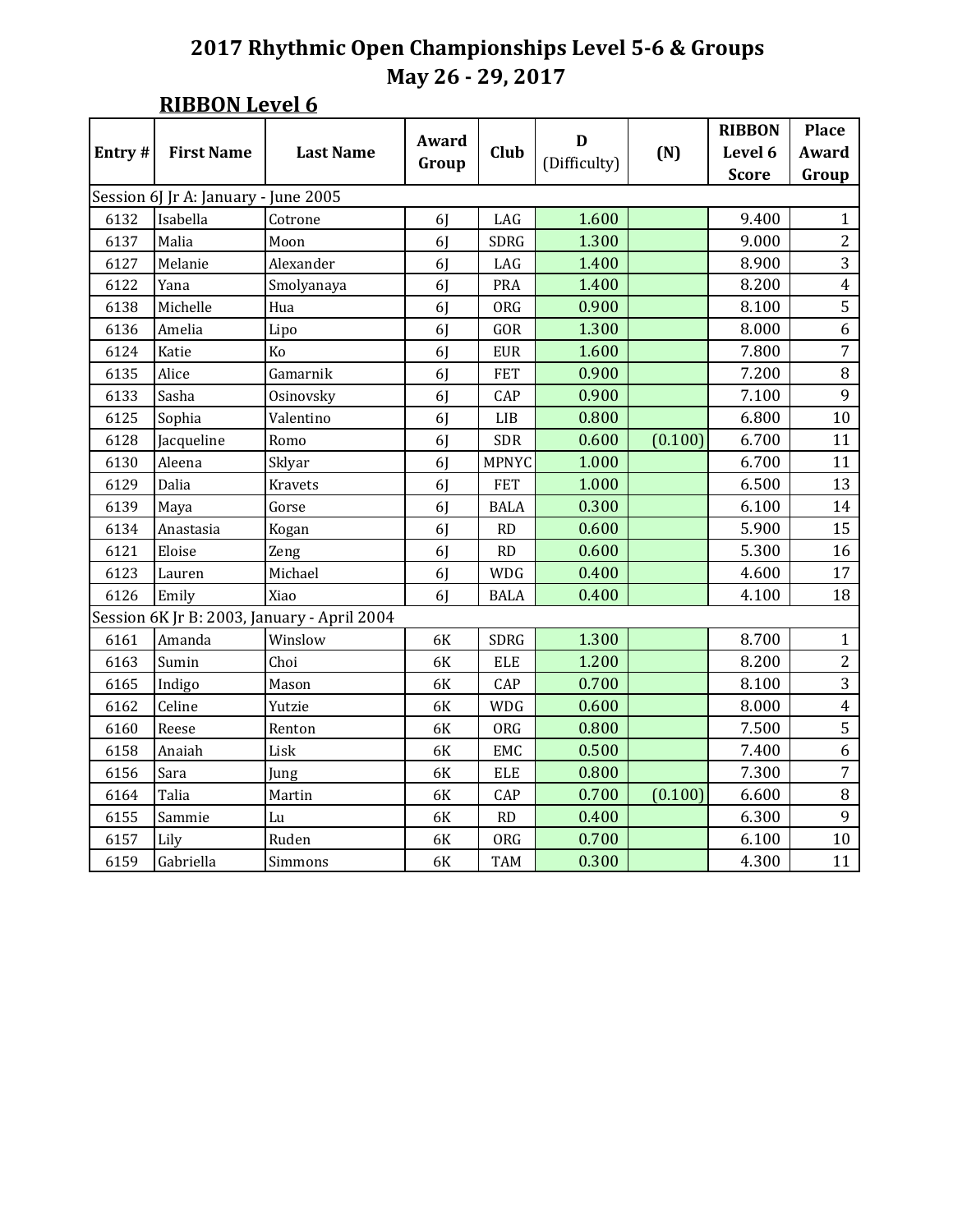|        |                                     |                                            | Award          |              |              |        |             |        | All           | <b>Place</b>     |
|--------|-------------------------------------|--------------------------------------------|----------------|--------------|--------------|--------|-------------|--------|---------------|------------------|
| Entry# | <b>First Name</b>                   | <b>Last Name</b>                           | Group          | Club         | <b>Floor</b> | Rope   | <b>Ball</b> | Ribbon | <b>Around</b> | Award            |
|        |                                     |                                            |                |              |              |        |             |        | <b>Score</b>  | Group            |
|        |                                     | Session 6A Jr A: September - December 2006 |                |              |              |        |             |        |               |                  |
| 6059   | Lucia                               | Feldstein                                  | 6A             | <b>SDR</b>   | 9.600        | 9.400  | 10.000      | 8.700  | 37.700        | 1                |
| 6061   | Yeva                                | Novikova                                   | <b>6A</b>      | <b>RSGA</b>  | 9.700        | 9.200  | 8.900       | 8.800  | 36.600        | $\overline{2}$   |
| 6062   | Deya                                | Gorodnitskiy                               | <b>6A</b>      | <b>CTR</b>   | 9.200        | 9.500  | 9.700       | 8.100  | 36.500        | 3                |
| 6066   | Joanna                              | Berkovich                                  | <b>6A</b>      | <b>ISA</b>   | 9.200        | 8.800  | 9.000       | 8.400  | 35.400        | $\overline{4}$   |
| 6060   | Margo                               | Weigele                                    | 6A             | LIB          | 9.100        | 9.300  | 7.500       | 8.500  | 34.400        | 5                |
| 6063   | Marina                              | Perevozchikova                             | <b>6A</b>      | <b>CTR</b>   | 8.600        | 8.700  | 8.100       | 8.600  | 34.000        | 6                |
| 6071   | Kayla                               | Chan                                       | <b>6A</b>      | <b>RCP</b>   | 8.200        | 8.200  | 8.600       | 7.300  | 32.300        | $\sqrt{ }$       |
| 6072   | Alina                               | Prichodchenko                              | 6A             | <b>RA</b>    | 7.300        | 7.800  | 8.400       | 8.000  | 31.500        | $\, 8$           |
| 6073   | Anna                                | Abramian                                   | <b>6A</b>      | <b>RALA</b>  | 7.700        | 7.900  | 8.800       | 7.000  | 31.400        | 9                |
| 6068   | Hannah                              | Jung                                       | 6A             | <b>EUR</b>   | 8.300        | 7.400  | 7.800       | 7.800  | 31.300        | $10\,$           |
| 6064   | Mia                                 | Cruz Aquino                                | <b>6A</b>      | GW           | 7.500        | 6.800  | 8.000       | 7.000  | 29.300        | 11               |
| 6074   | Caitlin                             | McCormick                                  | <b>6A</b>      | <b>RCP</b>   | 7.400        | 6.000  | 7.600       | 7.300  | 28.300        | 12               |
| 6070   | Sasha                               | Pekler                                     | <b>6A</b>      | <b>RM</b>    | 8.200        | 6.900  | 7.400       | 5.600  | 28.100        | 13               |
| 6067   | Leilani                             | Mount                                      | 6A             | MINI         | 7.400        | 6.900  | 6.500       | 6.500  | 27.300        | 14               |
| 6065   | Katherine                           | Kutsar                                     | <b>6A</b>      | <b>MIT</b>   | 7.300        | 7.000  | 6.600       | 6.000  | 26.900        | 15               |
| 6069   | Katherine                           | Utsis                                      | <b>6A</b>      | <b>RM</b>    | 6.500        | 6.000  | 7.000       | 6.200  | 25.700        | 16               |
|        | Session 6B Jr A: June - August 2006 |                                            |                |              |              |        |             |        |               |                  |
| 6086   | Alice                               | Mardanian                                  | 6 <sub>B</sub> | <b>BUR</b>   | 9.700        | 9.900  | 9.400       | 9.100  | 38.100        | $\mathbf{1}$     |
| 6075   | Zoe                                 | Anderson                                   | 6 <sub>B</sub> | <b>RD</b>    | 10.400       | 9.400  | 9.200       | 8.700  | 37.700        | $\boldsymbol{2}$ |
| 6076   | Ekaterina                           | Kuzmenko                                   | 6 <sub>B</sub> | GSG          | 8.900        | 10.200 | 9.300       | 9.000  | 37.400        | 3                |
| 6083   | Lara                                | Mironenko                                  | 6 <sub>B</sub> | <b>IRG</b>   | 9.500        | 10.000 | 9.200       | 8.400  | 37.100        | $\overline{4}$   |
| 6082   | Natalia                             | Dreszer                                    | 6B             | <b>VIDA</b>  | 9.400        | 8.700  | 9.400       | 8.600  | 36.100        | 5                |
| 6087   | Isabella                            | Wilson                                     | 6 <sub>B</sub> | LIB          | 9.100        | 8.900  | 9.000       | 7.300  | 34.300        | 6                |
| 6077   | Valentina                           | Rodriguez-Arraiz                           | 6 <sub>B</sub> | <b>ELE</b>   | 8.800        | 7.800  | 8.500       | 8.400  | 33.500        | $\overline{7}$   |
| 6089   | Phoebe                              | Athanasopoulos                             | 6B             | <b>ISA</b>   | 8.800        | 7.900  | 8.600       | 7.400  | 32.700        | $\, 8$           |
| 6084   | Ava                                 | Khlopin                                    | 6 <sub>B</sub> | <b>SFA</b>   | 9.300        | 7.000  | 9.100       | 7.100  | 32.500        | $\mathbf{9}$     |
| 6090   | Kelah                               | Conover                                    | 6 <sub>B</sub> | LAG          | 8.800        | 8.100  | 9.100       | 5.300  | 31.300        | 10               |
| 6085   | Eva                                 | Tomchin                                    | 6B             | LIB          | 7.500        | 8.000  | 8.200       | 5.900  | 29.600        | 11               |
| 6081   | Florine                             | Tutelman                                   | 6 <sub>B</sub> | <b>MPNYC</b> | 8.000        | 6.200  | 8.700       | 6.400  | 29.300        | 12               |
| 6079   | Juliet                              | Chang                                      | 6 <sub>B</sub> | <b>EUR</b>   | 6.500        | 7.700  | 5.800       | 6.400  | 26.400        | 13               |
| 6080   | Sonya                               | Kruglyansky                                | 6B             | <b>MPNYC</b> | 8.400        | 6.400  | 6.000       | 5.200  | 26.000        | 14               |
| 6088   | Nia                                 | Dahis                                      | 6B             | RM           | 6.200        | 6.700  | 5.000       | 5.500  | 23.400        | 15               |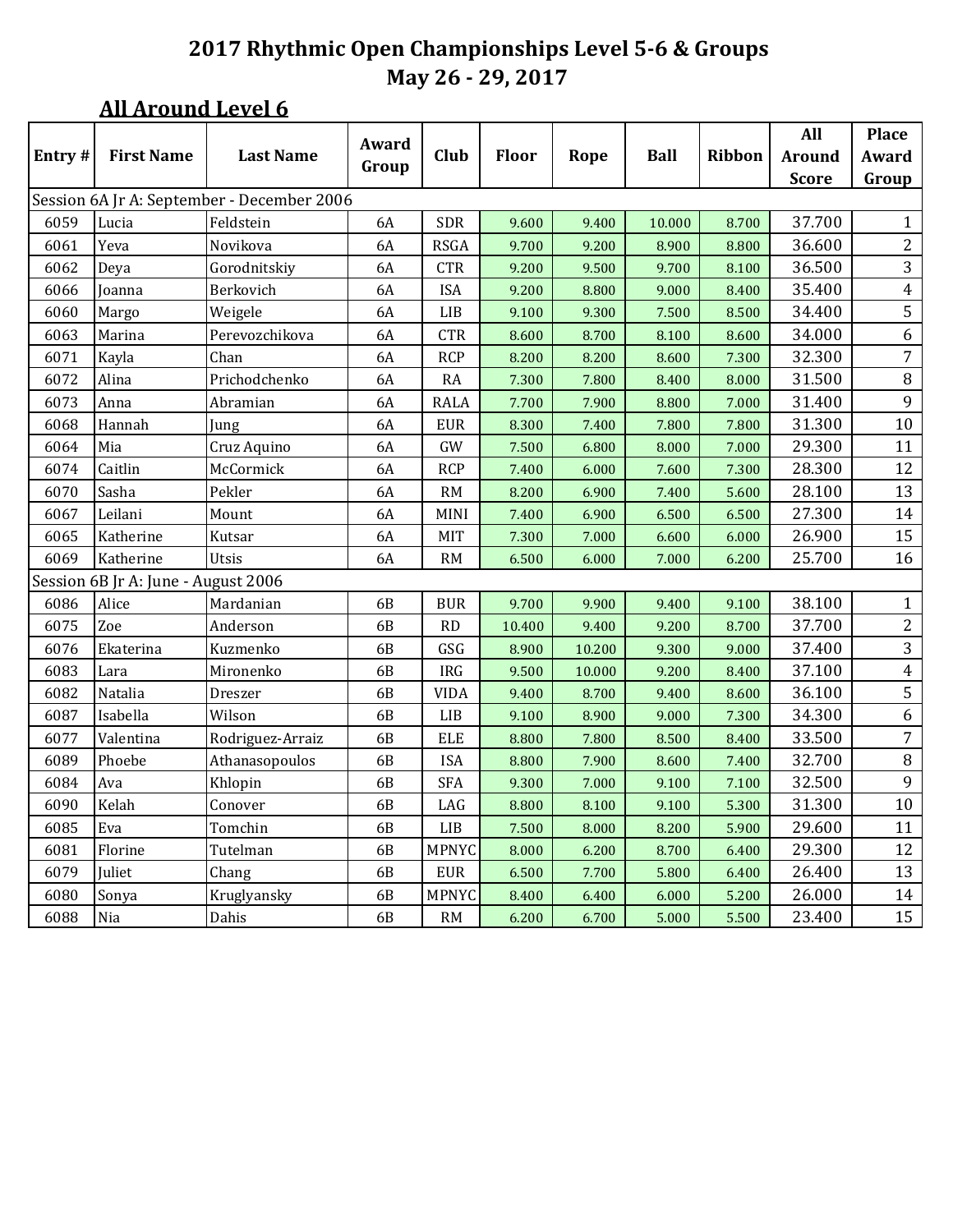|        |                                       |                                         | Award |              |        |        |             |        | All          | <b>Place</b>     |
|--------|---------------------------------------|-----------------------------------------|-------|--------------|--------|--------|-------------|--------|--------------|------------------|
| Entry# | <b>First Name</b>                     | <b>Last Name</b>                        | Group | Club         | Floor  | Rope   | <b>Ball</b> | Ribbon | Around       | Award            |
|        |                                       |                                         |       |              |        |        |             |        | <b>Score</b> | Group            |
|        |                                       | Session 6C Ch C: January - October 2008 |       |              |        |        |             |        |              |                  |
| 6015   | Megan                                 | Chu                                     | 6C    | EMC          | 10.700 | 10.600 | 9.700       | 8.800  | 39.800       | $\mathbf{1}$     |
| 6003   | Rin                                   | Keys                                    | 6C    | <b>BUR</b>   | 10.300 | 9.600  | 9.600       | 9.400  | 38.900       | $\overline{2}$   |
| 6002   | Ksenia                                | Pototski                                | 6C    | <b>MPNYC</b> | 10.000 | 8.900  | 9.900       | 9.500  | 38.300       | 3                |
| 6016   | Erika                                 | Rusak                                   | 6C    | <b>EVE</b>   | 10.200 | 9.100  | 9.200       | 9.000  | 37.500       | $\overline{4}$   |
| 6004   | Zoe                                   | Reznik                                  | 6C    | PRG          | 9.900  | 10.100 | 8.800       | 8.300  | 37.100       | 5                |
| 6007   | Aurora                                | Vitrychenko                             | 6C    | <b>VIT</b>   | 10.000 | 8.900  | 9.000       | 9.100  | 37.000       | 6                |
| 6012   | Milana                                | Frias                                   | 6C    | <b>INS</b>   | 10.400 | 9.500  | 10.400      | 6.700  | 37.000       | $\boldsymbol{6}$ |
| 6009   | Emma                                  | Bukatar                                 | 6C    | <b>ISA</b>   | 10.500 | 8.600  | 8.300       | 9.300  | 36.700       | $\, 8$           |
| 6001   | Anna                                  | Shuvalov                                | 6C    | LIB          | 10.100 | 7.700  | 9.800       | 8.800  | 36.400       | 9                |
| 6019   | Sophia                                | Pyrig                                   | 6C    | MIA          | 9.400  | 8.200  | 9.100       | 8.700  | 35.400       | 10               |
| 6005   | Mia                                   | Shapiro                                 | 6C    | <b>MPNYC</b> | 9.100  | 7.600  | 9.400       | 8.600  | 34.700       | 11               |
| 6010   | Amelia                                | Boohoff                                 | 6C    | LIB          | 9.700  | 8.000  | 8.200       | 8.100  | 34.000       | 12               |
| 6020   | Sophia                                | O'Neil                                  | 6C    | <b>ELE</b>   | 9.000  | 8.000  | 8.300       | 7.600  | 32.900       | 13               |
| 6014   | Elizabeth                             | Cameron                                 | 6C    | <b>EVE</b>   | 8.000  | 6.500  | 7.600       | 6.600  | 28.700       | 14               |
| 6013   | Michelle                              | Pontchek                                | 6C    | <b>IKG</b>   | 7.400  | 6.800  | 7.200       | 6.300  | 27.700       | 15               |
| 6011   | Talia                                 | Levin                                   | 6C    | <b>MPNYC</b> | 7.600  | 5.900  | 6.500       | 5.700  | 25.700       | 16               |
| 6017   | Annie                                 | Zhu                                     | 6C    | RD           | 8.100  | 3.500  | 6.800       | 4.700  | 23.100       | 17               |
|        | Session 6D Ch C: July - December 2007 |                                         |       |              |        |        |             |        |              |                  |
| 6024   | Effie                                 | Davlatov                                | 6D    | <b>BUR</b>   | 10.600 | 10.000 | 11.200      | 9.700  | 41.500       | $\mathbf{1}$     |
| 6023   | Jaelyn                                | Chin                                    | 6D    | <b>IKG</b>   | 11.000 | 10.200 | 9.900       | 10.000 | 41.100       | $\boldsymbol{2}$ |
| 6033   | Alexandra                             | Leone                                   | 6D    | <b>IRG</b>   | 10.900 | 9.800  | 9.800       | 8.200  | 38.700       | 3                |
| 6022   | Mischa                                | Kautzman                                | 6D    | <b>BUR</b>   | 9.900  | 9.700  | 9.000       | 9.200  | 37.800       | $\pmb{4}$        |
| 6025   | Alexandra                             | Ebert                                   | 6D    | <b>NWR</b>   | 9.900  | 9.000  | 10.000      | 7.700  | 36.600       | 5                |
| 6034   | Sophia                                | Volkov                                  | 6D    | <b>VIT</b>   | 8.100  | 9.100  | 9.500       | 8.800  | 35.500       | 6                |
| 6039   | Alexis                                | Mikhelis                                | 6D    | LIB          | 9.200  | 8.700  | 8.300       | 8.500  | 34.700       | $\overline{7}$   |
| 6038   | Vera                                  | Kuntsevich                              | 6D    | <b>BAG</b>   | 8.600  | 8.000  | 8.000       | 8.200  | 32.800       | $\, 8$           |
| 6036   | Camille                               | Volynsky                                | 6D    | <b>RALA</b>  | 7.600  | 9.500  | 6.700       | 8.900  | 32.700       | 9                |
| 6031   | Evie                                  | Stambler                                | 6D    | <b>INS</b>   | 8.600  | 6.800  | 7.300       | 8.000  | 30.700       | 10               |
| 6029   | Elena                                 | Klimashova                              | 6D    | <b>FET</b>   | 8.200  | 6.500  | 8.500       | 7.100  | 30.300       | 11               |
| 6030   | Sophie                                | Speath                                  | 6D    | <b>STA</b>   | 7.700  | 7.500  | 7.900       | 7.200  | 30.300       | 11               |
| 6032   | Emily                                 | Chak                                    | 6D    | <b>RALA</b>  | 8.500  | 7.000  | 7.400       | 7.200  | 30.100       | 13               |
| 6037   | Angelina                              | Mirer                                   | 6D    | <b>STA</b>   | 8.300  | 7.800  | 8.400       | 5.600  | 30.100       | 13               |
| 6028   | Elizabeth                             | Pazin                                   | 6D    | RM           | 7.600  | 7.800  | 7.500       | 5.700  | 28.600       | 15               |
| 6027   | Lily                                  | Xiao                                    | 6D    | RM           | 8.000  | 6.400  | 7.700       | 5.300  | 27.400       | 16               |
| 6021   | Yelyzaveta                            | Trutayeva                               | 6D    | RD           | 8.500  | 7.200  | 4.600       | 7.000  | 27.300       | 17               |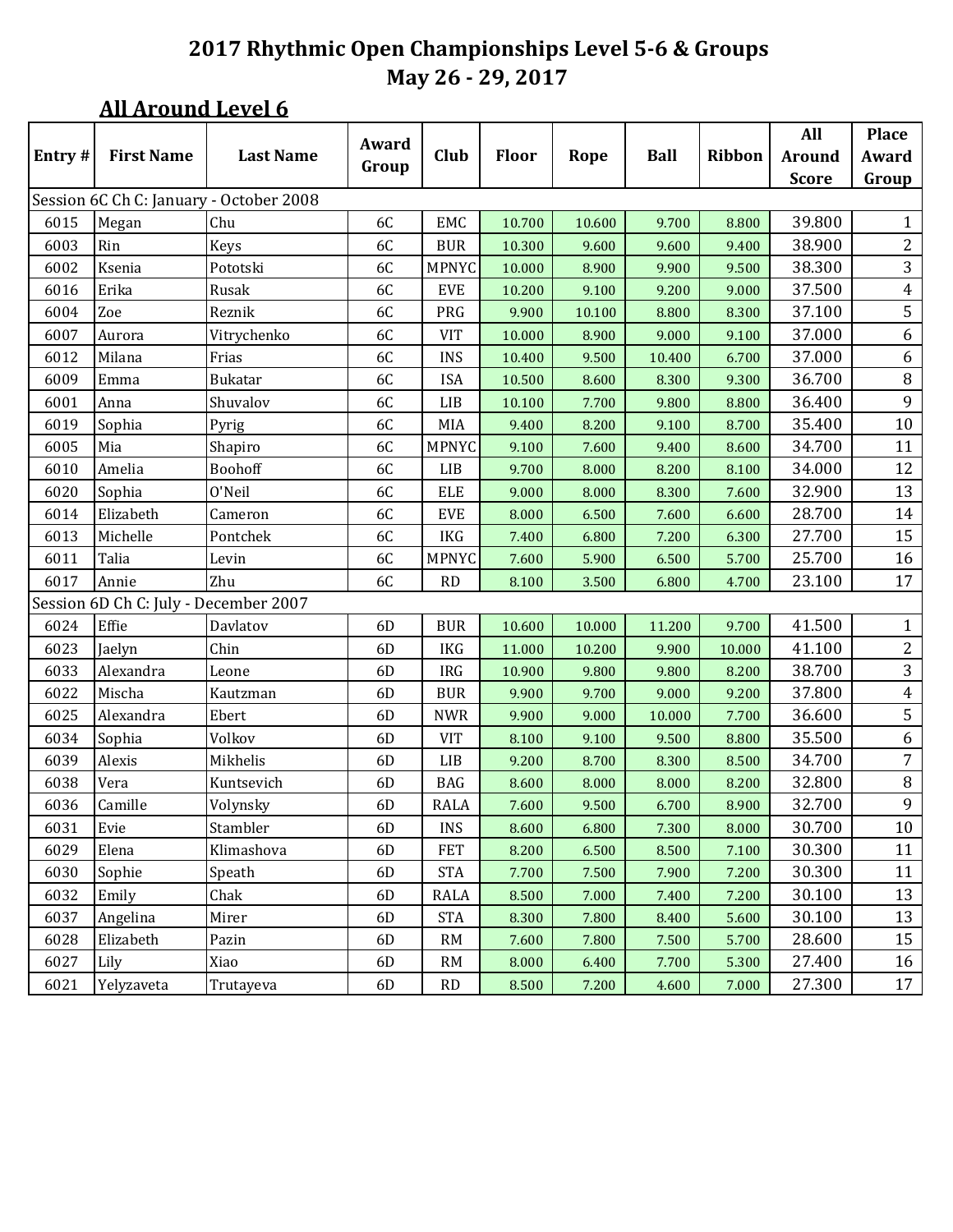|        |                                      |                  | Award     |             |              |        |             |        | All           | <b>Place</b>   |
|--------|--------------------------------------|------------------|-----------|-------------|--------------|--------|-------------|--------|---------------|----------------|
| Entry# | <b>First Name</b>                    | <b>Last Name</b> | Group     | Club        | <b>Floor</b> | Rope   | <b>Ball</b> | Ribbon | <b>Around</b> | Award          |
|        |                                      |                  |           |             |              |        |             |        | <b>Score</b>  | Group          |
|        | Session 6E Ch C: January - June 2007 |                  |           |             |              |        |             |        |               |                |
| 6042   | Victoria                             | Gonikman         | <b>6E</b> | <b>NWR</b>  | 10.900       | 10.900 | 9.600       | 9.400  | 40.800        | $\mathbf{1}$   |
| 6044   | Defne                                | Yavuz            | <b>6E</b> | SDR         | 9.900        | 9.600  | 9.900       | 9.300  | 38.700        | $\overline{c}$ |
| 6046   | Arianna                              | Kennett          | <b>6E</b> | <b>WDG</b>  | 10.100       | 9.300  | 9.300       | 8.900  | 37.600        | 3              |
| 6050   | Lucia                                | Borja            | 6E        | <b>IKG</b>  | 9.100        | 9.100  | 9.800       | 9.200  | 37.200        | $\overline{4}$ |
| 6040   | Kaylee                               | Forest           | <b>6E</b> | <b>ISA</b>  | 10.200       | 9.700  | 8.400       | 8.700  | 37.000        | 5              |
| 6045   | Angelina                             | Harutyunyan      | <b>6E</b> | <b>NEV</b>  | 9.400        | 9.100  | 10.000      | 8.500  | 37.000        | 5              |
| 6049   | Alice                                | Weinstein        | <b>6E</b> | <b>ISA</b>  | 9.500        | 8.800  | 8.600       | 8.400  | 35.300        | $\overline{7}$ |
| 6055   | Violetta                             | Trushcheva       | <b>6E</b> | <b>ISA</b>  | 9.500        | 8.400  | 9.200       | 8.000  | 35.100        | $\, 8$         |
| 6047   | Anastasia                            | <b>Tsavlis</b>   | <b>6E</b> | <b>ISA</b>  | 8.900        | 8.700  | 9.400       | 7.900  | 34.900        | 9              |
| 6054   | Isabella                             | Berendt          | <b>6E</b> | <b>INT</b>  | 8.800        | 9.200  | 8.000       | 8.100  | 34.100        | $10\,$         |
| 6048   | Winnie                               | Chao             | <b>6E</b> | <b>ISA</b>  | 9.000        | 8.800  | 8.400       | 7.500  | 33.700        | 11             |
| 6052   | Jessica                              | Kim              | <b>6E</b> | <b>RD</b>   | 9.300        | 7.200  | 9.700       | 6.600  | 32.800        | 12             |
| 6057   | Yuzuki                               | Ito              | <b>6E</b> | GSG         | 8.700        | 8.100  | 8.800       | 6.700  | 32.300        | 13             |
| 6058   | Salem                                | Adamovsky        | 6E        | TRA         | 7.700        | 8.700  | 7.400       | 6.400  | 30.200        | 14             |
| 6053   | Claire                               | Frank            | <b>6E</b> | <b>RCP</b>  | 7.000        | 8.600  | 5.800       | 7.000  | 28.400        | 15             |
| 6051   | Gabriella                            | Hayoun           | <b>6E</b> | <b>VIDA</b> | 7.100        | 6.500  | 6.200       | 6.200  | 26.000        | 16             |
|        | Session 6F Jr B: May - December 2004 |                  |           |             |              |        |             |        |               |                |
| 6143   | Cordelia                             | Loomis           | 6F        | <b>NER</b>  | 8.900        | 10.200 | 8.200       | 8.800  | 36.100        | $\mathbf{1}$   |
| 6147   | Camila                               | King             | 6F        | <b>RA</b>   | 9.000        | 9.100  | 8.500       | 8.600  | 35.200        | $\overline{c}$ |
| 6142   | Allison                              | Wu               | 6F        | <b>NER</b>  | 8.400        | 8.800  | 8.000       | 6.500  | 31.700        | 3              |
| 6141   | Alexis                               | Farberov         | 6F        | GOR         | 8.900        | 8.900  | 8.900       | 4.800  | 31.500        | $\overline{4}$ |
| 6146   | Tiffany                              | Huang            | 6F        | <b>ISA</b>  | 8.700        | 7.900  | 8.600       | 6.300  | 31.500        | $\overline{4}$ |
| 6151   | Sabrina                              | Kogan            | 6F        | <b>FET</b>  | 7.300        | 7.600  | 8.200       | 6.800  | 29.900        | 6              |
| 6148   | Carina                               | Tarasenka        | 6F        | <b>RA</b>   | 7.200        | 6.300  | 8.500       | 7.700  | 29.700        | $\overline{7}$ |
| 6144   | Gabriela                             | Yankovski        | 6F        | RD          | 7.900        | 6.600  | 7.600       | 6.700  | 28.800        | $\, 8$         |
| 6140   | Luciana                              | Ganshaw          | 6F        | <b>ISA</b>  | 8.000        | 7.700  | 7.200       | 5.600  | 28.500        | $\mathbf{9}$   |
| 6149   | Donya                                | Sharafkhanian    | 6F        | <b>EUR</b>  | 7.300        | 6.700  | 7.000       | 7.200  | 28.200        | 10             |
| 6145   | Sophie                               | Xu               | 6F        | <b>RD</b>   | 7.400        | 5.100  | 8.500       | 5.600  | 26.600        | 11             |
| 6150   | Sarah                                | Onstott          | 6F        | <b>NEV</b>  | 6.400        | 5.900  | 7.100       | 5.700  | 25.100        | 12             |
| 6154   | Cadence                              | Xie              | 6F        | <b>ASR</b>  | 7.200        | 6.100  | 6.100       | 5.700  | 25.100        | 12             |
| 6152   | Nicole                               | Tverskoy         | 6F        | <b>FET</b>  | 5.700        | 6.400  | 4.500       | 5.200  | 21.800        | 14             |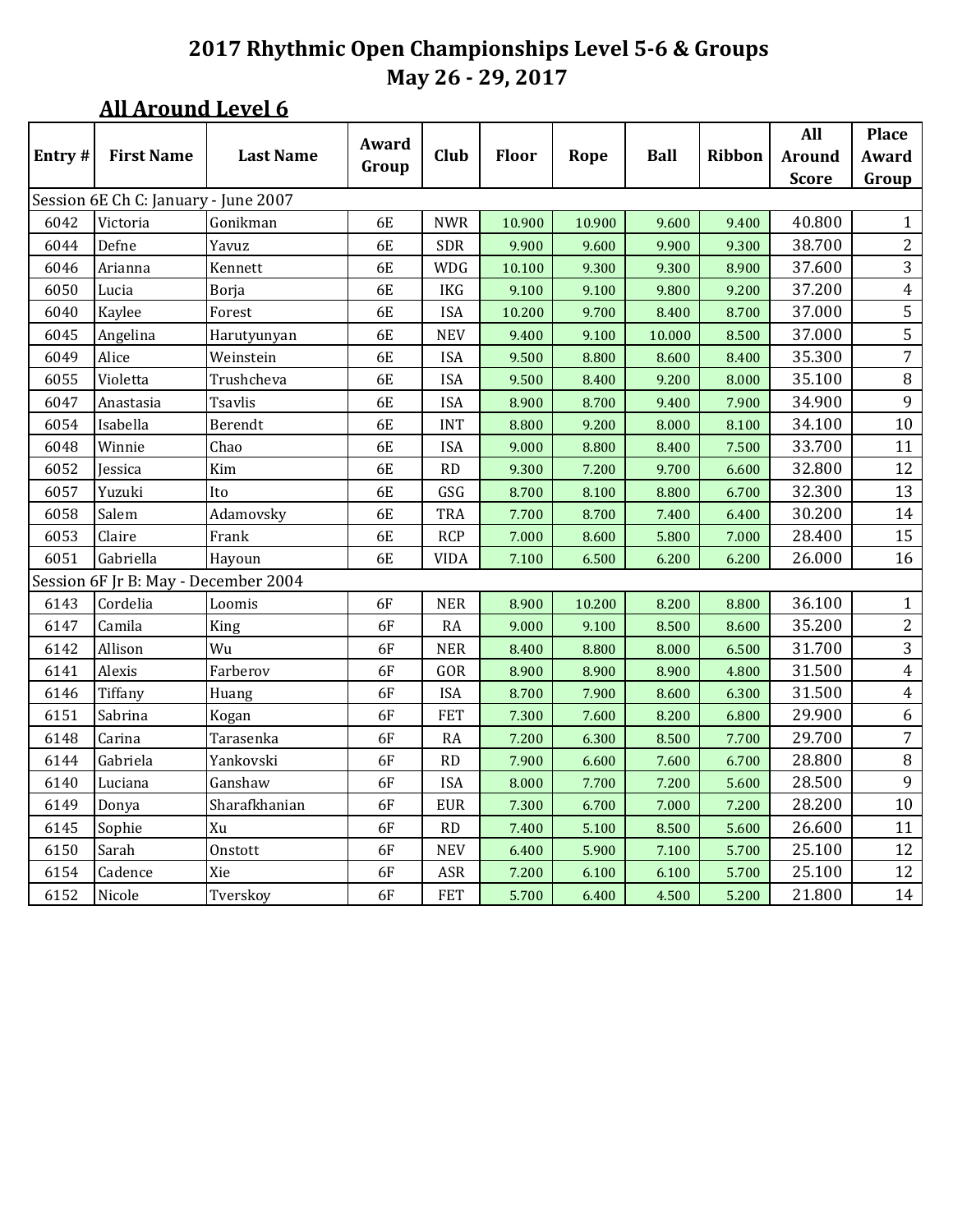|        |                                       |                  | Award |             |        |        |             |        | All           | <b>Place</b>     |
|--------|---------------------------------------|------------------|-------|-------------|--------|--------|-------------|--------|---------------|------------------|
| Entry# | <b>First Name</b>                     | <b>Last Name</b> | Group | <b>Club</b> | Floor  | Rope   | <b>Ball</b> | Ribbon | <b>Around</b> | Award            |
|        |                                       |                  |       |             |        |        |             |        | <b>Score</b>  | Group            |
|        | Session 6G Jr A: July - December 2005 |                  |       |             |        |        |             |        |               |                  |
| 6105   | Melanie                               | Novikov          | 6G    | GOR         | 10.000 | 10.000 | 10.100      | 9.900  | 40.000        | $\mathbf{1}$     |
| 6112   | Fiona                                 | Kim              | 6G    | LAG         | 8.800  | 9.300  | 9.900       | 9.400  | 37.400        | $\overline{c}$   |
| 6109   | Jessie                                | Ma               | 6G    | <b>NER</b>  | 9.600  | 9.000  | 9.600       | 7.700  | 35.900        | $\overline{3}$   |
| 6104   | Elle                                  | Jung             | 6G    | <b>ELE</b>  | 9.700  | 8.400  | 7.500       | 9.800  | 35.400        | $\overline{4}$   |
| 6119   | Jhaiel                                | Beaubrun         | 6G    | <b>ISA</b>  | 9.000  | 8.400  | 9.100       | 7.400  | 33.900        | 5                |
| 6116   | Jessica                               | Levinson         | 6G    | <b>RD</b>   | 8.900  | 8.000  | 8.700       | 6.700  | 32.300        | $\sqrt{6}$       |
| 6114   | Gabriella                             | Shu              | 6G    | <b>BALA</b> | 8.100  | 8.000  | 8.300       | 7.300  | 31.700        | $\overline{7}$   |
| 6118   | Amelie                                | Caruso           | 6G    | RD          | 8.600  | 7.700  | 7.600       | 7.100  | 31.000        | $\, 8$           |
| 6107   | Hyemin                                | Lee              | 6G    | <b>RCP</b>  | 7.900  | 7.600  | 8.000       | 7.300  | 30.800        | $\mathbf{9}$     |
| 6111   | Monique                               | Kestel           | 6G    | <b>PRA</b>  | 8.400  | 8.800  | 5.400       | 7.600  | 30.200        | $10\,$           |
| 6120   | Catherine                             | Liang            | 6G    | <b>ORG</b>  | 8.900  | 6.200  | 8.200       | 6.600  | 29.900        | 11               |
| 6113   | Sophie                                | Duan             | 6G    | <b>SDR</b>  | 7.600  | 6.700  | 8.000       | 7.200  | 29.500        | 12               |
| 6117   | Lauren                                | Meserve          | 6G    | LAG         | 7.500  | 6.800  | 8.400       | 6.400  | 29.100        | 13               |
| 6115   | Sophia                                | Sun              | 6G    | <b>EUR</b>  | 7.300  | 5.800  | 5.900       | 5.500  | 24.500        | 14               |
| 6106   | Claire                                | Wilson           | 6G    | <b>EUR</b>  | 6.800  | 5.700  | 6.000       | 4.300  | 22.800        | 15               |
|        | Session 6H Jr A: January - May 2006   |                  |       |             |        |        |             |        |               |                  |
| 6091   | Irina                                 | Fesyun           | 6H    | <b>IKG</b>  | 10.400 | 10.400 | 11.100      | 9.900  | 41.800        | $\mathbf{1}$     |
| 6092   | Angel                                 | Lu               | 6H    | EMC         | 9.500  | 9.800  | 8.900       | 8.900  | 37.100        | $\overline{c}$   |
| 6093   | Rachel                                | Lu               | 6H    | EMC         | 8.400  | 8.400  | 10.000      | 9.000  | 35.800        | 3                |
| 6097   | Ariana                                | Romans           | 6H    | <b>ISA</b>  | 9.100  | 8.900  | 9.400       | 8.000  | 35.400        | $\overline{4}$   |
| 6098   | Yana                                  | Kovalkova        | 6H    | <b>RA</b>   | 9.100  | 7.500  | 8.600       | 8.900  | 34.100        | 5                |
| 6095   | Sarah                                 | Gao              | 6H    | EMC         | 7.500  | 8.300  | 9.200       | 8.200  | 33.200        | $\boldsymbol{6}$ |
| 6100   | Katya                                 | Marchant         | 6H    | <b>RSGA</b> | 8.300  | 8.000  | 8.400       | 8.200  | 32.900        | $\overline{7}$   |
| 6099   | Anna                                  | Zaretser         | 6H    | <b>ISA</b>  | 8.500  | 7.300  | 8.200       | 7.600  | 31.600        | $\, 8$           |
| 6094   | Claire                                | Kim              | 6H    | <b>EUR</b>  | 8.800  | 6.500  | 9.000       | 6.900  | 31.200        | $\mathbf{9}$     |
| 6096   | Siona                                 | Rahate           | 6H    | <b>SDRG</b> | 7.700  | 6.900  | 7.900       | 7.600  | 30.100        | 10               |
| 6102   | Christina                             | Ordynas          | 6H    | RM          | 9.000  | 5.300  | 7.900       | 7.200  | 29.400        | 11               |
| 6101   | Nadia                                 | Dellitt          | 6H    | <b>WDG</b>  | 6.000  | 6.800  | 8.000       | 6.100  | 26.900        | 12               |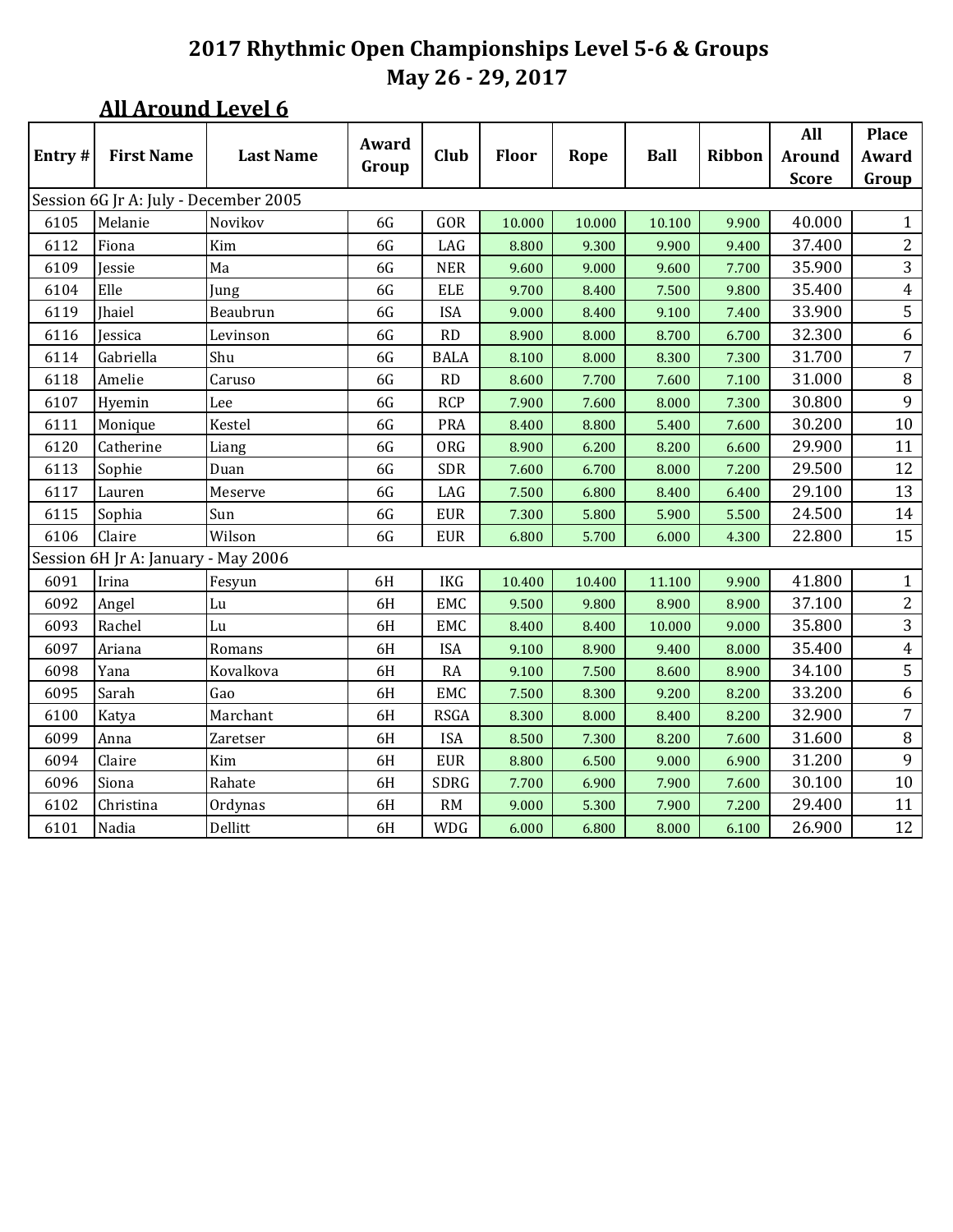|        |                                      |                                             | Award          |              |              |        |             |        | All           | <b>Place</b>     |
|--------|--------------------------------------|---------------------------------------------|----------------|--------------|--------------|--------|-------------|--------|---------------|------------------|
| Entry# | <b>First Name</b>                    | <b>Last Name</b>                            | Group          | Club         | <b>Floor</b> | Rope   | <b>Ball</b> | Ribbon | <b>Around</b> | Award            |
|        |                                      |                                             |                |              |              |        |             |        | <b>Score</b>  | Group            |
|        | Session 6J Jr A: January - June 2005 |                                             |                |              |              |        |             |        |               |                  |
| 6137   | Malia                                | Moon                                        | 6J             | <b>SDRG</b>  | 9.500        | 10.200 | 10.300      | 9.000  | 39.000        | $\mathbf{1}$     |
| 6127   | Melanie                              | Alexander                                   | 6 <sub>l</sub> | LAG          | 9.600        | 9.400  | 9.500       | 8.900  | 37.400        | $\overline{2}$   |
| 6132   | Isabella                             | Cotrone                                     | 6J             | LAG          | 9.300        | 8.300  | 9.200       | 9.400  | 36.200        | $\mathbf{3}$     |
| 6138   | Michelle                             | Hua                                         | 6 <sub>l</sub> | <b>ORG</b>   | 8.500        | 8.500  | 7.900       | 8.100  | 33.000        | $\overline{4}$   |
| 6124   | Katie                                | Ko                                          | 6 <sub>l</sub> | <b>EUR</b>   | 8.600        | 7.800  | 8.300       | 7.800  | 32.500        | 5                |
| 6122   | Yana                                 | Smolyanaya                                  | 6J             | PRA          | 8.500        | 7.900  | 7.800       | 8.200  | 32.400        | 6                |
| 6133   | Sasha                                | Osinovsky                                   | 6 <sub>l</sub> | CAP          | 8.400        | 8.200  | 8.500       | 7.100  | 32.200        | $\sqrt{7}$       |
| 6130   | Aleena                               | Sklyar                                      | 6 <sub>l</sub> | <b>MPNYC</b> | 8.700        | 8.000  | 8.700       | 6.700  | 32.100        | $\, 8$           |
| 6128   | Jacqueline                           | Romo                                        | 6J             | SDR          | 8.600        | 8.300  | 8.400       | 6.700  | 32.000        | $\mathbf{9}$     |
| 6136   | Amelia                               | Lipo                                        | 6 <sub>l</sub> | GOR          | 8.000        | 7.900  | 8.100       | 8.000  | 32.000        | 9                |
| 6135   | Alice                                | Gamarnik                                    | 6J             | <b>FET</b>   | 7.500        | 7.700  | 7.200       | 7.200  | 29.600        | 11               |
| 6125   | Sophia                               | Valentino                                   | 6 <sub>l</sub> | LIB          | 7.800        | 5.800  | 8.100       | 6.800  | 28.500        | 12               |
| 6129   | Dalia                                | Kravets                                     | 6 <sub>l</sub> | <b>FET</b>   | 7.500        | 6.300  | 6.800       | 6.500  | 27.100        | 13               |
| 6121   | Eloise                               | Zeng                                        | 6J             | RD           | 8.400        | 6.400  | 6.300       | 5.300  | 26.400        | 14               |
| 6123   | Lauren                               | Michael                                     | 6J             | <b>WDG</b>   | 7.700        | 5.600  | 7.000       | 4.600  | 24.900        | 15               |
| 6139   | Maya                                 | Gorse                                       | 6J             | <b>BALA</b>  | 6.300        | 5.900  | 6.400       | 6.100  | 24.700        | 16               |
| 6134   | Anastasia                            | Kogan                                       | 6 <sub>l</sub> | RD           | 6.200        | 6.200  | 6.300       | 5.900  | 24.600        | 17               |
| 6126   | Emily                                | Xiao                                        | 6J             | <b>BALA</b>  | 7.400        | 5.500  | 6.900       | 4.100  | 23.900        | 18               |
|        |                                      | Session 6K Jr B: 2003, January - April 2004 |                |              |              |        |             |        |               |                  |
| 6161   | Amanda                               | Winslow                                     | <b>6K</b>      | <b>SDRG</b>  | 8.900        | 8.500  | 9.100       | 8.700  | 35.200        | $\mathbf{1}$     |
| 6163   | Sumin                                | Choi                                        | 6K             | <b>ELE</b>   | 9.100        | 8.800  | 8.200       | 8.200  | 34.300        | $\mathbf{2}$     |
| 6160   | Reese                                | Renton                                      | 6K             | <b>ORG</b>   | 8.300        | 7.700  | 9.800       | 7.500  | 33.300        | 3                |
| 6165   | Indigo                               | Mason                                       | 6K             | CAP          | 8.000        | 7.800  | 8.800       | 8.100  | 32.700        | $\overline{4}$   |
| 6162   | Celine                               | Yutzie                                      | 6K             | <b>WDG</b>   | 9.300        | 6.700  | 8.300       | 8.000  | 32.300        | $\sqrt{5}$       |
| 6157   | Lily                                 | Ruden                                       | <b>6K</b>      | <b>ORG</b>   | 8.600        | 7.100  | 9.700       | 6.100  | 31.500        | $\boldsymbol{6}$ |
| 6158   | Anaiah                               | Lisk                                        | 6K             | EMC          | 7.200        | 7.700  | 8.200       | 7.400  | 30.500        | $\overline{7}$   |
| 6156   | Sara                                 | Jung                                        | 6K             | <b>ELE</b>   | 6.900        | 7.400  | 6.800       | 7.300  | 28.400        | $\, 8$           |
| 6155   | Sammie                               | Lu                                          | 6K             | RD           | 7.600        | 7.400  | 6.200       | 6.300  | 27.500        | $\mathbf{9}$     |
| 6164   | Talia                                | Martin                                      | 6K             | CAP          | 6.800        | 6.000  | 7.200       | 6.600  | 26.600        | 10               |
| 6159   | Gabriella                            | Simmons                                     | 6K             | <b>TAM</b>   | 7.200        | 6.300  | 7.700       | 4.300  | 25.500        | 11               |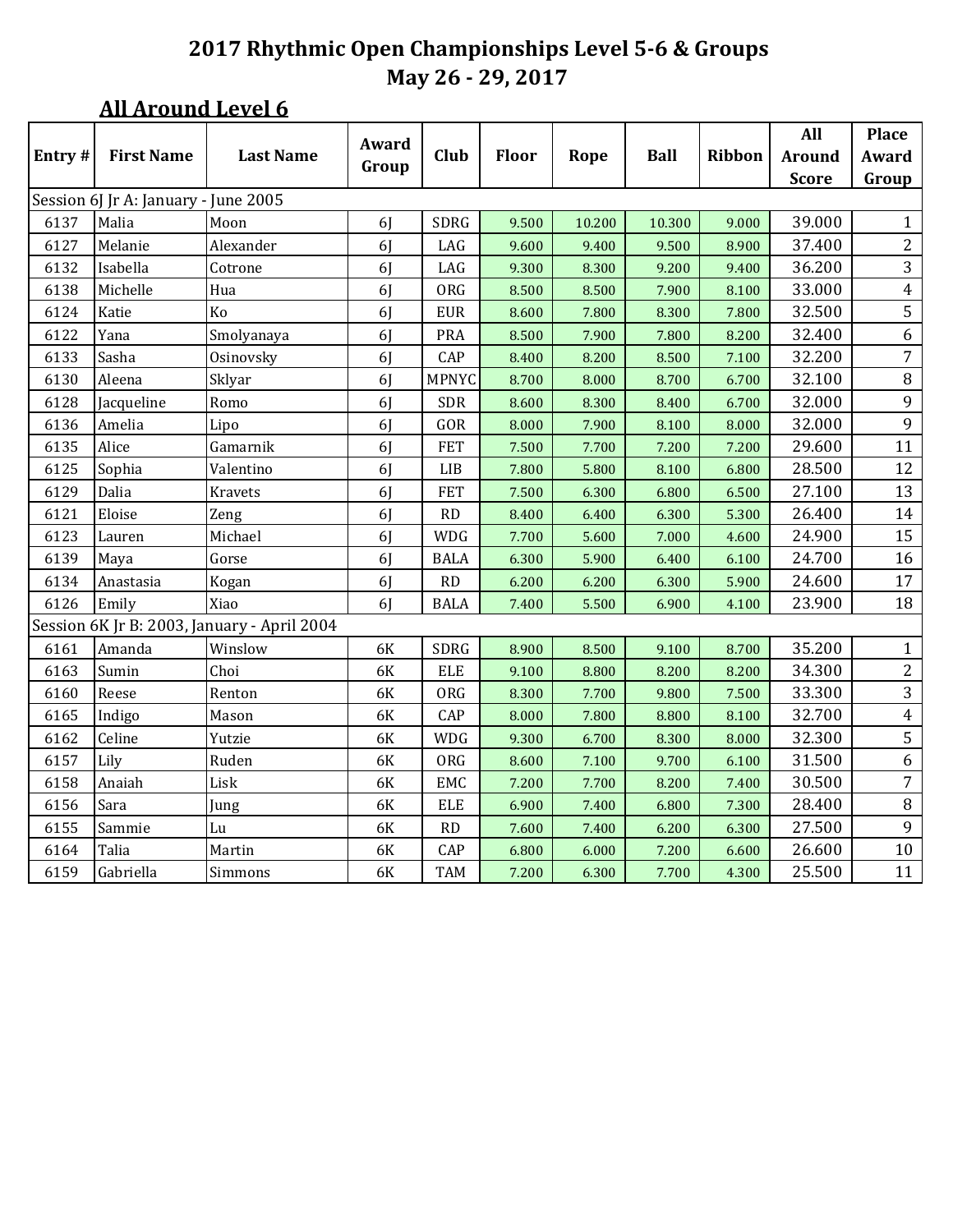#### **Event #1**

| <b>Group Name</b>        | Entry# | Age<br>Group | Club        | Event | <b>D</b> Score | (N) | Event #1<br><b>Score</b> | Place in<br>Age<br>Group |
|--------------------------|--------|--------------|-------------|-------|----------------|-----|--------------------------|--------------------------|
| <b>IKG Beginner</b>      | G007   | Beg.         | <b>IKG</b>  | Floor | 2.300          |     | 7.800                    | 1                        |
| RHD Purple Group         | G003   | Beg.         | <b>RD</b>   | Floor | 2.050          |     | 7.700                    | $\overline{2}$           |
| <b>ORG Panda Bears</b>   | G004   | Beg.         | <b>ORG</b>  | Floor | 1.850          |     | 7.150                    | $\overline{3}$           |
| <b>ORG Koala Bears</b>   | G005   | Beg.         | <b>ORG</b>  | Floor | 2.000          |     | 7.000                    | $\overline{4}$           |
| <b>ORG Polar Bears</b>   | G006   | Beg.         | <b>ORG</b>  | Floor | 1.900          |     | 6.750                    | $\sqrt{5}$               |
| <b>RHD Violet Group</b>  | G002   | Beg.         | <b>RD</b>   | Floor | 1.950          |     | 6.350                    | $6\,$                    |
| <b>BOS Pink</b>          | G001   | Beg.         | <b>BOS</b>  | Floor | 1.700          |     | 6.200                    | 7 <sup>7</sup>           |
|                          |        |              |             |       |                |     |                          |                          |
| <b>RSGA Ruby Stars</b>   | G008   | Int.         | <b>RSGA</b> | Floor | 3.400          |     | 13.200                   | $\mathbf{1}$             |
| <b>ORG 007</b>           | G011   | Int.         | <b>ORG</b>  | Floor | 2.700          |     | 10.900                   | $\mathbf{2}$             |
| RHD Blue Group           | G009   | Int.         | <b>RD</b>   | Floor | 2.850          |     | 10.650                   | $\overline{3}$           |
| <b>RHD Red Group</b>     | G010   | Int.         | <b>RD</b>   | Floor | 2.900          |     | 10.200                   | $\overline{4}$           |
| ORG Act 1                | G012   | Int.         | <b>ORG</b>  | Floor | 2.550          |     | 9.850                    | 5                        |
|                          |        |              |             |       |                |     |                          |                          |
| RSGA Rhythmic Stars      | G013   | Adv.         | <b>RSGA</b> | Floor | 4.250          |     | 13.950                   | $\mathbf{1}$             |
| <b>RHD Advanced</b>      | G014   | Adv.         | <b>RD</b>   | Floor | 4.150          |     | 13.200                   | $\mathbf{2}$             |
| <b>ORG Rising Sun</b>    | G016   | Adv.         | <b>ORG</b>  | Floor | 3.850          |     | 11.950                   | 3                        |
| <b>ORG Setting Moon</b>  | G017   | Adv.         | <b>ORG</b>  | Floor | 3.800          |     | 11.900                   | $\overline{4}$           |
| Elite Advanced           | G018   | Adv.         | <b>ESC</b>  | Floor | 3.800          |     | 11.850                   | $\overline{5}$           |
| <b>Elegance Advanced</b> | G015   | Adv.         | <b>ELE</b>  | Floor | 3.750          |     | 11.250                   | $6\,$                    |
| Nino's Advanced          | G019   | Adv.         | <b>NINO</b> | Floor | 3.550          |     | 10.700                   | $\sqrt{7}$               |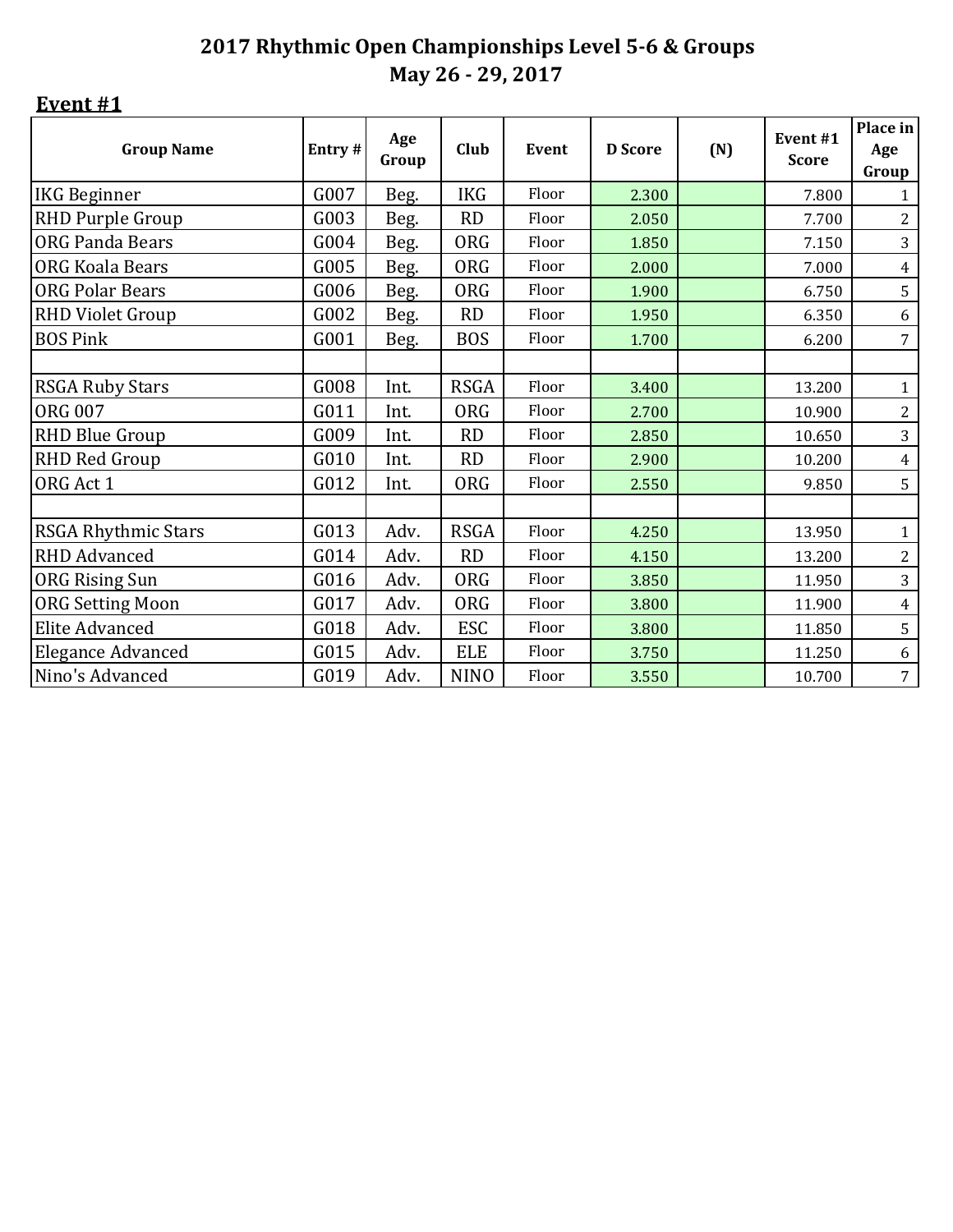#### **Event #2**

| <b>Group Name</b>          | Entry# | Age<br>Group | Club        | Event | <b>D</b> Score | (N)     | Event #2<br><b>Score</b> | Place in<br>Age<br>Group |
|----------------------------|--------|--------------|-------------|-------|----------------|---------|--------------------------|--------------------------|
| <b>ORG Panda Bears</b>     | G004   | Beg.         | <b>ORG</b>  | Hoop  | 3.150          |         | 7.700                    | $\mathbf{1}$             |
| <b>ORG Polar Bears</b>     | G006   | Beg.         | <b>ORG</b>  | Hoop  | 1.800          |         | 6.500                    | $\overline{2}$           |
| <b>ORG Koala Bears</b>     | G005   | Beg.         | <b>ORG</b>  | Hoop  | 1.900          | (0.100) | 5.050                    | 3                        |
| <b>IKG Beginner</b>        | G007   | Beg.         | <b>IKG</b>  | Hoop  | 3.200          |         | 4.600                    | $\overline{4}$           |
| <b>BOS Pink</b>            | G001   | Beg.         | <b>BOS</b>  | Hoop  | 2.200          | (0.200) | 4.000                    | 5                        |
| <b>RHD Violet Group</b>    | G002   | Beg.         | <b>RD</b>   | Hoop  | 1.500          |         | 3.950                    | 6                        |
| <b>RHD Purple Group</b>    | G003   | Beg.         | <b>RD</b>   | Hoop  | 1.450          |         | 2.900                    | $\overline{7}$           |
|                            |        |              |             |       |                |         |                          |                          |
| <b>RSGA Ruby Stars</b>     | G008   | Int.         | <b>RSGA</b> | Hoop  | 5.500          |         | 13.600                   | $\mathbf{1}$             |
| <b>RHD Blue Group</b>      | G009   | Int.         | <b>RD</b>   | Hoop  | 4.550          |         | 10.650                   | $\mathbf{2}$             |
| <b>RHD Red Group</b>       | G010   | Int.         | RD          | Hoop  | 3.550          |         | 8.650                    | 3                        |
| ORG Act 1                  | G012   | Int.         | <b>ORG</b>  | Hoop  | 4.450          |         | 7.450                    | $\overline{4}$           |
| <b>ORG 007</b>             | G011   | Int.         | <b>ORG</b>  | Hoop  | 4.450          |         | 7.400                    | 5                        |
|                            |        |              |             |       |                |         |                          |                          |
| <b>RSGA Rhythmic Stars</b> | G013   | Adv.         | <b>RSGA</b> | HP/CL | 6.100          |         | 13.300                   | $\mathbf{1}$             |
| <b>ORG Setting Moon</b>    | G017   | Adv.         | <b>ORG</b>  | HP/CL | 5.850          |         | 10.750                   | $\overline{c}$           |
| <b>RHD Advanced</b>        | G014   | Adv.         | <b>RD</b>   | HP/CL | 4.750          | (0.200) | 10.000                   | $\overline{3}$           |
| <b>ORG Rising Sun</b>      | G016   | Adv.         | <b>ORG</b>  | HP/CL | 5.600          |         | 9.900                    | $\overline{4}$           |
| Elegance Advanced          | G015   | Adv.         | <b>ELE</b>  | HP/CL | 5.400          |         | 9.500                    | 5                        |
| <b>Elite Advanced</b>      | G018   | Adv.         | <b>ESC</b>  | HP/BL | 5.100          |         | 8.900                    | 6                        |
| Nino's Advanced            | G019   | Adv.         | <b>NINO</b> | HP/CL | 4.100          |         | 7.050                    | $\overline{7}$           |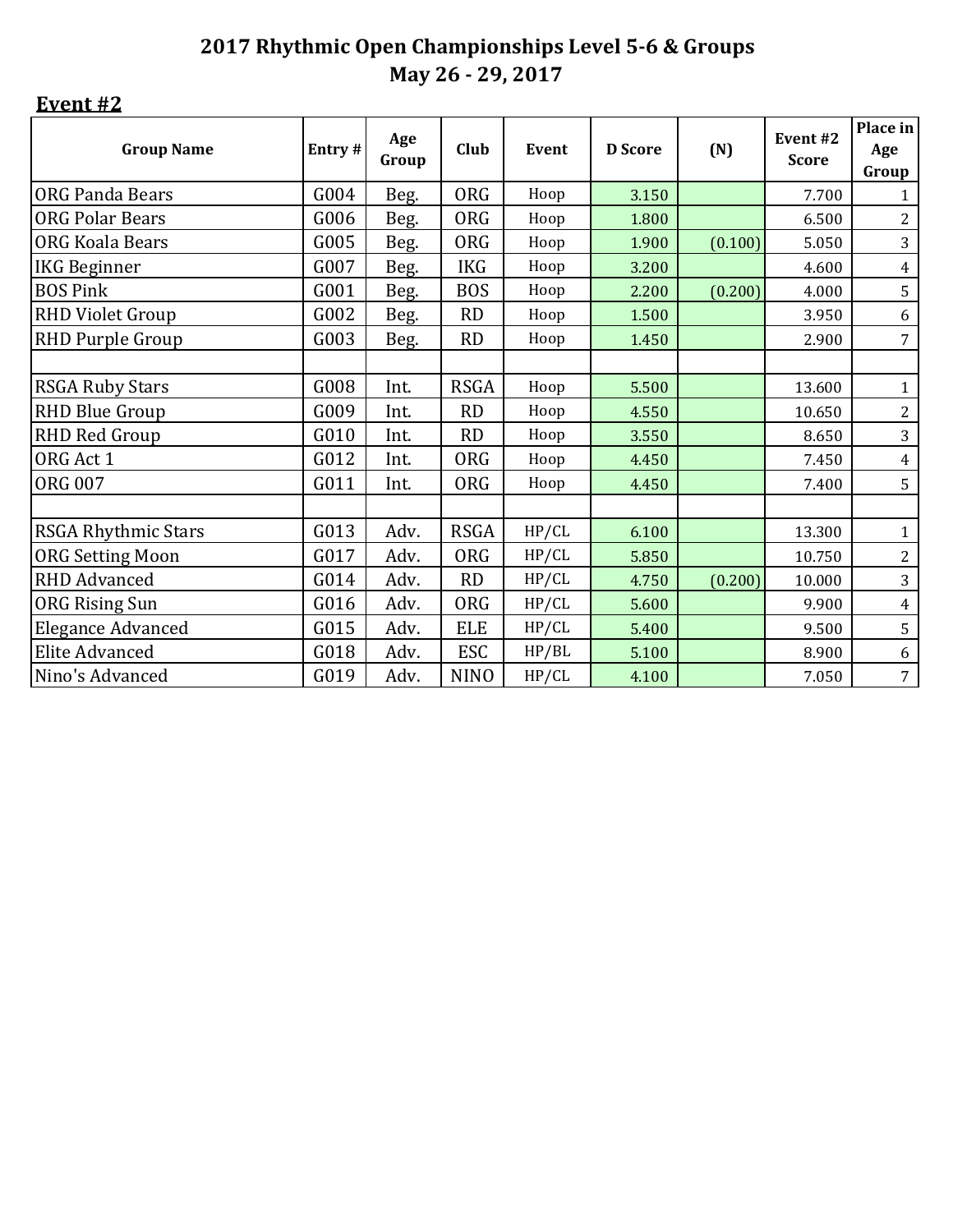#### **All Around Groups**

| <b>Group Name</b>          | Entry# | Age<br>Group | Club        | Event #1 | Event #2 | <b>All Around</b> | Place in<br>Age<br>Group |
|----------------------------|--------|--------------|-------------|----------|----------|-------------------|--------------------------|
| <b>ORG Panda Bears</b>     | G004   | Beg.         | <b>ORG</b>  | 7.150    | 7.700    | 14.850            | $\mathbf{1}$             |
| <b>ORG Polar Bears</b>     | G006   | Beg.         | <b>ORG</b>  | 6.750    | 6.500    | 13.250            | $\overline{2}$           |
| <b>IKG Beginner</b>        | G007   | Beg.         | <b>IKG</b>  | 7.800    | 4.600    | 12.400            | $\overline{3}$           |
| <b>ORG Koala Bears</b>     | G005   | Beg.         | ORG         | 7.000    | 5.050    | 12.050            | $\overline{4}$           |
| <b>RHD Purple Group</b>    | G003   | Beg.         | <b>RD</b>   | 7.700    | 2.900    | 10.600            | 5                        |
| <b>RHD Violet Group</b>    | G002   | Beg.         | <b>RD</b>   | 6.350    | 3.950    | 10.300            | 6                        |
| <b>BOS Pink</b>            | G001   | Beg.         | <b>BOS</b>  | 6.200    | 4.000    | 10.200            | $\overline{7}$           |
|                            |        |              |             |          |          |                   |                          |
| <b>RSGA Ruby Stars</b>     | G008   | Int.         | <b>RSGA</b> | 13.200   | 13.600   | 26.800            | $\mathbf{1}$             |
| <b>RHD Blue Group</b>      | G009   | Int.         | <b>RD</b>   | 10.650   | 10.650   | 21.300            | $\overline{2}$           |
| <b>RHD Red Group</b>       | G010   | Int.         | <b>RD</b>   | 10.200   | 8.650    | 18.850            | 3                        |
| <b>ORG 007</b>             | G011   | Int.         | ORG         | 10.900   | 7.400    | 18.300            | $\overline{4}$           |
| ORG Act 1                  | G012   | Int.         | <b>ORG</b>  | 9.850    | 7.450    | 17.300            | 5                        |
|                            |        |              |             |          |          |                   |                          |
| <b>RSGA Rhythmic Stars</b> | G013   | Adv.         | <b>RSGA</b> | 13.950   | 13.300   | 27.250            | $\mathbf{1}$             |
| <b>RHD Advanced</b>        | G014   | Adv.         | <b>RD</b>   | 13.200   | 10.000   | 23.200            | $\overline{2}$           |
| <b>ORG Setting Moon</b>    | G017   | Adv.         | ORG         | 11.900   | 10.750   | 22.650            | $\overline{3}$           |
| <b>ORG Rising Sun</b>      | G016   | Adv.         | ORG         | 11.950   | 9.900    | 21.850            | $\overline{4}$           |
| <b>Elegance Advanced</b>   | G015   | Adv.         | <b>ELE</b>  | 11.250   | 9.500    | 20.750            | 5                        |
| <b>Elite Advanced</b>      | G018   | Adv.         | <b>ESC</b>  | 11.850   | 8.900    | 20.750            | 5                        |
| Nino's Advanced            | G019   | Adv.         | <b>NINO</b> | 10.700   | 7.050    | 17.750            | $\overline{7}$           |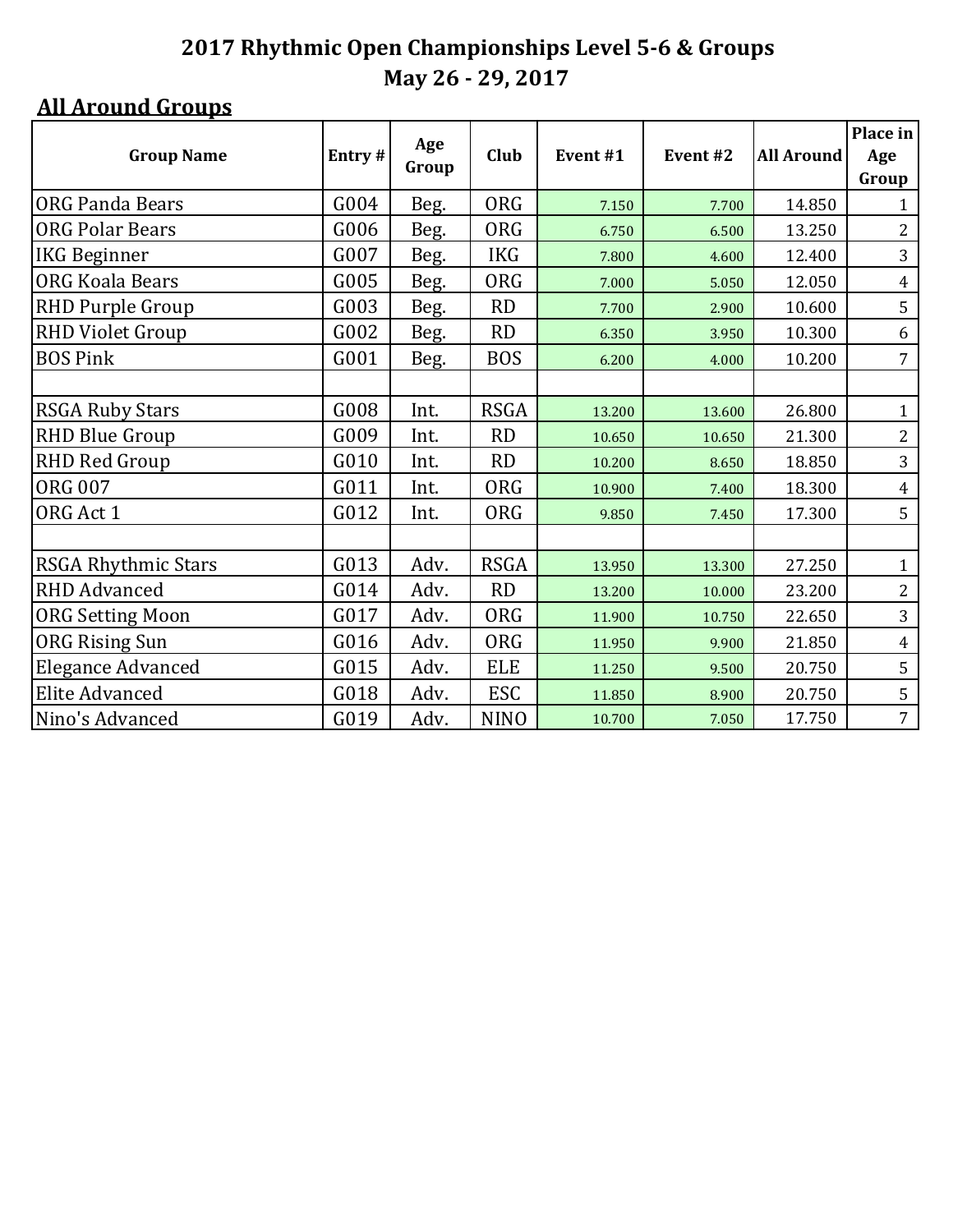| <b>Gym Name</b>                      | Level 5 |
|--------------------------------------|---------|
|                                      |         |
|                                      | 114.90  |
| IK School of Gymnastics              | 113.45  |
| Grace Rhythmics                      | 109.15  |
| Iliana Rhythmic Gymnastics           | 108.20  |
| Liberty Academy                      | 107.75  |
| Inspiration                          | 107.40  |
| NorthWest Rhythmic LLC               | 106.90  |
| Dianas Rhythmics                     | 104.50  |
| <b>Fitness Elite Training Center</b> | 104.10  |
| Oakland Rhythmics                    | 102.80  |
|                                      | Isadora |

# **2017 Open Championships Team Ranking**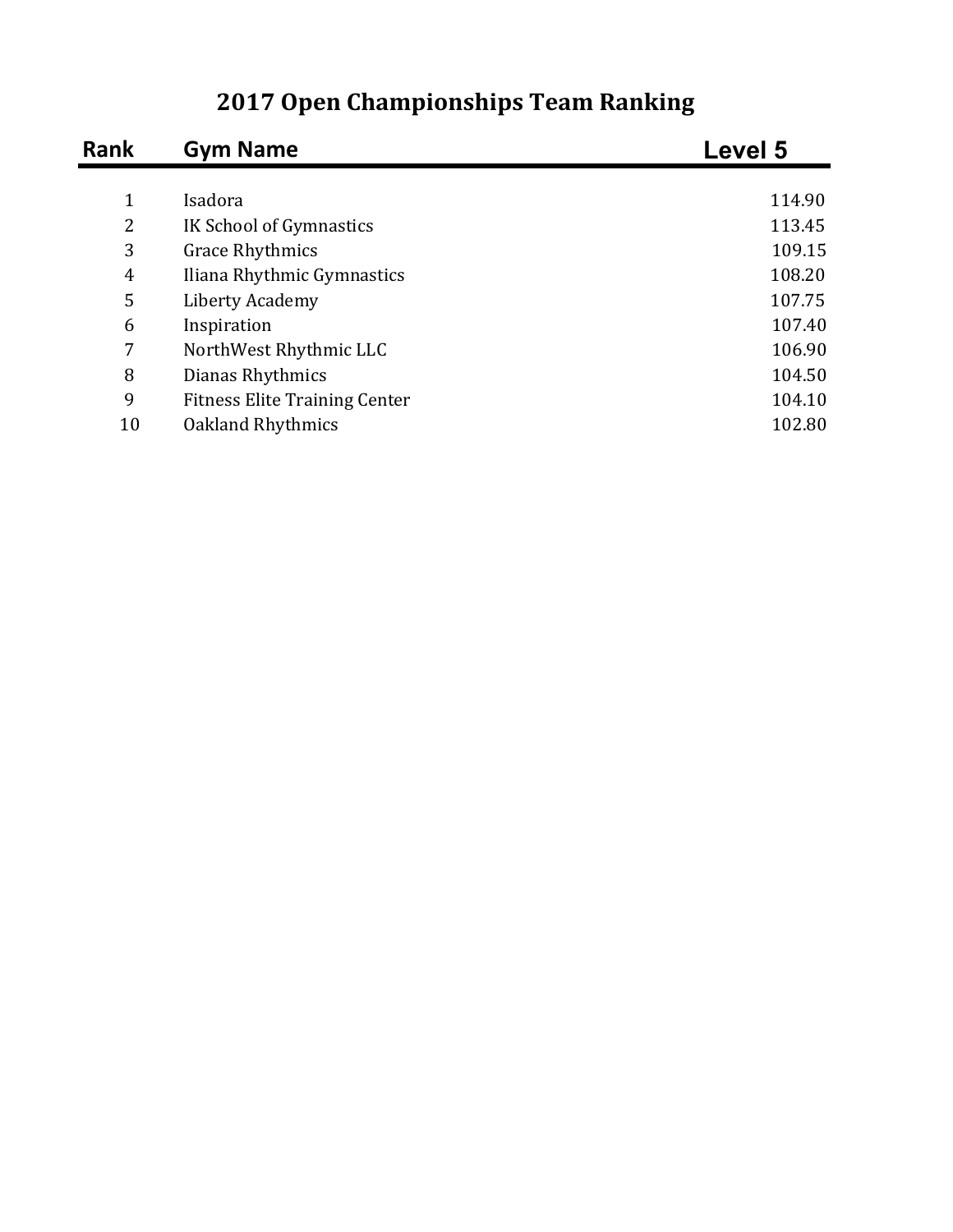# **2017 Open Championships Team Ranking**

| <b>Gym Name</b>                                    | Level 6                 |  |
|----------------------------------------------------|-------------------------|--|
|                                                    |                         |  |
|                                                    | 120.10                  |  |
| <b>Burlo Gymnastics</b>                            | 118.50                  |  |
| <b>Emerald City Academy of Rhythmic Gymnastics</b> | 112.70                  |  |
| Los Angeles School of Gymnastics                   | 111.00                  |  |
| Isadora                                            | 109.10                  |  |
| San Diego Rhythms                                  | 108.40                  |  |
| Liberty Academy                                    | 105.50                  |  |
| Matchpoint NYC                                     | 105.10                  |  |
| San Diego Rhythmic Gymnastics Academy              | 104.30                  |  |
| North-East Rhythmics                               | 103.70                  |  |
|                                                    | IK School of Gymnastics |  |